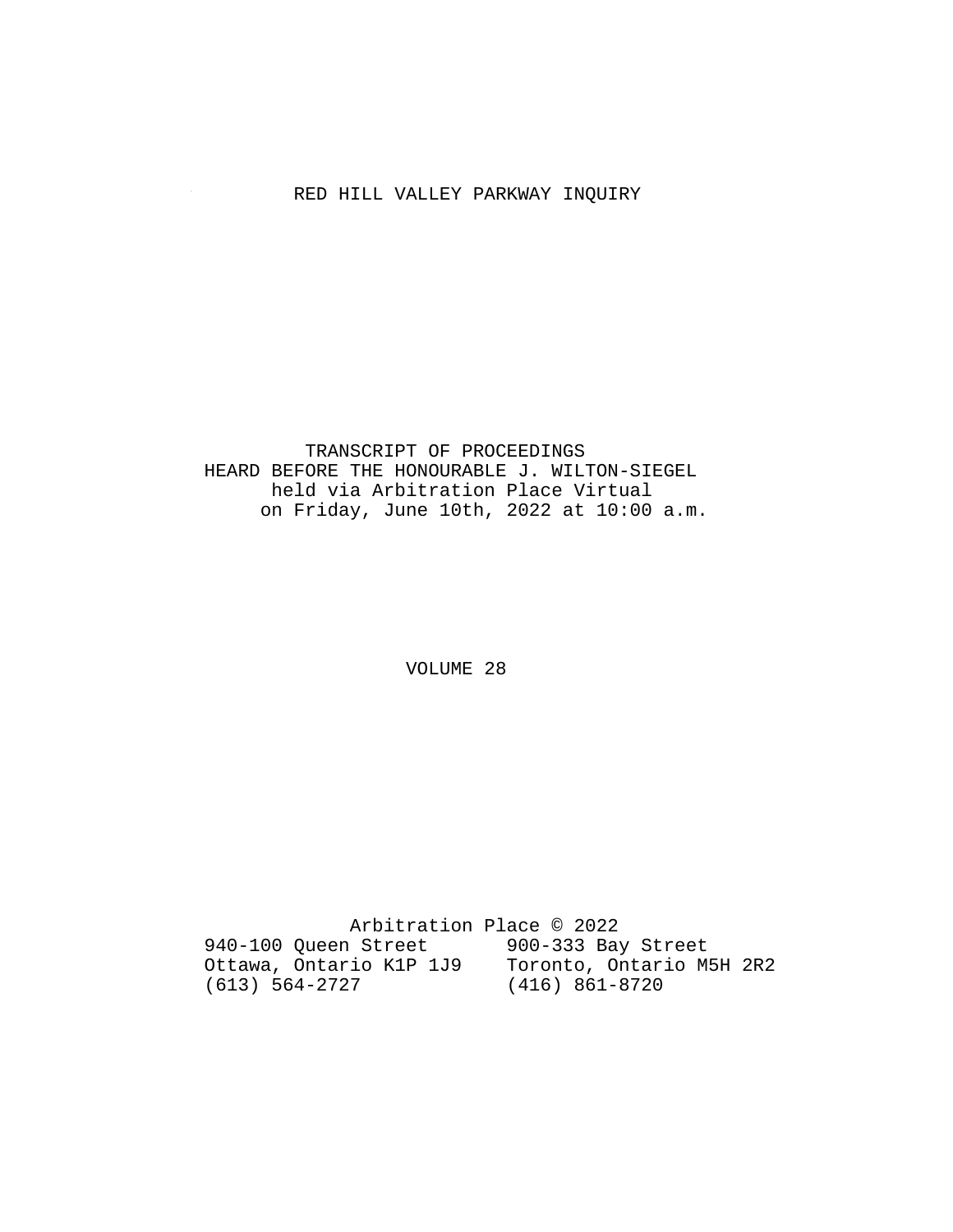## APPEARANCES:

| Emily C. Lawrence<br>Hailey Bruckner<br>Chloe Henderson | For Red Hill Valley<br>Parkway |
|---------------------------------------------------------|--------------------------------|
| Vinayak Mishra<br>Eli Lederman                          | For City of Hamilton           |
| Heather McIvor<br>Colin Bourrier                        | For Province of Ontario        |
| Chris Buck                                              | For Dufferin Construction      |
| Jennifer Roberts<br>Fabiola Bassong                     | For Golder Associates<br>Inc.  |

Page 4835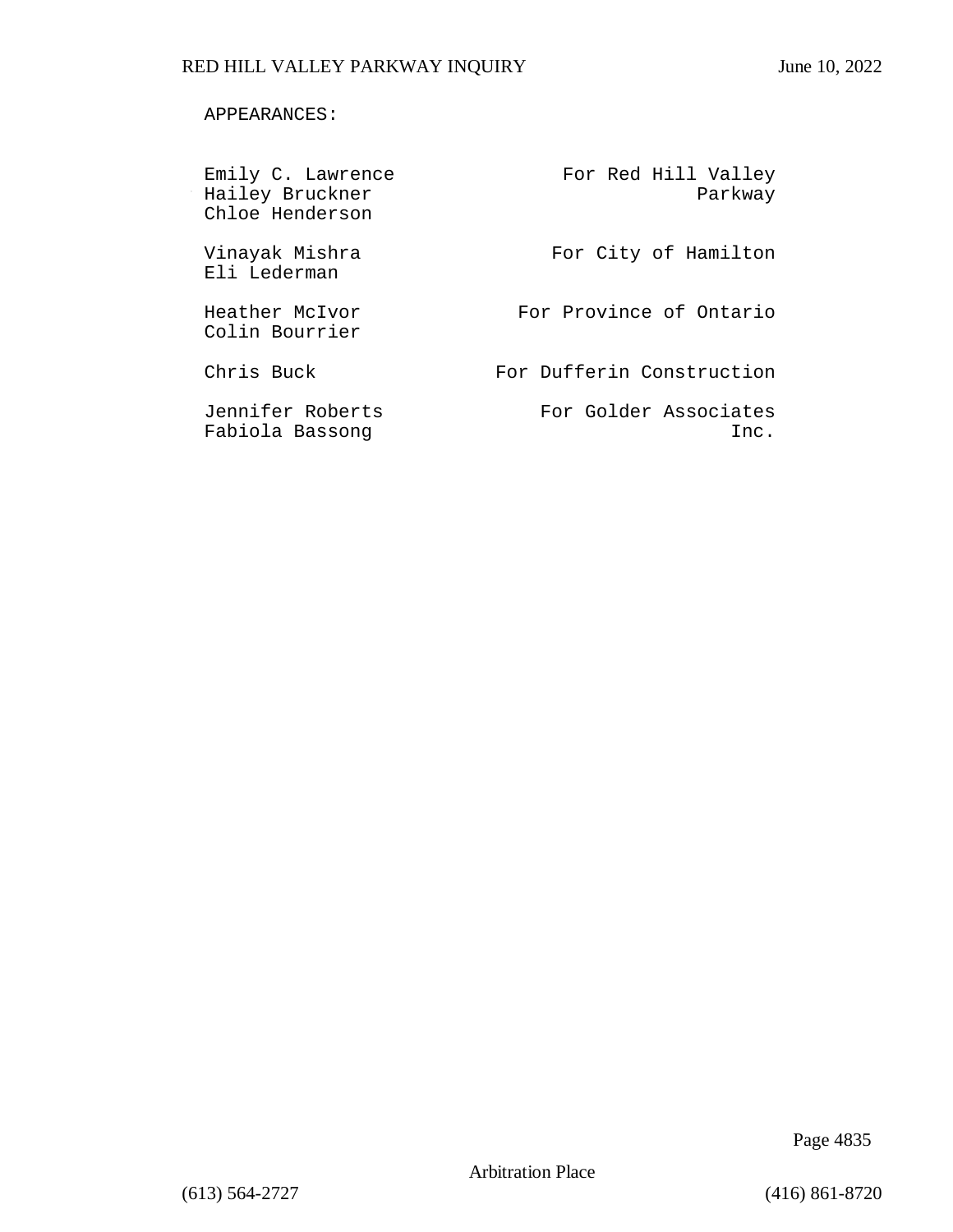INDEX

|                                      |  | PAGE |
|--------------------------------------|--|------|
| JASON WORRON; AFFIRMED               |  |      |
| EXAMINATION BY MS. BRUCKNER          |  | 4388 |
| EXAMINATION BY MR. MISHRA            |  | 4961 |
| EXAMINATION BY MS. BRUCKNER (CONT'D) |  | 4979 |

Page 4836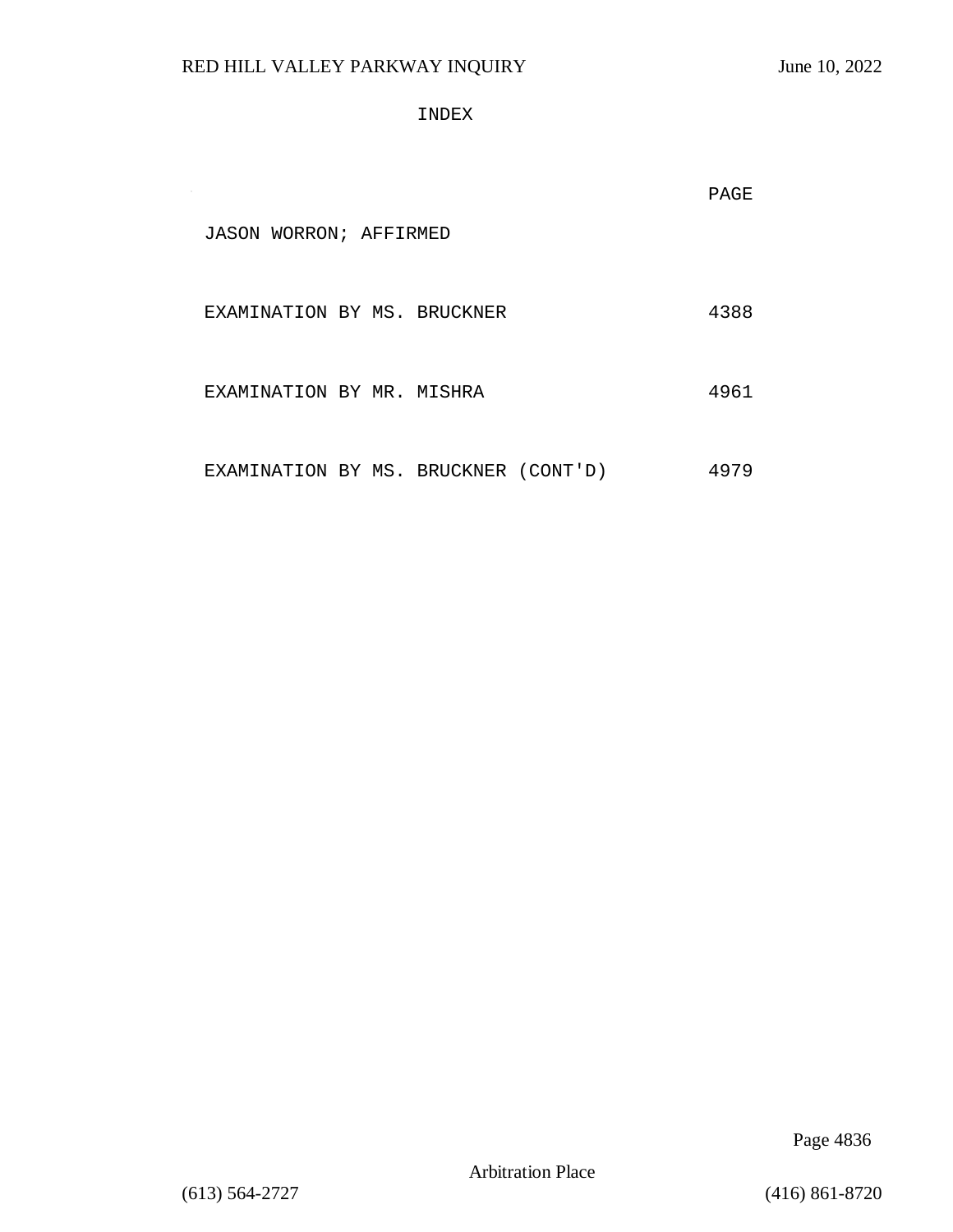## LIST OF EXHIBITS

| NO. | DESCRIPTION                                                                                                 | PAGE. |
|-----|-------------------------------------------------------------------------------------------------------------|-------|
| 67  | E-mail chain from David Ferguson<br>to Stephen Cooper and Jason Worron<br>dated February 13, 2015; HAM42562 | 4974  |

Page 4837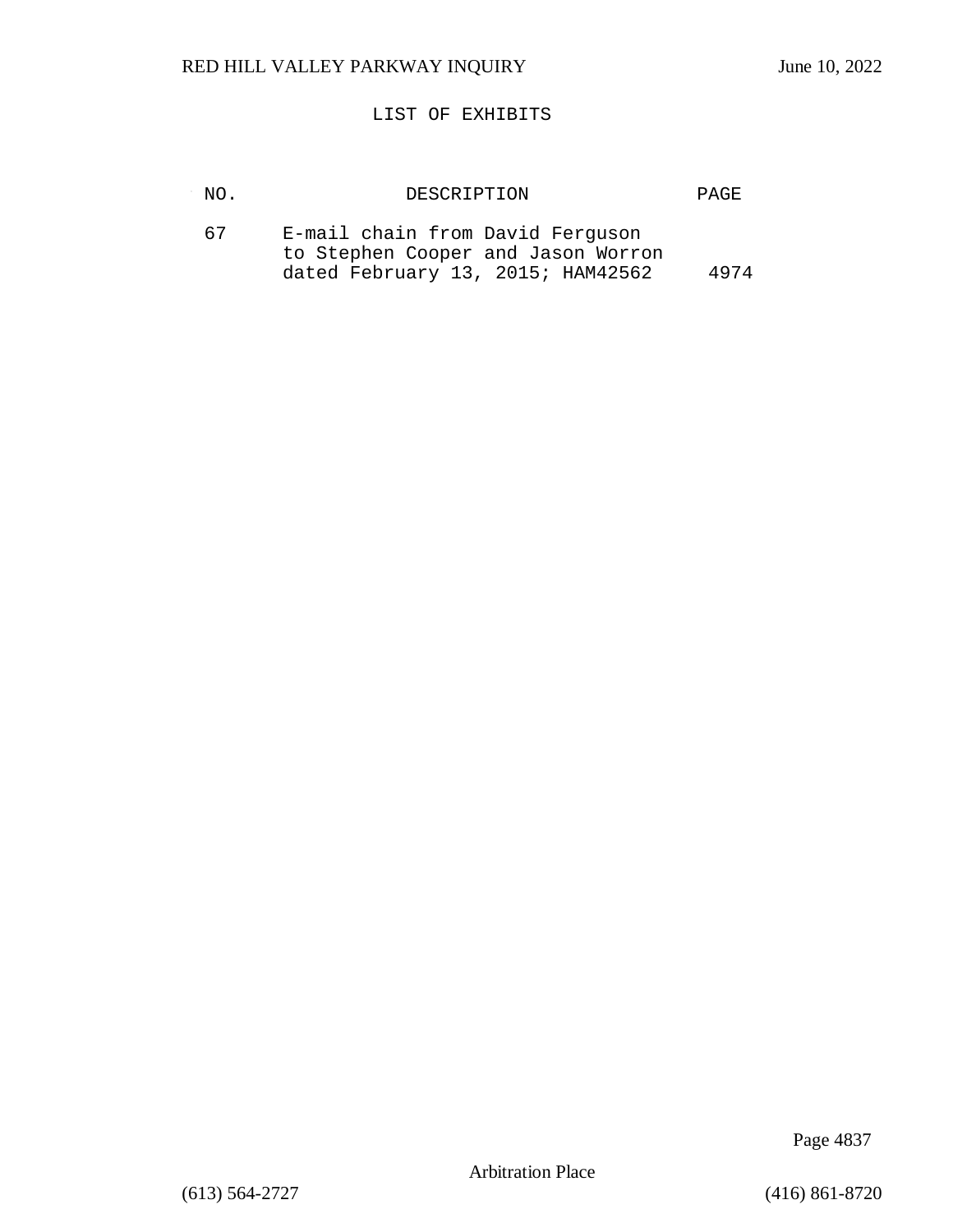| $\mathbf 1$ | Arbitration Place Virtual                         |
|-------------|---------------------------------------------------|
| 2           | --- Upon resuming on Friday, June 10th, 2022 at   |
| 3           | 10:00 a.m.                                        |
| 4           | MS. BRUCKNER: Commissioner,                       |
| 5           | may I proceed?                                    |
| 6           | JUSTICE WILTON-SIEGEL: Yes,                       |
| 7           | please proceed.                                   |
| 8           | MS. BRUCKNER: Good morning,                       |
| 9           | Commissioner, Counsel, Mr. Worron.                |
| 10          | Mr. Worron, thank you so much                     |
| 11          | for joining us today. Commissioner, I don't       |
| 12          | believe that Mr. Worron has been sworn today yet. |
| 13          | JASON WORRON; AFFIRMED                            |
| 14          | EXAMINATION BY MS. BRUCKNER:                      |
| 15          | Q. Mr. Worron, my name is                         |
| 16          | Hailey Bruckner. I'm commission counsel. I'm      |
| 17          | going to be asking you some questions today. Some |
| 18          | of those questions will be with reference to the  |
| 19          | overview document that the inquiry has prepared.  |
| 20          | Have you had a chance to review that document?    |
| 21          | Α.<br>Yes.                                        |
| 22          | So I'm going to start<br>Q.                       |
| 23          | asking some questions about your background. I    |
| 24          | understand you're a graduate of the Mohawk        |
| 25          | College, transportation and highway engineering   |

Page 4838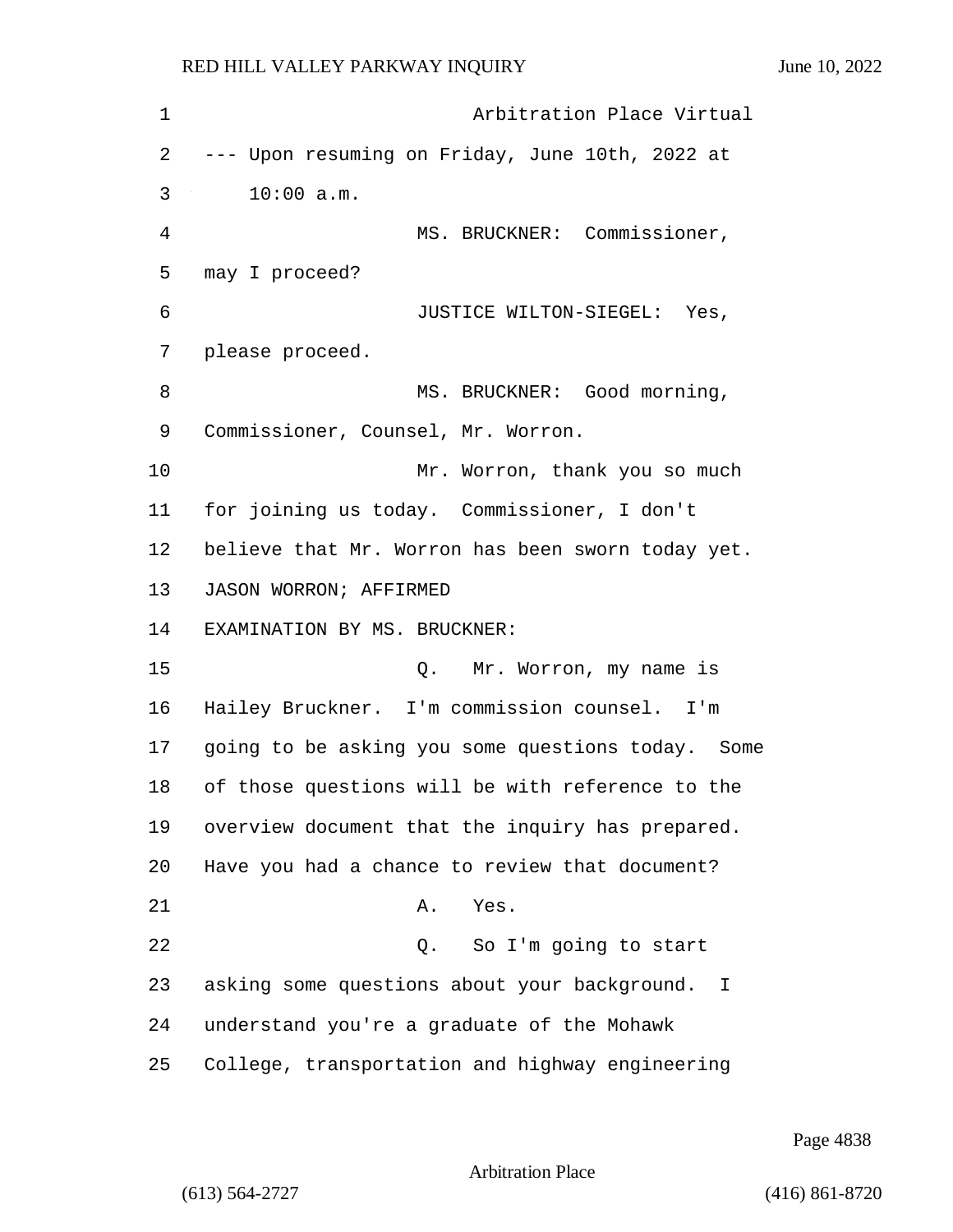1 program; is that right? 2 A. Yes. 3 Q. Do you have any other 4 professional qualifications? 5 A. I do now. I'm a CET with 6 OSET. 7 Q. When did you apply to 8 that qualification? 9 A. I should know this. 10 Within the last year, roughly the last year. 11 Q. And you worked for the 12 ministry of transportation prior to joining the 13 City in January 2015? 14 A. Yes. 15 Q. In what capacity did you 16 work with the MTO? 17 A. I had various roles at 18 various offices. 19 Q. What was the last one 20 that you were in before you joined the City? 21 A. I believe it was titled 22 senior project manager, signs and pavement 23 markings. 24 Q. And you were a senior 25 project manager in the traffic operations and

Page 4839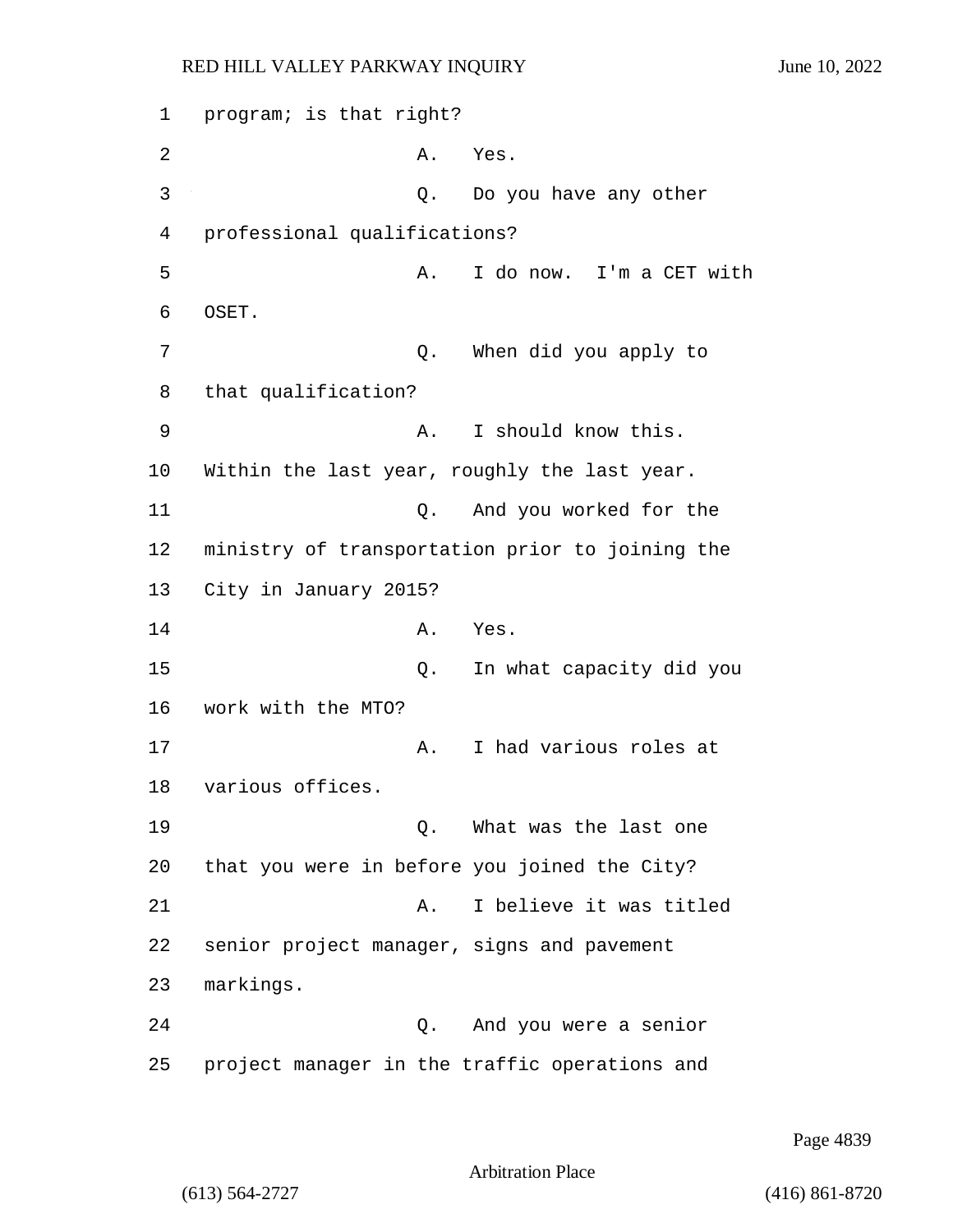| 1  | engineering department with the City from         |
|----|---------------------------------------------------|
| 2  | January 2015 to August 2017?                      |
| 3  | Α.<br>Yes.                                        |
| 4  | Q. Can you describe your                          |
| 5  | responsibilities in that role for me?             |
| 6  | I was responsible for a<br>Α.                     |
| 7  | handful of staff that tackled community safety    |
| 8  | items, such as all stop sign requests, speed      |
| 9  | reduction requests, traffic calming requests.     |
| 10 | Near the end, I got into some active              |
| 11 | transportation, program of safe routes to school, |
| 12 | things like that.                                 |
| 13 | Did your group have any<br>Q.                     |
| 14 | responsibility for asphalt or pavement?           |
| 15 | Α.<br>No.                                         |
| 16 | You reported to David<br>Q.                       |
| 17 | Ferguson, who was superintendent traffic          |
| 18 | engineering?                                      |
| 19 | That was my direct<br>А.                          |
| 20 | report, yes.                                      |
| 21 | I believe Mr. Ferguson<br>Q.                      |
| 22 | would have reported up to Martin White?           |
| 23 | Α.<br>Correct.                                    |
| 24 | Who then reported to, I<br>Q.                     |
| 25 | believe, Geoff Lupton?                            |

Page 4840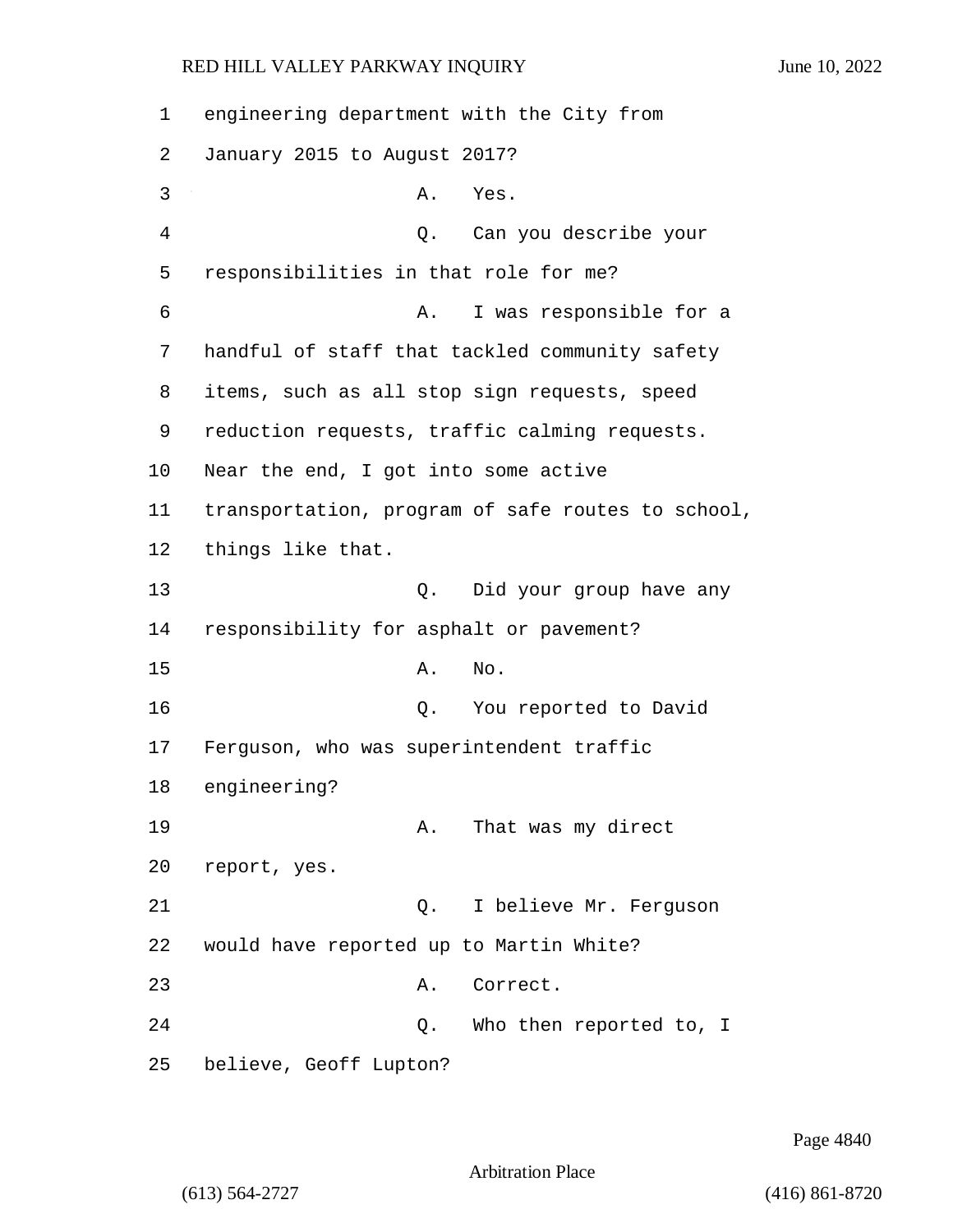1 A. Yeah, during my time, 2 yes. 3 Q. And Mr. Lupton, I 4 believe, reported then to John Mater? 5 A. Yes. 6 Q. Did anyone report to you 7 in your role as senior project manager? 8 A. Directly, I had two 9 project managers. When I first came on it was 10 Steve Cooper and Sue Russell, but then Sue left 11 shortly after that to a secondment, and I believe 12 it was Joanne Star that took over. 13 Q. Did Mr. Cooper report 14 exclusively to you? 15 A. No, I was directly 16 responsible for the administration of him dealing 17 with time off, hours of work, things like that, 18 but from a technical nature, we all reported 19 throughout the various layers. 20 Q. So there were instances 21 in which Mr. Cooper would have been reporting to 22 Mr. Ferguson directly on projects? 23 A. Yeah, and possibly even 24 Mr. White.

25 Q. Prior to your start at

Page 4841

Arbitration Place

(613) 564-2727 (416) 861-8720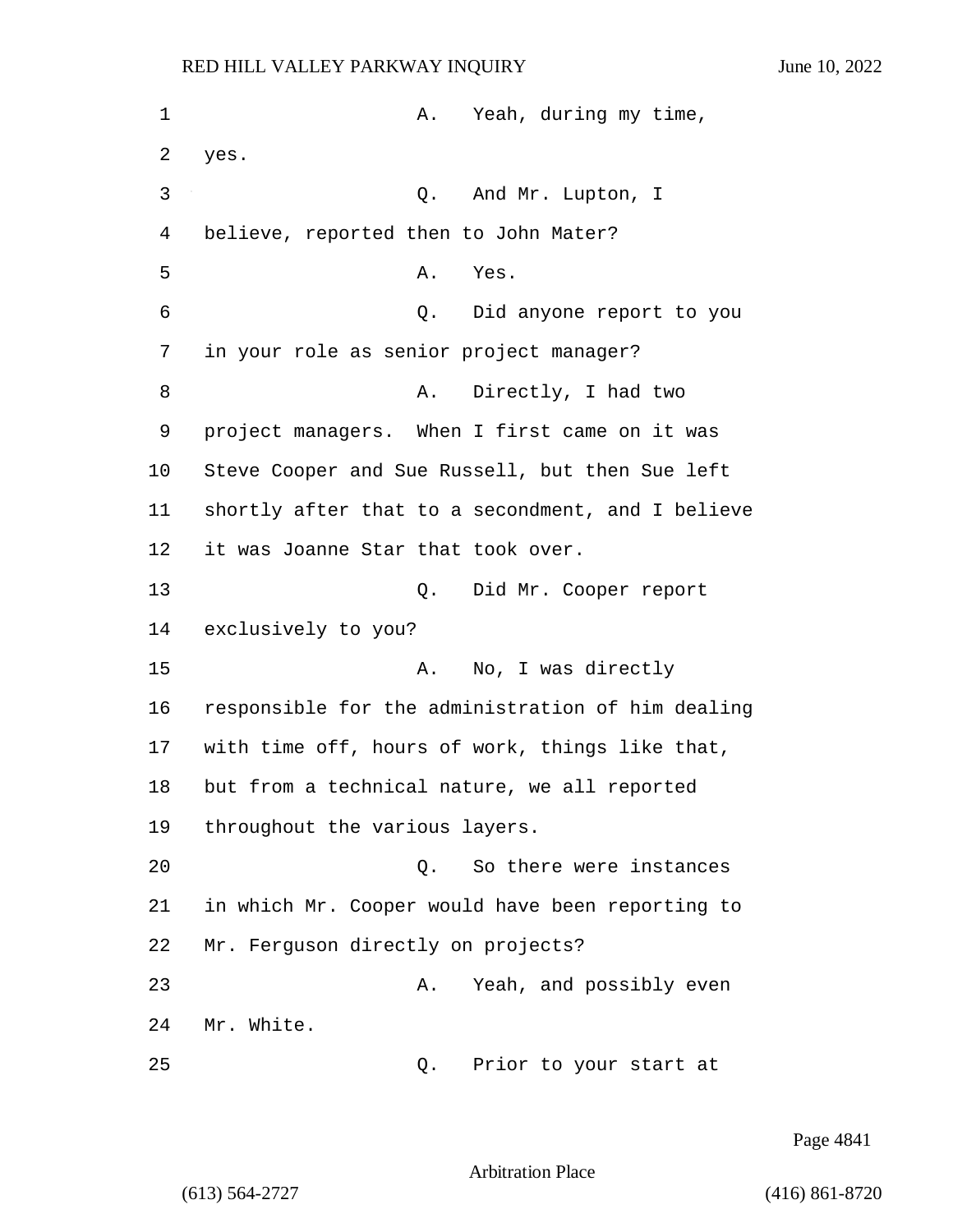1 the City in January 2015, CIMA prepared the 2013 2 CIMA report, which I will have the registrar bring 3 up for you. 4 Registrar, can you please call 5 up HAM41871, please. 6 Mr. Worron, are you familiar 7 with that CIMA report? 8 A. Yes. 9 Q. Why did you review this 10 report? 11 A. Sorry? 12 **12** O. Why are you familiar with 13 this report? 14 **A.** I assisted with a staff 15 report early in the start of 2015 that provided a 16 synopsis of the recommendations laid out in this 17 report. 18 Q. Registrar, could you take 19 this down and bring up RHV668? 20 So this is the information 21 report that was prepared about that 2013 CIMA 22 report. Do you have any familiarity with this 23 information report from 2013? 24 A. So, sorry. The 2013 25 report was for an update report when -- sorry,

Page 4842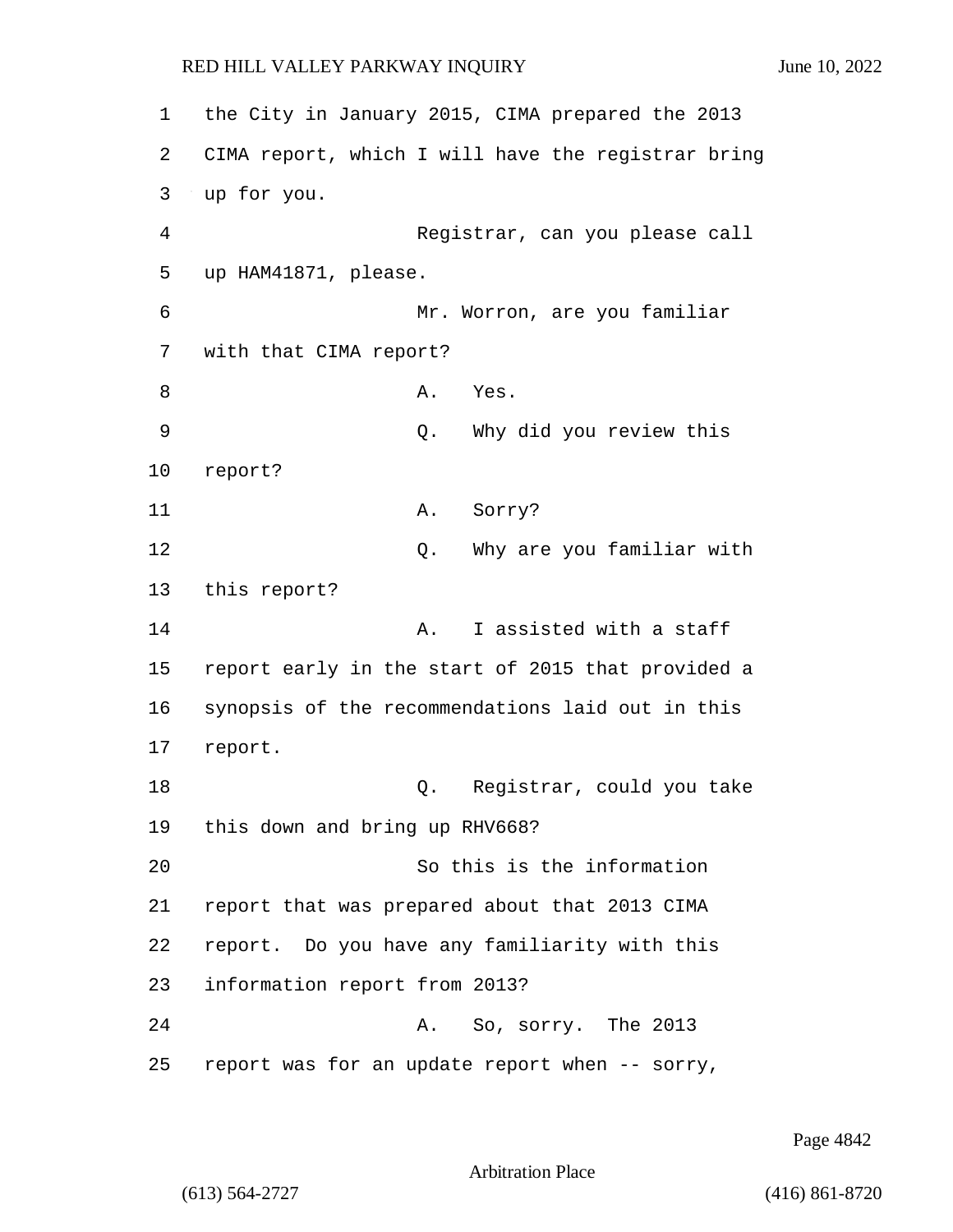| $\mathbf 1$ | there's so many reports. My involvement was just   |
|-------------|----------------------------------------------------|
| 2           | to know what historically had been done with the   |
| 3           | 2013 report.                                       |
| 4           | Q. And that involved a                             |
| 5           | review of that report?                             |
| 6           | A. Yeah.                                           |
| 7           | Thank you.<br>Q.                                   |
| 8           | Registrar, you can take this                       |
| 9           | down, please. And if you could take us to OD6,     |
| 10          | image 135 at paragraphs 388 to 389.                |
| 11          | Mr. Worron, can you see that?                      |
| 12          | Yeah.<br>Α.                                        |
| 13          | Q. Registrar, if you could                         |
| 14          | call out 388 and 389.                              |
| 15          | So, in January of 2015, which                      |
| 16          | I believe was quite early in your time at the      |
| 17          | City, there's an e-mail exchange between you,      |
| 18          | Mr. Merritt and Mr. Ferguson, and the first one is |
| 19          | the one set out at 388 about the installation of   |
| 20          | pavement reflectors on the Red Hill, and           |
| 21          | Mr. Ferguson writes to you January 20th, 2015:     |
| 22          | "And the fun continues. Can                        |
| 23          | you guys do me a favour and                        |
| 24          | check the spec we're using for                     |
| 25          | the length of the cut. Gary                        |

Page 4843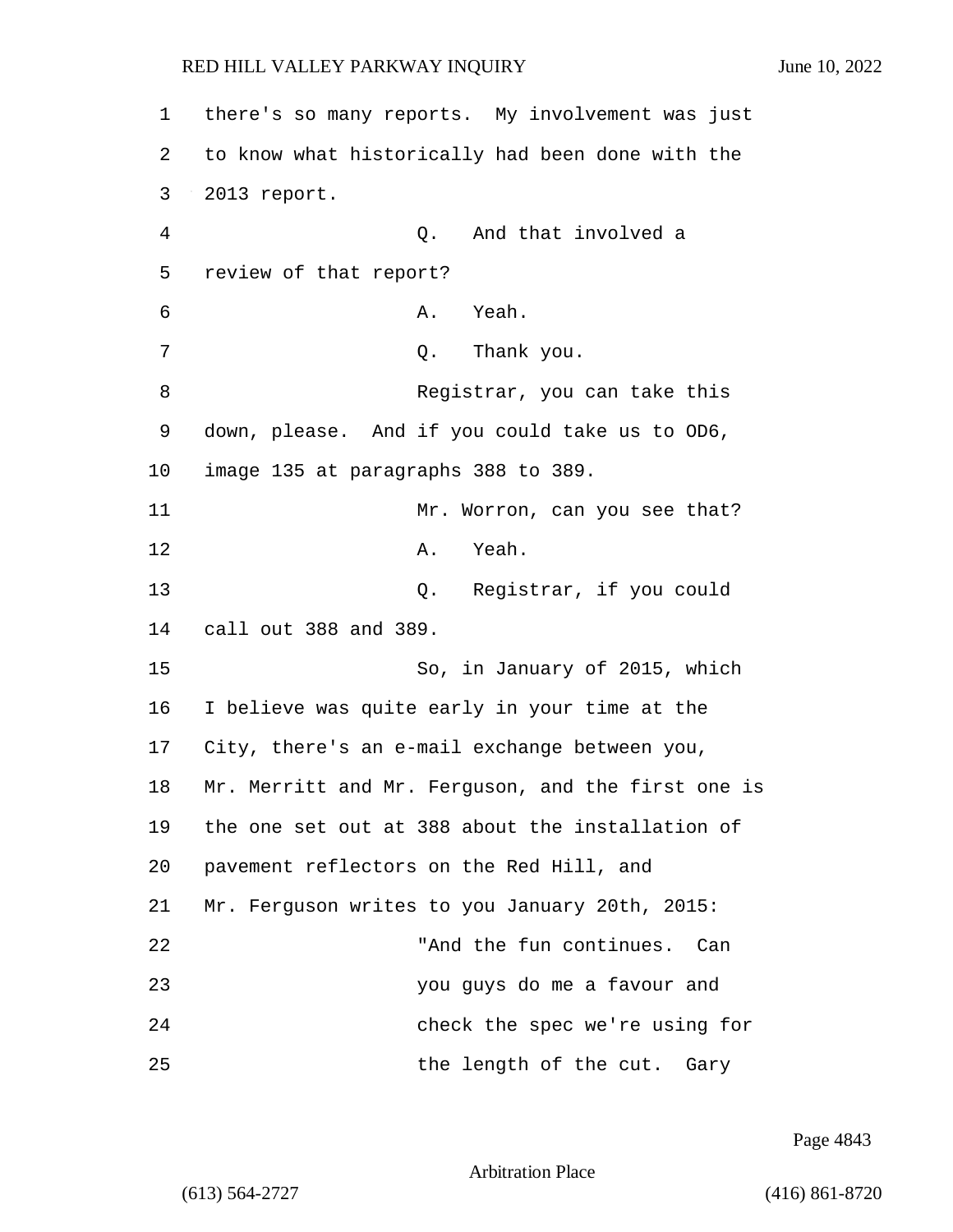1 Moore is asking why it's so 2 long. I tried to explain 3 based on my understanding of 4 them but he thinks it's still 5 too long. Can it be shortened 6 for the northbound movement." 7 And Mr. Merritt replies the 8 same day to say that he's spoken to someone at the 9 MTO and they typically use a 5-foot slot length. 10 Do you remember this exchange 11 about the pavement reflectors? 12 A. Yes. 13 Q. Mr. Ferguson prefaces his 14 statement to you with "and the fun continues." 15 What did you understand that to mean? 16 A. Oh, I didn't have any 17 opinion. I was in -- wasn't even three weeks with 18 the ministry so -- with the City of Hamilton. So 19 I didn't -- didn't have any opinion. 20 Q. Mr. Moore thought the 21 length of the cut for the reflectors you were 22 looking to install was too long? 23 A. That's what I read there. 24 Q. You can close this, 25 Registrar, and if you can take us to 391 and 392.

Page 4844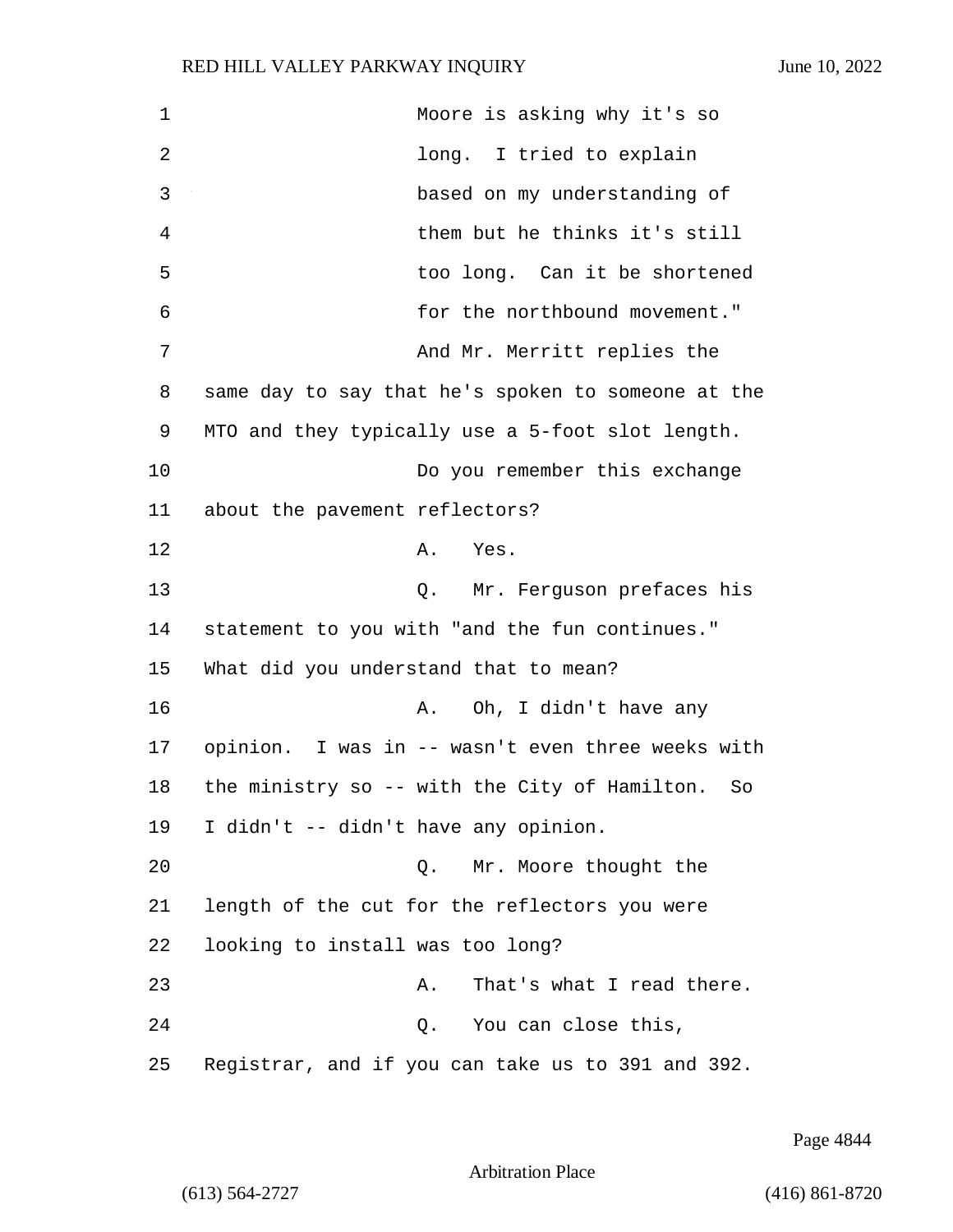| 1  |                | On January 21st, 2015                             |
|----|----------------|---------------------------------------------------|
| 2  |                | Mr. Ferguson e-mails Mr. Moore and he copies      |
| 3  |                | Mr. White, Mr. Mater, you and Mr. Merritt, and he |
| 4  | says:          |                                                   |
| 5  |                | "Further to our discussion                        |
| 6  |                | yesterday, the following is                       |
| 7  |                | provided. We discussed the                        |
| 8  |                | issue of marker lengths with                      |
| 9  |                | the manager of the MTO's                          |
| 10 |                | program. His comment was that                     |
| 11 |                | the length of the cut should                      |
| 12 |                | be 5 feet to allow for proper                     |
| 13 |                | reflection of the markers.<br>He                  |
| 14 |                | advised us not go below a                         |
| 15 |                | length of four feet. Our                          |
| 16 |                | current contract is for 4 feet                    |
| 17 |                | cut."                                             |
| 18 |                | Mr. Moore replies 45 minutes                      |
| 19 | later writing: |                                                   |
| 20 |                | "Okay. But when the pavement                      |
| 21 |                | fails prematurely because of                      |
| 22 |                | these cuts, I'll be asking you                    |
| 23 |                | to provide an explanation                         |
| 24 |                | about the need for both the                       |
| 25 |                | reflectors and the cuts."                         |

Page 4845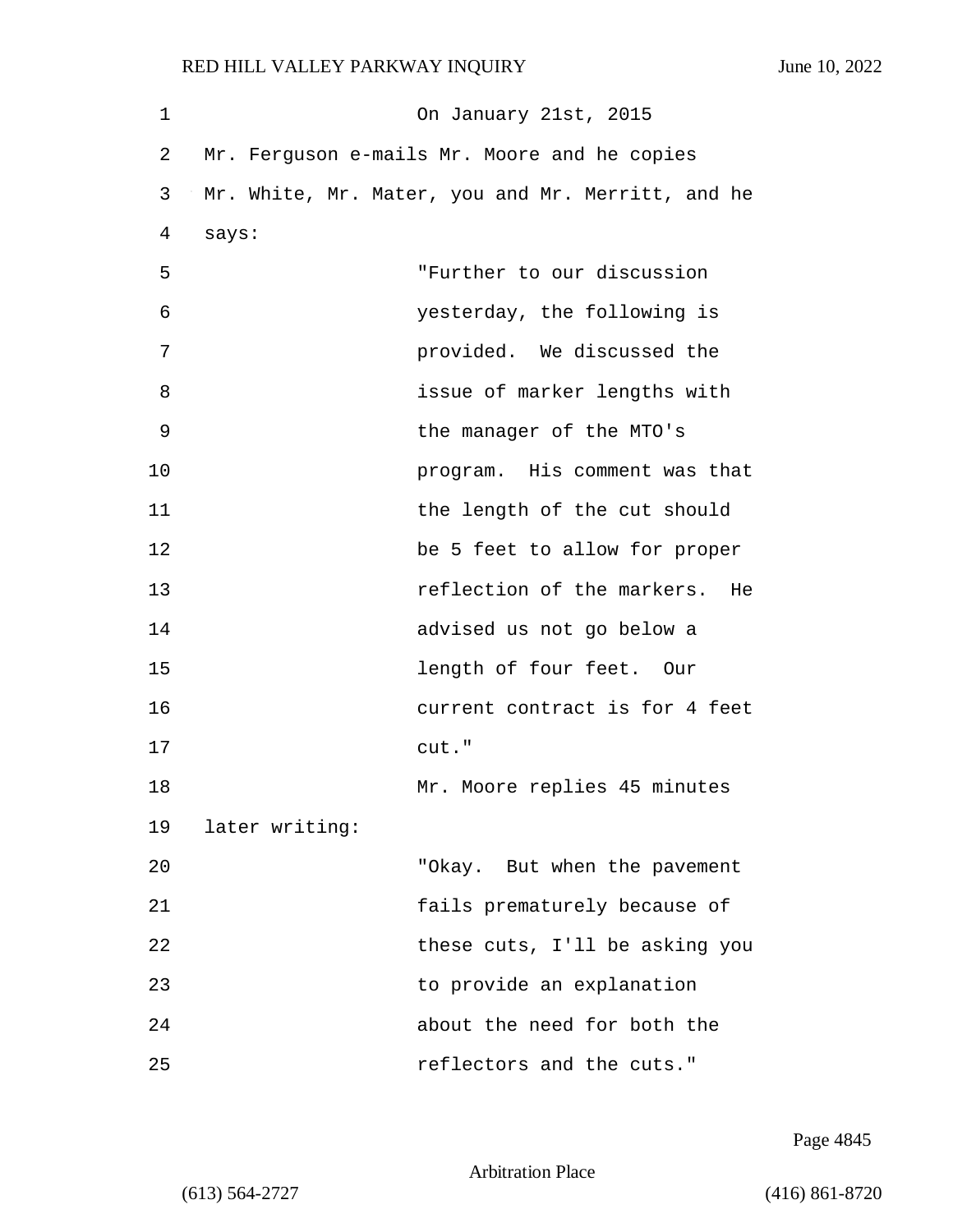| $\mathbf 1$ | Do you remember this e-mail                        |
|-------------|----------------------------------------------------|
| 2           | exchange?                                          |
| 3           | Yeah, vaguely.<br>Α.                               |
| 4           | What did you think of<br>Q.                        |
| 5           | Mr. Moore's response here?                         |
| 6           | I thought it was typical<br>Α.                     |
| 7           | of a lot of road engineers. The more cuts you put  |
| 8           | in a road, the more chance for water to get in and |
| 9           | the more chance for it to deteriorate. That's      |
| 10          | just a high level understanding of road            |
| 11          | construction.                                      |
| 12          | So throughout my career,                           |
| 13          | that's always been a concern from a geotech        |
| 14          | standpoint, of the specialists in geotech.         |
| 15          | So you didn't find it<br>Q.                        |
| 16          | surprising that someone with an engineering        |
| 17          | background was taking this position?               |
| 18          | No, no, I mean, $it's$ --<br>Α.                    |
| 19          | it's true, it could deteriorate quicker.           |
| 20          | Q. Registrar, you can close                        |
| 21          | this down. If you can take us to paragraph 396,    |
| 22          | which is on image 137, and call out -- call out    |
| 23          | the entire top half of the page. Down to 396.      |
| 24          | So, Mr. Worron, just for                           |
| 25          | context for you, you are removed from the rest of  |

Page 4846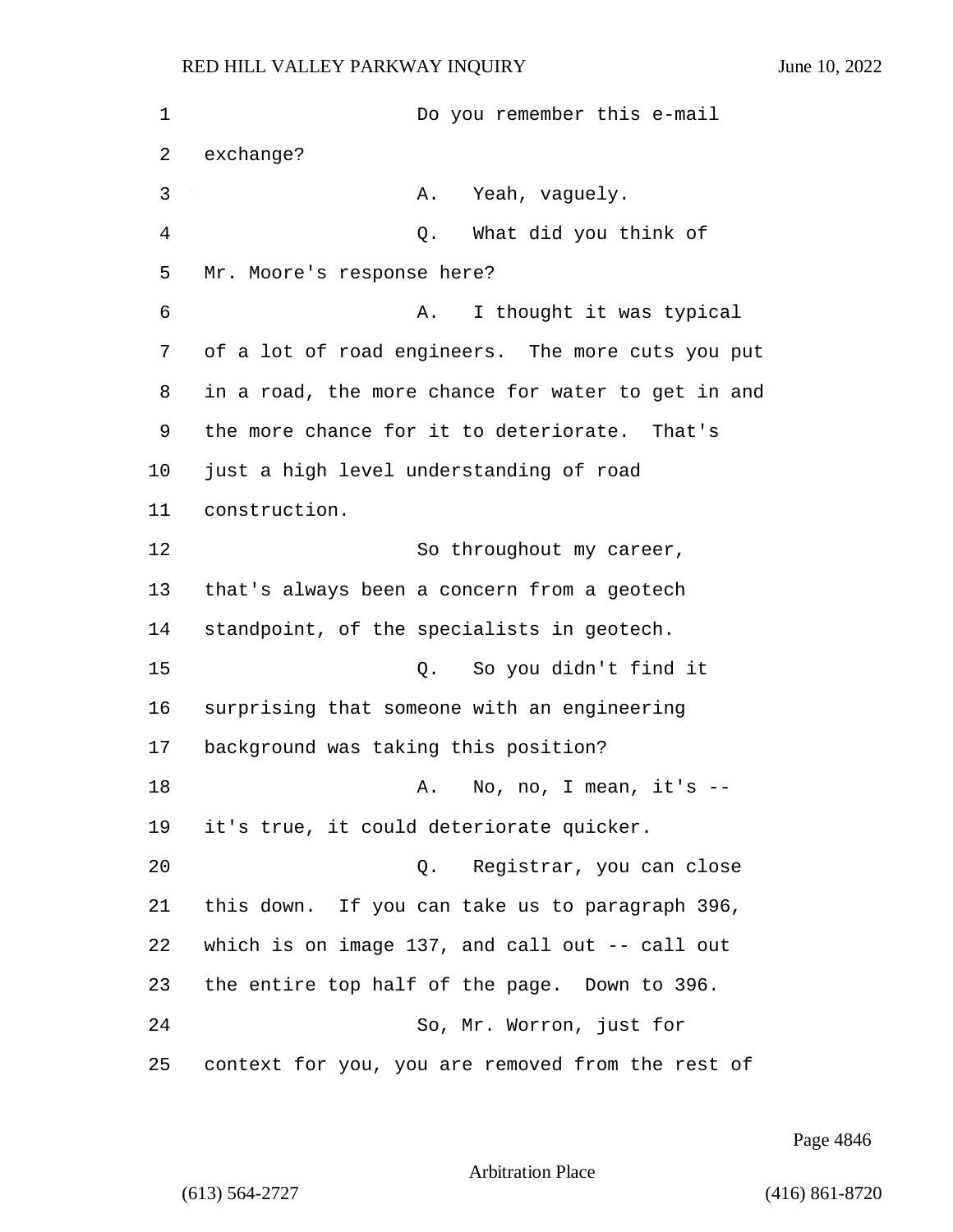| 1  | this e-mail exchange, some back and forth about   |
|----|---------------------------------------------------|
| 2  | this response from Mr. Moore between Mr. White,   |
| 3  | Mr. Ferguson and Mr. Mater and Mr. Lupton, which  |
| 4  | results in the e-mail at 396 from Mr. White where |
| 5  | he says to Mr. Mater:                             |
| 6  | "John, in confidence. Has                         |
| 7  | anybody told him we're doing                      |
| 8  | the LINC crossover study with                     |
| 9  | CIMA? He's going to react                         |
| 10 | when he finds out. Traffic                        |
| 11 | staff shouldn't have to put up                    |
| 12 | with this reaction when he                        |
| 13 | finds out. Malone even told                       |
| 14 | me he is charging us a bit                        |
| 15 | extra due to Gary. He wants                       |
| 16 | to be sure his recommendations                    |
| 17 | are totally defensible. He                        |
| 18 | asked me what he should say                       |
| 19 | when Gary calls him. I told                       |
| 20 | CIMA to do the best analysis                      |
| 21 | they can and give us the best                     |
| 22 | technical options and not                         |
| 23 | worry about what Gary says to                     |
| 24 | This is a consistent<br>them.                     |
| 25 | problem we face routinely with                    |

Page 4847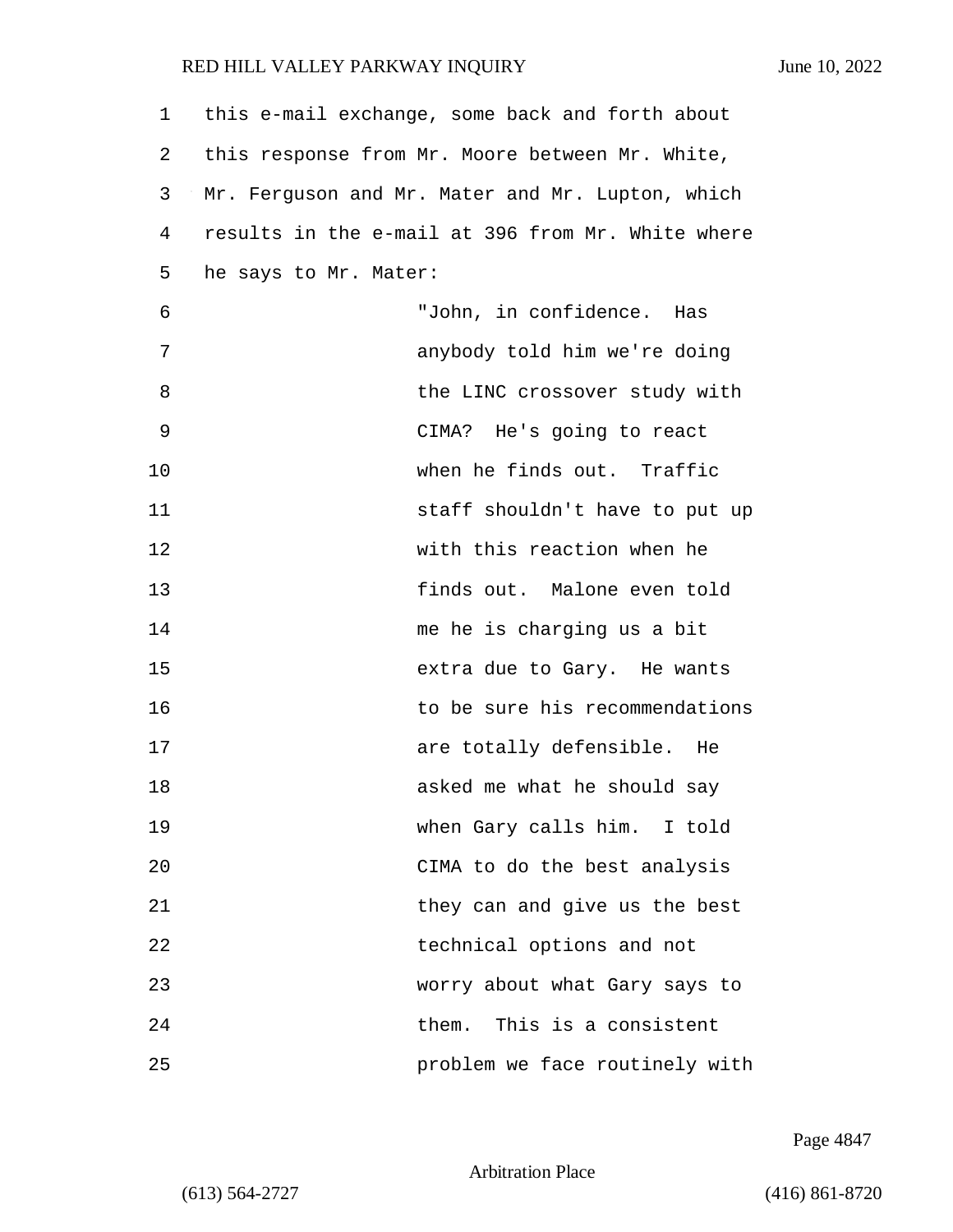| $\mathbf 1$ | that section and related                           |
|-------------|----------------------------------------------------|
| 2           | works. I'm going to respond                        |
| 3           | but I just had to have my                          |
| 4           | bitch out to you." (As read)                       |
| 5           | At this point in time, and I                       |
| 6           | know you're only about three weeks into your time  |
| 7           | with the City here, were you aware of a crossover  |
| 8           | study that CIMA was doing on the LINC?             |
| 9           | I might have been.<br>Α.                           |
| 10          | There's a lot going in the first three weeks so    |
| 11          | there's a lot to catch up on.                      |
| 12          | Did anyone tell you that<br>Q.                     |
| 13          | they anticipated that Mr. Moore would respond      |
| 14          | negatively when he learned of the study?           |
| 15          | No.<br>Α.                                          |
| 16          | Did you have any sense of<br>Q.                    |
| 17          | what reaction Martin White was expecting from      |
| 18          | Mr. Moore?                                         |
| 19          | No.<br>Α.                                          |
| 20          | Did anyone ever advise<br>Q.                       |
| 21          | you that there was reason to believe Mr. Moore     |
| 22          | would react badly if your group retained CIMA on a |
| 23          | project?                                           |
| 24          | No.<br>Α.                                          |
| 25          | So you do a bit of work<br>Q.                      |

Page 4848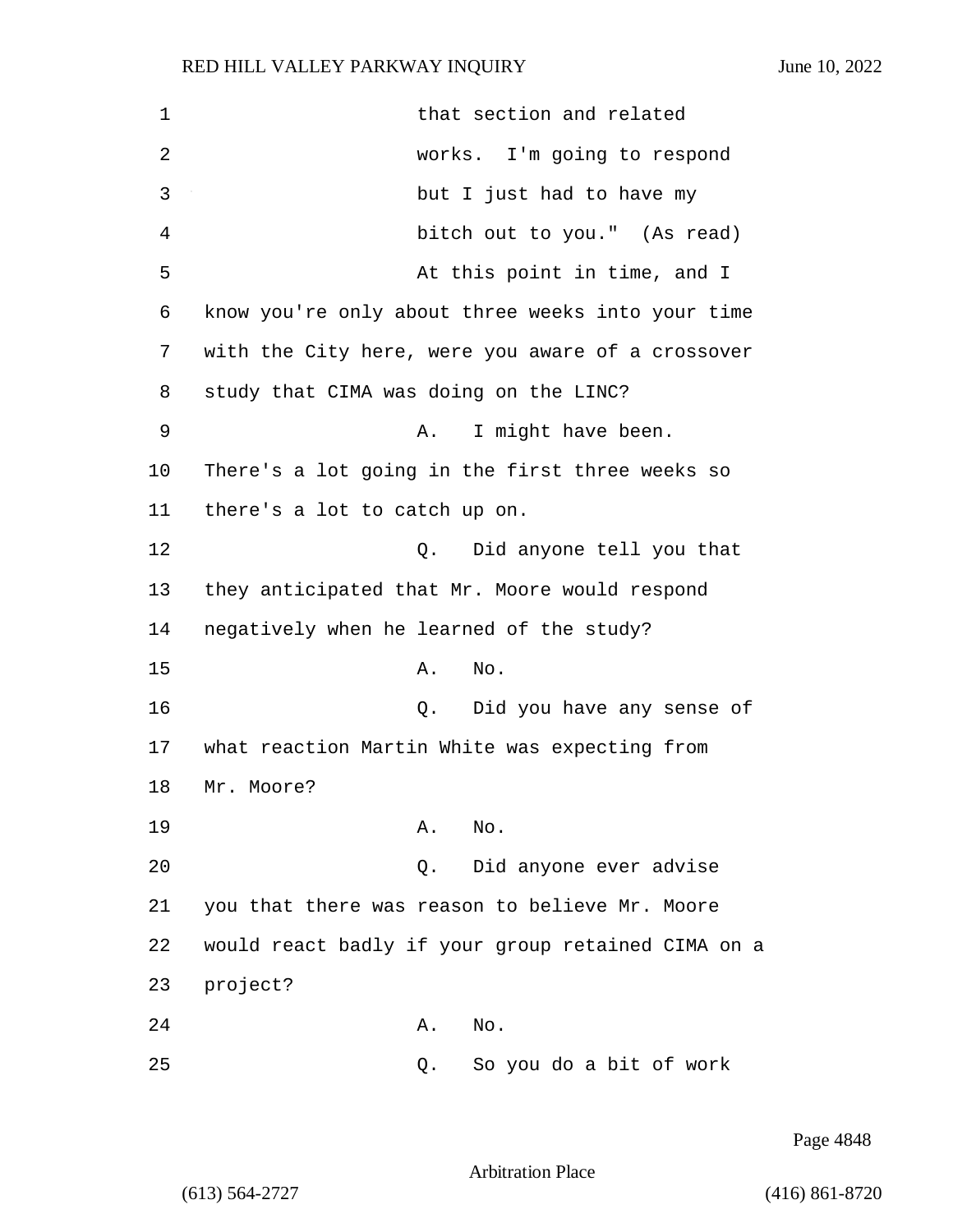| 1  | with CIMA as we move forward into your tenure at   |
|----|----------------------------------------------------|
| 2  | the City. Did anyone at CIMA ever advise you that  |
| 3  | they would charge additional fees to the City      |
| 4  | because of Mr. Moore's involvement in a project?   |
| 5  | No, that's the first time<br>Α.                    |
| 6  | I've heard of it reading -- with you reading that  |
| 7  | e-mail to me.                                      |
| 8  | Did staff on your team in<br>Q.                    |
| 9  | traffic operations and engineering ever express    |
| 10 | concerns to you about working with Mr. Moore on    |
| 11 | projects connected to the Red Hill Valley Parkway? |
| 12 | Α.<br>Yes.                                         |
| 13 | Q.<br>Can you tell me about                        |
| 14 | those concerns?                                    |
| 15 | Just difference of<br>Α.                           |
| 16 | opinion on what the vision or what the -- what the |
| 17 | issues were and how they should be resolved.       |
| 18 | What was your group's<br>Q.                        |
| 19 | view of what the issues were?                      |
| 20 | Well, they were laid out<br>Α.                     |
| 21 | in all the reports, and, you know --               |
| 22 | When you say they were<br>$Q$ .                    |
| 23 | laid out in all the reports, is that a reference   |
| 24 | to the CIMA reports, 2013 and 2015 CIMA reports?   |
| 25 | Yeah, and the staff<br>Α.                          |

Page 4849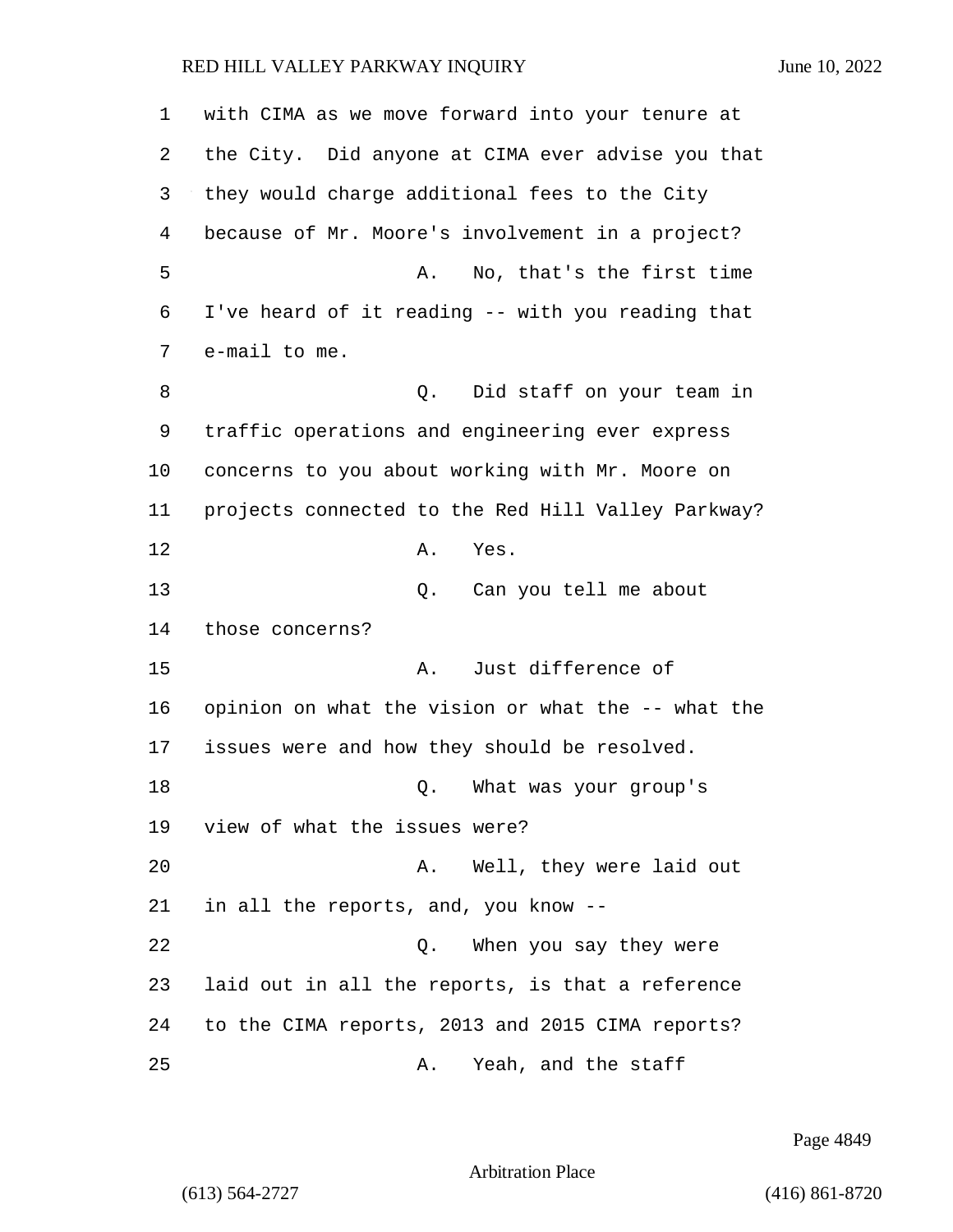1 reports to council and things like that. 2 Q. So your group's view is 3 the recommendations in the CIMA reports should be 4 implemented? 5 A. Yes. 6 Q. What was Mr. Moore's view 7 of the issues? 8 a. He had a difference of 9 opinion and had some reasons why they shouldn't be 10 implemented and it was -- yeah. 11 Q. Was that difference of 12 opinion with respect to specific recommendations? 13 A. Yeah, I mean, he didn't 14 really care about warning signs. That was more 15 our -- our specialty but any of the 16 recommendations that fell out of traffic's 17 immediate responsibility, that's where he started 18 having concerns. 19 Q. Do you recall which 20 recommendations those were specifically? 21 A. Off the top of my head --22 not specifically but in and around illumination, 23 guide rail and the pavement surface. 24 Q. Friction testing? 25 A. Yeah.

Page 4850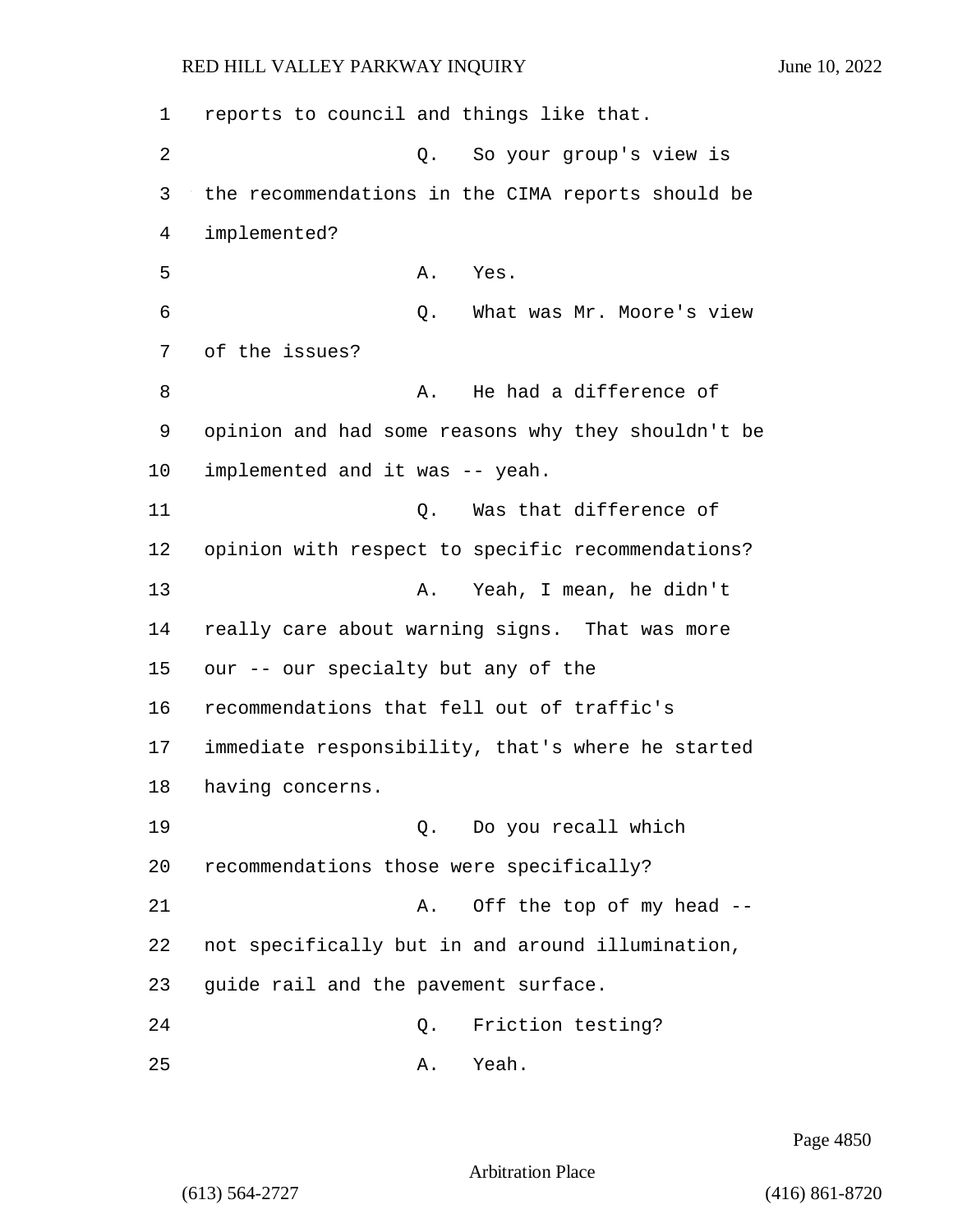| 1  | Do you recall what<br>Q.                           |
|----|----------------------------------------------------|
| 2  | exactly his position was on each of those items,   |
| 3  | so illumination, guide rail, pavement surface,     |
| 4  | friction testing?                                  |
| 5  | Not specifically without<br>Α.                     |
| 6  | seeing an e-mail or something.                     |
| 7  | I'm going take you<br>Q.                           |
| 8  | through some of the reports, so we can start there |
| 9  | now.                                               |
| 10 | Α.<br>Sure.                                        |
| 11 | Q. Registrar, could you                            |
| 12 | please take us to OD6, image 139 at paragraph 403? |
| 13 | I believe this is the                              |
| 14 | information update that you referenced earlier.    |
| 15 | So on February 13, 2015 Mr. Ferguson e-mails       |
| 16 | Mr. Cooper and he copies you about the Red Hill    |
| 17 | Valley Parkway, and he says:                       |
| 18 | "Can you please prepare an                         |
| 19 | update report for the Red Hill                     |
| 20 | Valley Parkway based on the                        |
| 21 | action items we identified on                      |
| 22 | our previous report and                            |
| 23 | identify what has been                             |
| 24 | completed along with action                        |
| 25 | items that are still to be                         |

Page 4851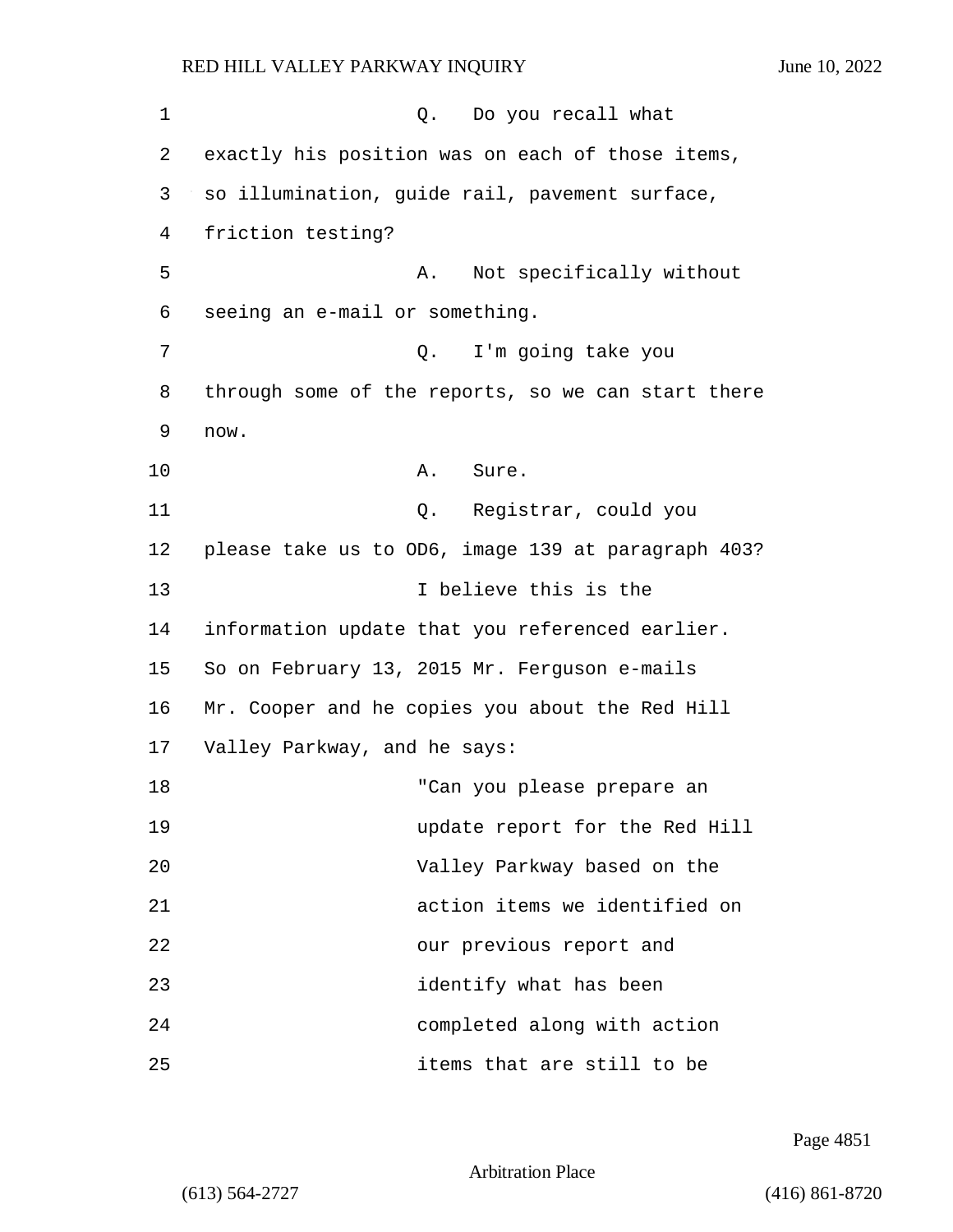1 completed. It should be a 2 short and sweet report and 3 include in the recommendation 4 that the item be removed from 5 the PW OBL." 6 And he says the report is due 7 March 2nd. 8 Just before I ask more 9 targeted questions about this. PW OBL. 10  $\blacksquare$  , what is that a reference to. 11 A. Public Works outstanding 12 business lists. 13 C. Fantastic. And what is 14 that? 15 A. It's been a long time 16 since I've heard that acronym. Bear with me. 17 It's an outstanding list of things -- it's a 18 things to-do list for public works based on 19 reports that went to council. 20 Q. So this e-mail is sent to 21 both you and Mr. Cooper. In terms of day-to-day 22 responsibilities for this information update, can 23 you tell me what your responsibilities were as 24 compared to Mr. Cooper's? 25 A. For this report? Is that

Page 4852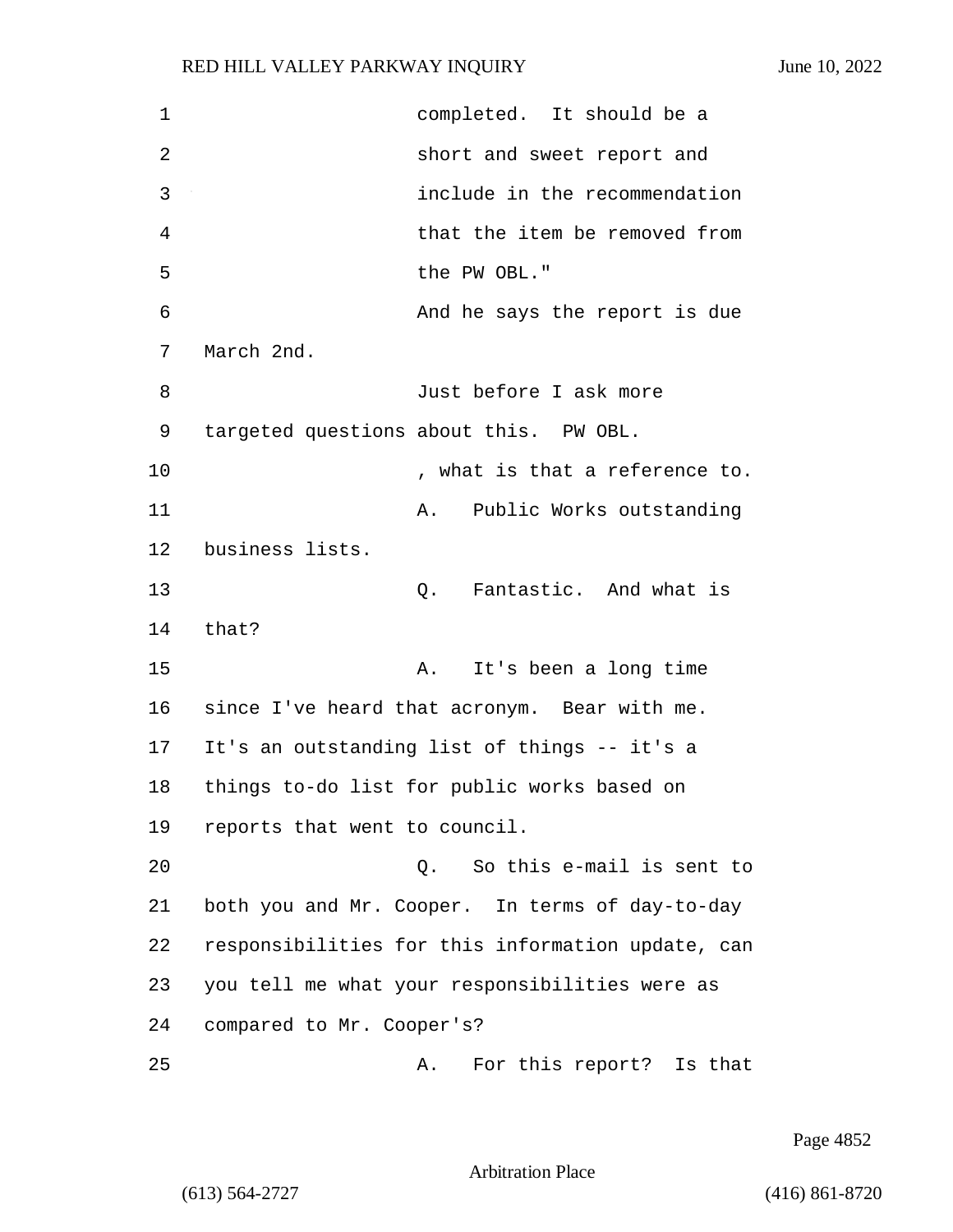what you want, for this report? 2 Q. Yeah, for this report specifically. 4 A. Sorry. This is just early in my tenure, and correct me if I'm wrong, this is an update report to the staff report that was based on the 2013 CIMA report. 8 Q. Yes, that's right. 9 A. Okay. So with me not having much historical background, being only a month-and-a-half into the tenure there, Steve was working directly with Dave for this. My role was to ensure all the items were completed for the report and that it was written in a manner that was, as Dave alluded to, simple -- what was his -- short and sweet. So it wasn't a long report, that it could be just direct, and that's what my role was, and to ensure that Steve was on top of it and had this as one of his top priorities in his work plan. 21 Q. You said that one of your roles was to ensure that the recommendations were implemented. Can you tell me what steps you were taking to make sure that that happened? 25 A. I had Steve complete a

Page 4853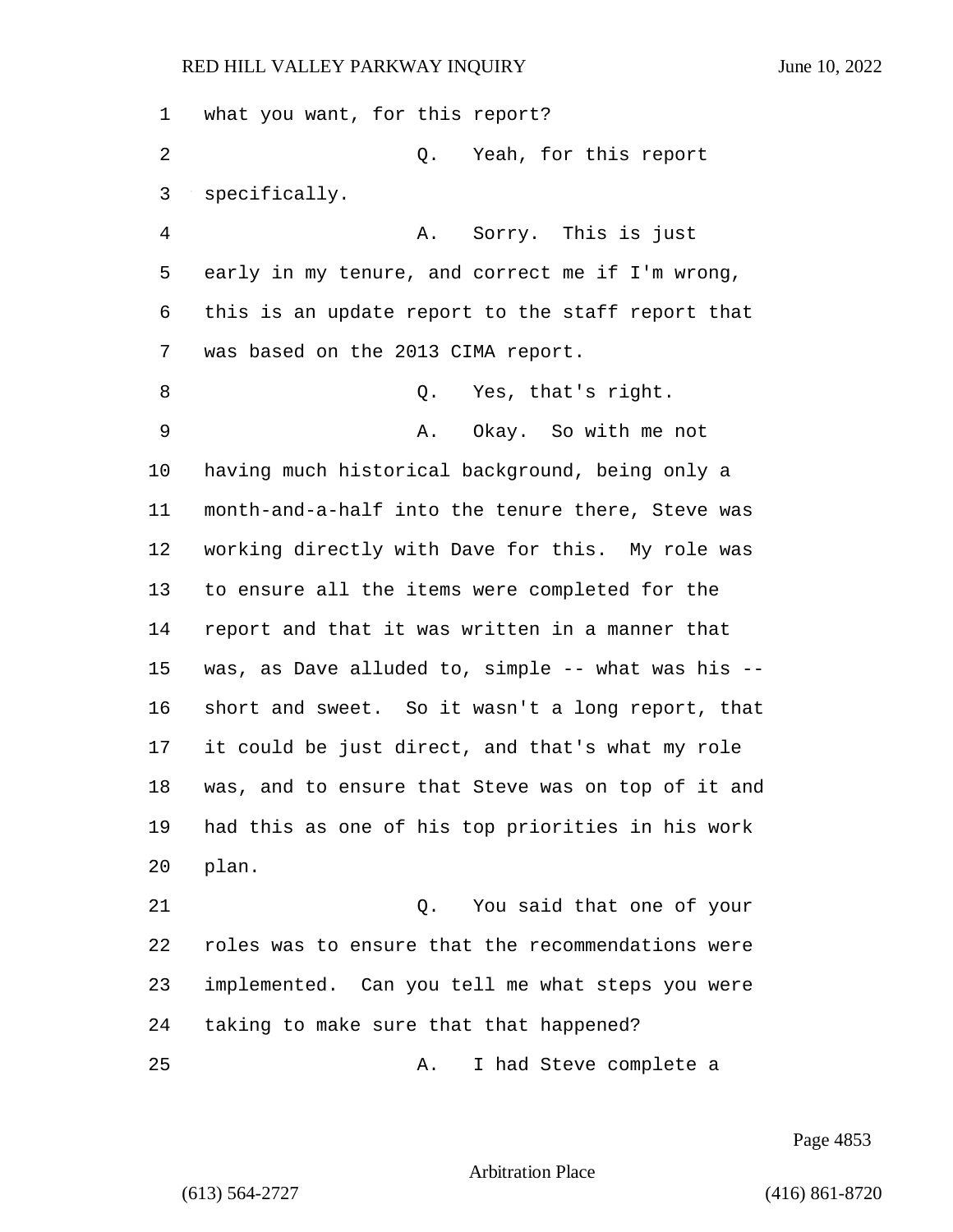1 field review and report back to me on what was 2 done and what wasn't directly using the previous 3 information report. 4 Q. Understood. 5 Registrar, you can close this 6 down and if you can take us to OD6, 140, 7 paragraph 407. 8 So Mr. Cooper -- actually, for 9 context, can we also call up image 139 just to 10 orient Mr. Worron. 11 So there's a bit of exchange 12 about the information update and Mr. Cooper 13 replies to Mr. Ferguson in response to a request 14 for the update report and he attaches a draft. 15 That is at paragraph 407, you can see that. 16 Do you recall if you reviewed 17 the draft that Mr. Cooper sent to Mr. Ferguson? 18 A. The draft report to 19 council? 20 Q. Yes. So, this is 407, 21 it's the information update. 22 A. Yeah, I reviewed it. 23 Q. Registrar, can you take 24 us down to 408 and call that out. 25 So on March 5th, you e-mail

Page 4854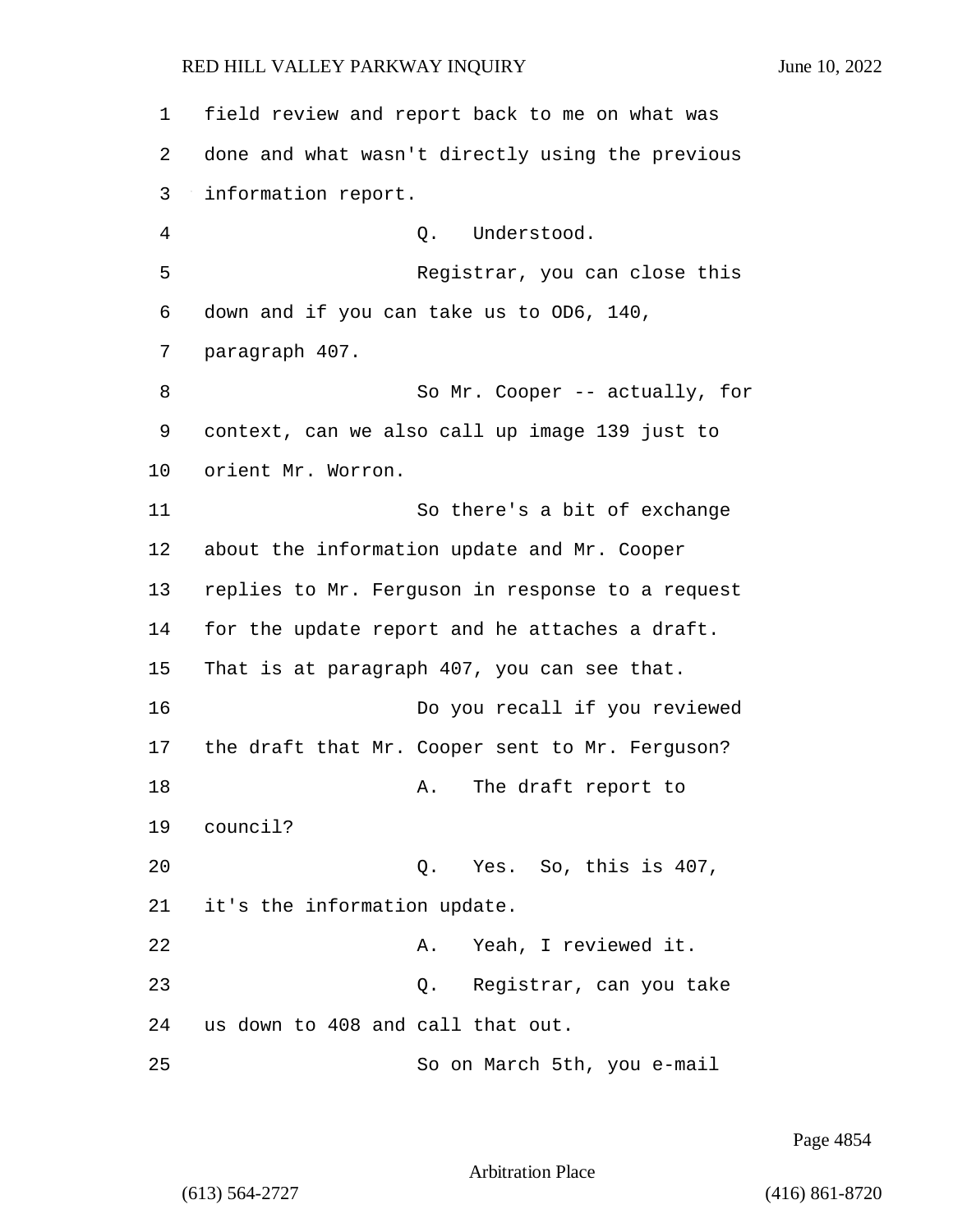| 1  | Mr. Ferguson copying Mr. Cooper and you attach a  |
|----|---------------------------------------------------|
| 2  | revised draft of the information update. You say: |
| 3  | "Steve took great                                 |
| 4  | responsibility to promptly                        |
| 5  | correct and update this                           |
| 6  | information report. I believe                     |
| 7  | he has drafted a report that                      |
| 8  | identifies what we have                           |
| 9  | completed to date and what is                     |
| 10 | still outstanding. He has                         |
| 11 | added for greater value the                       |
| 12 | reason why we installed, and                      |
| 13 | for the delays to implement,                      |
| 14 | he is currently updating                          |
| 15 | appendix A and will forward                       |
| 16 | that later today."                                |
| 17 | Do you remember sending this                      |
| 18 | e-mail to Mr. Ferguson?                           |
| 19 | Not directly but reading<br>Α.                    |
| 20 | it, that is mine $so$                             |
| 21 | You --<br>Q.                                      |
| 22 | Which day was that on?<br>Α.                      |
| 23 | This is March 5th, 2015.<br>Q.                    |
| 24 | So a few days after Dave<br>Α.                    |
| 25 | had originally requested?                         |

Page 4855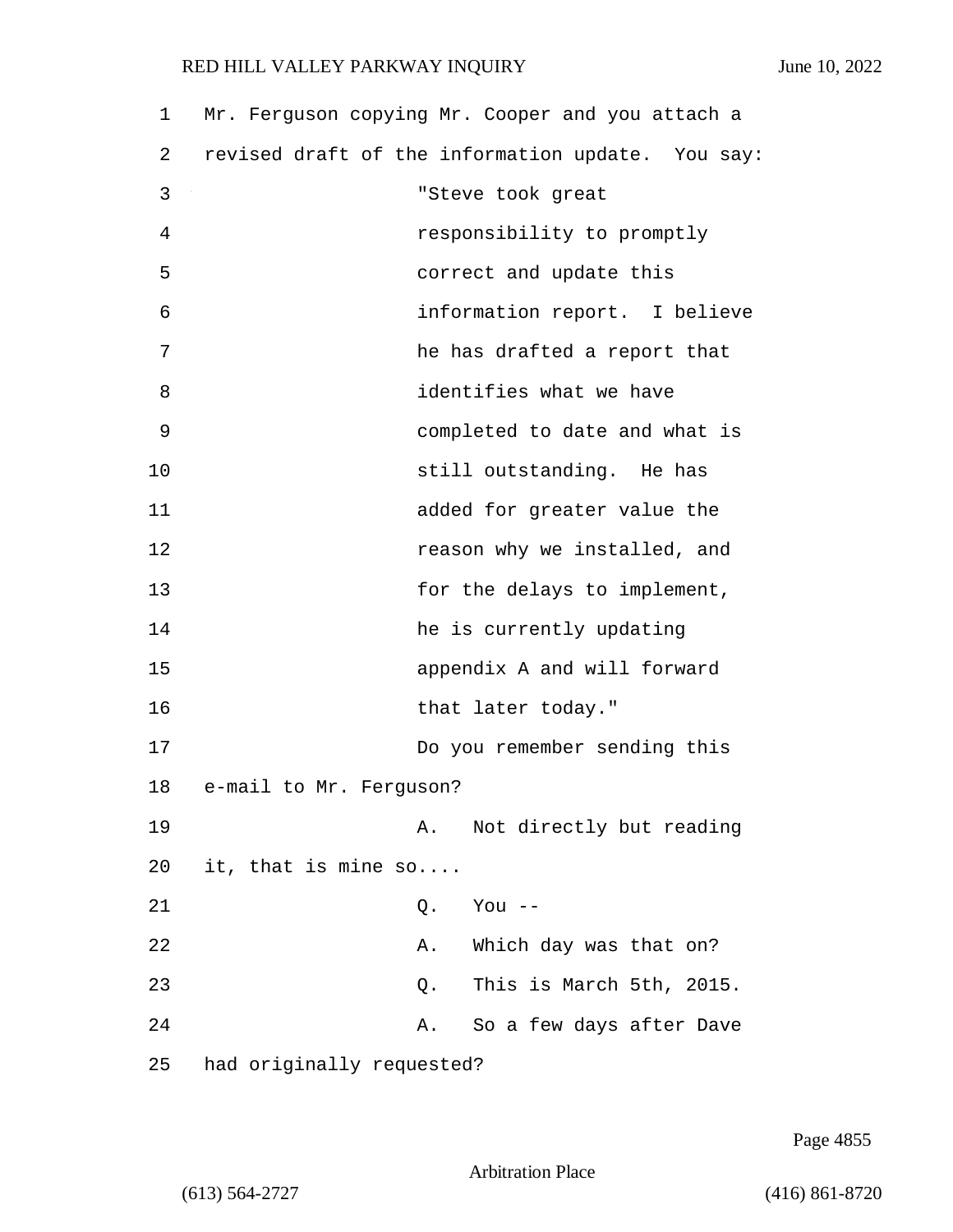| 1  | Q. Yeah. And you say at the                        |
|----|----------------------------------------------------|
| 2  | top of this e-mail that Mr. Cooper took great      |
| 3  | responsibility to promptly correct and update this |
| 4  | information report.                                |
| 5  | Do you recall which aspects of                     |
| 6  | the information update Mr. Cooper had to correct   |
| 7  | from his original draft?                           |
| 8  | No, not directly. It was<br>Α.                     |
| 9  | common to have many edits throughout that were     |
| 10 | given in red pen by Dave and Martin, and then it   |
| 11 | would be our responsibility to make those edits as |
| 12 | needed.                                            |
| 13 | For this report, the focus was                     |
| 14 | on the tables, I remember that, and just cleaning  |
| 15 | it up on how to simplify how it read.              |
| 16 | So to promptly correct<br>Q.                       |
| 17 | and update this information report, would the      |
| 18 | revisions have come from you on this report?       |
| 19 | Some of the revisions<br>Α.                        |
| 20 | based on the table and how it could be better laid |
| 21 | out. Not from an information standpoint.           |
| 22 | Not from an information<br>Q.                      |
| 23 | standpoint. Can you just expand on what that       |
| 24 | means for me?                                      |
| 25 | I wasn't providing<br>Α.                           |

Page 4856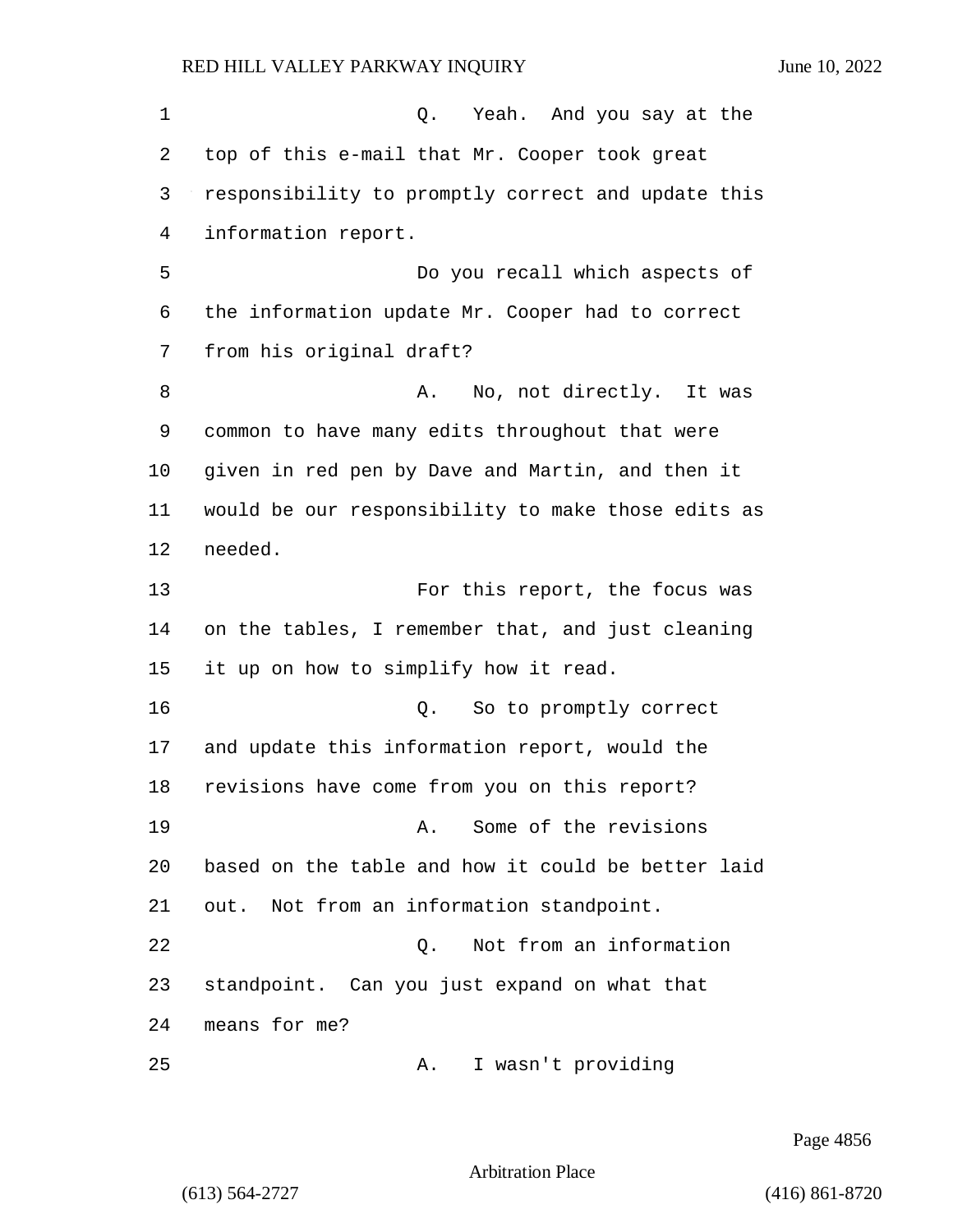| $\mathbf 1$ | technical input; I was providing more formatting   |
|-------------|----------------------------------------------------|
| 2           | so that the message could be clearer to the        |
| 3           | reader.                                            |
| 4           | Q. You were providing                              |
| 5           | typographical and formatting changes but not       |
| 6           | substantive changes to the content; is that right? |
| 7           | Correct. Well put.<br>Α.                           |
| 8           | Thank you.<br>Q.                                   |
| 9           | Registrar, could you call out                      |
| 10          | HAM56632.                                          |
| 11          | So, Mr. Worron, for your                           |
| 12          | reference, this is the draft of the information    |
| 13          | update that you sent to Mr. Ferguson.              |
| 14          | Registrar, could you pull up                       |
| 15          | image 2. And you'll see that at the very bottom    |
| 16          | of this page under the chart on image 2 --         |
| 17          | Registrar, could you call out that paragraph       |
| 18          | there?                                             |
| 19          | There's a reference there that                     |
| 20          | says:                                              |
| 21          | "Staff will also review                            |
| 22          | further countermeasures such                       |
| 23          | as friction testing with                           |
| 24          | construction engineering                           |
| 25          | section. Traffic engineering                       |

Page 4857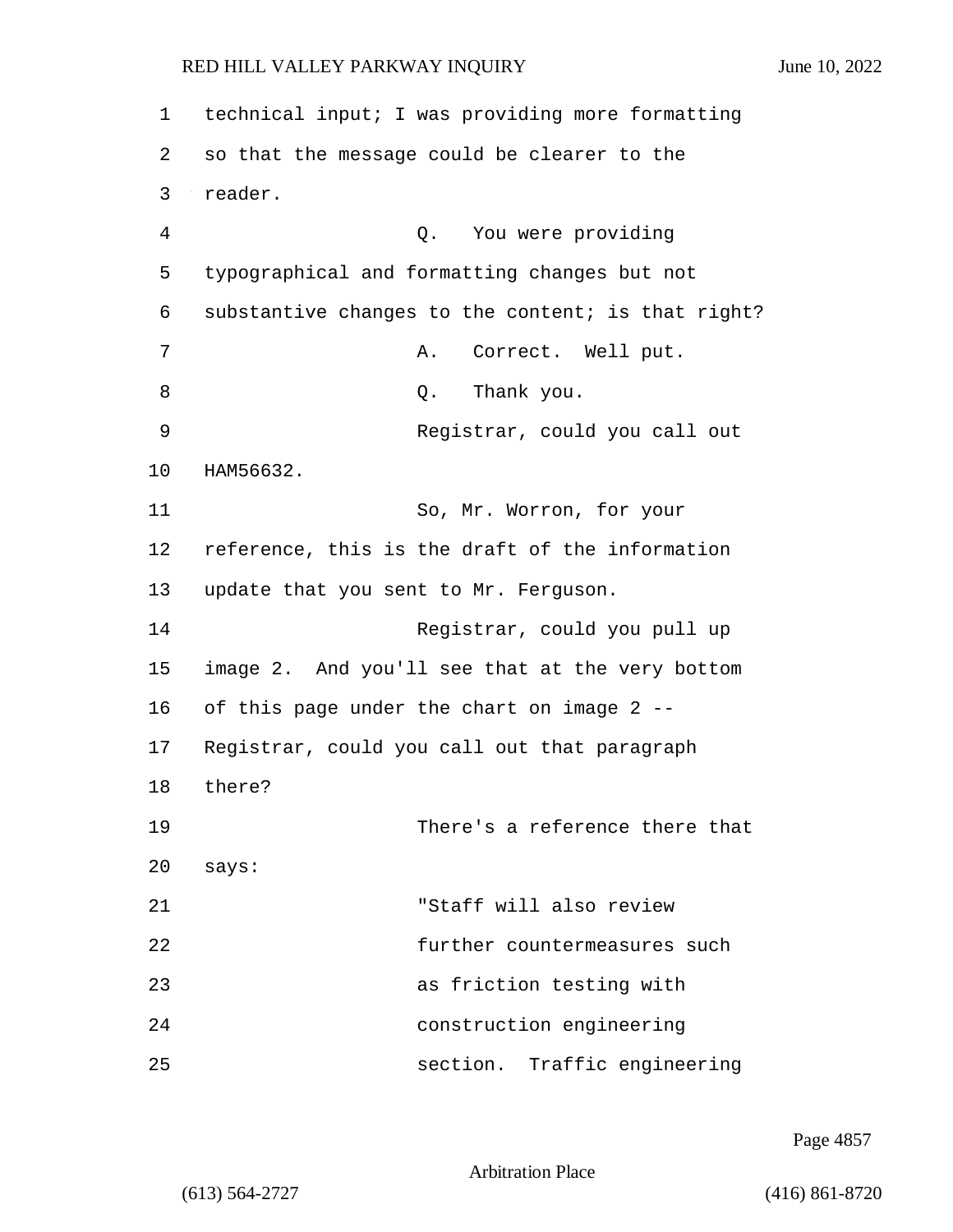1 will continue to monitor the 2 study area for enhancement and 3 improvement opportunities as 4 they become available." 5 Do you know why this was 6 included in the information update? 7 **A.** No. 8 a Q. Is this something that 9 Mr. Cooper would have put in? 10 A. Possibly. More than 11 likely would have come from Dave or Martin, the 12 specific wording or maybe even higher. 13 Q. I may be able to assist 14 with that. 15 Registrar, can you move the 16 image where we have the call out over and call up 17 RHV668. 18 So just for your reference, 19 Mr. Worron, this is the information report that 20 goes to council on November 18, 2013, so the one 21 you said this information update is based on. 22 Do you recall reviewing the 23 information report as part of your review of the 24 later information update? 25 A. Not specifically but I'm

Page 4858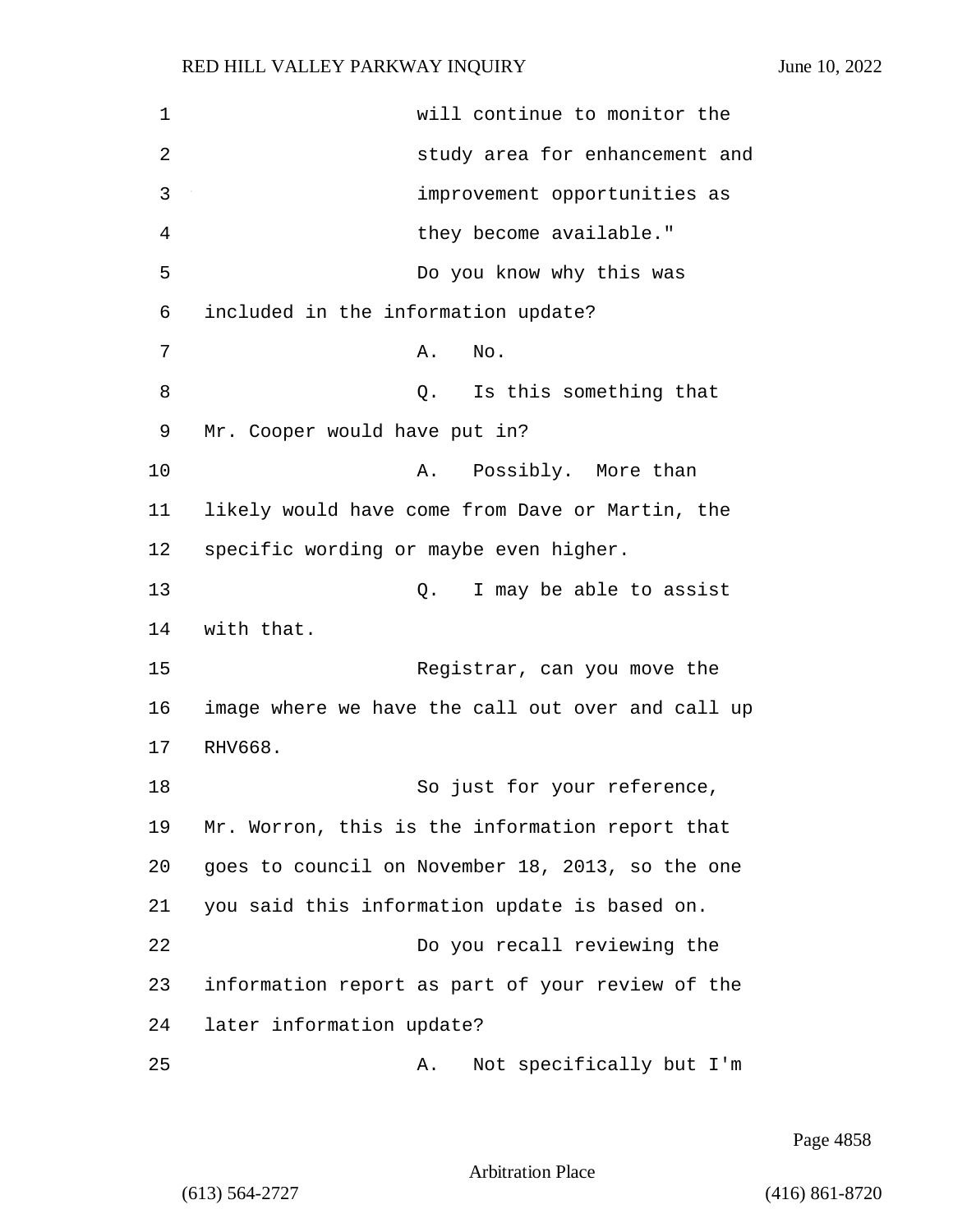| 1  | sure I would have to familiarize myself.           |
|----|----------------------------------------------------|
| 2  | It would have been part<br>Q.                      |
| 3  | of your standard practice?                         |
| 4  | Α.<br>Yes.                                         |
| 5  | Q. Registrar, can you take                         |
| 6  | us to image 2 of the information report and call   |
| 7  | out -- so the second full paragraph down the page, |
| 8  | the very bottom so the last line.                  |
| 9  | So this is the 2013                                |
| 10 | information report, and you'll see the very last   |
| 11 | line of this paragraph is:                         |
| 12 | "Staff will review further                         |
| 13 | countermeasures such as                            |
| 14 | friction testing with                              |
| 15 | construction engineering."                         |
| 16 | Okay.<br>Α.                                        |
| 17 | Would it surprise you if<br>Q.                     |
| 18 | this line that is then repeated in the information |
| 19 | update came directly from this 2013 report?        |
| 20 | No.<br>Α.                                          |
| 21 | Would that have been a<br>Q.                       |
| 22 | fairly standard practice for drafting information  |
| 23 | updates?                                           |
| 24 | Yeah.<br>Α.                                        |
| 25 | Registrar, you can close<br>Q.                     |

Page 4859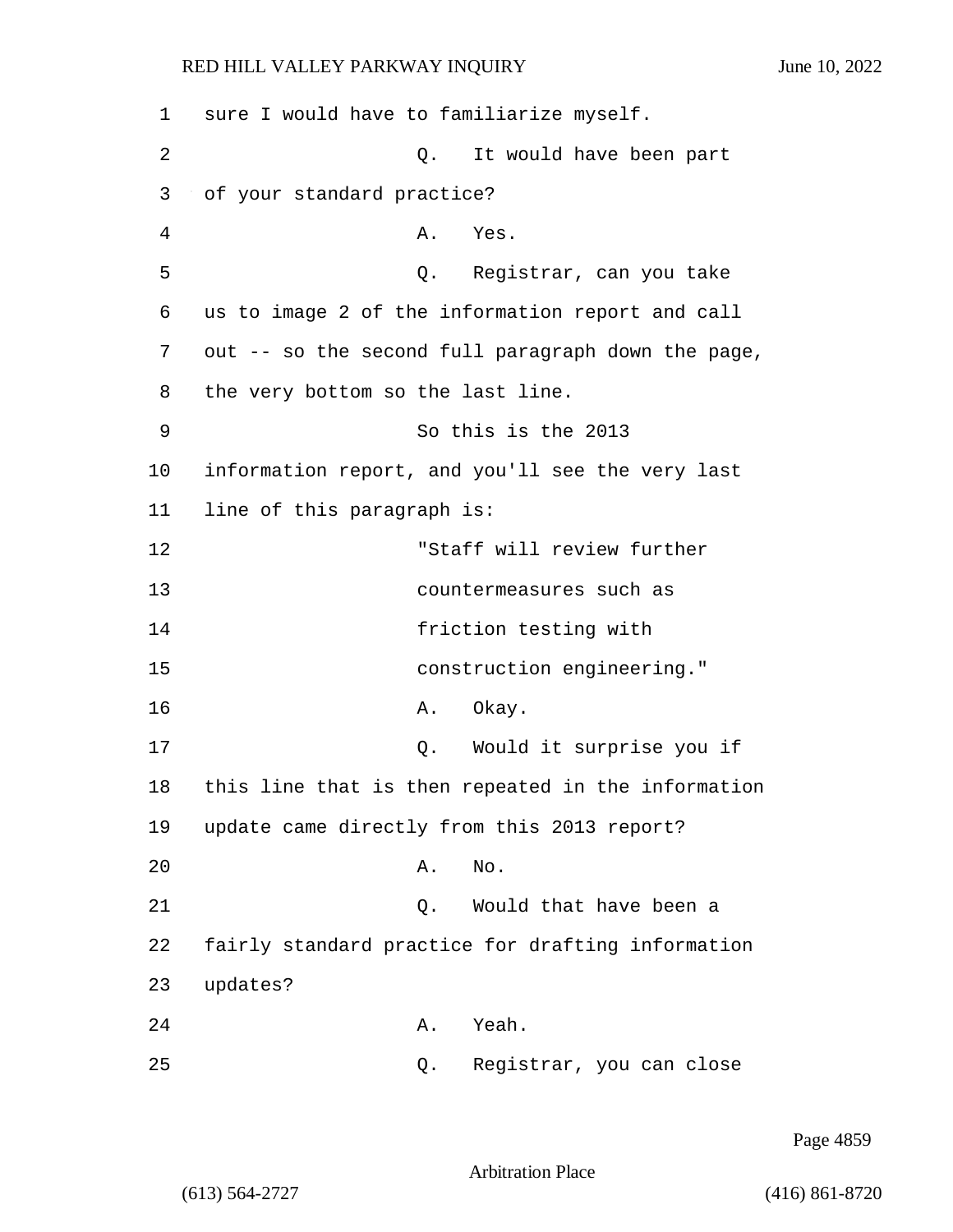1 this out and take us back to just the information 2 update. 3 To your knowledge, had anyone 4 in traffic operations and engineering reviewed 5 friction testing with the construction engineering 6 section as of May 2015 when you were drafting the 7 information update? 8 A. What do you mean 9 "reviewed"? 10 Q. Taken any steps to talk 11 to them about the recommendation for friction 12 testing? 13 A. I don't recall. 14 Q. You don't recall one way 15 or the other? 16 A. I don't recall whether we 17 talked to them at that time. 18 Q. Sorry, Registrar, you can 19 take down information report. 20 I think that you had said 21 earlier that one of your responsibilities for this 22 information update was to ensure that the items 23 listed had been implemented. Did that include the 24 friction testing recommendation or references from 25 the 2013 report?

Page 4860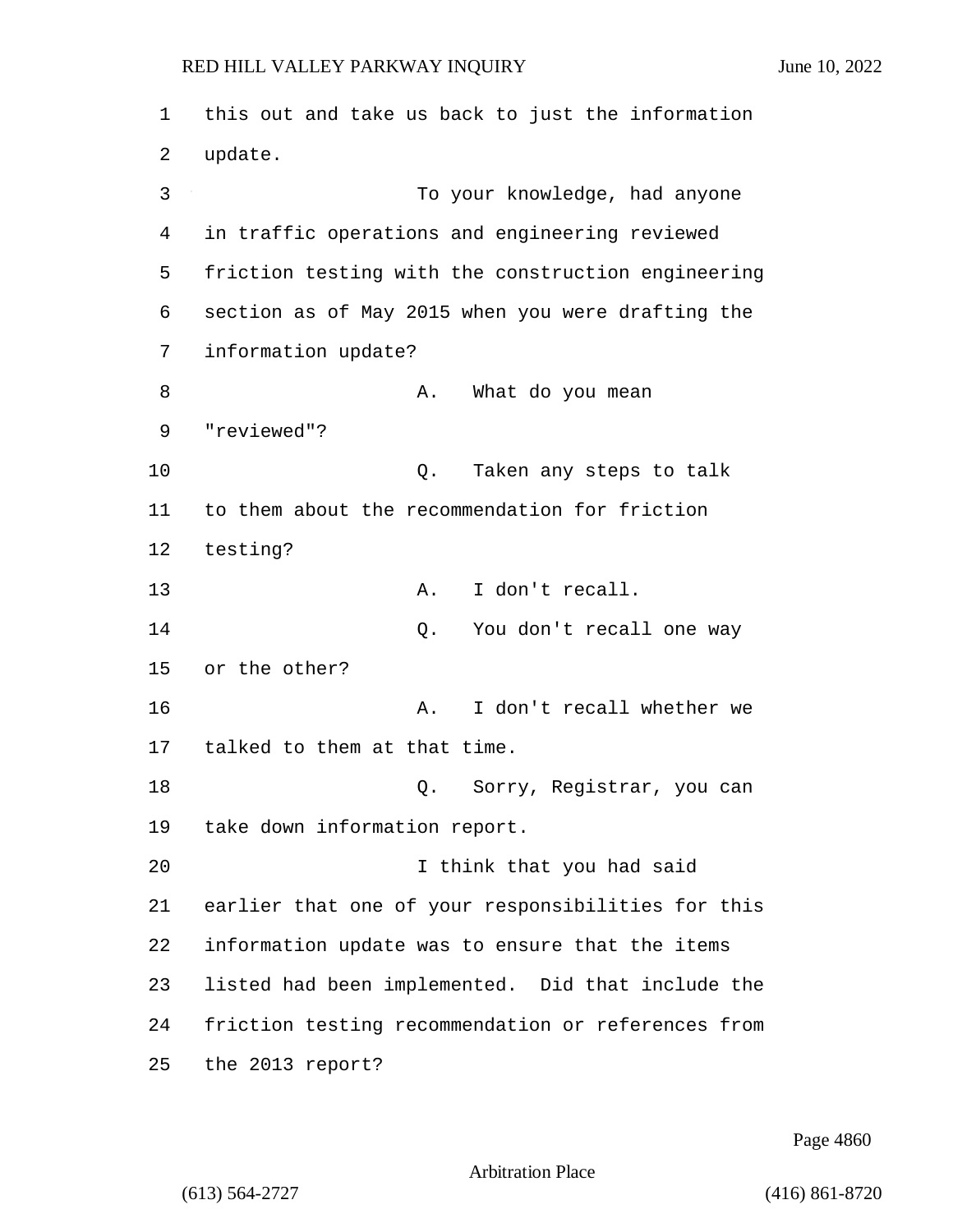| 1  | No. My responsibility<br>Α.                        |
|----|----------------------------------------------------|
| 2  | was to ensure that -- well, it was a check to see  |
| 3  | what had been done and what hadn't listed out from |
| 4  | those tables, but then my direct responsibility    |
| 5  | was to ensure all the traffic items were completed |
| 6  | and if they weren't, I wanted reasons from Steve   |
| 7  | and thinking forward to find solutions to ensure   |
| 8  | that they can get done in a timely manner.         |
| 9  | And did you check if that<br>Q.                    |
| 10 | reference that we were looking at before to        |
| 11 | reviewing friction testing with construction       |
| 12 | engineering had been completed?                    |
| 13 | If I was to do anything,<br>Α.                     |
| 14 | I would have assumed that we would have reached    |
| 15 | out to the appropriate office that's responsible   |
| 16 | for that type of work.                             |
| 17 | Q. But you don't have any                          |
| 18 | recollection of having done that?                  |
| 19 | Not specifically at that<br>Α.                     |
| 20 | time.                                              |
| 21 | To your knowledge, had<br>Q.                       |
| 22 | anyone been assigned to review the friction        |
| 23 | testing with construction engineering section, or  |
| 24 | that recommendation?                               |
| 25 | Not to my knowledge at<br>Α.                       |

Page 4861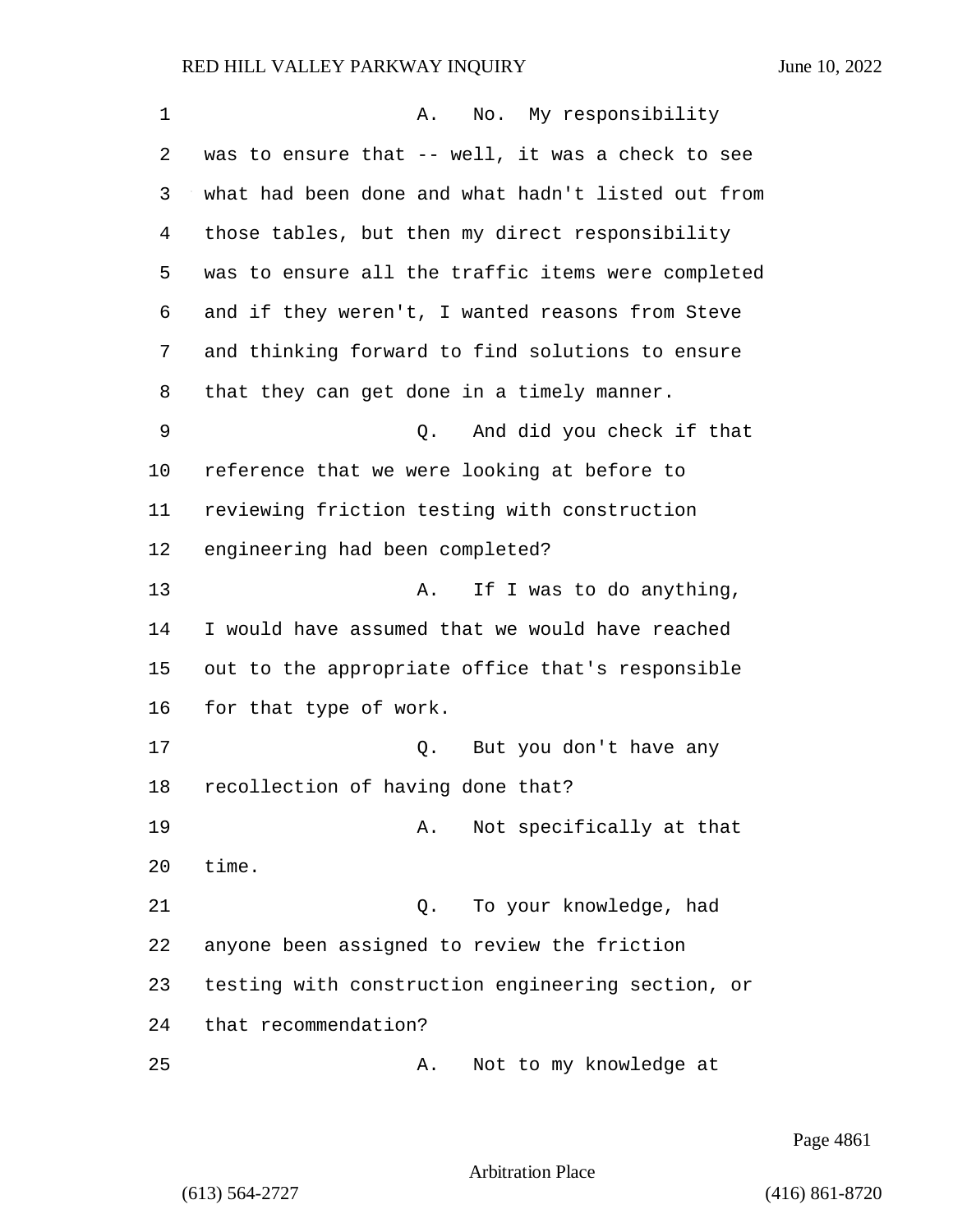that time. 2 Q. Just stepping back briefly in time. When you joined traffic operations and engineering in 2015, so in January of 2015, what, if anything, were you told about the Red Hill Valley Parkway? 7 A. Nothing really; there was no formal sit down to discuss the Red Hill Valley Parkway. **Q.** When you joined traffic operations and engineering in 2015, what, if anything, were you told about friction testing on the Red Hill Valley Parkway? 14 A. Nothing. 15 Q. Registrar, you can close this out and if you can take us to OD6, image 140, at paragraph 409. 18 So on March 9th, you e-mail Mr. Ferguson and you attach a document titled "Red Hill Valley Parkway Tables, Jason version," which I can take you into if you would like. The attachments included two tables with countermeasures, one for road segments and one for ramps, and you wrote: 25 "Tided up. Please complete

Page 4862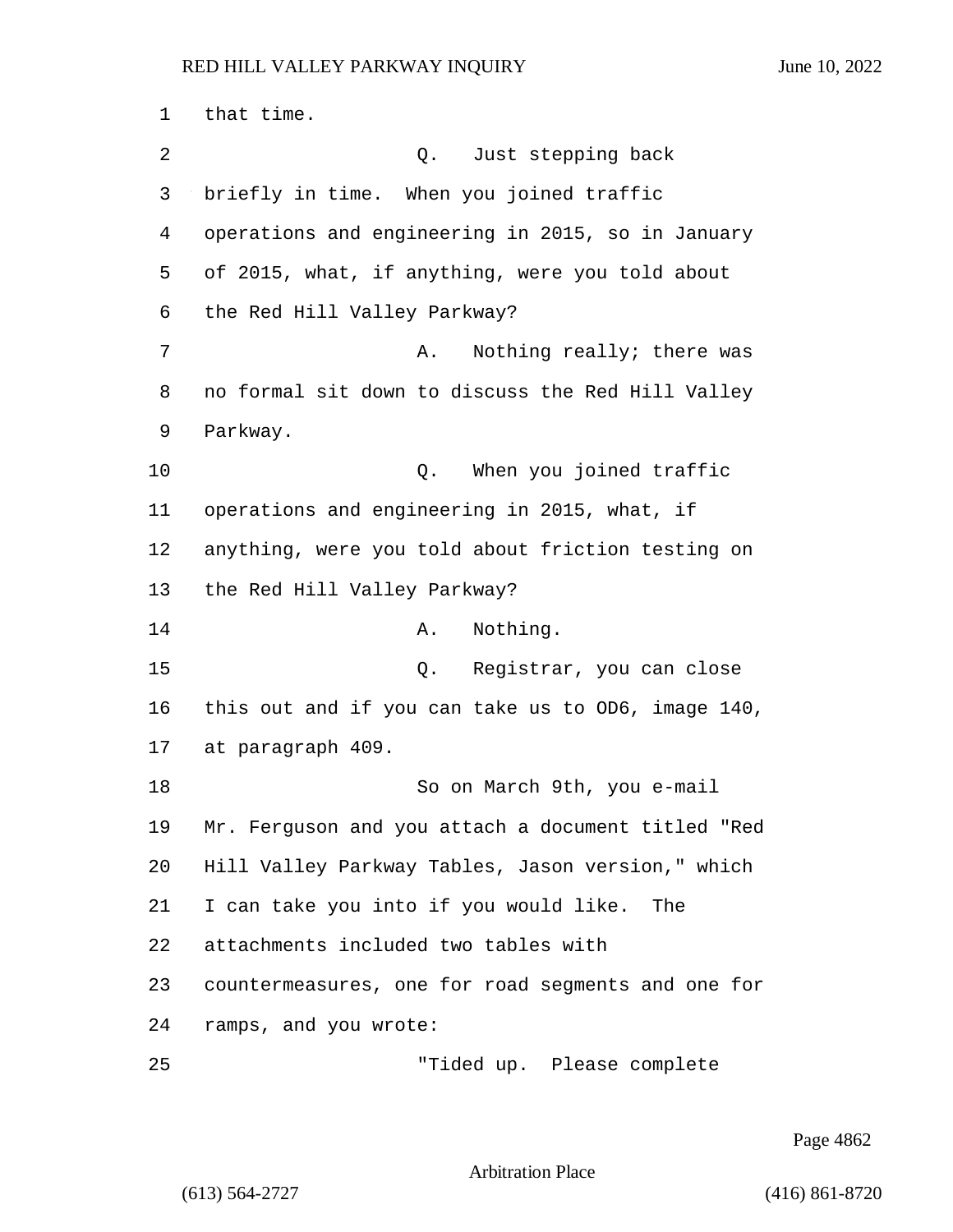| 1  | the last column of the second                     |
|----|---------------------------------------------------|
| 2  | I don't want to bug SC<br>table.                  |
| 3  | again. Our messaging should                       |
| 4  | be brief and consistent in a                      |
| 5  | table like this."                                 |
| 6  | Is that a reference to the two                    |
| 7  | appendices you said you were working to update?   |
| 8  | Can you share those?<br>Α.                        |
| 9  | Q. Absolutely.                                    |
| 10 | Registrar, can you pull up                        |
| 11 | HAM56633, which actually may be the e-mail, and   |
| 12 | then on the other image, HAM56634, which is the   |
| 13 | attachment with the appendices. I think we can    |
| 14 | take down the e-mail as we just looked at the OD, |
| 15 | sorry about that. So this is the appendix that    |
| 16 | you send.                                         |
| 17 | I believe, Registrar, there is                    |
| 18 | a second image. Pull that up.                     |
| 19 | Do you remember working on                        |
| 20 | these charts?                                     |
| 21 | Vaguely.<br>Α.                                    |
| 22 | So I notice on the second<br>Q.                   |
| 23 | image, Registrar, you can pull out under Mud      |
| 24 | Street interchange, there are a number of blank   |
| 25 | spaces there in the status column.                |

Page 4863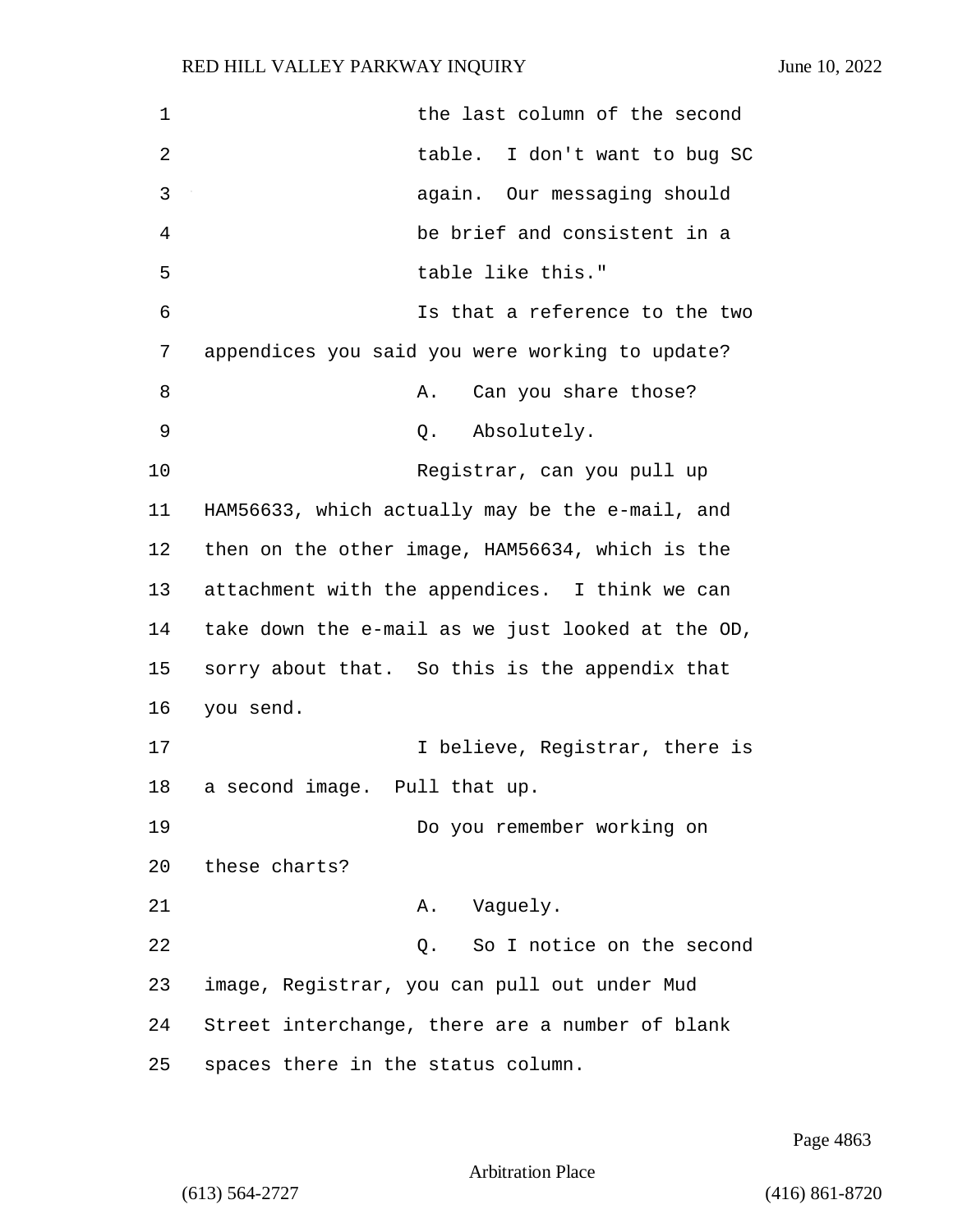1 Why are there blanks under the status for some of the Mud Street interchange recommendations? 4 A. Stephen had those, from what I understand, to that e-mail so I was asking Dave. 7 C. You were asking Dave for the status of those items? 9 A. Yeah. 10 Q. In terms of the department you would go to, that could provide you with a status on those items. Can you identify for each of these blanks which public works department you would think would be responsible for the item? 16 A. So the first one, friction pavement, that would be construction engineering. The larger chevrons, that would be traffic engineering and operations. Pavement marking text would be traffic operations and engineering. Dynamic variable speed warning signs, traffic operations and engineering. The last two, traffic operations and engineering. 24 Q. Registrar, you can take this down.

Page 4864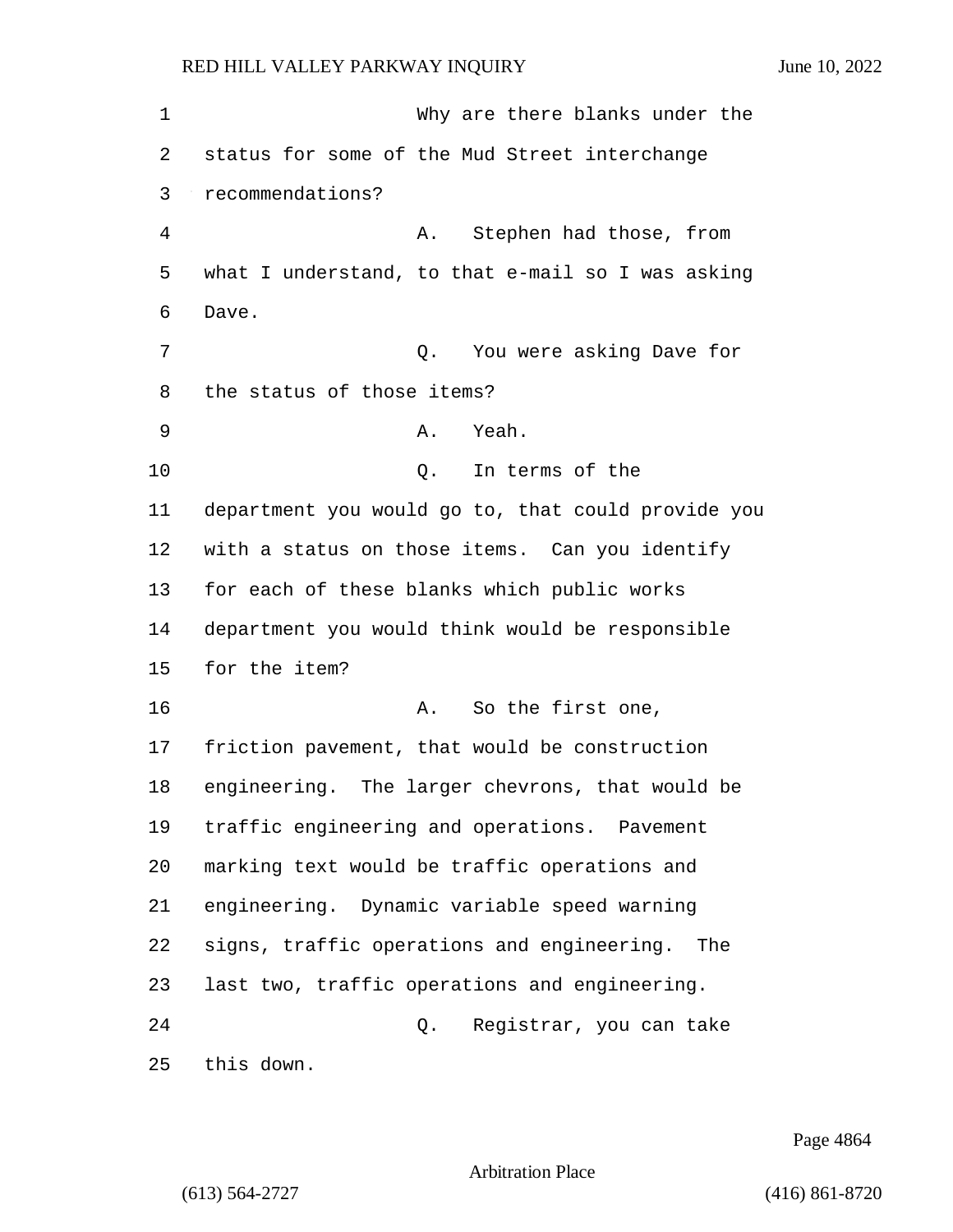1 A. They would more so be the operations side of traffic. Those were unique and wouldn't have been a standard -- for the most part, most of them wouldn't be a standard application. 6 Q. When you say wouldn't be a standard application, can you expand on that for me? 9 A. Like, a standard application of putting an all-way stop in, so just standard stop signs, maybe like a stop bar would be a standard application. But adding text or variable message signs, that wasn't something that was a normal practice within the City at that time, so it would have been a learning curve and sourcing out equipment, determining best locations, all the other ins and outs that would have been required. 19 Q. Just while we're on that point, you drew a distinction between traffic engineering and traffic operations. Can you expand on the responsibilities as between those two groups? 24 A. So traffic operations would be responsible for the installation and the

Page 4865

Arbitration Place

(613) 564-2727 (416) 861-8720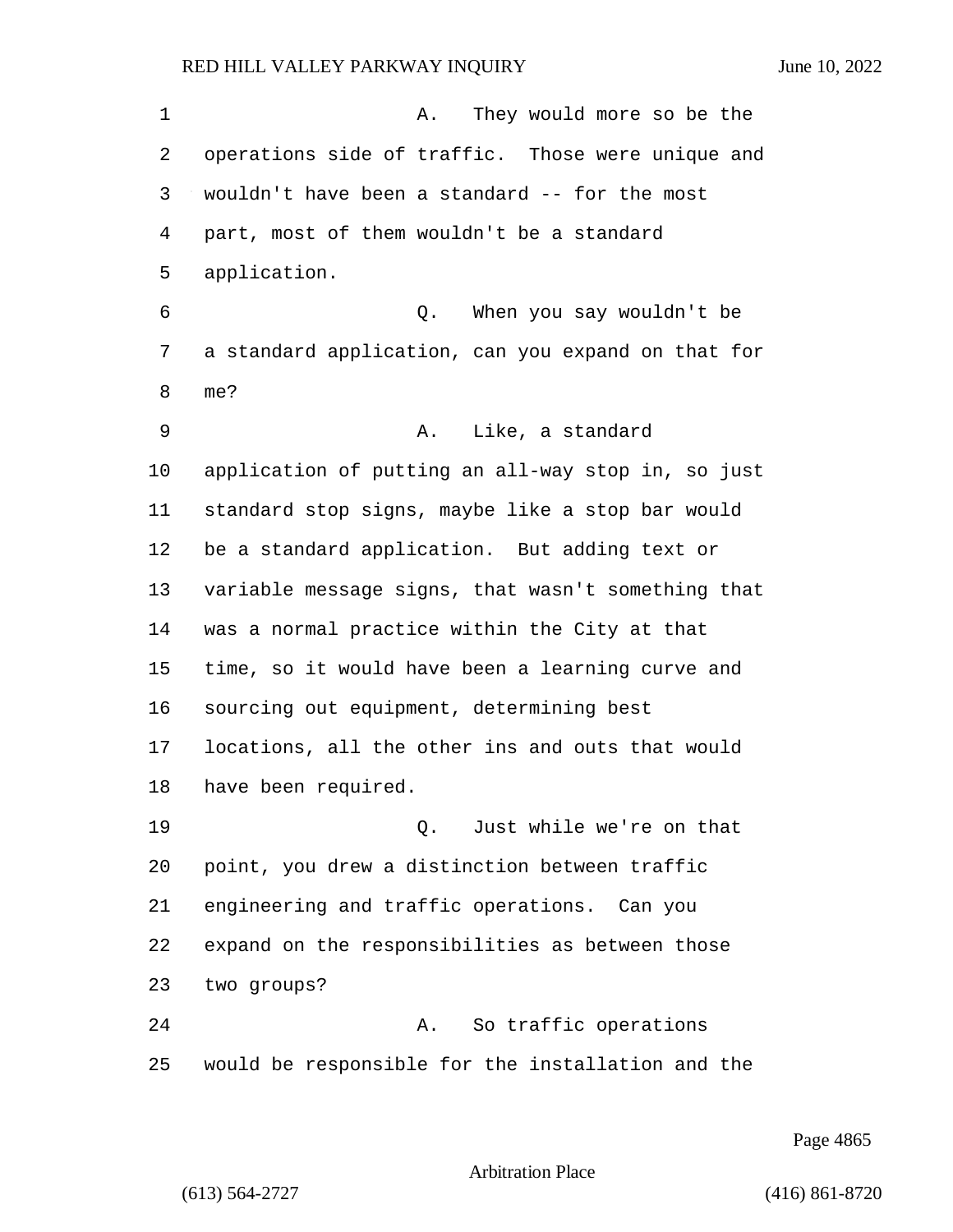| $\mathbf{1}$ | scheduling of when the works were to be done.      |
|--------------|----------------------------------------------------|
| 2            | Traffic engineering would be completing the        |
| 3            | investigations and making the technical            |
| 4            | recommendation for what would be -- and requesting |
| 5            | the work to be completed.                          |
| 6            | And what process is the<br>Q.                      |
| 7            | work requested through?                            |
| 8            | Carbon copy work orders.<br>Α.                     |
| 9            | Registrar, you can take<br>Q.                      |
| 10           | this down and pull up OD6, image 140 at            |
| 11           | paragraph 10, please. You may have to go onto the  |
| 12           | next image as well.                                |
| 13           | So on March 9, 2015                                |
| 14           | Mr. Ferguson e-mails Mr. Moore and Mr. Field in    |
| 15           | engineering services. And he attaches the draft    |
| 16           | of the Red Hill Valley Parkway update. You're not  |
| 17           | copied on this e-mail, for your reference. The     |
| 18           | draft that he attaches is not identical to the one |
| 19           | that you had sent to him, and I'm going to take    |
| 20           | you into that but were you involved in             |
| 21           | Mr. Ferguson's revisions before he sent this       |
| 22           | report to Mr. Moore and Mr. Field?                 |
| 23           | No.<br>Α.                                          |
| 24           | Q. Did he have any decision                        |
| 25           | with you about those revisions?                    |

Page 4866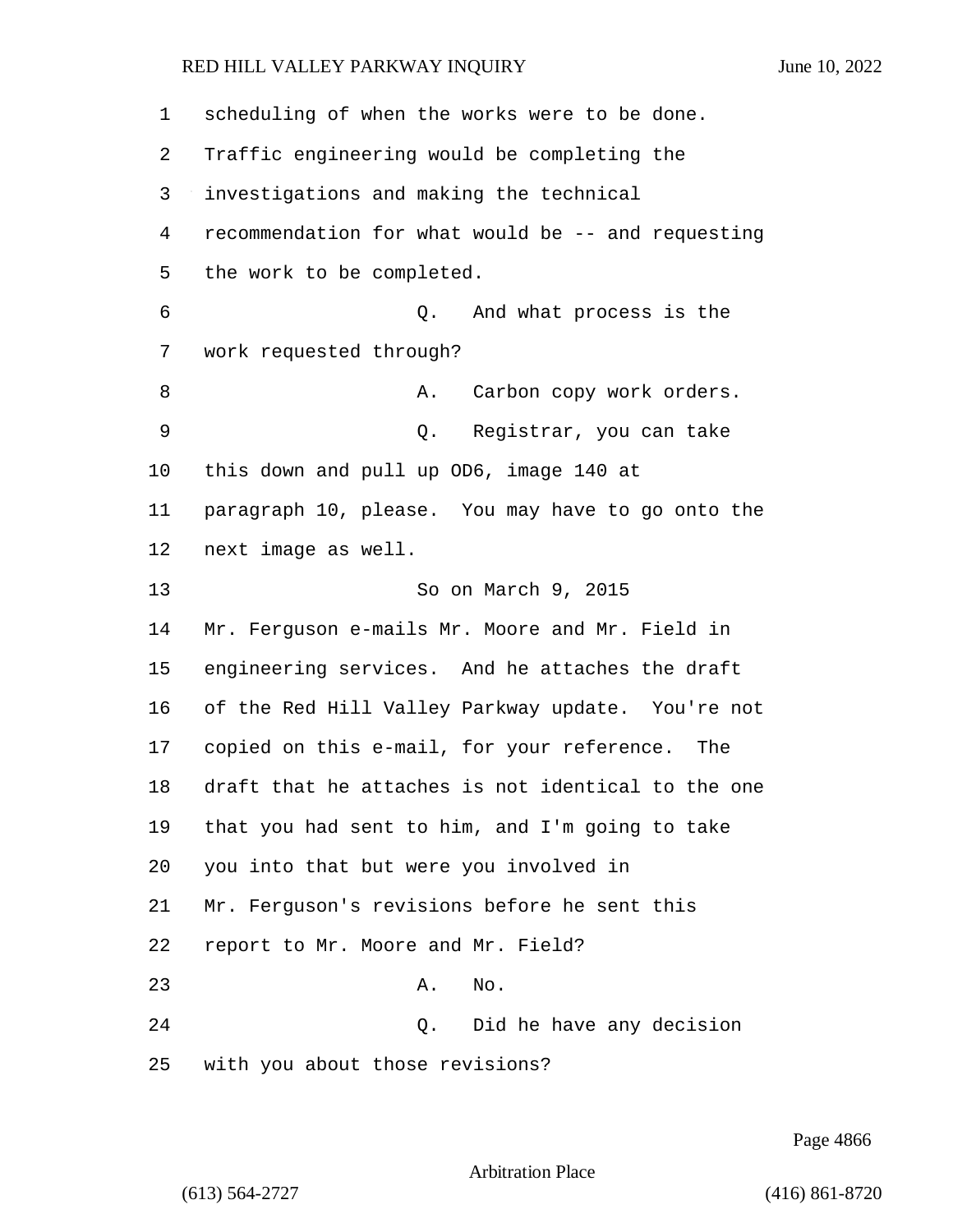| 1  | A. Possibly, but there's                           |
|----|----------------------------------------------------|
| 2  | nothing formal. Dave and I talked a lot.           |
| 3  | Understood. I'll take<br>Q.                        |
| 4  | you into the report that he sends and see if that  |
| 5  | helps to refresh your memory about whether you had |
| 6  | any discussions with him about it.                 |
| 7  | Registrar, could you please                        |
| 8  | pull up HAM24142. And you can take down the OD.    |
| 9  | Thank you.                                         |
| 10 | This is the copy of the                            |
| 11 | information update that Mr. Ferguson circulates to |
| 12 | Mr. Moore and Mr. Field.                           |
| 13 | This is the same one<br>Α.                         |
| 14 | that's been worked on and being is discussed for   |
| 15 | the last minute.                                   |
| 16 | Q. Yes. So it's -- you send                        |
| 17 | it to Mr. Ferguson and then he flips it to         |
| 18 | Mr. Field and Mr. Moore but there are some         |
| 19 | revisions between the version you sent to him and  |
| 20 | the one he sends to them.                          |
| 21 | A. Okay.                                           |
| 22 | Q. Registrar, can you call                         |
| 23 | up image 3.                                        |
| 24 | So this is the appendix that                       |
| 25 | we were just looking at a minute ago, or a draft   |

Page 4867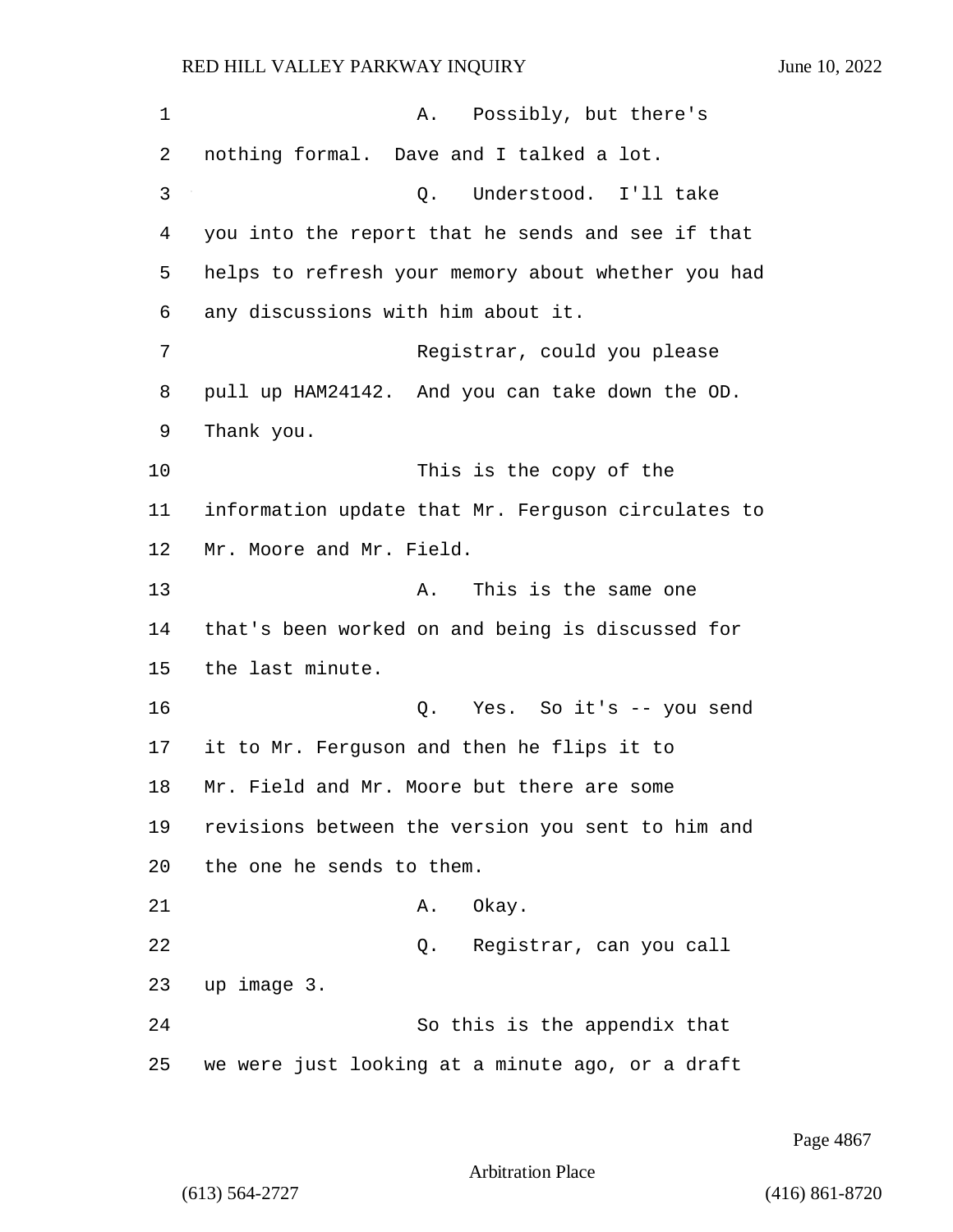of it, and you'll see that the blanks have been filled in for a number of the Mud Street interchange items. 4 A. Okay. 5 Q. So there's a reference to install high friction pavement approaching and through the curve, and the status of that recommendation now says to be reviewed and completed during future repaving. 10 Did you have any discussions with Mr. Ferguson about why the status of that recommendation was to be reviewed during future repaving? **A.** Not that I recall. 15 Q. Registrar, can you take us back out of the -- back to the first page of this report. 18 So I'm happy to allow you to review this, Mr. Worron, but from my review of this report, it does not include the statement we were looking at earlier from your draft which 22 said: 23 "Staff will also review 24 further countermeasures such 25 as friction testing with

Page 4868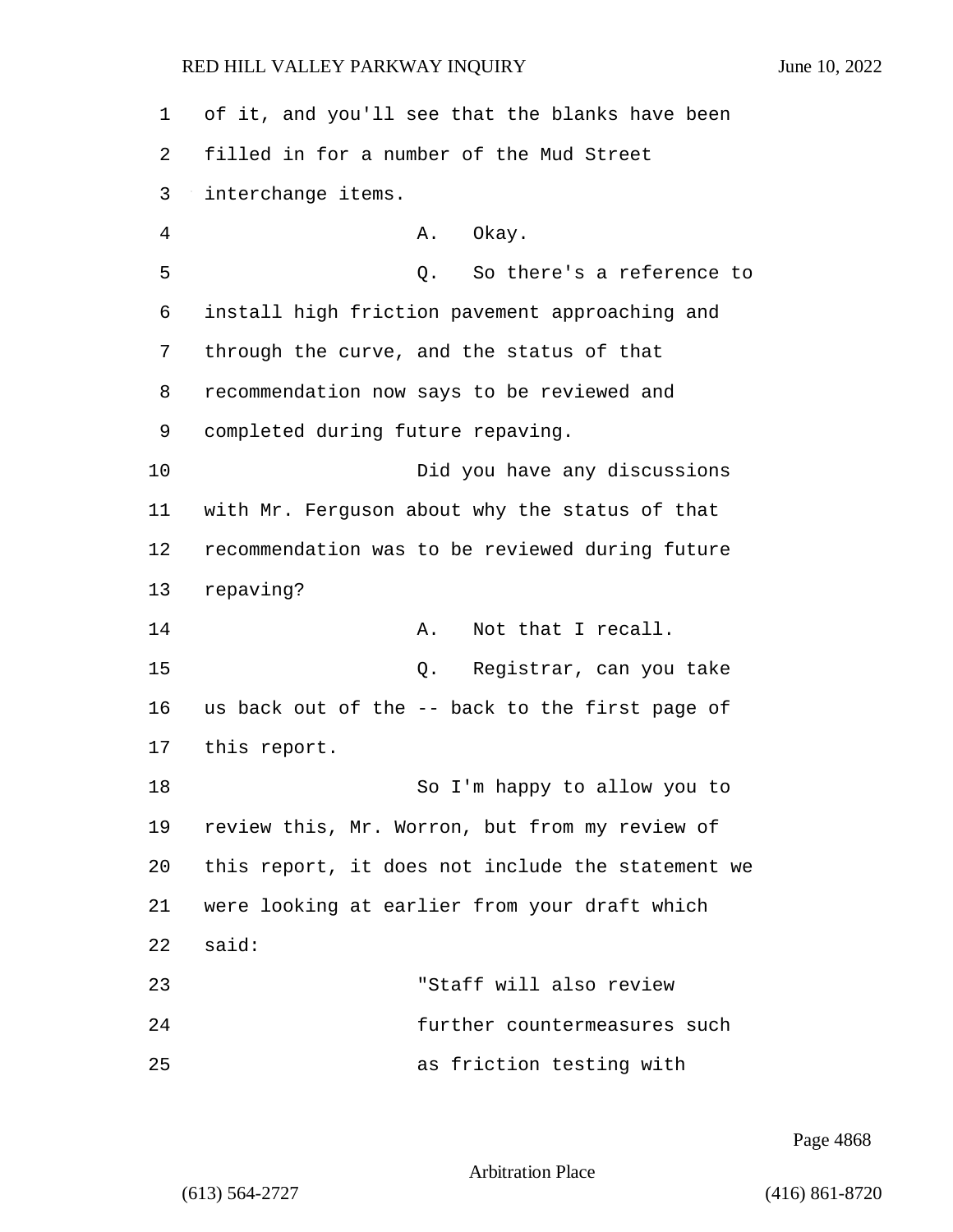| 1  | construction engineering                            |
|----|-----------------------------------------------------|
| 2  | section."                                           |
| 3  | Do you have any knowledge                           |
| 4  | about why that line was removed from this           |
| 5  | information update?                                 |
| 6  | Α.<br>No.                                           |
| 7  | Q. Registrar, you can take                          |
| 8  | this down.                                          |
| 9  | Mr. Worron, in May 2015, there                      |
| 10 | was a fatality crossover collision on the Red Hill  |
| 11 | Valley Parkway. Do you recall that collision?       |
| 12 | No.<br>Α.                                           |
| 13 | Q. Registrar, can you call                          |
| 14 | up OD7, image 5 at paragraph 19. I think I gave     |
| 15 | you the wrong image. Can you go over a couple to    |
| 16 | paragraph 19. One more. There it is. Thank you.     |
| 17 | On May 11th, 2015, Councillor                       |
| 18 | Connelly e-mails Mr. Ferguson and requests a        |
| 19 | safety study on the Red Hill Valley Parkway.<br>And |
| 20 | he asks specifically about having barriers that     |
| 21 | would stop a vehicle from going across the          |
| 22 | collision and landing in the opposite lane.         |
| 23 | Do you recall discussions with                      |
| 24 | councillors in May 2015 about a safety study on     |
| 25 | the Red Hill?                                       |

Page 4869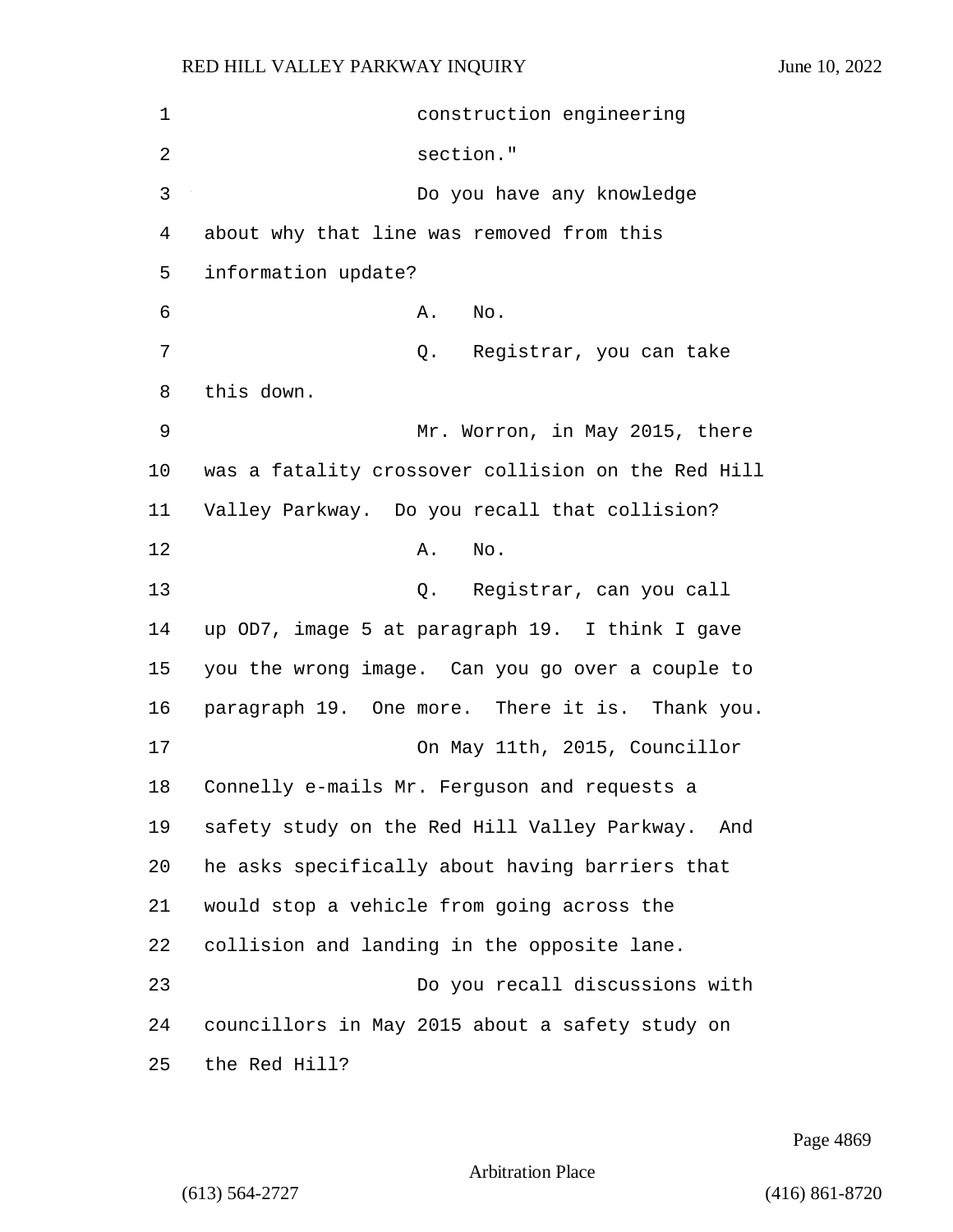1 A. Not specifically but there was a lot of discussion so.... 3 Q. About the Red Hill or just a lot of discussions in your department in general? 6 A. Both. There was a lot of discussions with councillors, there was a lot of discussions about the Red Hill, and there was a lot of discussions about safety enhancements and reports for the Red Hill. 11 Q. Can you tell me specifically about the discussions about the Red Hill and what the content of them was? 14 A. Just in general due to all of the different staff reports and the CIMA report and collisions that were occurring, just what can we do to make it better, or is there a problem. Like, what is going on. It was a, you know, an active concern within our group to find out the cause and how we can improve it. 21 Q. So would it be fair to say that in your group there was particular concern about the Red Hill Valley Parkway and the collisions occurring on it? 25 A. Yes.

Page 4870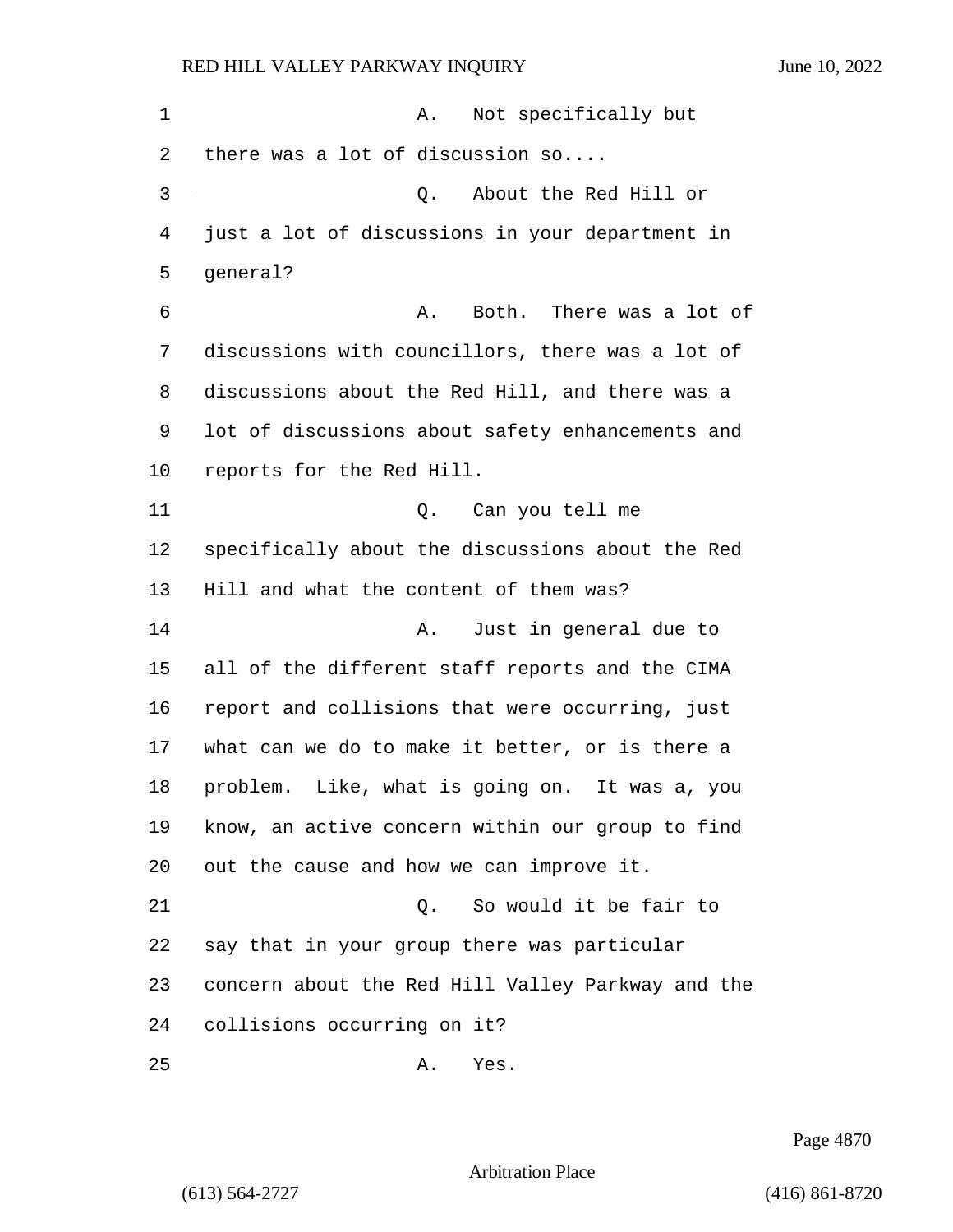1 and 0. Did you understand what the basis for that concern was? 3 A. I mean, it was in the news, it was -- they were occurring so that was the basis. 6 Q. When you say "they were occurring," you mean collisions on the Red Hill? 8 A. Yes, sorry. 9 Q. In higher proportions or with more media attention than collisions on other roadways in Hamilton? 12 A. Freeways always get more media attention. I mean, you hear about a collision on the 401 more than you hear a collision on Barton Street in Hamilton or in the residential community. They can be more severe due to the speed. But it wasn't any one specific reason. We wanted to know more information. That's what the crux was. 20 Q. If collisions occur with higher frequency on any freeway, why were your group particularly focused on the Red Hill? 23 A. I wouldn't say they occur more frequent on freeways. They can be more severe due to the speed of a collision. Two cars

Page 4871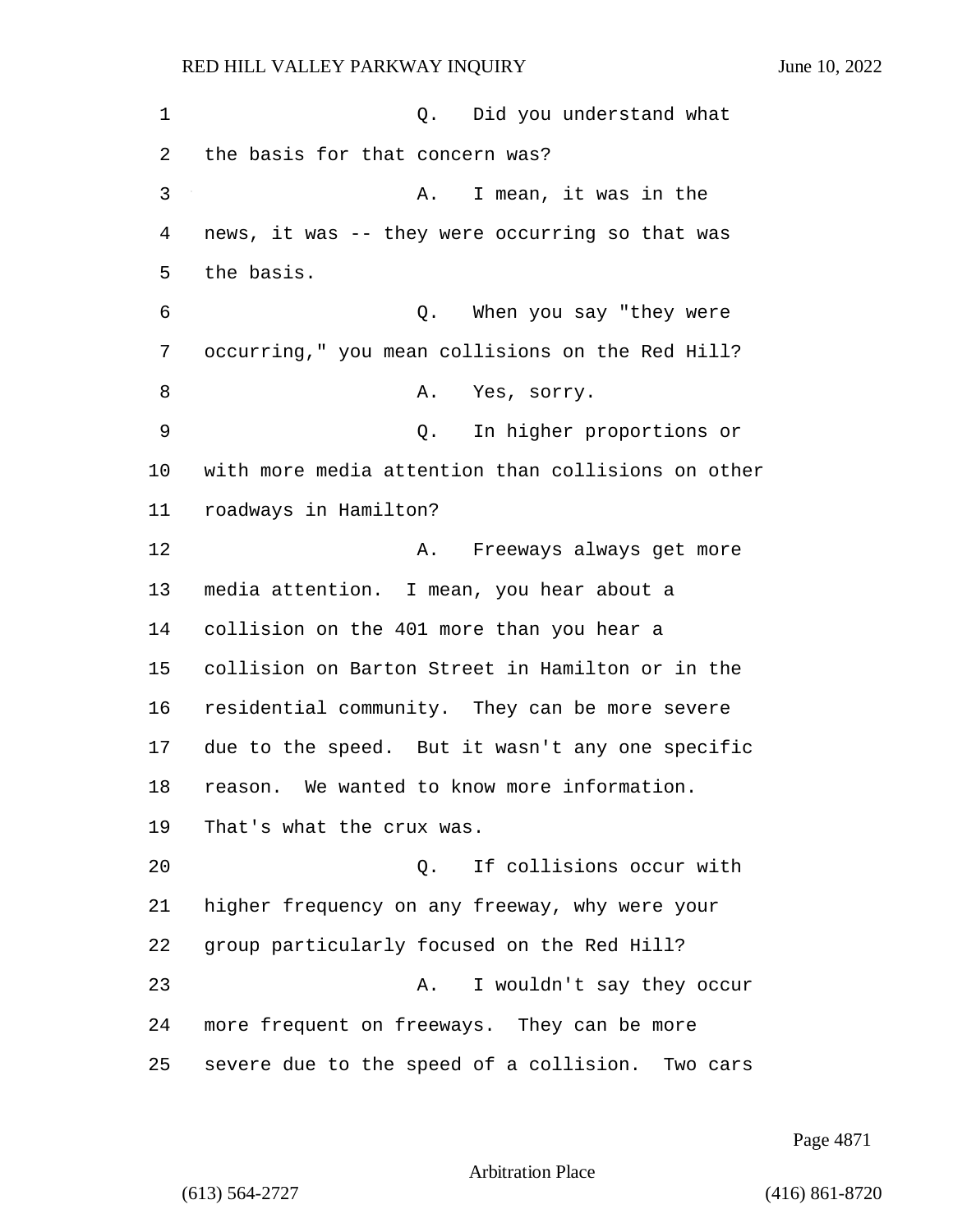| $\mathbf 1$ | hitting at 20 kilometres per hour in a residential |
|-------------|----------------------------------------------------|
| 2           | zone is going to cause less damage and injury than |
| 3           | two cars colliding at 100 kilometres per hour.     |
| 4           | It's just sheer math, right.                       |
| 5           | It was in the media. It was                        |
| 6           | being brought to our attention as a concern by     |
| 7           | councillors, so that is what attracted us to have  |
| 8           | concern and to want to look more.                  |
| 9           | Was the Red Hill being<br>Q.                       |
| 10          | brought to your attention by councillors and the   |
| 11          | media more frequently than other freeways in       |
| 12          | Hamilton, the LINC, for example?                   |
| 13          | I wouldn't say more so<br>Α.                       |
| 14          | than the LINC. It was equal.                       |
| 15          | Q. As of May 2015, were you                        |
| 16          | aware of any concerns about wet surface collisions |
| 17          | specifically on the Red Hill?                      |
| 18          | Yeah, there was concerns.<br>Α.                    |
| 19          | What was the source of<br>Q.                       |
| 20          | those concerns?                                    |
| 21          | Just anecdotal<br>Α.                               |
| 22          | observations, that's all.                          |
| 23          | Anecdotal observations<br>Q.                       |
| 24          | from who?                                          |
| 25          | From staff within.<br>Our<br>Α.                    |

Page 4872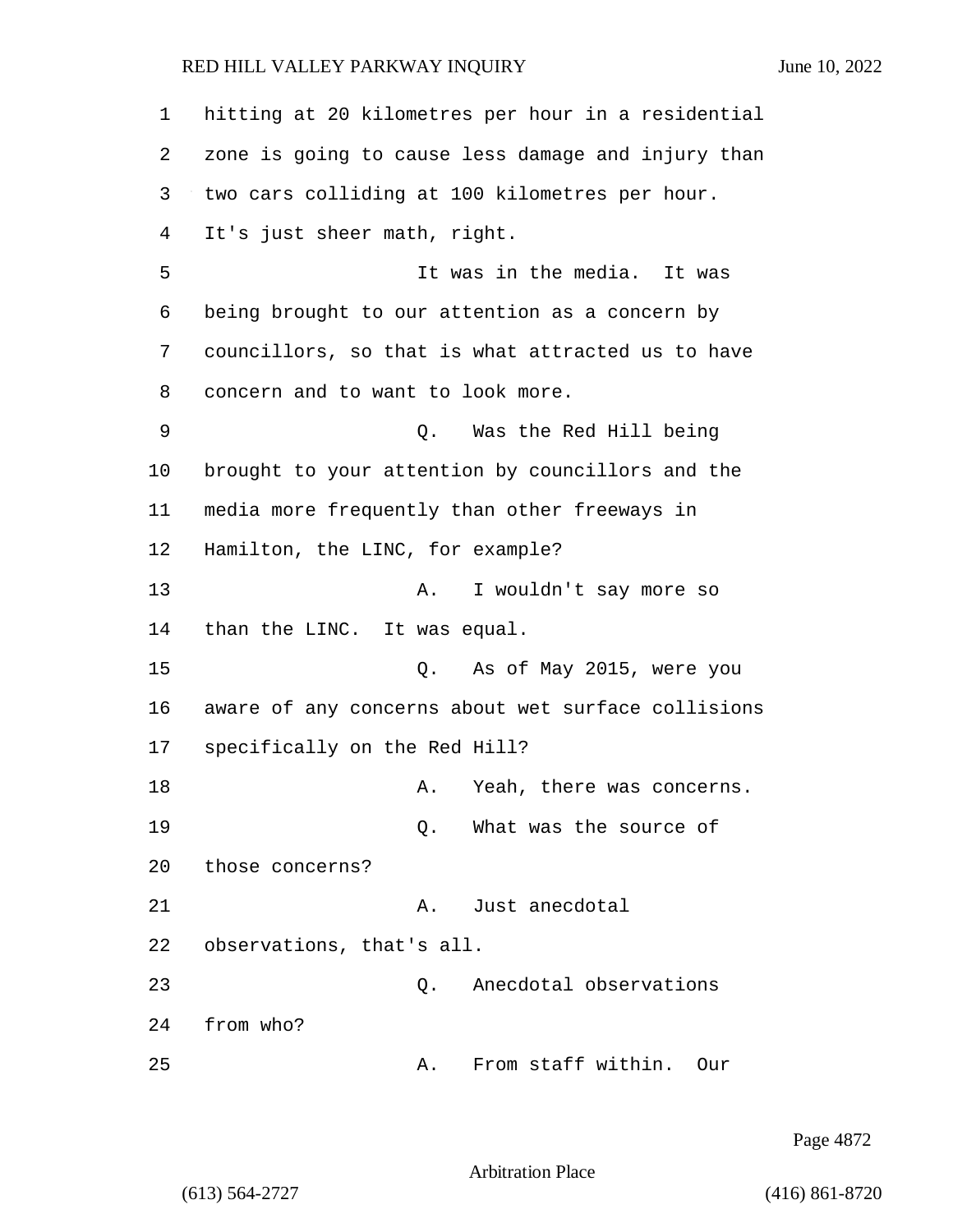observations started to see trends that that's when the collisions were occurring. Just from observations not looking at data. 4 Q. I'm going to step backward in time to ask you about one item you may or may not be aware of. 7 Registrar, could you take this down and call out GOL2641. 9 So this is an e-mail that pre-dates your time at the City, Mr. Worron, and you'll see -- Registrar, take us to image 3, please. 13 At the very top of this e-mail that Martin White sends to Mr. Moore, Mr. Mater, Mr. Lupton and Brian Shynal, who was in operations. You'll see that -- 17 Registrar, you can call that out. 19 You'll see that Mr. White, in September of 2013, had advised that traffic engineering staff would analyze the collision history on the entire LINC and Red Hill system to determine if there was a proven record recorded collision history related to the impacts of the weather and road surface on the collision rate to

Page 4873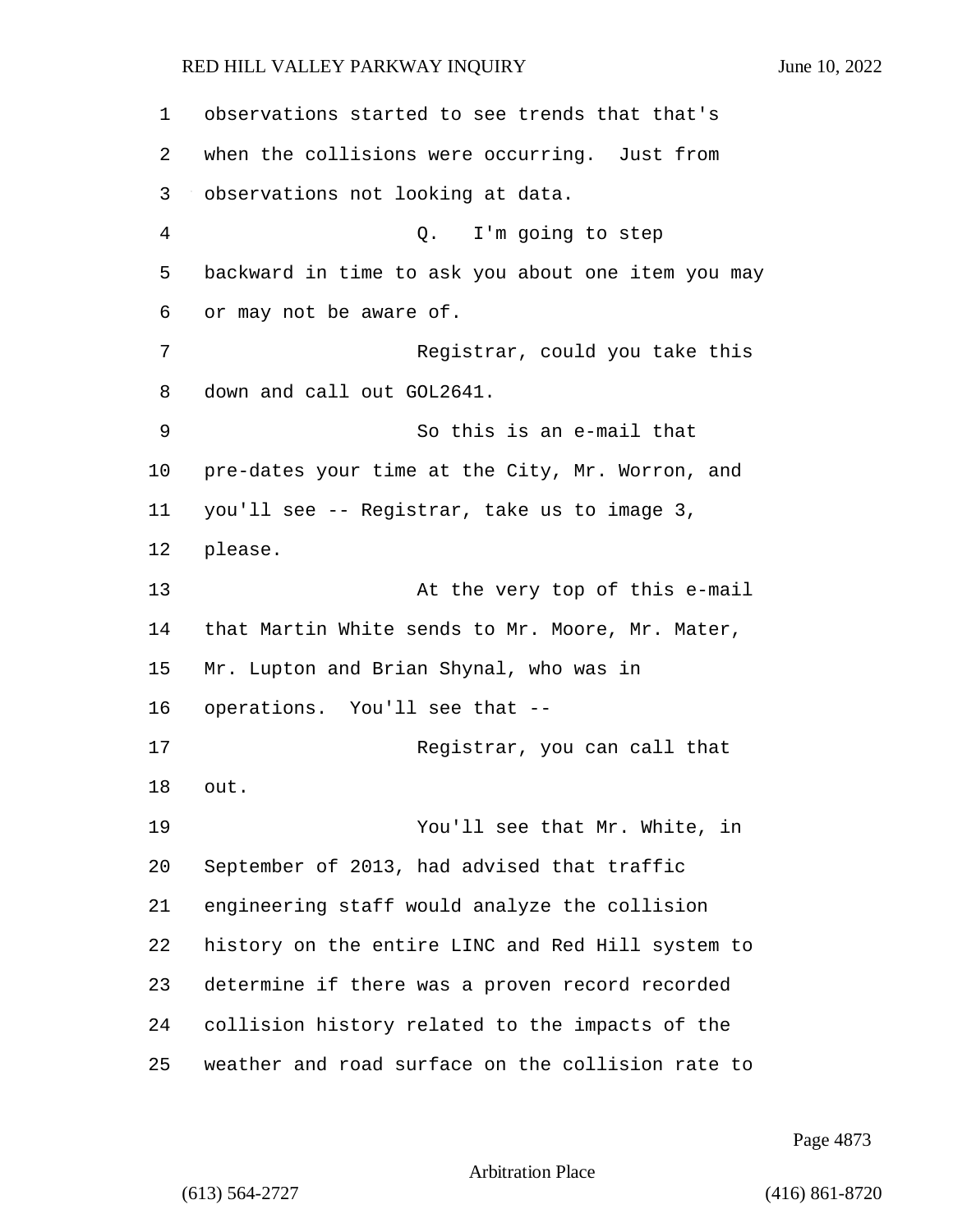1 determine the higher incident locations. 2 Were you advised of this 3 collision history review when you started at the 4 City in 2015? 5 A. No, not specifically. 6 Q. Do you have any knowledge 7 as to the status of that collision history as of 8 January 2015? 9 A. No. 10 Q. Do you know if it was in 11 progress or had been completed? 12 A. No. 13 Q. At any time, did 14 Mr. Lupton, Mr. Ferguson, Mr. White advise you of 15 the outcome of a review that they had conducted 16 with respect to surface -- with respect to 17 collision patterns on the Red Hill Valley Parkway? 18 A. No, not outside the CIMA 19 report. 20 Q. Registrar, you can take 21 this down, thank you. 22 Did your group monitor 23 collisions on roadways across the City? 24 A. I wouldn't say monitor. 25 We weren't actively reviewing them on a monthly

Page 4874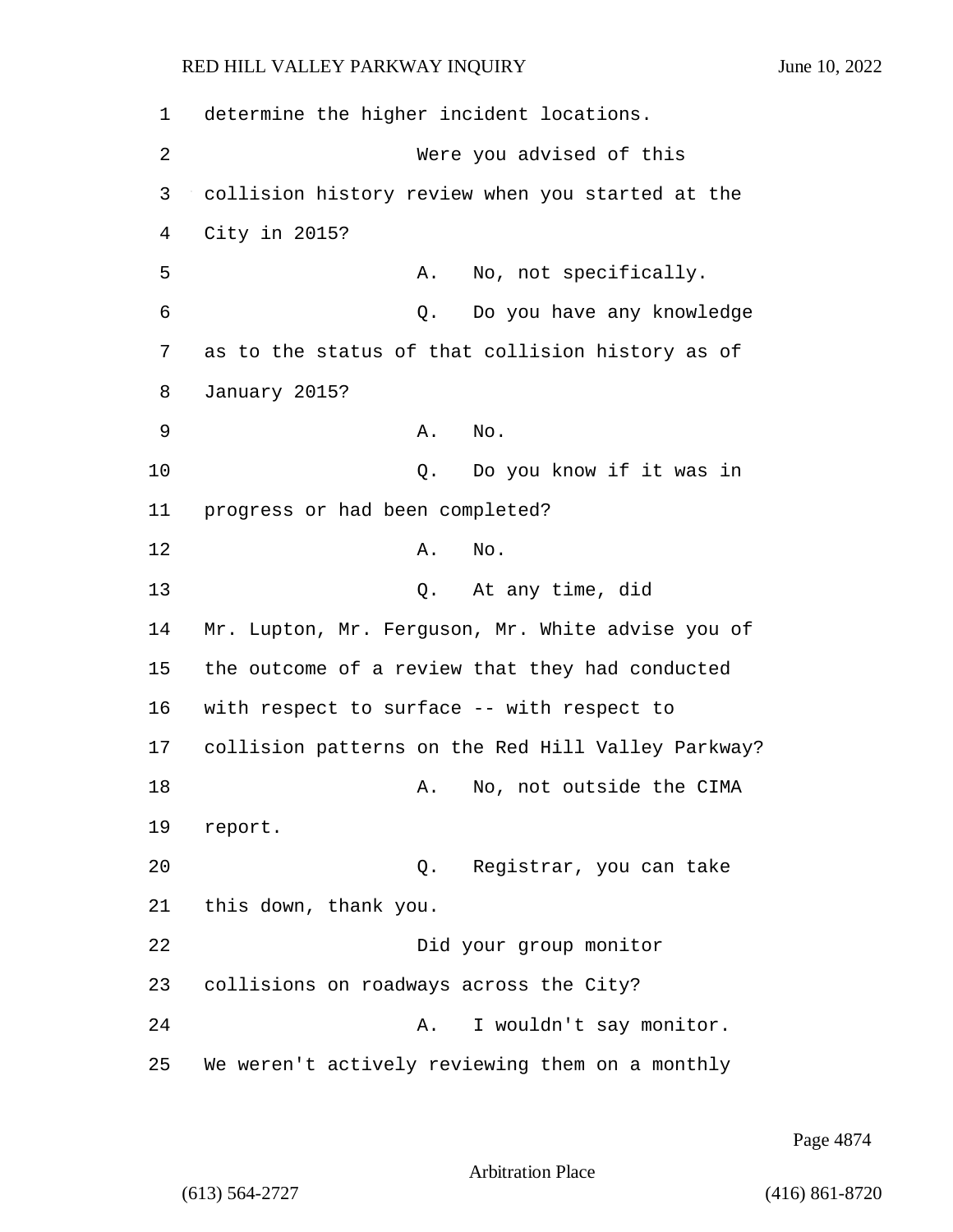1 basis. 2 Q. Were you doing something 3 else? 4 A. Due to the sheer volume 5 of request, it was more of a reactive assessment, 6 and any time something larger was brought to our 7 attention, we would have firms like CIMA complete 8 a formal review of a roadway section. 9 Q. When you say something 10 larger, what do you mean by that? 11 A. That it goes back to what 12 we were just discussing, something that through 13 our observations, through media requests and 14 through councillor input. 15 Q. So, for example, if you 16 notice a collision pattern in wet surface 17 collisions on the roadway? 18 A. Yeah, and so that is 19 where the Red Hill would take -- 20 Q. And that leads to or has 21 a connection with the 2015 CIMA report? 22 A. Yeah. 23 Q. You said that otherwise 24 if it wasn't something larger your response was 25 more reactive. Can you tell me what that means?

Page 4875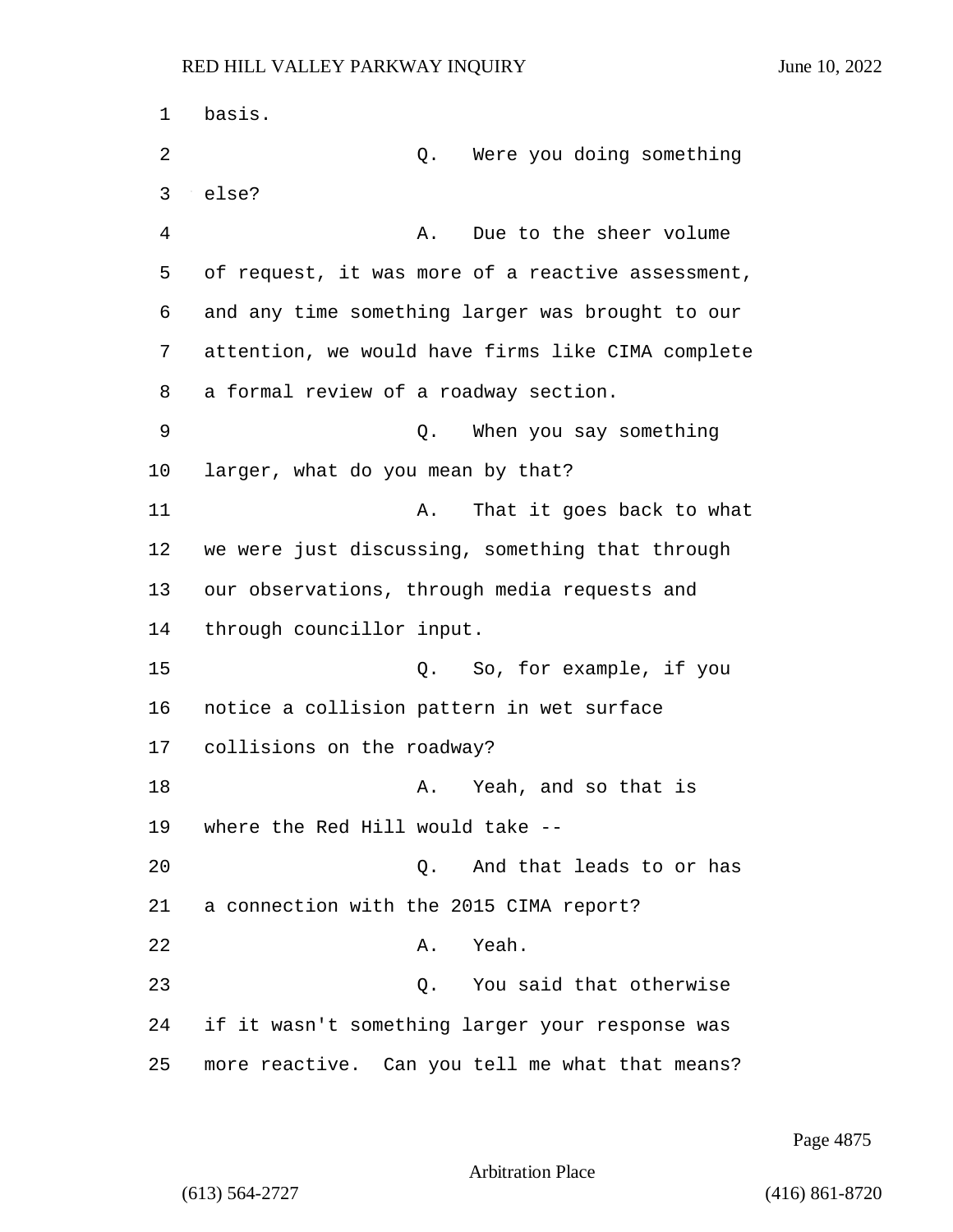| 1  | We didn't have a $-$<br>Α.                         |
|----|----------------------------------------------------|
| 2  | during the time that I was there, there was no     |
| 3  | staff or resources available to complete a network |
| 4  | screening that would identify specific hot spots   |
| 5  | throughout the City, either being intersections or |
| 6  | roadway sections that would require further        |
| 7  | analysis.                                          |
| 8  | So there was no<br>Q.                              |
| 9  | systematic way to identify roadways that might be  |
| 10 | of concern?                                        |
| 11 | Not in the time that I<br>Α.                       |
| 12 | was there.                                         |
| 13 | So when you said that<br>Q.                        |
| 14 | what you had observed on the Red Hill was the      |
| 15 | result of anecdotal observations, that's because   |
| 16 | there wasn't a larger program in place?            |
| 17 | Correct.<br>Α.                                     |
| 18 | Thank you.<br>Q.                                   |
| 19 | Registrar, can you please take                     |
| 20 | us into OD7, image 17, paragraph 43.               |
| 21 | So this is May 22nd, 2015.                         |
| 22 | Mr. Ferguson e-mails Mr. Cooper and you, and he    |
| 23 | copies Brian Malone from CIMA. Just stopping       |
| 24 | there, did you have any familiarity with           |
| 25 | Mr. Malone at this point in time?                  |

Page 4876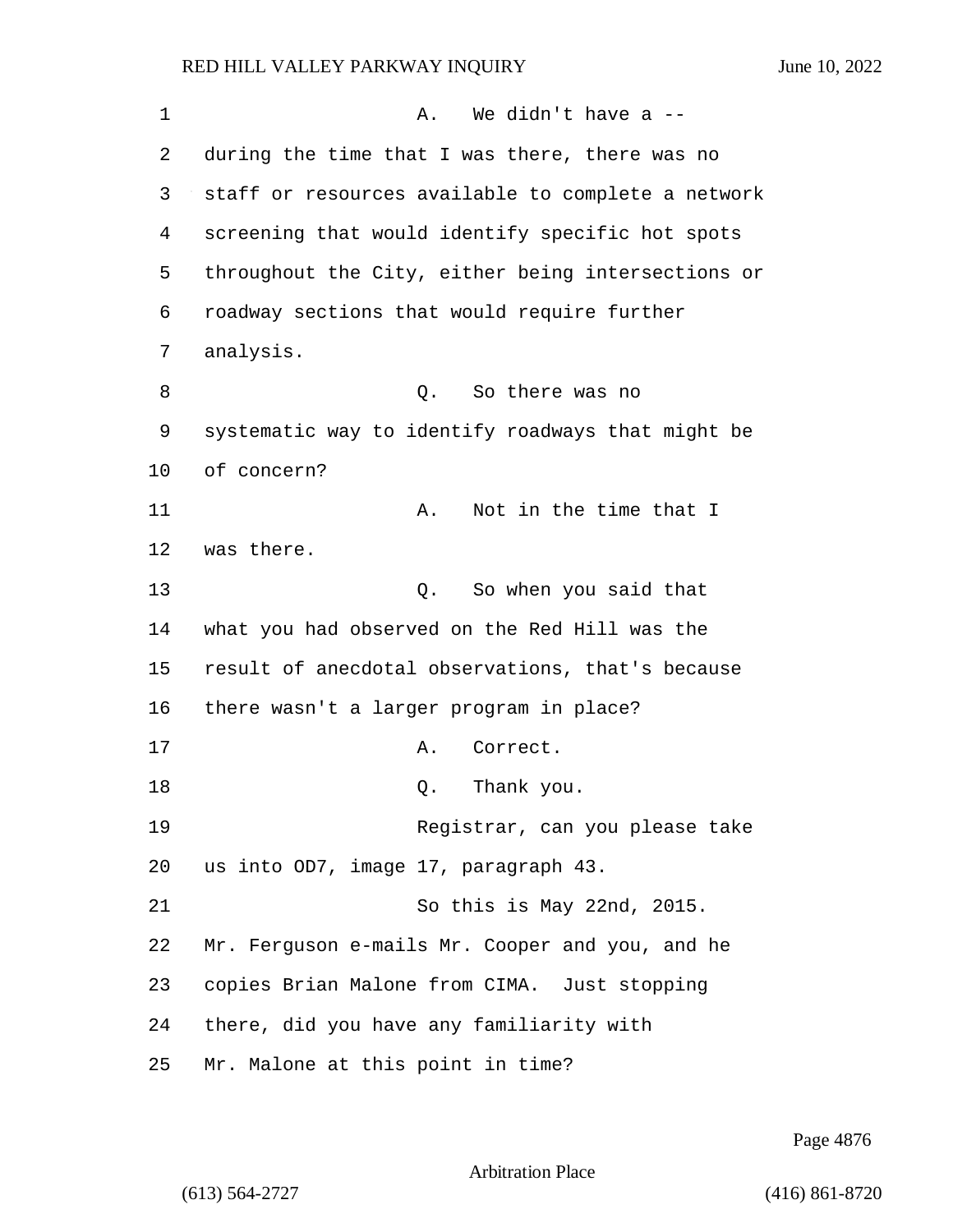| 1  | I knew he worked for CIMA<br>Α.                    |
|----|----------------------------------------------------|
| 2  | and just through the industry, that's all.         |
| 3  | Through the industry had<br>Q.                     |
| 4  | you met him prior to your time at the City?        |
| 5  | I believe I had met him.<br>Α.                     |
| 6  | So in this e-mail<br>$Q$ .                         |
| 7  | Mr. Ferguson outlines items that he thinks need to |
| 8  | be reviewed by CIMA in connection with the 2015    |
| 9  | CIMA report. And so he says:                       |
| 10 | "The following items need to                       |
| 11 | be reviewed and                                    |
| 12 | recommendations provided."                         |
| 13 | And he says:                                       |
| 14 | "The need for some type of                         |
| 15 | barrier and recommendation on                      |
| 16 | type and expected cost. Two,                       |
| 17 | is there a need for lighting                       |
| 18 | and expected cost. Three, an                       |
| 19 | analysis of the types of                           |
| 20 | collisions that are occurring                      |
| 21 | and what is causing them,                          |
| 22 | i.e., weather conditions,                          |
| 23 | speeding, distracted driving.                      |
| 24 | Four, the report needs to be                       |
| 25 | completed for September."                          |

Page 4877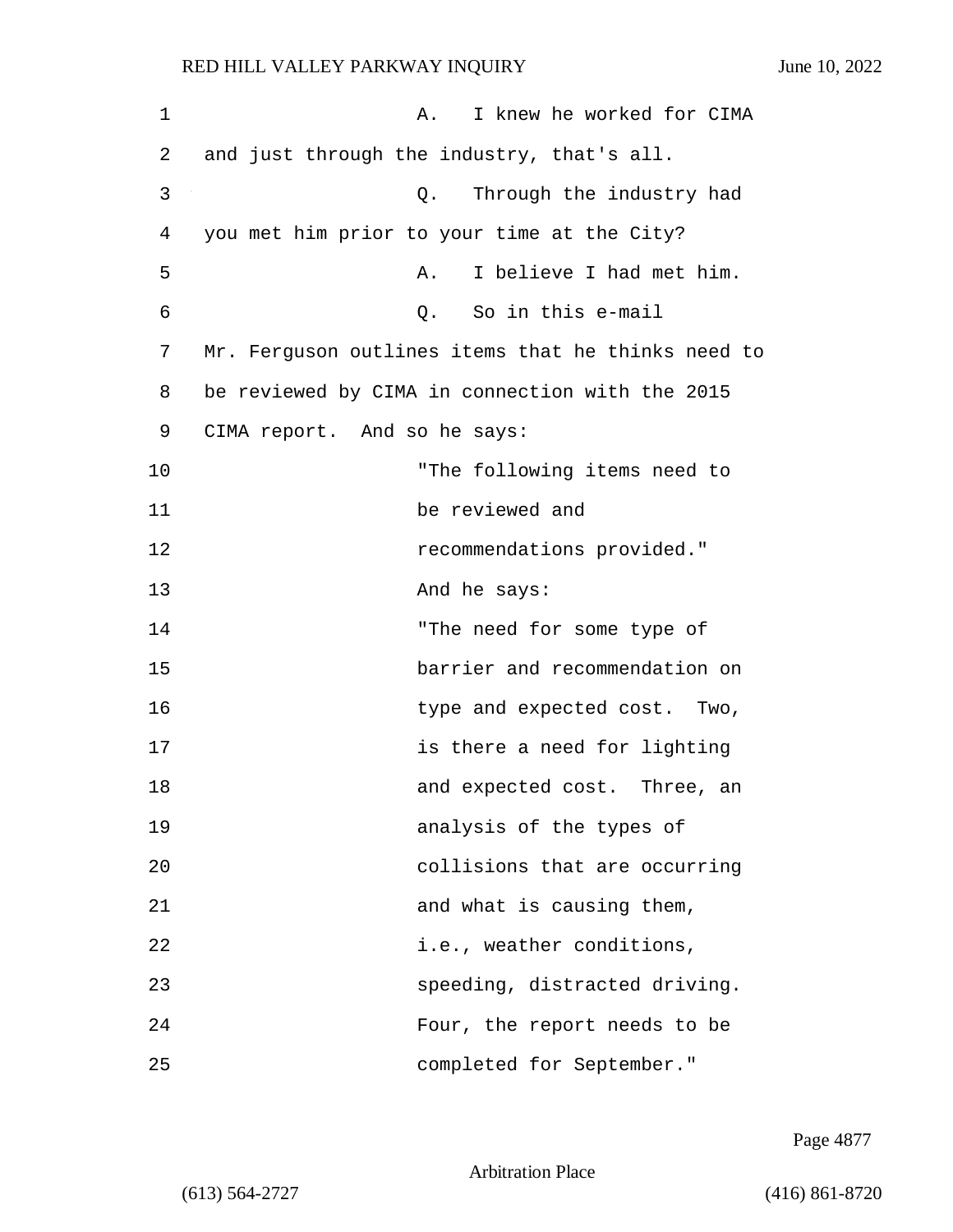the scope.

RED HILL VALLEY PARKWAY INQUIRY June 10, 2022 1 Did you understand this was the scope of the 2015 CIMA report? 3 A. No, this was the basis of 5 Q. When you say the basis of the scope, what does that mean? 7 A. This is usually what kick starts a discussion when using a retainer consultant. And then what would typically happen is the consultant would put in a proposal of everything that would need to be done, and then from there, staff would look at whether they wanted anything removed or added based on -- to help with a complete report and also based on the budgeted cost of the report. 16 Q. As between yourself and -- actually, let me ask this a different way. What was your role with respect to the 2015 CIMA 20 A. I was providing contact with Mr. Malone to help ensure that the report was

thorough and complete.

23 Q. When you say contact with Mr. Malone to help ensure that the report was thorough and complete, can you break that down?

Page 4878

Arbitration Place

report?

(613) 564-2727 (416) 861-8720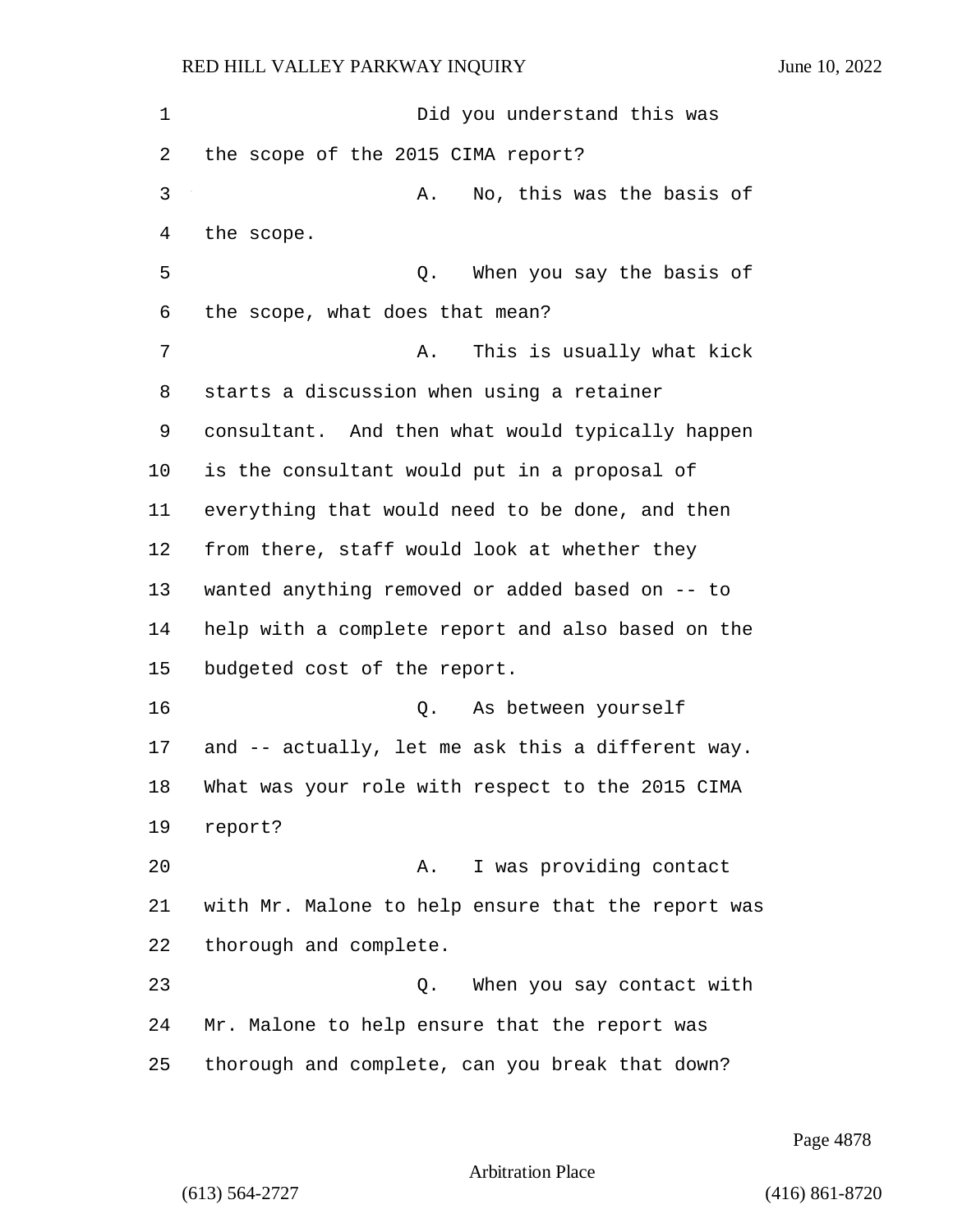What did that entail? 2 A. I reviewed his proposal and had some suggestions on what it should entail. I remember one aspect was extending the limits slightly so that this report for the Red Hill would come up and touch the LINC report. So there was no gaps in that roadway network. 8 To a motorist, they don't know the difference that it's the LINC or the Red Hill or where one starts and where one begins. It looks like one continuous roadway. So that was one -- I remember that being one of the high level things to help out Mr. Malone. 14 Q. What was Mr. Cooper's role in the 2015 CIMA report? 16 A. He was responsible to help collect data, provide background information and background insight on what had been done in the past. 20 Q. So collecting data from the City to provide to CIMA? 22 A. Yeah. 23 Q. Was he doing that under your supervision? 25 A. Yeah.

Page 4879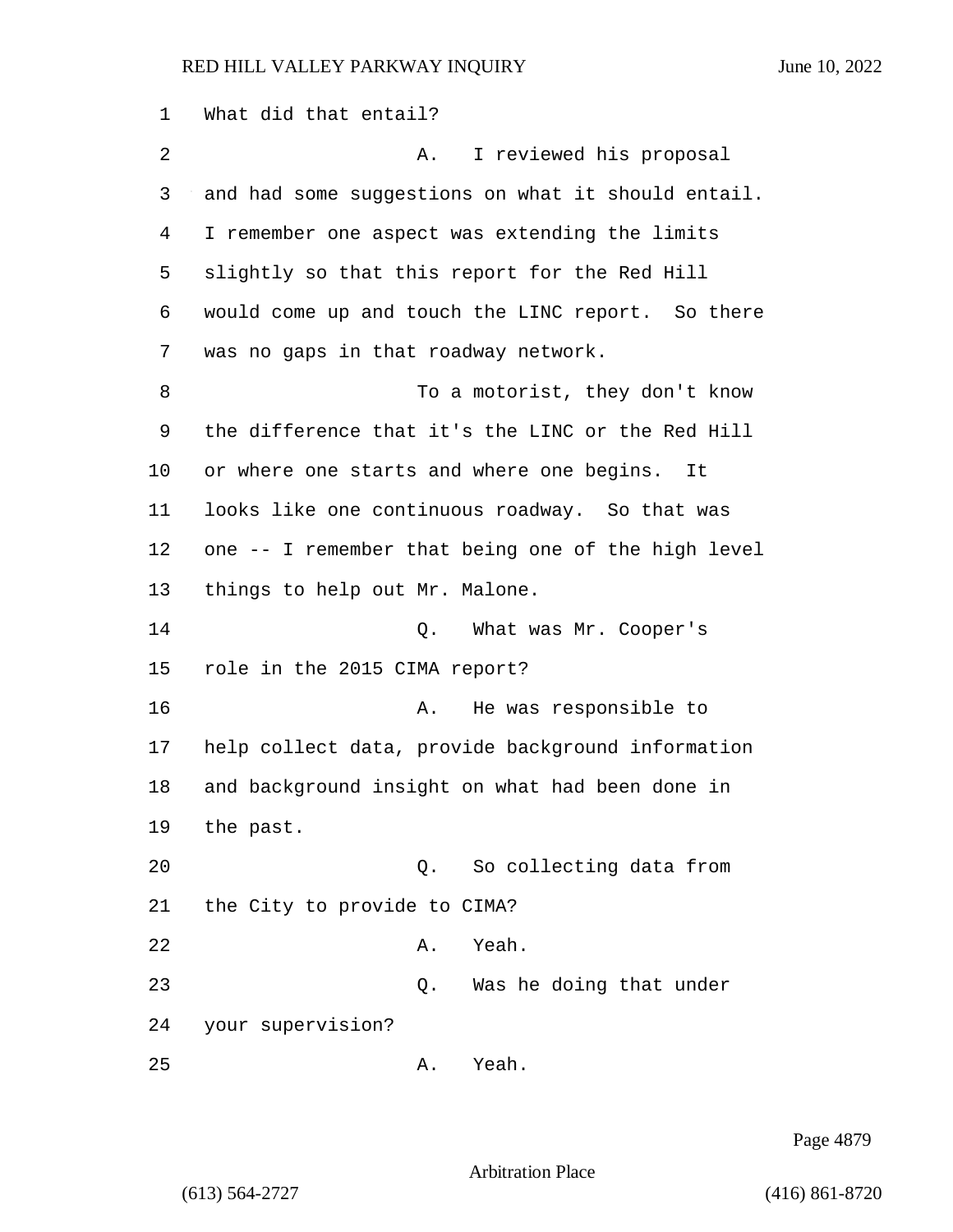| 1  | Q. What was Mr. Ferguson's                         |
|----|----------------------------------------------------|
| 2  | role in the 2015 CIMA report?                      |
| 3  | I guess, over --<br>Α.                             |
| 4  | overarching project manager for the City.          |
| 5  | Can you break that down<br>О.                      |
| 6  | and tell me what exactly that means? What were     |
| 7  | his responsibilities on the project?               |
| 8  | Nothing was detailed.<br>Α.<br>It                  |
| 9  | wasn't like a project charter created and everyone |
| 10 | knew their roles and responsibilities. It was      |
| 11 | kind of -- you kind of figured it out as you went  |
| 12 | and you helped out where you could, and Dave was   |
| 13 | the ultimate or the highest contact for CIMA at    |
| 14 | the City with the responsibility to ensure the     |
| 15 | report was done. And then I would be his           |
| 16 | assistant.                                         |
| 17 | You said you figured out<br>Q.                     |
| 18 | your roles and responsibilities. And correct me    |
| 19 | if I'm wrong, you said that you figured out your   |
| 20 | roles and responsibilities as you went. Were your  |
| 21 | roles and responsibilities on this project not     |
| 22 | clearly communicated to you?                       |
| 23 | I wouldn't say -- yeah, I<br>Α.                    |
| 24 | would say that's true.                             |
| 25 | Did you find that your<br>Q.                       |

Page 4880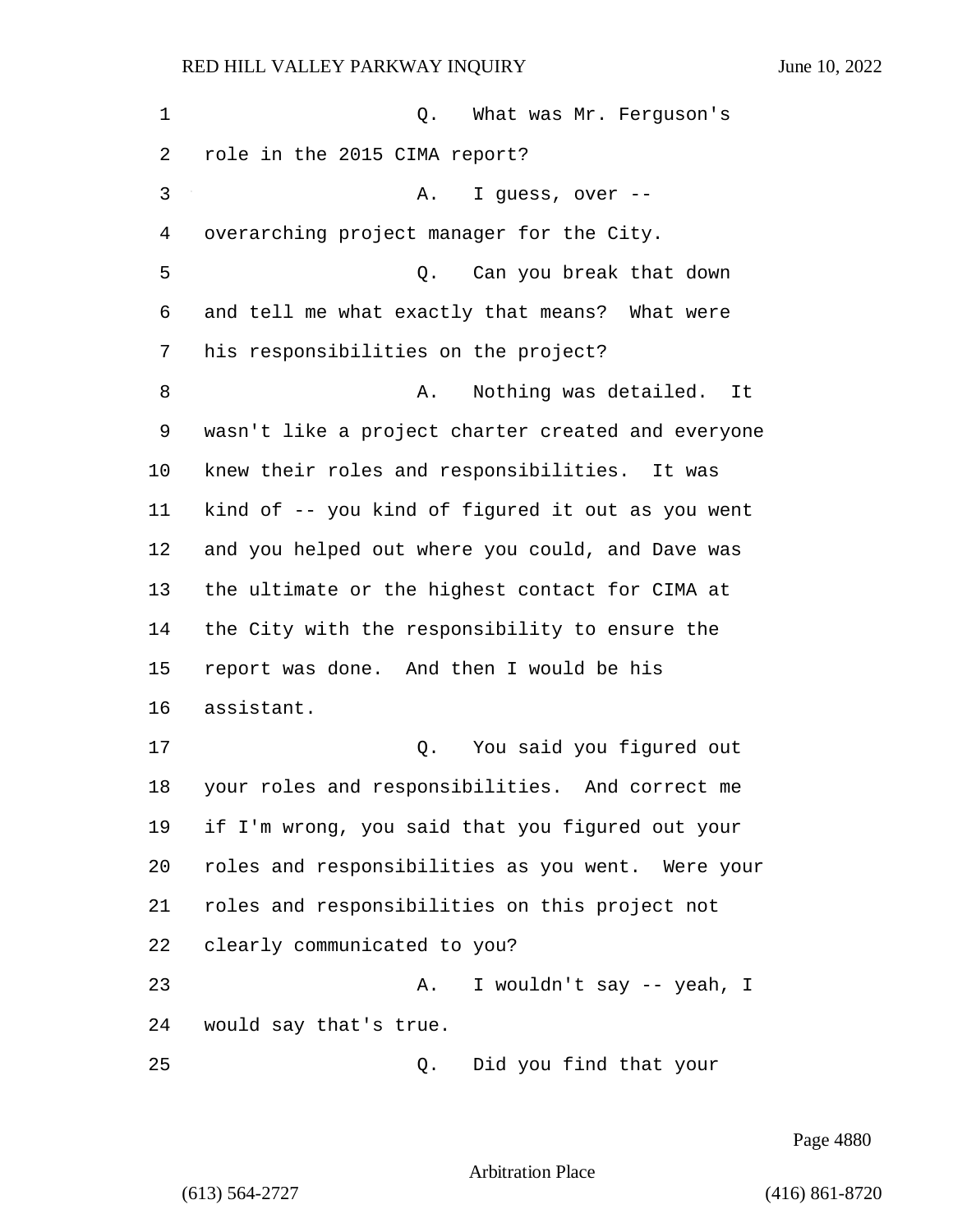| 1  | roles and responsibilities as a senior project         |
|----|--------------------------------------------------------|
| 2  | manager were clearly communicated to you when you      |
| 3  | started at the City?                                   |
| 4  | No, no, there was no<br>Α.                             |
| 5  | onboarding meeting. It -- I mean, partially            |
| 6  | because there's quite a bit of work to be done so      |
| 7  | the time and effort, I guess, it wasn't there to       |
| 8  | help. There would be direction given as                |
| 9  | situations came up to help direct but there was no     |
| 10 | sit down onboarding, here's what we want               |
| 11 | delivered, here's the priorities, things like          |
| 12 | that.                                                  |
| 13 | So how did you know what<br>Q.                         |
| 14 | you were responsible for?                              |
| 15 | I took that from<br>Α.                                 |
| 16 | understanding the job ad, and just as e-mails came     |
| 17 | in and direction came in from Dave Ferguson or         |
| 18 | Martin White or Geoff Lupton. If an e-mail came        |
| 19 | in asking me to do something, then I did it.           |
| 20 | Did you think that others<br>Q.                        |
| 21 | in your group -- so Mr. Cooper, Mr. Ferguson,          |
| 22 | Mr. Lupton, Mr. Mater -- had a clear sense of what     |
| 23 | their roles and responsibilities were?                 |
| 24 | I think they knew more<br>Α.                           |
| 25 | just based on having a history at the City.<br>$So --$ |

Page 4881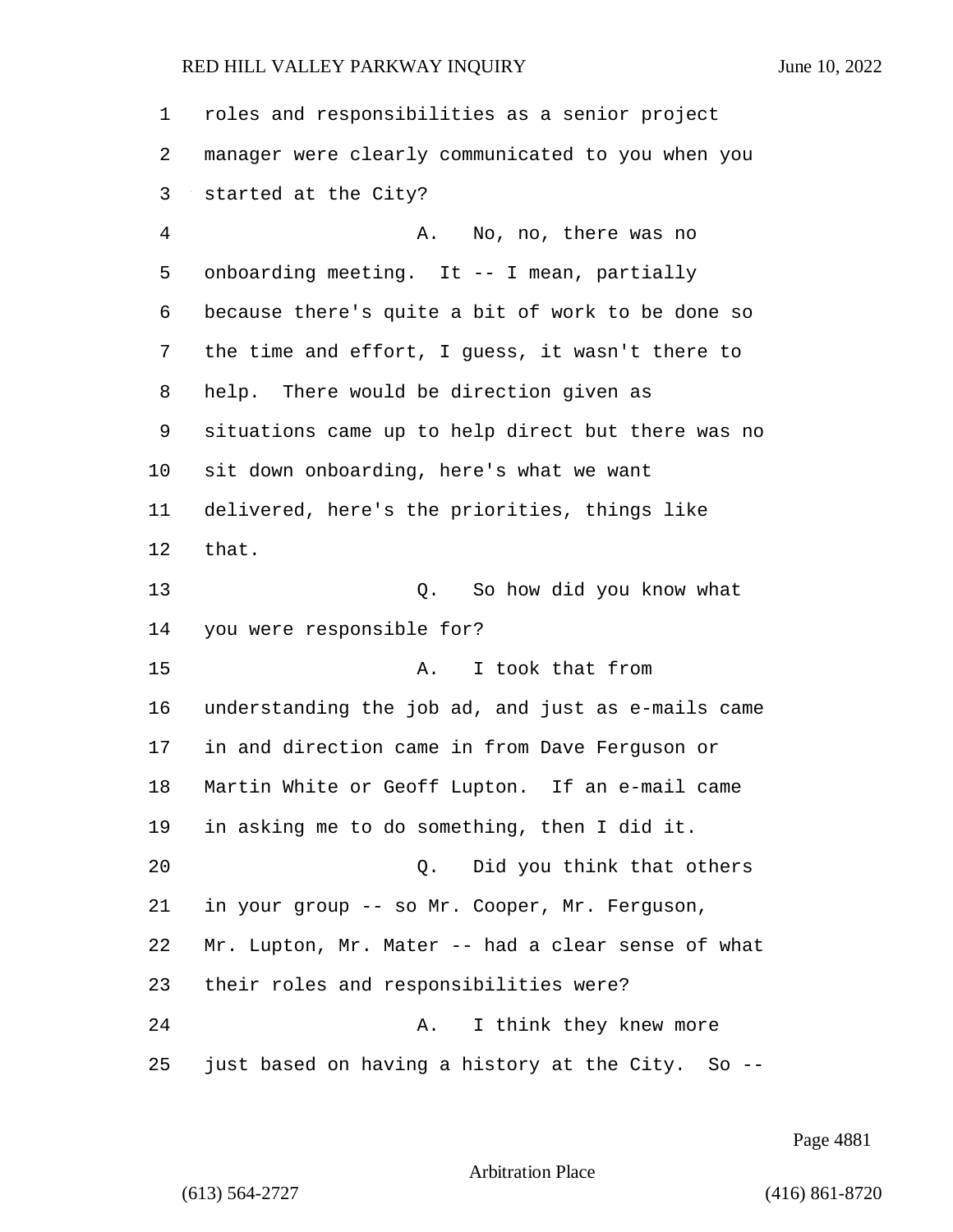| 1  | and being -- and having municipality experience.   |
|----|----------------------------------------------------|
| 2  | With me coming from the provincial body, probably  |
| 3  | worked a little bit different and to know those    |
| 4  | clear lines, they weren't always there as what was |
| 5  | at the province.                                   |
| 6  | Do you recall occasions<br>Q.                      |
| 7  | in which projects or items slipped through the     |
| 8  | gaps because it wasn't clear who was responsible   |
| 9  | for them?                                          |
| 10 | Yeah, that happened from<br>Α.                     |
| 11 | time to time and we quickly tried to correct them  |
| 12 | and we had other measures put in place so that     |
| 13 | wouldn't occur.                                    |
| 14 | How frequently would that<br>Q.                    |
| 15 | occur?                                             |
| 16 | I don't know, from time<br>Α.                      |
| 17 | to time. Not weekly, not daily, not monthly. But   |
| 18 | I don't know, couple times, two or three times a   |
| 19 | year maybe. They could just be minor for that      |
| 20 | matter. They could have been something a little    |
| 21 | bit larger that -- that we had to make             |
| 22 | improvements on.                                   |
| 23 | Q. To your recollection, did                       |
| 24 | any of those items that slipped through relate to  |
| 25 | the Red Hill Valley Parkway?                       |

Page 4882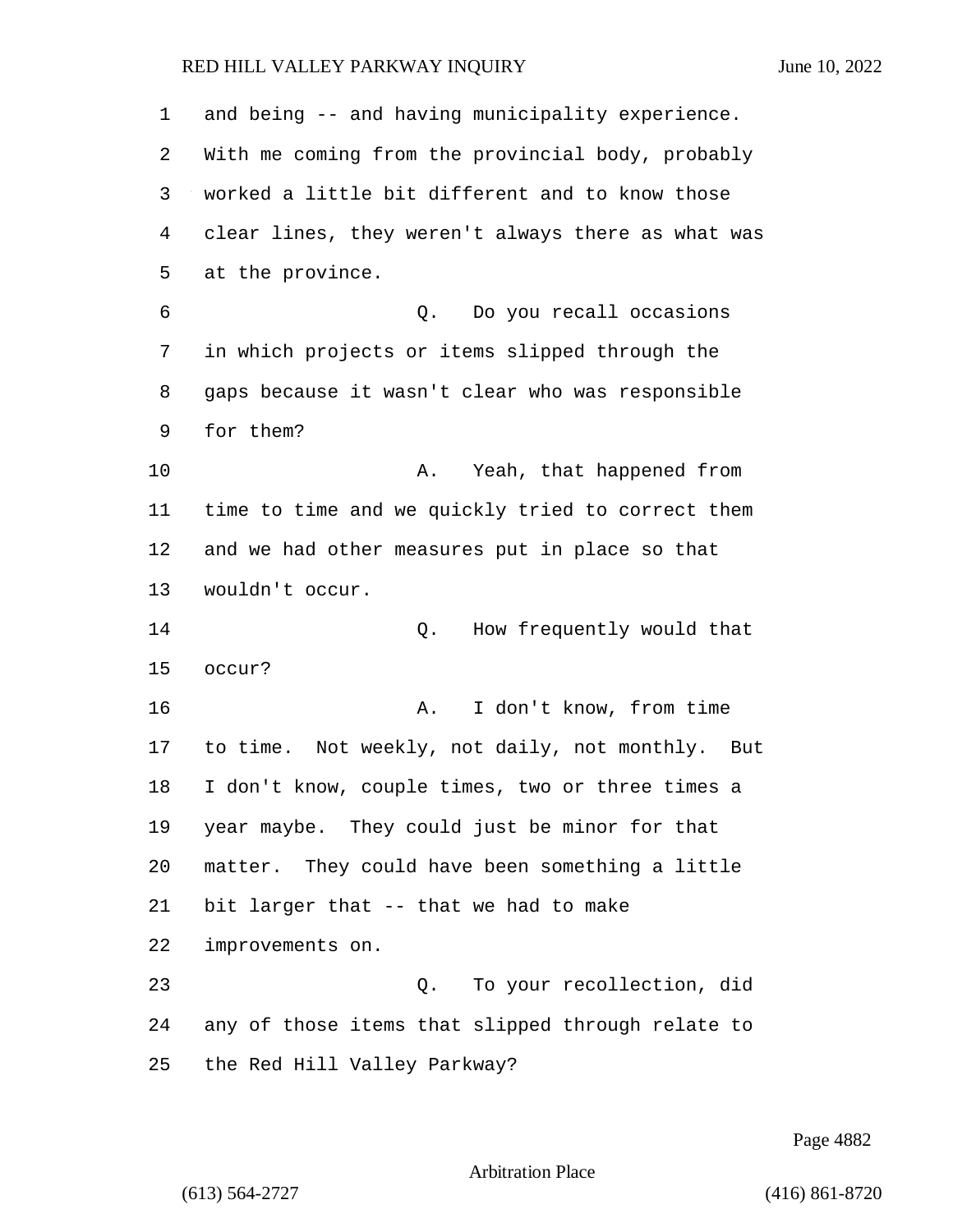1 A. I remember one was the 2 purchase order for Brian starting up -- Brian 3 Malone and CIMA starting up for this assignment. 4 Q. And that was an item that 5 slipped through in terms of who was responsible 6 for it? 7 A. Yes, and what needed to 8 be done, yeah. 9 Q. Registrar, can you take 10 us to OD7, image 17, paragraph 44, which is just 11 the next paragraph down. 12 So Mr. Malone responds to this 13 e-mail from Mr. Ferguson with quite a lengthy 14 preliminary work plan and e-mail. Do you recall 15 receiving this preliminary work plan? 16 A. Yeah, as I just indicated 17 earlier, yes. 18 Q. Registrar, can you call 19 up image 2. 20 Mr. Worron, I'm going to give 21 you a second to review this and refresh your 22 recollection. 23 Can you call up the next image 24 as well? It continues onto the next page. And 25 just let me know when you have had a chance to

Page 4883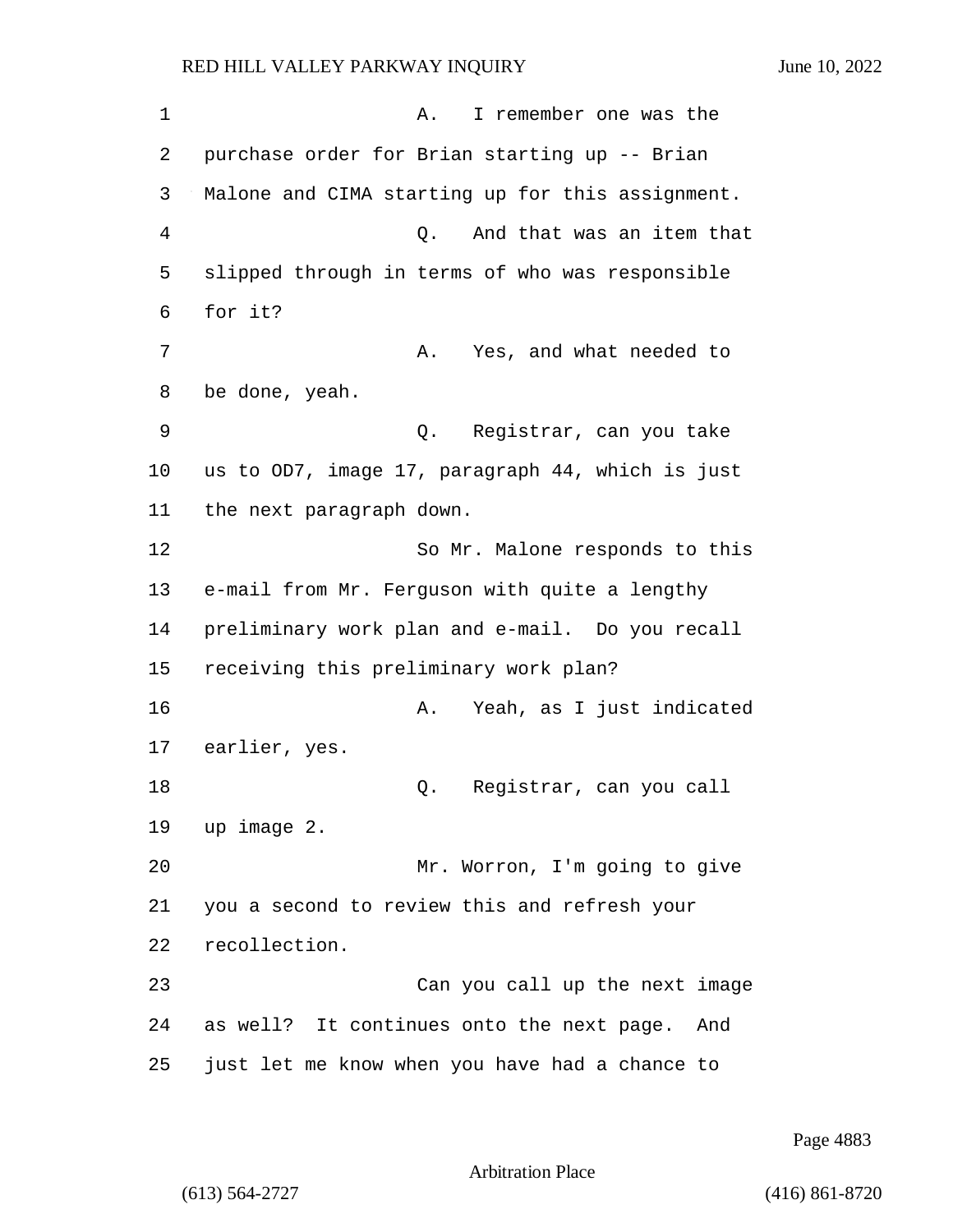look at that. 2 A. Okay. 3 Q. Registrar, you can close that down. 5 Mr. Malone also attached a document that included a list of data required to complete this assignment and that is at paragraph 45. 9 Registrar, if you could call up the list, please. 11 So the items listed are a full collision summary report in Excel format, a collision diagram indicating locations of each collision, if available, motor vehicle accident reports, all current and historical traffic volume data available for the study area including the main line and ramp volumes, design drawings or at minimum high resolution aerial photography and information related to any planned work on the study area. 21 Are these the items that Mr. Cooper was responsible for getting to CIMA? 23 A. That was my understanding. 25 Q. The last entry at the

Page 4884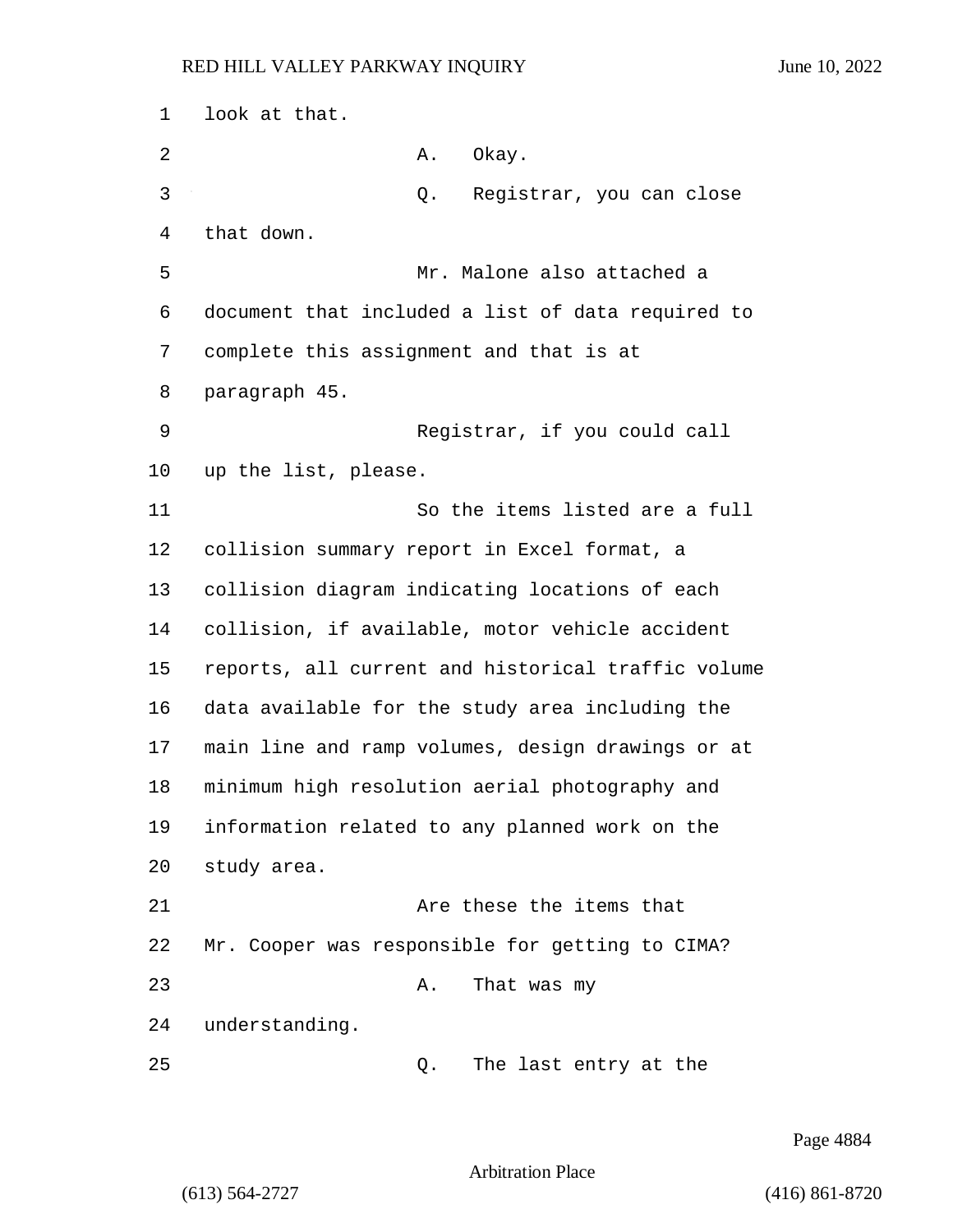bottom, information related to any planned work at the study area. What does that mean? 3 A. Anything scheduled on the yearly work plans. 5 Q. Why would CIMA need that information? 7 A. To know -- to know what's upcoming. Let's just say one of the interchanges was being reconstructed, a bridge RIA. It can help tailor recommendations as costs would potentially change, be less throw away. 12 O. So, generally speaking, would it be fair to say that the more information you can provide to a consultant about a facility subject to a safety review, the more thorough their analysis and recommendations will be? 17 A. Yeah. 18 Q. On receipt of this e-mail, did you take any steps to confirm whether recommendations from the 2013 CIMA report had been done or would be done in the study area? 22 A. Sorry, say that one 23 again. 24 Q. So on receipt of this e-mail, which references information related to

Page 4885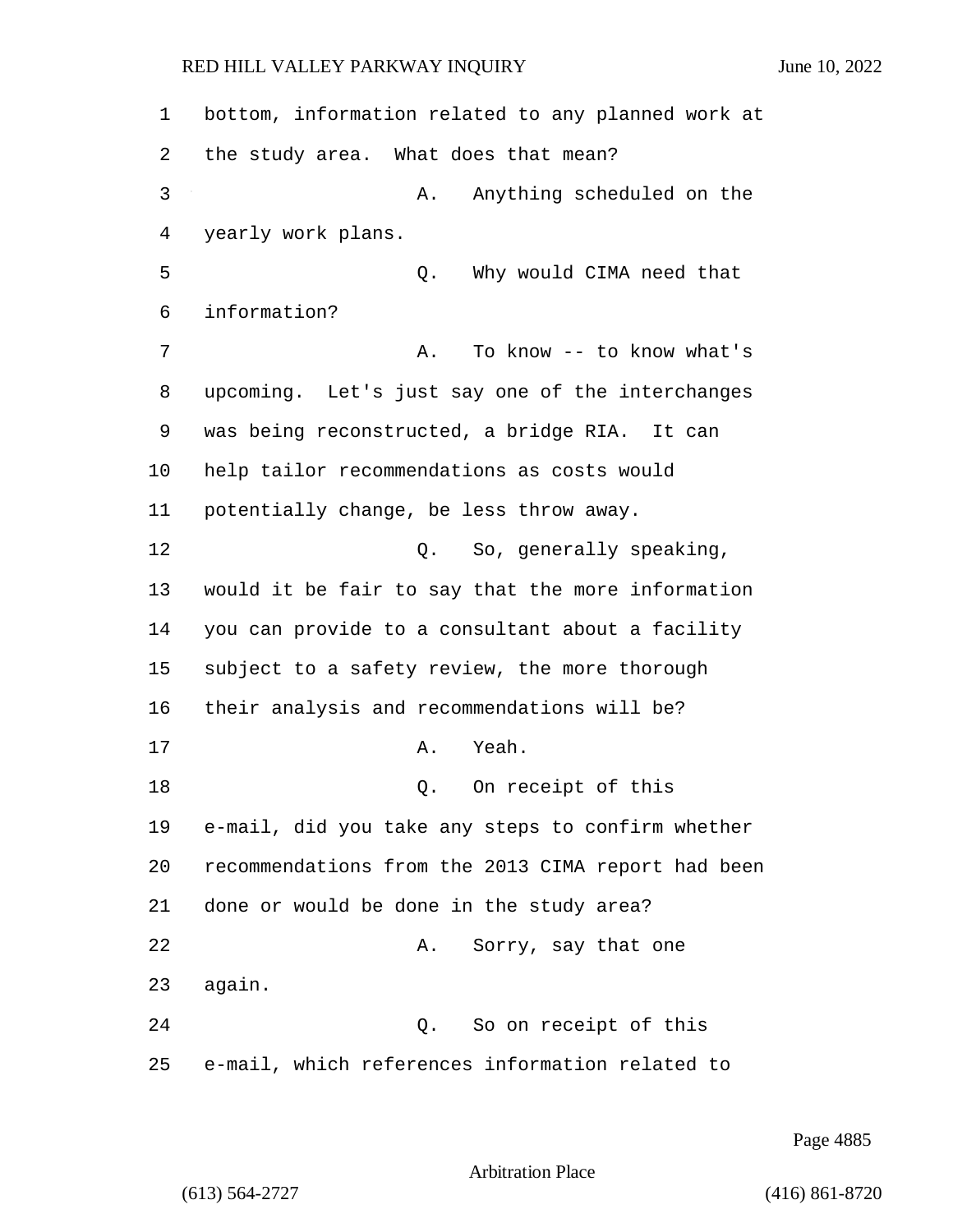| 1  | any planned work at the study area, did you take   |                           |
|----|----------------------------------------------------|---------------------------|
| 2  | steps to confirm whether or not recommendations    |                           |
| 3  | from the 2013 CIMA report were going to be         |                           |
| 4  | implemented on the Red Hill?                       |                           |
| 5  | Α.                                                 | Implemented by us, by the |
| 6  | City?                                              |                           |
| 7  | Q.                                                 | Yeah.                     |
| 8  | Α.                                                 | Implemented as part of a  |
| 9  | new report by CIMA?                                |                           |
| 10 | Q.                                                 | Implemented by CIMA to    |
| 11 | advise them that that was the case.                |                           |
| 12 | Α.                                                 | Sorry.                    |
| 13 | Q.                                                 | I think I -- so it says   |
| 14 | information related to any planned work at the     |                           |
| 15 | study area, right?                                 |                           |
| 16 | Α.                                                 | Correct.                  |
| 17 | Q.                                                 | Did you take any steps to |
| 18 | see if the City was planning any work related to   |                           |
| 19 | the 2013 CIMA recommendations provided to CIMA?    |                           |
| 20 | Α.                                                 | Not that I recall.        |
| 21 | Q.                                                 | Did you direct Mr. Cooper |
| 22 | to do so?                                          |                           |
| 23 | Α.                                                 | Not that I recall. I      |
| 24 | would assume that between the group, we would have |                           |
| 25 | been providing that type of information.           |                           |

Page 4886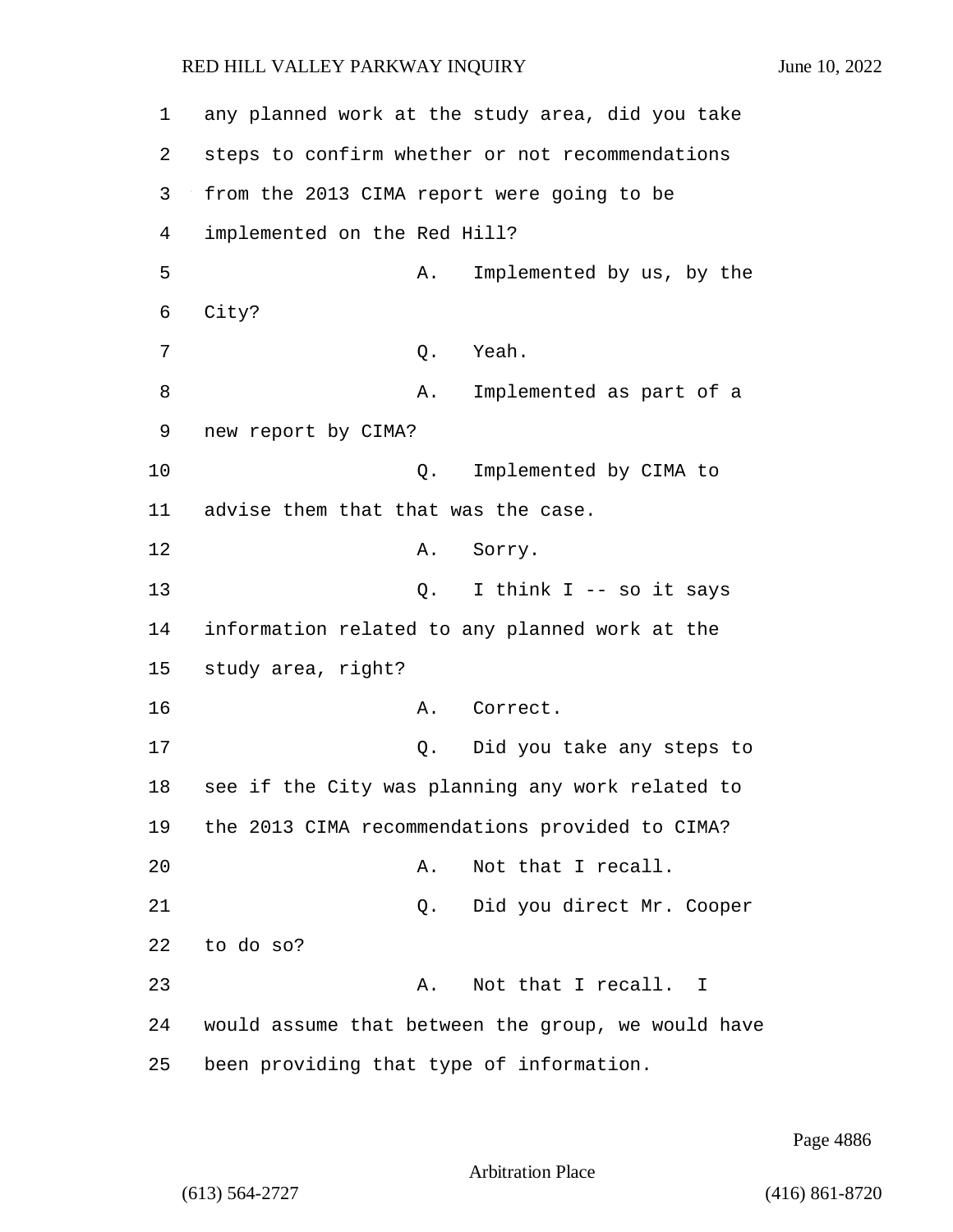| $\mathbf 1$ | So the information update<br>Q.                    |
|-------------|----------------------------------------------------|
| 2           | that we were looking at earlier, the original      |
| 3           | draft from Mr. Cooper and the one you sent to      |
| 4           | Mr. Ferguson, included that line about reviewing   |
| 5           | friction testing with construction engineering.    |
| 6           | Do you remember that?                              |
| 7           | Yeah.<br>Α.                                        |
| 8           | And at the time that you<br>Q.                     |
| 9           | received this e-mail asking about planned work in  |
| 10          | the study area, did you follow-up about whether or |
| 11          | not conversations had occurred between your group  |
| 12          | and engineering services about that friction       |
| 13          | testing recommendation?                            |
| 14          | No, not that I recall.<br>Α.                       |
| 15          | To your knowledge, had<br>Q.                       |
| 16          | anyone else followed up about friction testing     |
| 17          | $with$ $-$                                         |
| 18          | Not that I recall; not<br>А.                       |
| 19          | specifically based on that bullet.                 |
| 20          | As of May 2015, so that's<br>Q.                    |
| 21          | when this is occurring, had anyone in your group   |
| 22          | advised you about whether or not friction testing  |
| 23          | had ever been conducted on the Red Hill Valley     |
| 24          | Parkway?                                           |
| 25          | No.<br>Α.                                          |

Page 4887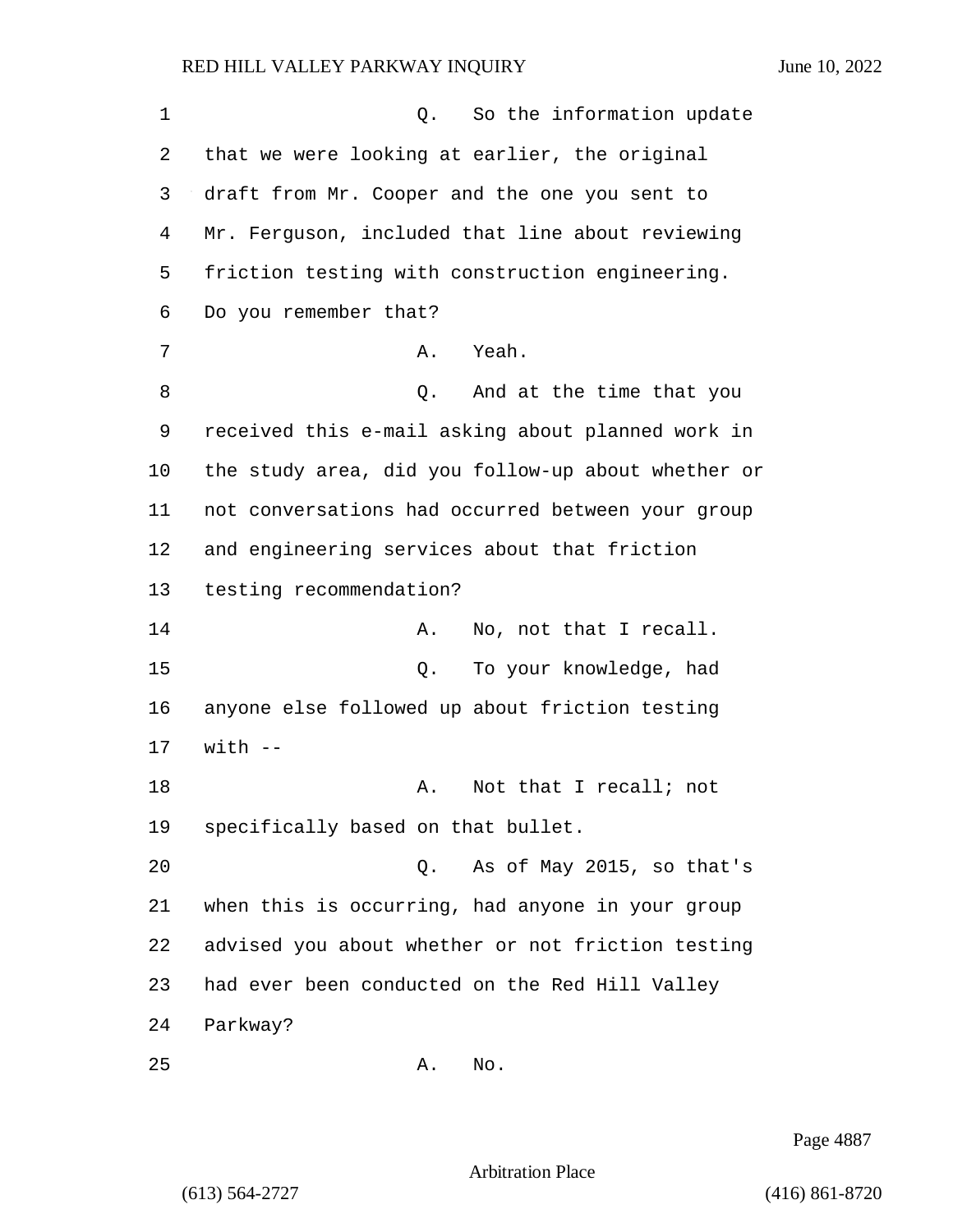| 1  | If there were friction<br>Q.                       |
|----|----------------------------------------------------|
| 2  | testing results for the Red Hill Valley Parkway    |
| 3  | available in 2015, in your view should that        |
| 4  | information have been provided to CIMA?            |
| 5  | Yeah, if they were<br>Α.                           |
| 6  | requesting it and there was concerns of wet        |
| 7  | pavement, that, to me, that says something about   |
| 8  | friction. So, yeah, I would have tried to find     |
| 9  | out that report and share it with CIMA.            |
| 10 | Understood. Thank you.<br>Q.                       |
| 11 | Registrar, could you close                         |
| 12 | this down and take us to OD7 at image 23,          |
| 13 | paragraphs 59 to 61.                               |
| 14 | So I believe, Mr. Worron, this                     |
| 15 | is the reference to the delay in the order for     |
| 16 | CIMA that you mentioned earlier.                   |
| 17 | So on June 24th, 2015,                             |
| 18 | Mr. Ferguson and Mr. Malone have an exchange about |
| 19 | the 2015 CIMA review, and you'll see at the bottom |
| 20 | of Mr. Malone's e-mail he says to Mr. Ferguson:    |
| 21 | "At the moment, we don't have                      |
| 22 | confirmation to proceed, at                        |
| 23 | least not formally. Is that                        |
| 24 | coming shortly? We're anxious                      |
| 25 | to be in, working on the                           |

Page 4888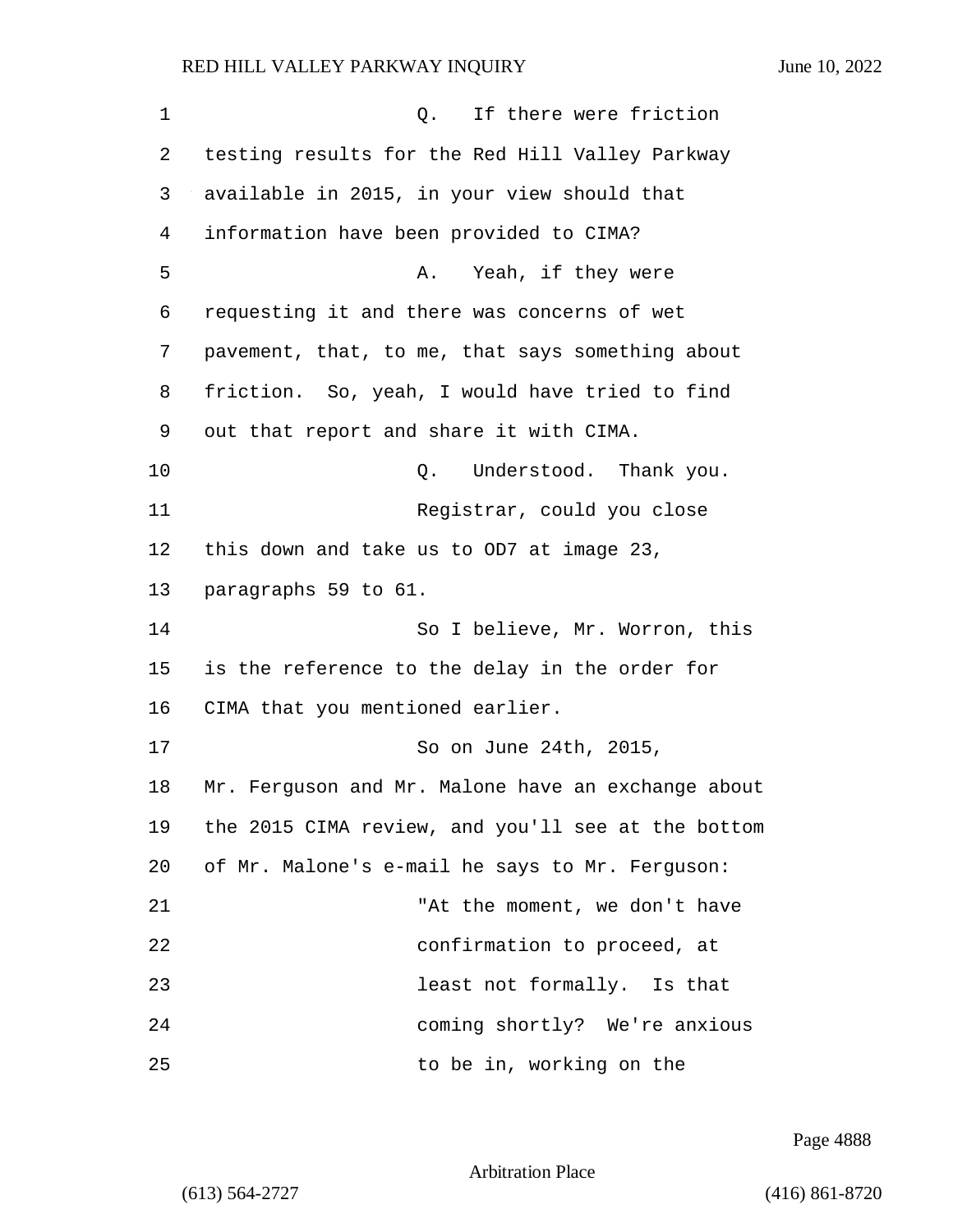1 assignment." 2 Is that a reference to the 3 delay you had noted earlier, the item that slipped 4 through the cracks? 5 A. Yes. 6 Q. And you'll see 7 Mr. Ferguson forwards this e-mail to you and he 8 asks you to follow-up as he thought it had been 9 completed and CIMA was proceeding. 10 Mr. Worron -- sorry. You 11 reply to Mr. Ferguson the same day and you say: 12 "Will do. I thought it was 13 all completed and Coop told us 14 that." 15 At this point in time, had 16 Mr. Cooper advised you that the project was 17 proceeding? 18 A. Yes. 19 Q. Registrar, can you take 20 us to OD7, image 23, paragraph 62. 21 So I believe that this is the 22 statement about what happened in terms of delay. 23 So on June 25th, 2015 Shelley Boylan, who is the 24 traffic operation's coordinator, e-mails you and 25 she advises that the requisition was held up in

Page 4889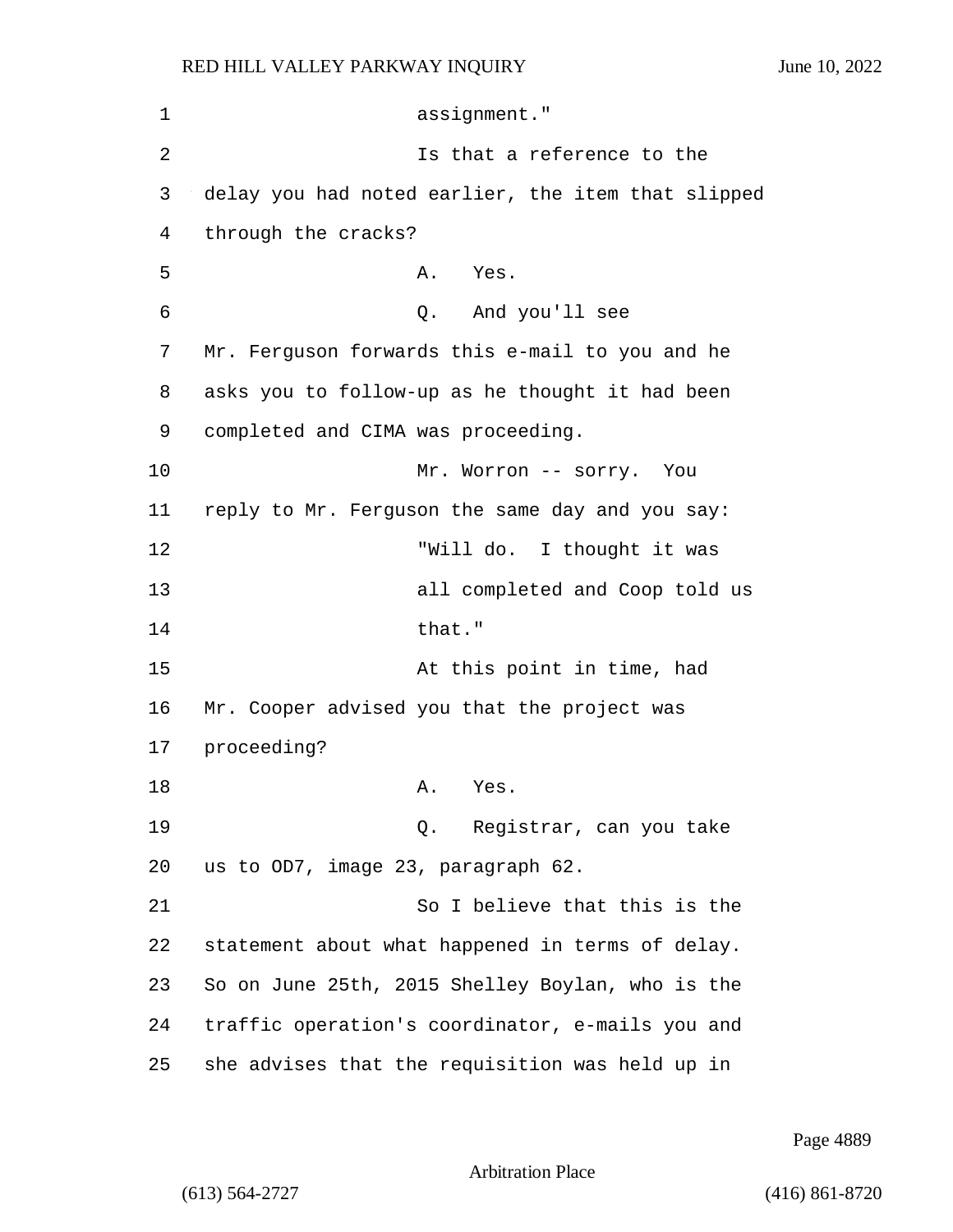| 1  | procurement. It should be clear tomorrow and the   |
|----|----------------------------------------------------|
| 2  | purchase order will be faxed to CIMA.              |
| 3  | Can you explain to me what                         |
| 4  | that means, the letter was held up in procurement? |
| 5  | Α.<br>Procurement and                              |
| 6  | purchasing. There was, from my understanding,      |
| 7  | signatures, and I'm not sure exactly what they     |
| 8  | tackle on their end, but the clearance from        |
| 9  | procurement to award to CIMA, it was in their      |
| 10 | hands.                                             |
| 11 | And who in your group was<br>Q.                    |
| 12 | responsible for working with procurement to get    |
| 13 | that purchase order out to CIMA?                   |
| 14 | From my understanding, it<br>Α.                    |
| 15 | was Shelley, and whomever from the technical group |
| 16 | would be working with Shelley to make sure         |
| 17 | everything was moving along.                       |
| 18 | In this case, was that<br>Q.                       |
| 19 | Mr. Cooper?                                        |
| 20 | Yes.<br>Α.                                         |
| 21 | It was his understanding<br>Q.                     |
| 22 | prior to this e-mail exchange that this purchase   |
| 23 | order had already gone out to CIMA?                |
| 24 | Yeah, I don't recall the<br>Α.                     |
| 25 | exact reasons for the confusion between Steve and  |

Page 4890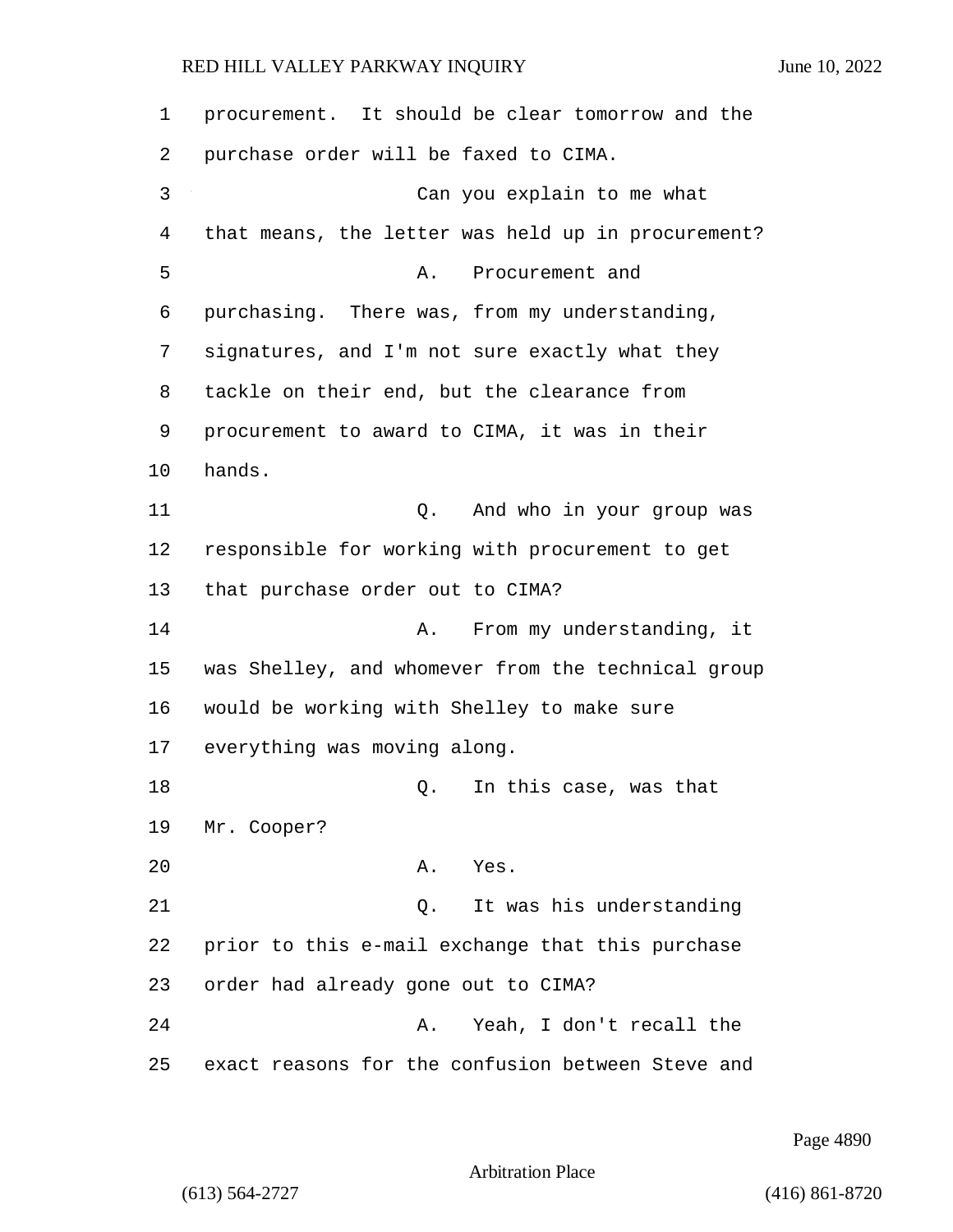| 1  | procurement. Again, you know, I was there for six  |
|----|----------------------------------------------------|
| 2  | months but it was still new. I think this might    |
| 3  | have been my first consultant retainer assignment, |
| 4  | wasn't fully aware of all the ins and outs what    |
| 5  | was required for the City, so relied on Steve and  |
| 6  | Shelley to help -- so once it got escalated,       |
| 7  | things moved really quickly.                       |
| 8  | Did Mr. Ferguson think<br>Q.                       |
| 9  | you were the one responsible for getting this out  |
| 10 | to CIMA?                                           |
| 11 | I'm not sure. You would<br>Α.                      |
| 12 | have to ask Steve -- I mean, Dave.                 |
| 13 | Q. Fair enough.                                    |
| 14 | Registrar, you can close this                      |
| 15 | down. Could you take us to OD7, image 2669.        |
| 16 | So, Mr. Cooper (sic), you'll                       |
| 17 | see on July 8, 2015 you sent Mr. Malone the        |
| 18 | purchase order for the 2015 CIMA report, and you   |
| 19 | highlight a couple of items. So the second point   |
| 20 | down in this e-mail:                               |
| 21 | "I would like to see this                          |
| 22 | review be an extension of the                      |
| 23 | LINC review study limits.<br>The                   |
| 24 | two reviews should touch at                        |
| 25 | the top of the hill. This                          |

Page 4891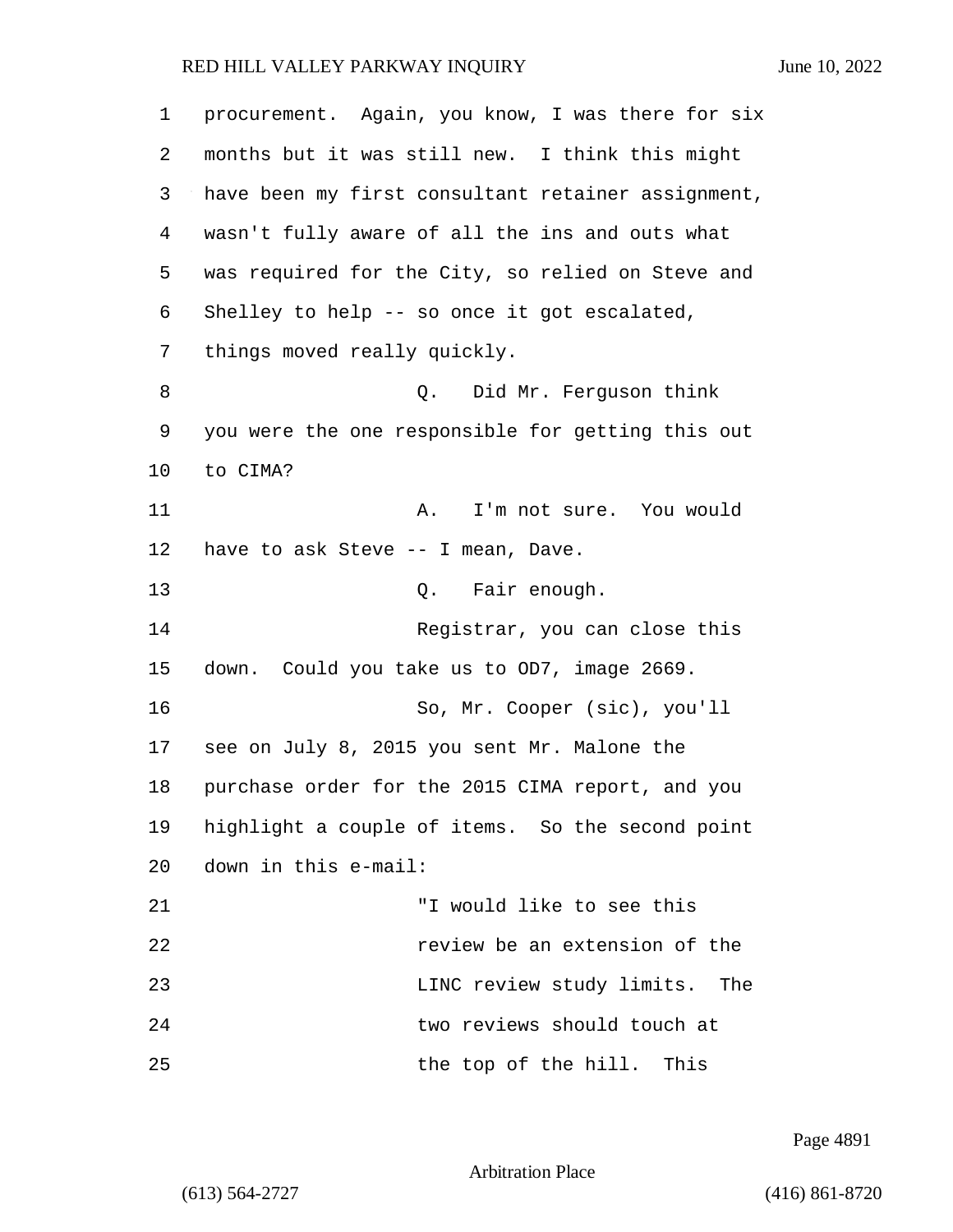1 will eliminate any gaps." 2 I think that was what you referenced earlier today. Why did you want the two reviews to touch? 5 A. To have a complete analysis of the entire parkway limits that the City of Hamilton owned. So touch from MTO QW to MTO highway 403, and so when something is complete like that, there's not another report that has to come out to look at the small gap that was in between. **12** O. Did you make that request of Mr. Malone at the direction of one of your supervisors or on your own initiative? 15 A. No, on my own initiative. 16 Q. So little bit further down, the fourth point down, you ask Mr. Malone if there is merit to comparing the LINC/Red Hill Valley Parkway safety performance against other similar facilitates in the area. Do you recall making that request? 22 A. Yeah. 23 Q. And then you list a number of highways as potential comparisons. Why did you view these roadways as similar to the Red

Page 4892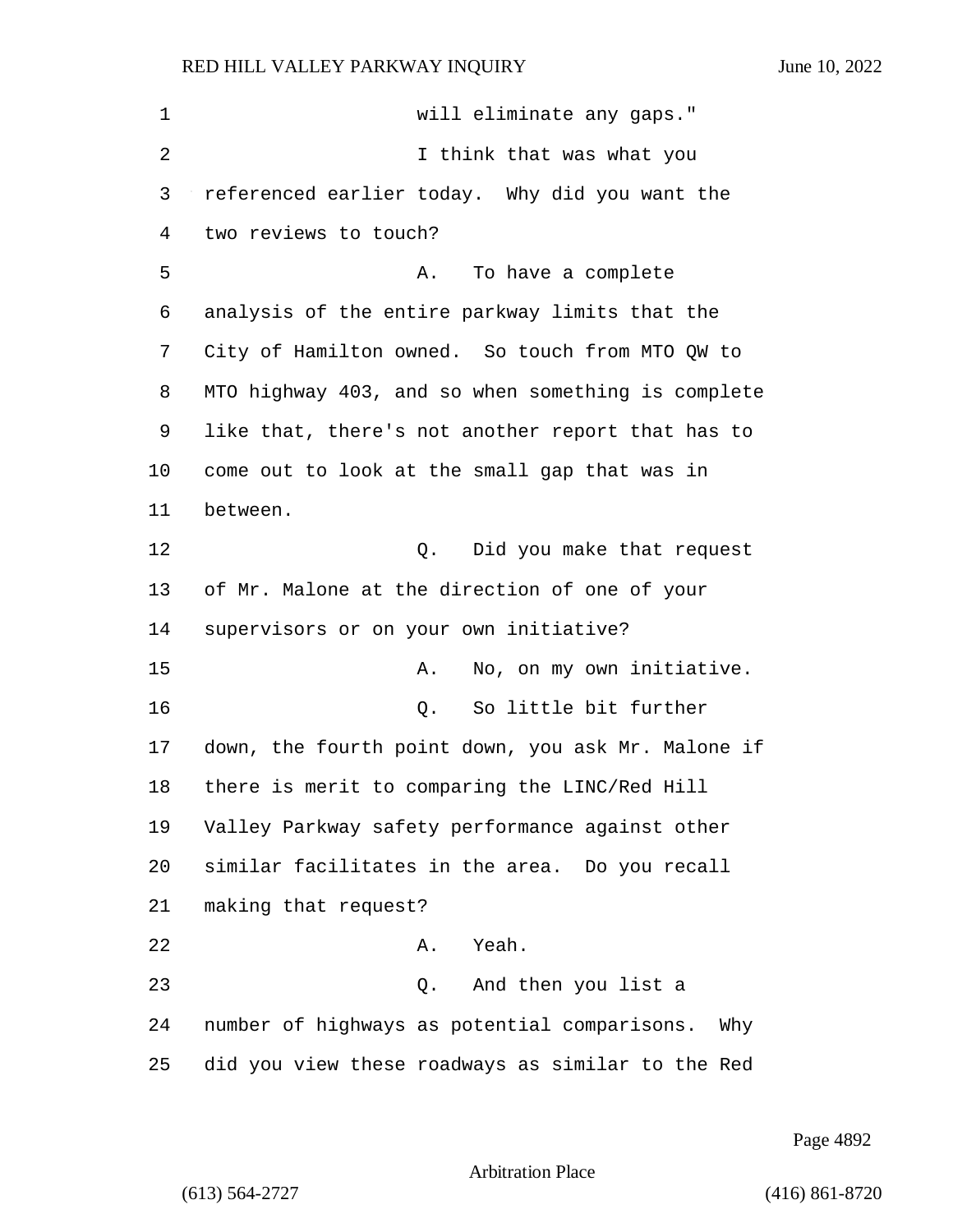| 1  | Hill Valley Parkway and/or LINC?                   |
|----|----------------------------------------------------|
| 2  | They have similar speed,<br>Α.                     |
| 3  | and mostly for the reasons I attached in there.    |
| 4  | The 403 is a hill within the City limits so it's   |
| 5  | curvy linear. 406, the same speed with reduced     |
| 6  | posted speed and also in an urban setting through  |
| 7  | St. Catharines. The Don Valley Parkway, City of    |
| 8  | Toronto Parkway with the tightly-spaced            |
| 9  | interchanges. And highway 785 through Conestoga;   |
| 10 | it's an urban high speed facility but it's also    |
| 11 | curvy linear.                                      |
| 12 | So they are very like                              |
| 13 | facilities that may help provide insight into what |
| 14 | is expected or what others are operating like.     |
| 15 | And you list these as<br>Q.                        |
| 16 | comparators for the LINC or Red Hill. Are there    |
| 17 | certain of these roads that you consider more      |
| 18 | similar to the LINC versus more similar to the Red |
| 19 | Hill?                                              |
| 20 | I think the curvy linear<br>Α.                     |
| 21 | would be more situated for the Red Hill. The LINC  |
| 22 | is just a straight shot.                           |
| 23 | Understood.<br>Q.                                  |
| 24 | Registrar, you can close this                      |
| 25 | down and if you could take us to the next          |

Page 4893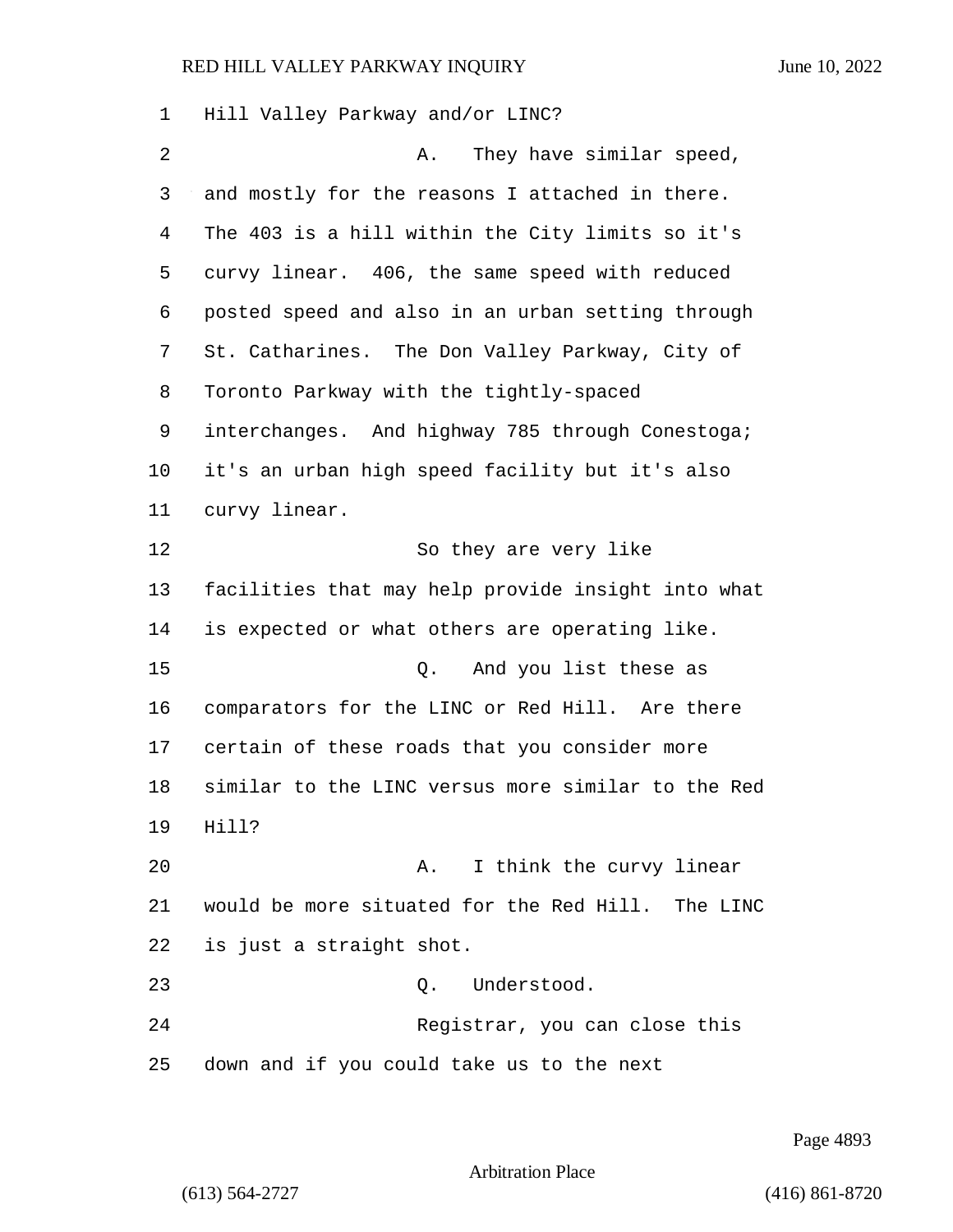| 1  | paragraph, so image 26 at paragraph 71, and you'll |
|----|----------------------------------------------------|
| 2  | have to go over onto the next image.               |
| 3  | So this is Mr. Malone's                            |
| 4  | response to your e-mail. And you'll see the        |
| 5  | second paragraph from the end of his e-mail, he    |
| 6  | circles back to your question about the comparison |
| 7  | of other facilities. Sorry, give the Registrar a   |
| 8  | moment. Thank you.                                 |
| 9  | The comparison to performance                      |
| 10 | of other facilities is more challenging. He says:  |
| 11 | "We attempted this in the LINC                     |
| 12 | study but were not able to                         |
| 13 | source adequate comparison                         |
| 14 | readily. We tried but could                        |
| 15 | not find publicly available                        |
| 16 | data on the comparators you                        |
| 17 | suggested. We could dig                            |
| 18 | deeper but it would mean                           |
| 19 | communicating with other                           |
| 20 | jurisdictions and possibly                         |
| 21 | getting data from them so we                       |
| 22 | can use -- so we can use to                        |
| 23 | build statistics ourselves.                        |
| 24 | That can be a significant                          |
| 25 | exercise. We did not account                       |

Page 4894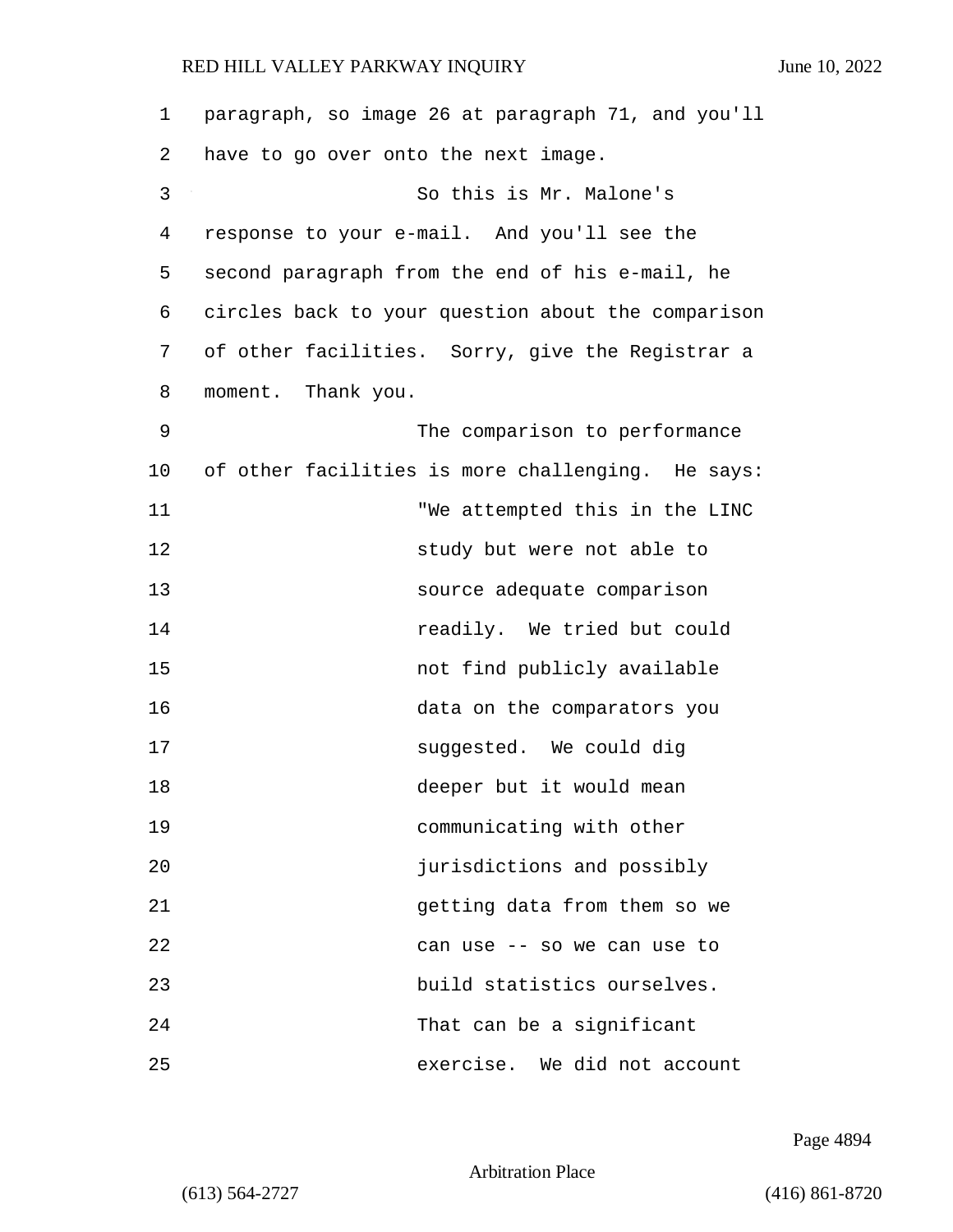1 for that in our scope or 2 costs. Do you want me to work 3 on costing for that effort?" 4 Do you recall what the outcome of that was? Did you ask Mr. Malone to work on costing for that effort? 7 A. No. Did I not respond to this e-mail? 9 Q. I do not have the response readily available. There is a later response but it doesn't cover off the comparison or the comparators question? 13 A. No, I don't recall specifics. In looking at this, budget would have been a concern just -- and then the delays to get an answer. So more than likely would have had a discussion with Mr. Malone to determine if he felt that the review could still continue without this type of information. 20 Q. Would you have escalated this question about whether to cost the work to Mr. Ferguson or Mr. White? 23 A. More than likely, I would have had discussions with one of the two. However, if the cost of this being a roster

Page 4895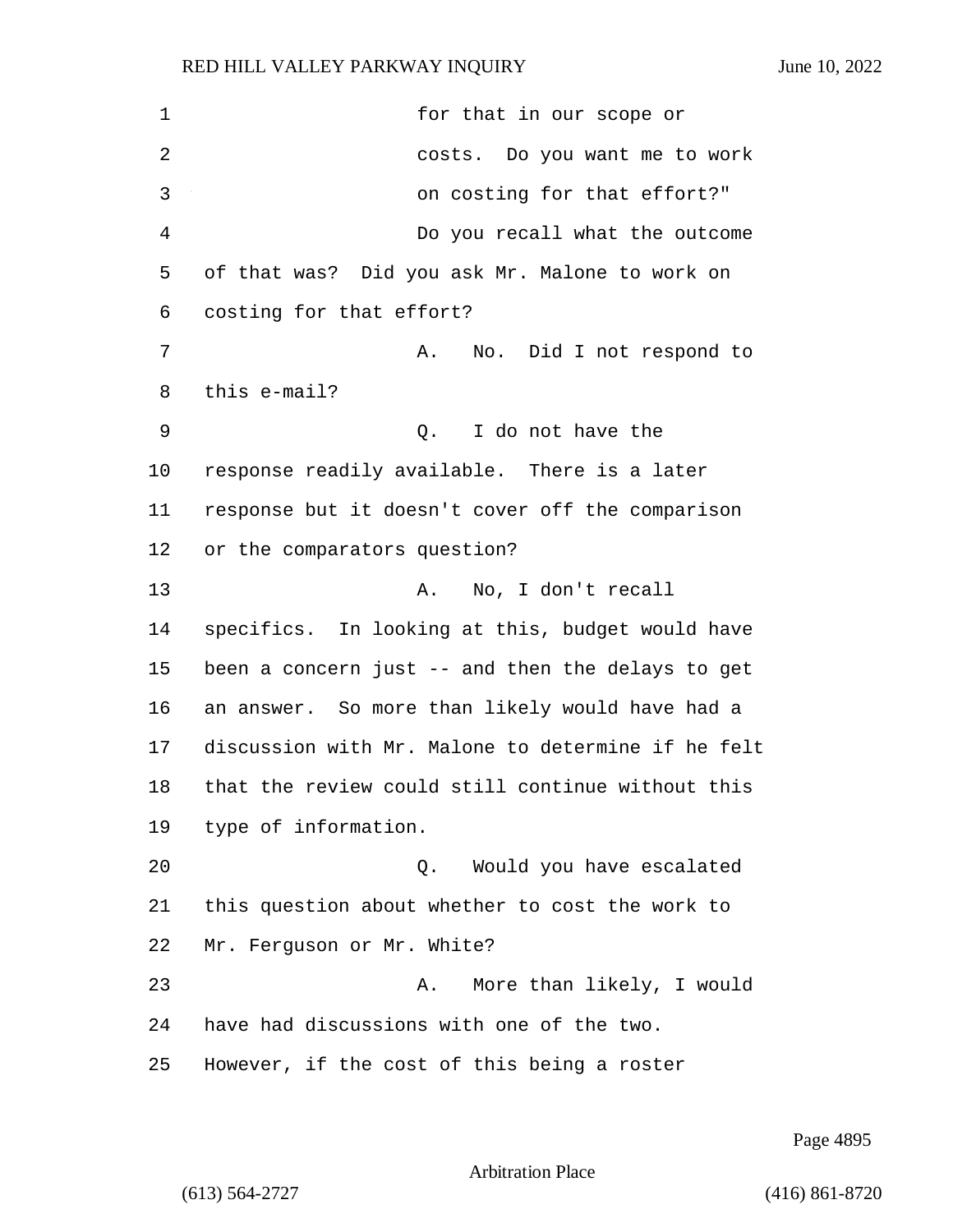| 1  | assignment, there is a max limit that you could go |
|----|----------------------------------------------------|
| 2  | through roster without doing a competitive bid.    |
| 3  | So if that potentially would have went over, then  |
| 4  | we wouldn't have been able to directly award CIMA. |
| 5  | There would have been a competitive bid that would |
| 6  | have delayed the project even further.             |
| 7  | Was there concern about<br>Q.                      |
| 8  | delaying this project?                             |
| 9  | Α.<br>Yes.                                         |
| 10 | What was the basis of<br>Q.                        |
| 11 | that concern?                                      |
| 12 | Just the council request<br>Α.                     |
| 13 | to have responses by a certain timeframe and also  |
| 14 | with all the media attention, there would have     |
| 15 | been a review to determine does this information   |
| 16 | provide that much more value to potentially        |
| 17 | delaying the review.                               |
| 18 | Registrar, could you take<br>Q.                    |
| 19 | us to OD7, image 24, paragraph 63 and 64.          |
| 20 | June 28, 2015, Mr. Ferguson                        |
| 21 | e-mails Mr. White, Mr. Mater and Mr. Malone -- and |
| 22 | you're not copied on this e-mail -- and he writes: |
| 23 | "Gents, FYI, looks like                            |
| 24 | another -- crossover collision                     |
| 25 | on the Red Hill Valley Parkway                     |

Page 4896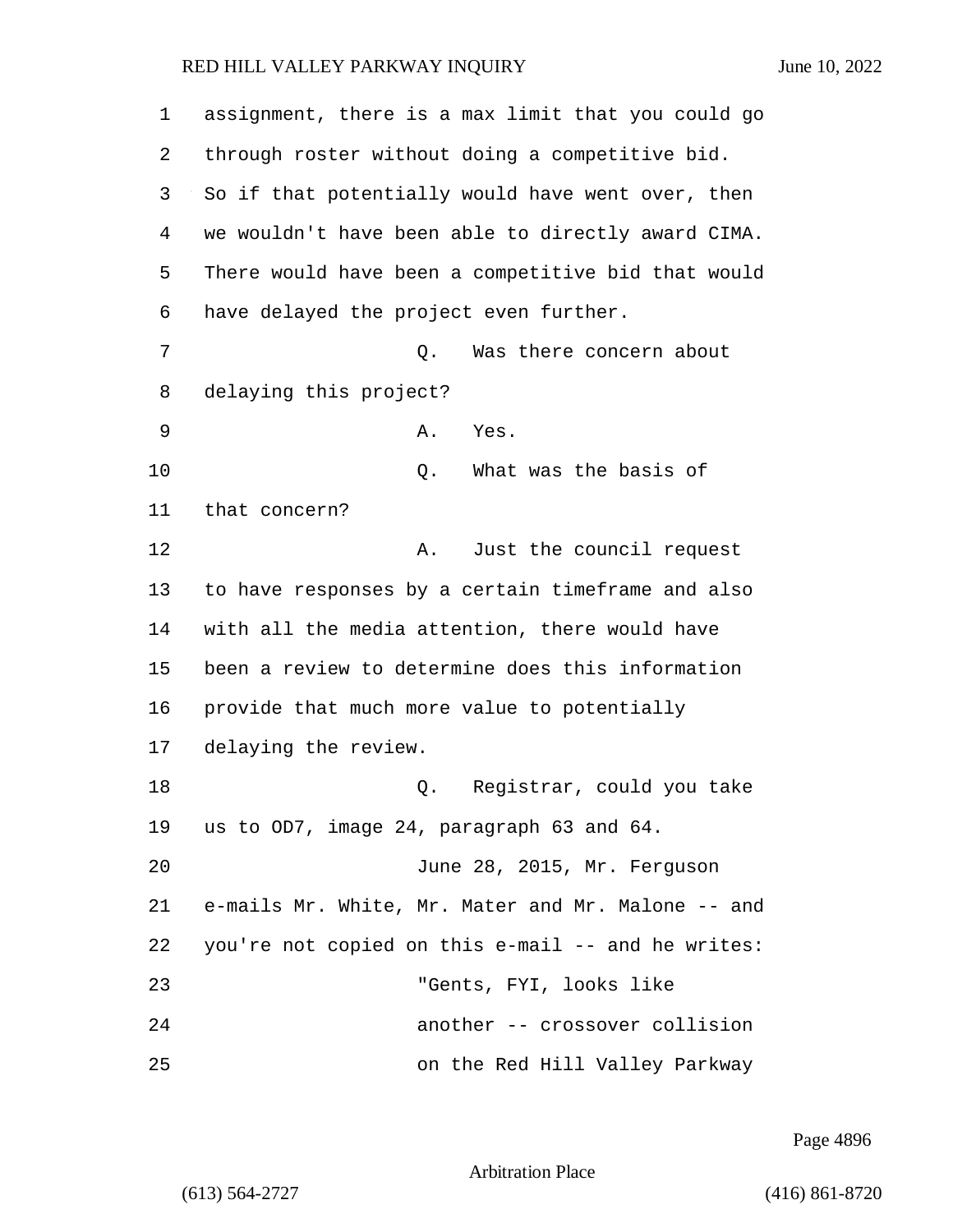| $\mathbf 1$ | south of King." (As read)                         |
|-------------|---------------------------------------------------|
| 2           | On July 7th, Mr. Ferguson                         |
| 3           | sends another e-mail to that group and he advises |
| 4           | that there has been another collision, same       |
| 5           | location as last week.                            |
| 6           | Registrar, you can close this                     |
| 7           | down. If you can take us to Mr. White's response  |
| 8           | at paragraph 65.                                  |
| 9           | So Mr. White responds, and                        |
| 10          | there's a reference to you in this e-mail, he     |
| 11          | says:                                             |
| 12          | "Dave, as soon as I get back,                     |
| 13          | let's meet, me, you and $J$ --"                   |
| 14          | which I think is a reference                      |
| 15          | to you, Mr. Worron; is that fair?                 |
| 16          | Yeah, I would assume.<br>Α.                       |
| 17          | "-- "J and Cooper to go<br>Q.                     |
| 18          | over reports and pick a path.                     |
| 19          | Okay. We will have to decide                      |
| 20          | what we need to do and how.                       |
| 21          | Then we will advise Geoff and                     |
| 22          | John and we will go from                          |
| 23          | there. If the press asks                          |
| 24          | anything, go through Kelly and                    |
| 25          | just say we are working on                        |

Page 4897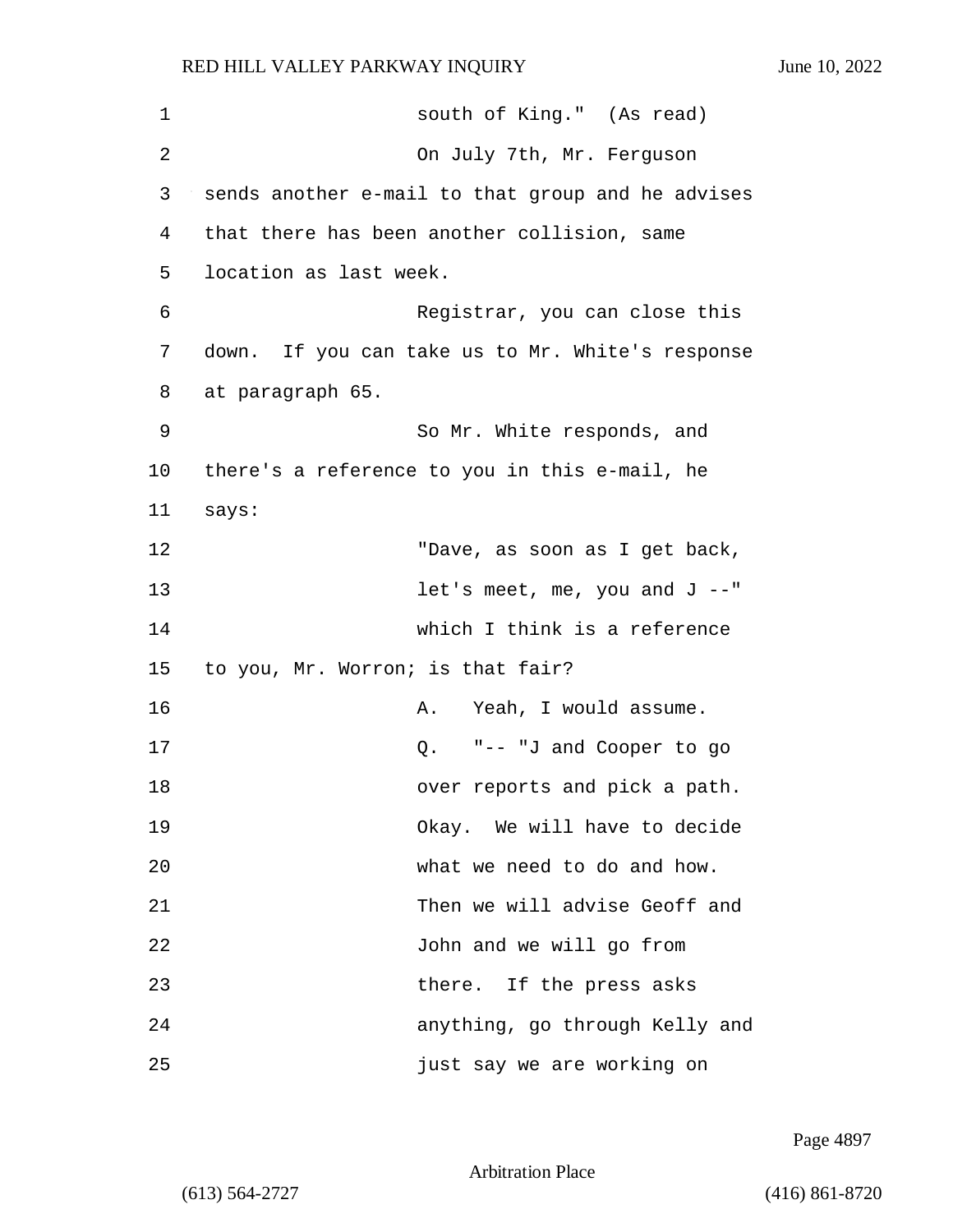| $\mathbf 1$ | analysis now and don't have                        |
|-------------|----------------------------------------------------|
| 2           | the final report, which we                         |
| 3           | don't. Let me know if further                      |
| 4           | incidents occur. We need to                        |
| 5           | action this as quickly as we                       |
| 6           | can. Please have your review                       |
| 7           | of report and recommendations                      |
| 8           | ready for me next week."                           |
| 9           | If you could close this,                           |
| 10          | Registrar.                                         |
| 11          | Then the next paragraph down,                      |
| 12          | 66, you'll see that Ms. Aquila sends a calendar    |
| 13          | invitation to Mr. White, Mr. Ferguson, you and     |
| 14          | Mr. Cooper for a meeting titled "Red Hill Valley   |
| 15          | Parkway Collisions" scheduled for July 13th, 2015. |
| 16          | Do you remember attending a                        |
| 17          | meeting on July 13th, 2015 about the Red Hill      |
| 18          | Valley Parkway collisions?                         |
| 19          | No, I don't recall.<br>Α.                          |
| 20          | Do you recall if<br>Q.                             |
| 21          | Mr. White expressed any urgency for the completion |
| 22          | of the 2015 CIMA report in and around July 2015?   |
| 23          | Vaguely.<br>Α.                                     |
| 24          | What do you recall about<br>Q.                     |
| 25          | it?                                                |

Page 4898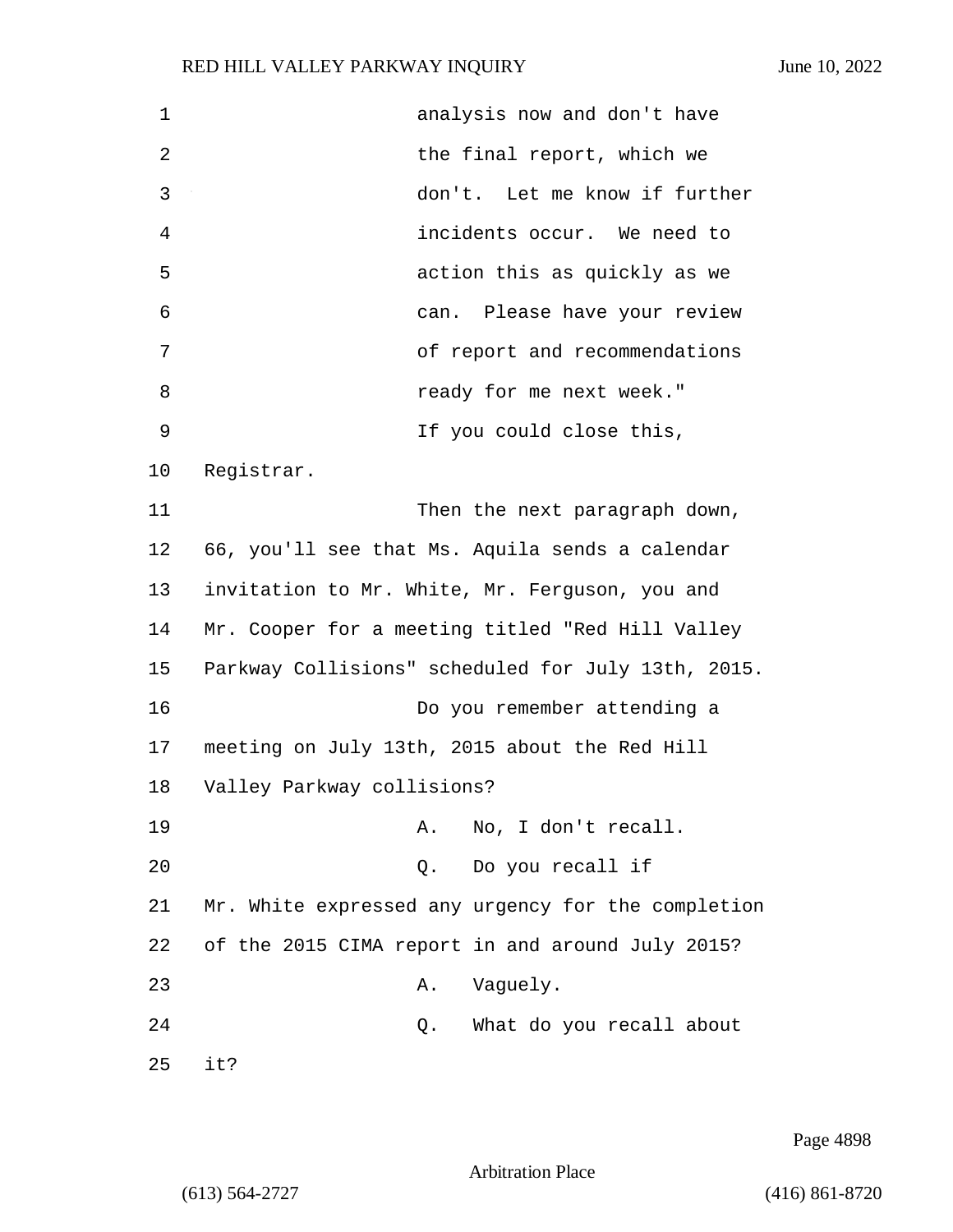1 A. I just -- the buzz of --2 the report needed to be completed. 3 Q. The buzz, what is that? 4 A. I mean, nothing specific. 5 It wasn't standing there outside the bathroom on 6 this day that he said this. No, it was just a 7 communicated insight that we need to get this 8 report done. 9 Q. Communicated insight. 10 Who was that communication coming from? 11 A. Again, it was just --12 just out there. It was known; it was coming from 13 all directions. 14 Q. Something that was known 15 in traffic operations and engineering? 16 A. I -- I would say that 17 that is a fair answer. 18 C. So this may assist you a 19 bit. 20 Registrar, can you take us to 21 OD7, image 29 at paragraph 79 to 80. 22 So on July 14, 2015, 23 Mr. Malone writes to you regarding the anticipated 24 timeline for the completion of the 2015 CIMA 25 report. And he says that CIMA is reallocating

Page 4899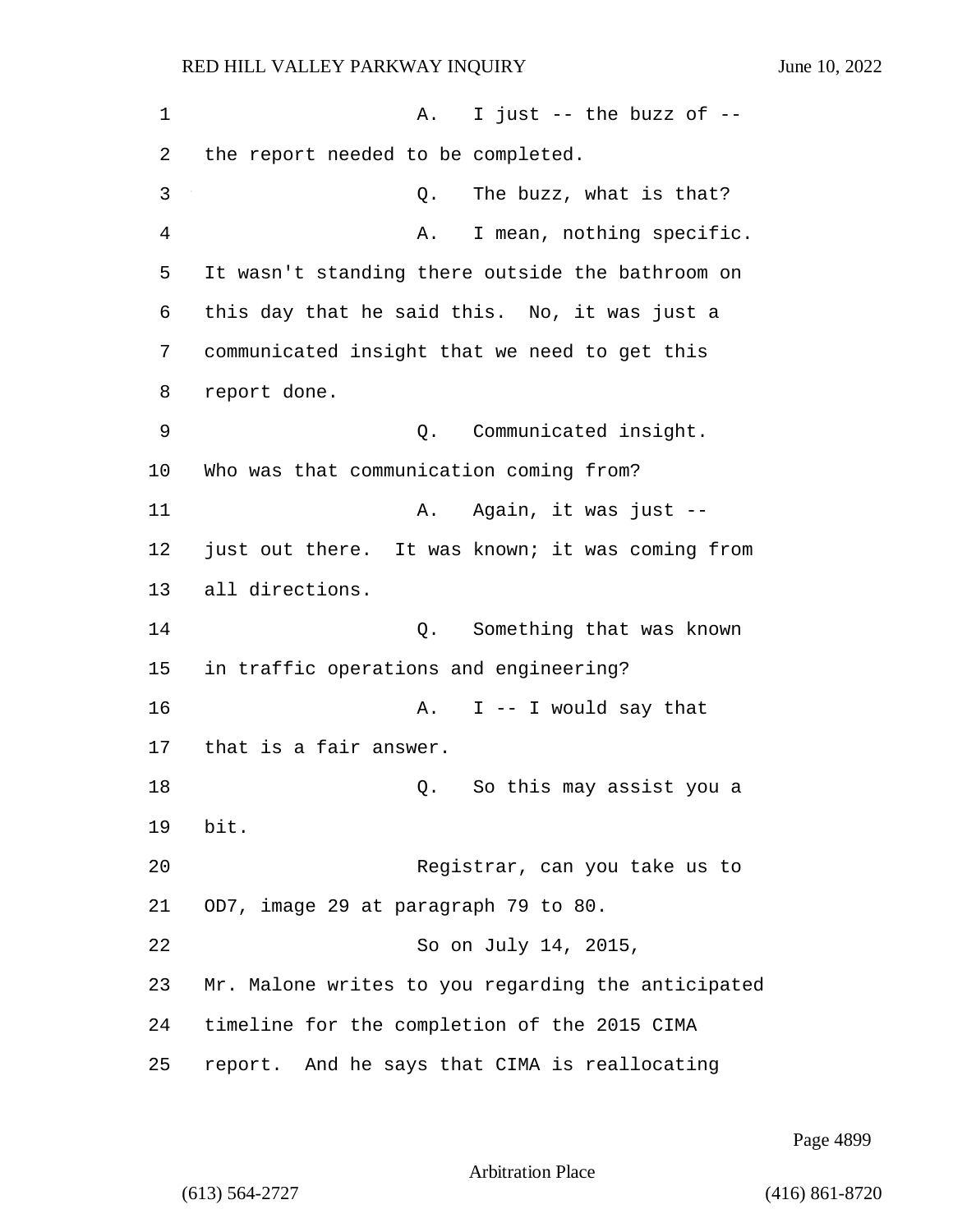| 1  | resources to expedite the review, and later on he  |
|----|----------------------------------------------------|
| 2  | goes on to say we will, of course, accelerate      |
| 3  | things as quickly as we can recognizing the        |
| 4  | urgency of the request.                            |
| 5  | Had you communicated with CIMA                     |
| 6  | that the request and the completion of the 2015    |
| 7  | CIMA report was urgent?                            |
| 8  | Yeah.<br>Α.                                        |
| 9  | Had you done that on your<br>Q.                    |
| 10 | own initiative or on the direction from one of     |
| 11 | your supervisors?                                  |
| 12 | I don't recall.<br>Α.                              |
| 13 | So you'll see, at<br>Q.                            |
| 14 | paragraph 80 there, that you respond and thank     |
| 15 | Mr. Malone for making the report a priority.<br>He |
| 16 | goes on to say:                                    |
| 17 | "I fully understand the                            |
| 18 | importance of this issue for                       |
| 19 | the City and are working as                        |
| 20 | quickly as we can to provide                       |
| 21 | input."                                            |
| 22 | Does that help to assist you                       |
| 23 | with your recollection about why the completion of |
| 24 | this report was urgent?                            |
| 25 | No.<br>Α.                                          |

Page 4900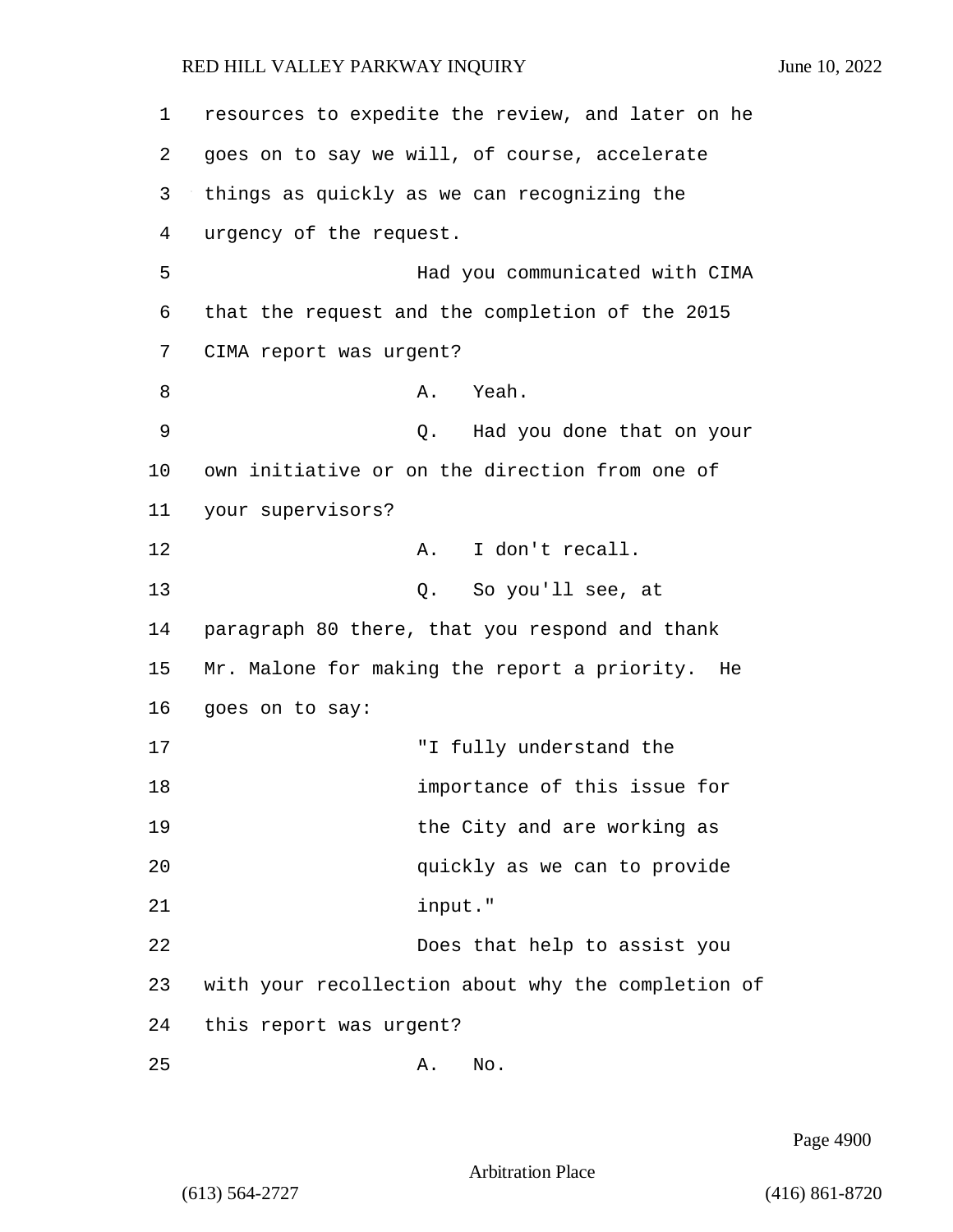| $\mathbf 1$ | Q. Do you know what you had                     |
|-------------|-------------------------------------------------|
| 2           | communicated to Mr. Malone about the urgency of |
| 3           | the report?                                     |
| 4           | Α.<br>No.                                       |
| 5           | Q. Registrar, can you take                      |
| 6           | us to OD7, image 30, paragraph 81.              |
| 7           | So you'll see Mr. White also                    |
| 8           | sends an e-mail to Mr. Malone about the 2015    |
| 9           | report and he says:                             |
| 10          | "Thanks, Brian, appreciate it.                  |
| 11          | After two separate additional                   |
| 12          | serious collisions today, one                   |
| 13          | at King ramp and one at                         |
| 14          | Barton, see attached reports                    |
| 15          | and links to photos, I                          |
| 16          | anticipate some greater                         |
| 17          | pressure for us to respond to                   |
| 18          | the need to do something, in                    |
| 19          | quotes. The draft report for                    |
| 20          | the LINC and the soon to be                     |
| 21          | completed Red Hill Valley                       |
| 22          | Parkway safety review will be                   |
| 23          | essential to this process.                      |
| 24          | Thanks again for recognizing                    |
| 25          | the urgency."                                   |

Page 4901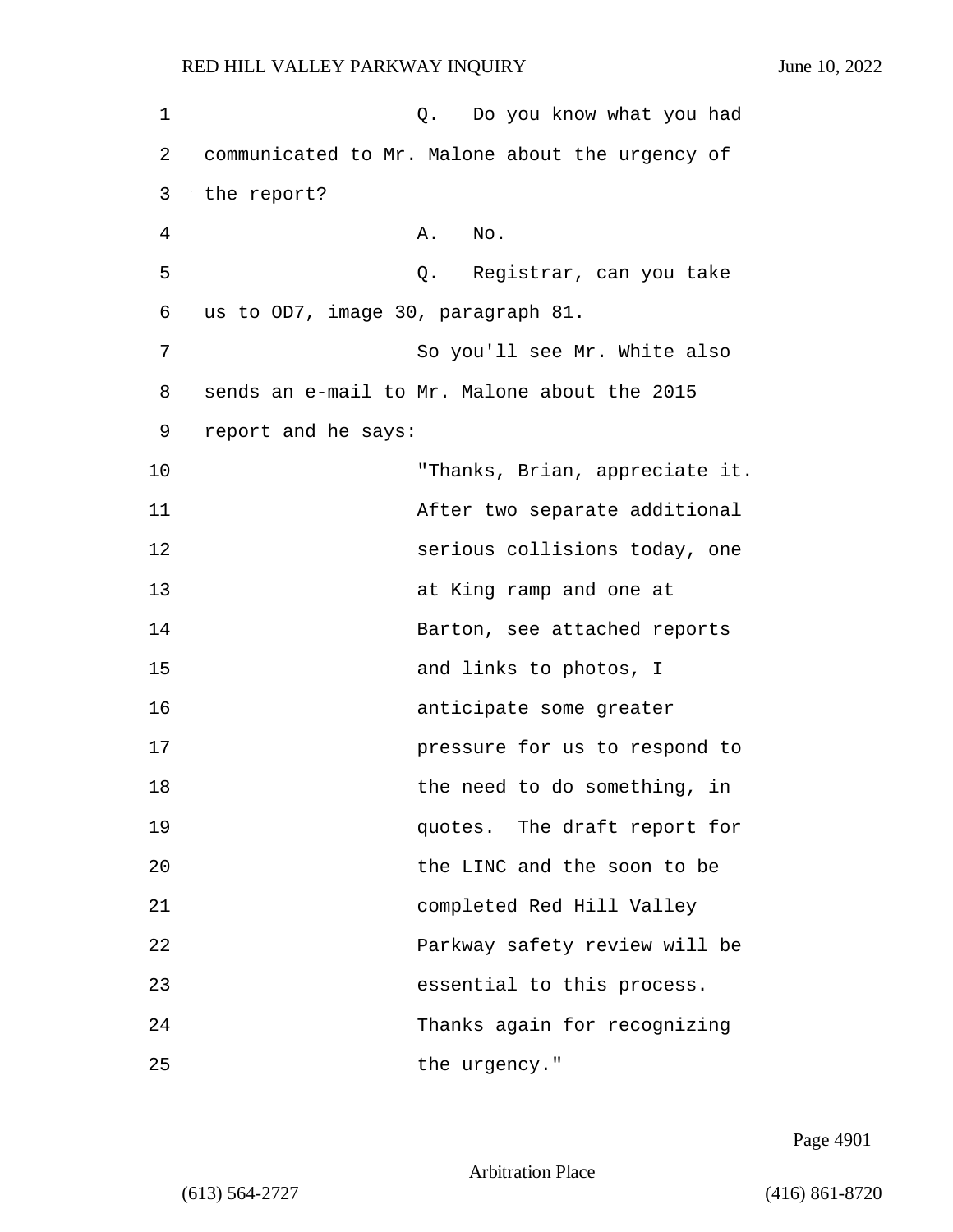1 Does that assist you at all 2 with your recollection about why there was such 3 urgency around this report? 4 A. No. 5 Q. When Mr. White says "I 6 anticipate some greater pressure for us to respond 7 to the need to do something," do you have any 8 sense of who that greater pressure was coming 9 from? 10 A. Residents, council, 11 media. 12 Q. Registrar, you can close 13 this out. Thank you. If you can take us to OD7, 14 image 40 at paragraph 122. 15 So on September 6, 2015, Mr. 16 Bottesini of CIMA sends a draft of the 2015 CIMA 17 report to Mr. Ferguson, Mr. Cooper and you. Do 18 you recall receiving this report on September 6th? 19 A. Yeah, not on 20 September 6th, 2015 I don't recall, but I recall 21 receiving the report. 22 Q. Did you review the draft 23 of the 2015 CIMA report? 24 A. Yes. 25 Q. Thank you, Registrar, you

Page 4902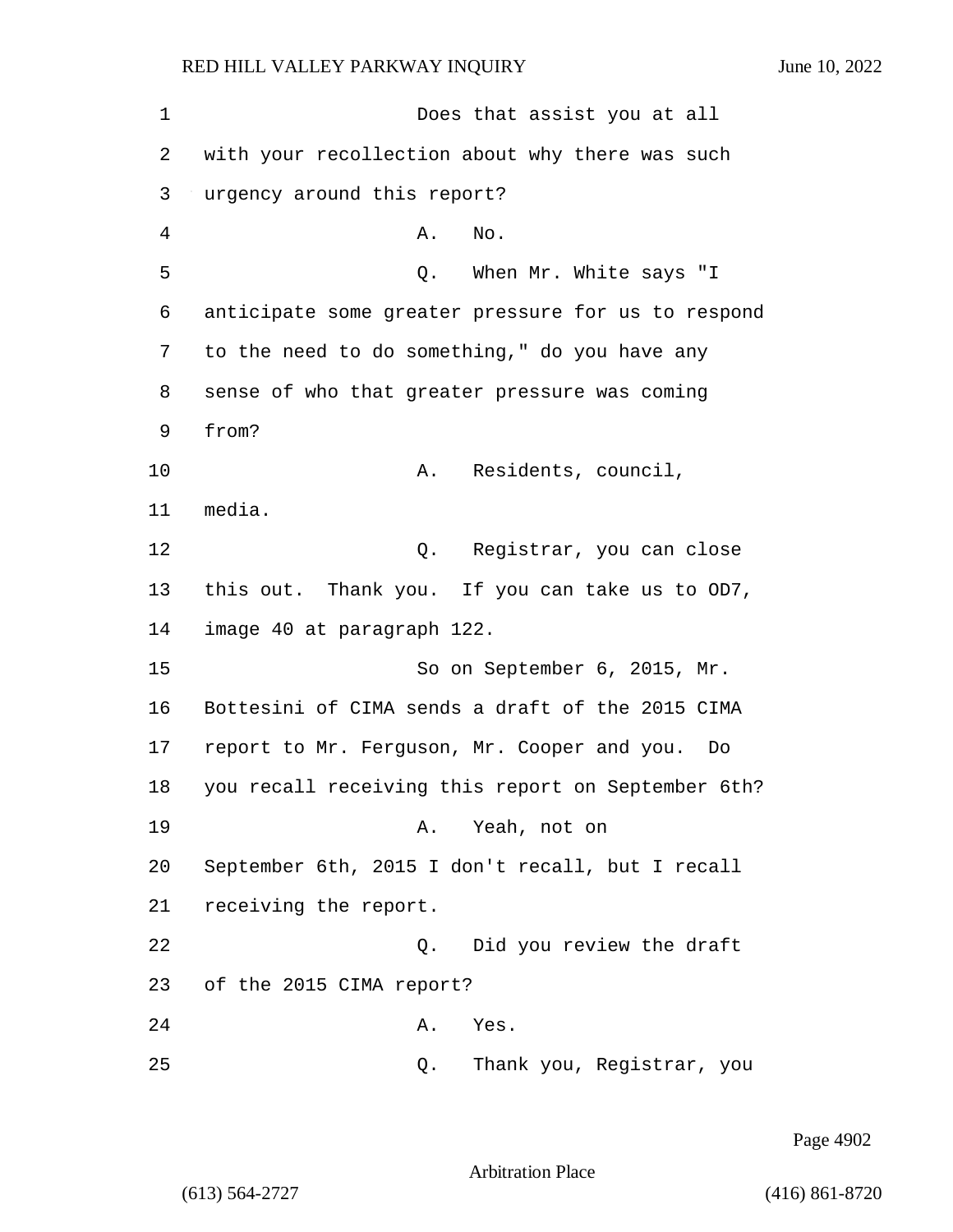can close this down. If you could take us to OD7 image 42, paragraph 129, and call out Mr. Ferguson's e-mail there. 4 So on September 9, 2015 Mr. Ferguson sends Mr. White a copy and you and Mr. Cooper and Ms. Aquila, a draft report for the public works committee summarizing the 2015 CIMA report and the 2015 CIMA LINC report. Do you recall being copied on this e-mail? 10 A. I don't recall, no. 11 Q. Do you recall this e-mail exchange? 13 A. No. 14 Q. What was your role in preparing the draft report on the 2015 CIMA and CIMA LINC report? 17 A. To have -- to develop a first draft with Steve that Dave and Martin could review and provide revisions to. 20 Q. So would you have reviewed it before it went to Mr. White? 22 A. Steve and I would have more than likely worked on it together. 24 Q. And you would have provided feedback to Mr. Cooper on the draft?

Page 4903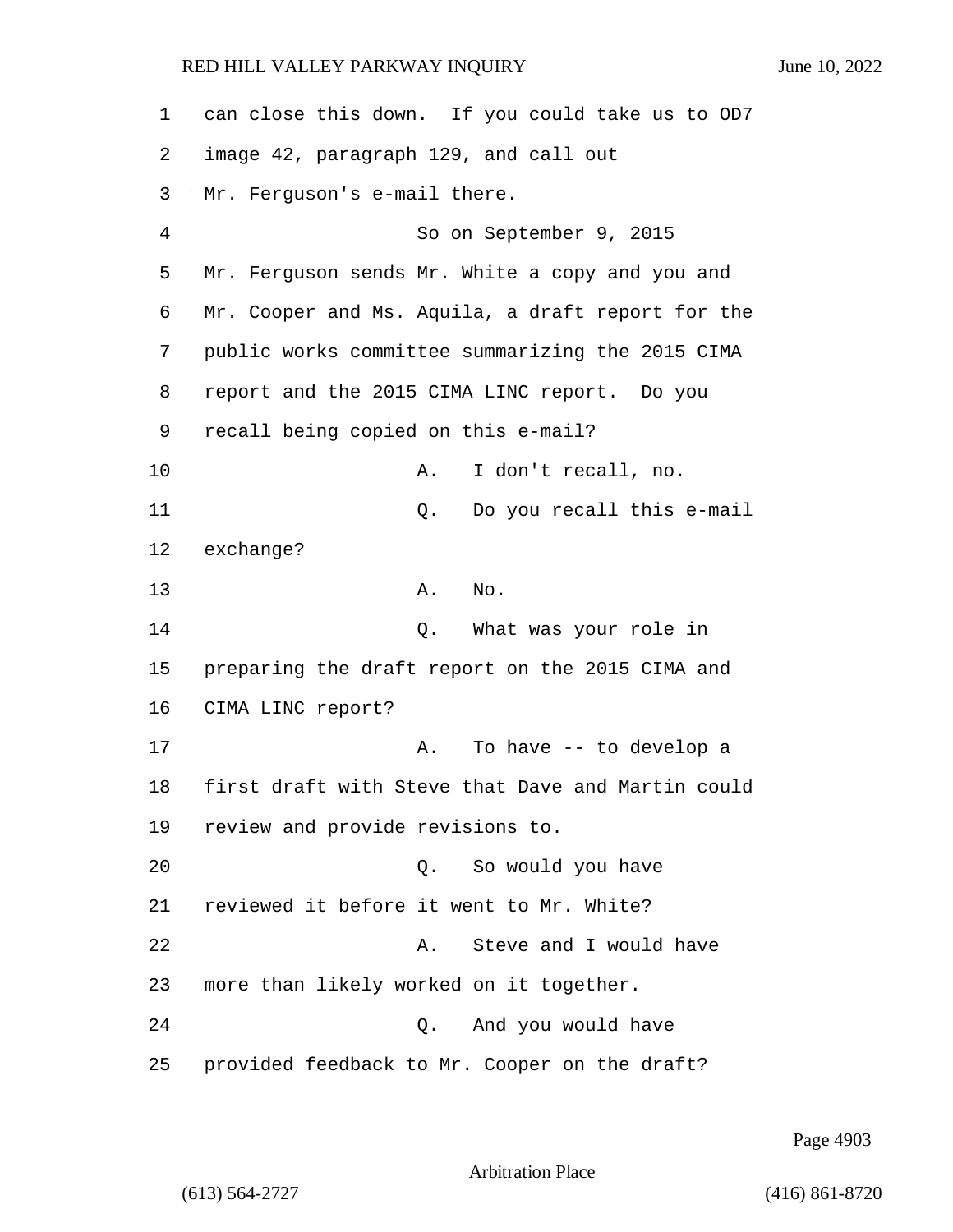| $\mathbf 1$ | Yeah, it would have been<br>Α.                     |
|-------------|----------------------------------------------------|
| 2           | a collaborative approach to what is needed.        |
| 3           | When you were drafting<br>Q.                       |
| 4           | the staff report, was it your expectation that the |
| 5           | 2015 CIMA report would be appended to it when it   |
| 6           | went to council -- or the public works committee?  |
| 7           | Apologies.                                         |
| 8           | No, not that I recall.<br>Α.                       |
| 9           | Why not?<br>Q.                                     |
| 10          | Sorry? Why don't I<br>Α.                           |
| 11          | recall?                                            |
| 12          | No, why did you not think<br>Q.                    |
| 13          | it would be appended?                              |
| 14          | I didn't know when or<br>Α.                        |
| 15          | when not the consultant reports got attached.      |
| 16          | Was it a practice in the<br>Q.                     |
| 17          | public works department or in your group to attach |
| 18          | staff reports to consultant -- to staff reports?   |
| 19          | I had only been there<br>Α.                        |
| 20          | nine months. It's not a practice at that point     |
| 21          | for me. I would have been following the guidance   |
| 22          | of staff that had been there for several years,    |
| 23          | like Cooper or Dave or Martin.                     |
| 24          | And did anyone advise you<br>$\circ$ .             |
| 25          | of a practice as to whether or not consultant      |

Page 4904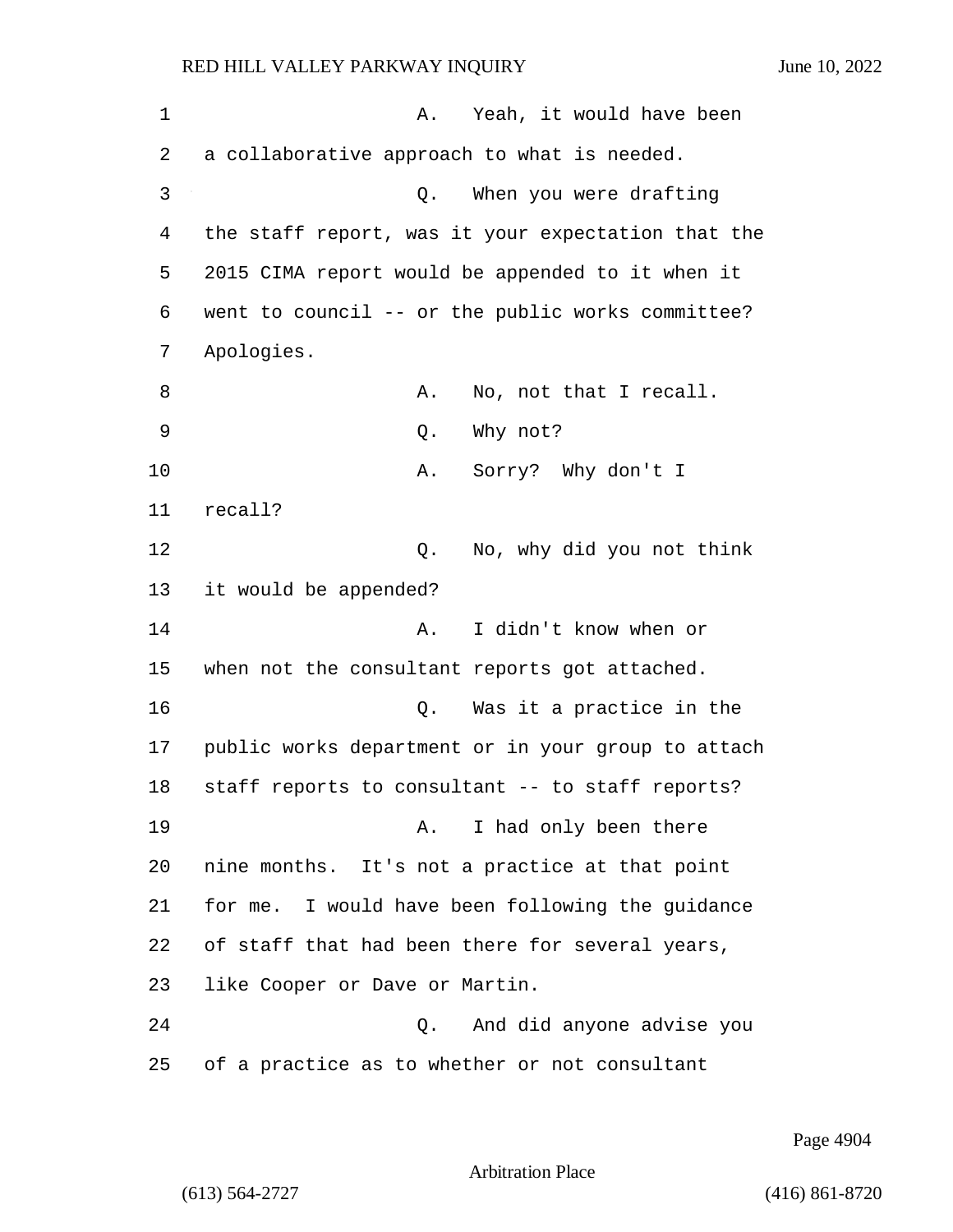| 1  | reports were generally appended?                   |
|----|----------------------------------------------------|
| 2  | No. I would have just<br>Α.                        |
| 3  | asked or just assumed that if it was needed to be  |
| 4  | attached, it would have gotten attached.           |
| 5  | Who would you assume<br>Q.                         |
| 6  | would make the determination as to whether or not  |
| 7  | it needed to be attached?                          |
| 8  | Martin.<br>Α.                                      |
| 9  | Q. So Mr. Ferguson says in                         |
| 10 | his e-mail here at point 2:                        |
| 11 | "I've identified in the                            |
| 12 | recommendations that specific                      |
| 13 | departments that would be                          |
| 14 | responsible for action;                            |
| 15 | however, I've not yet                              |
| 16 | circulated to the various                          |
| 17 | departments as I wanted you to                     |
| 18 | review first in case you felt                      |
| 19 | this would cause some issue."                      |
| 20 | Do you have any sense as to                        |
| 21 | why assigning recommendations to specific          |
| 22 | departments would have caused an issue?            |
| 23 | Just -- they -- how do I<br>Α.                     |
| 24 | say this? It was more from a relationship          |
| 25 | building perspective and to ensure that because it |

Page 4905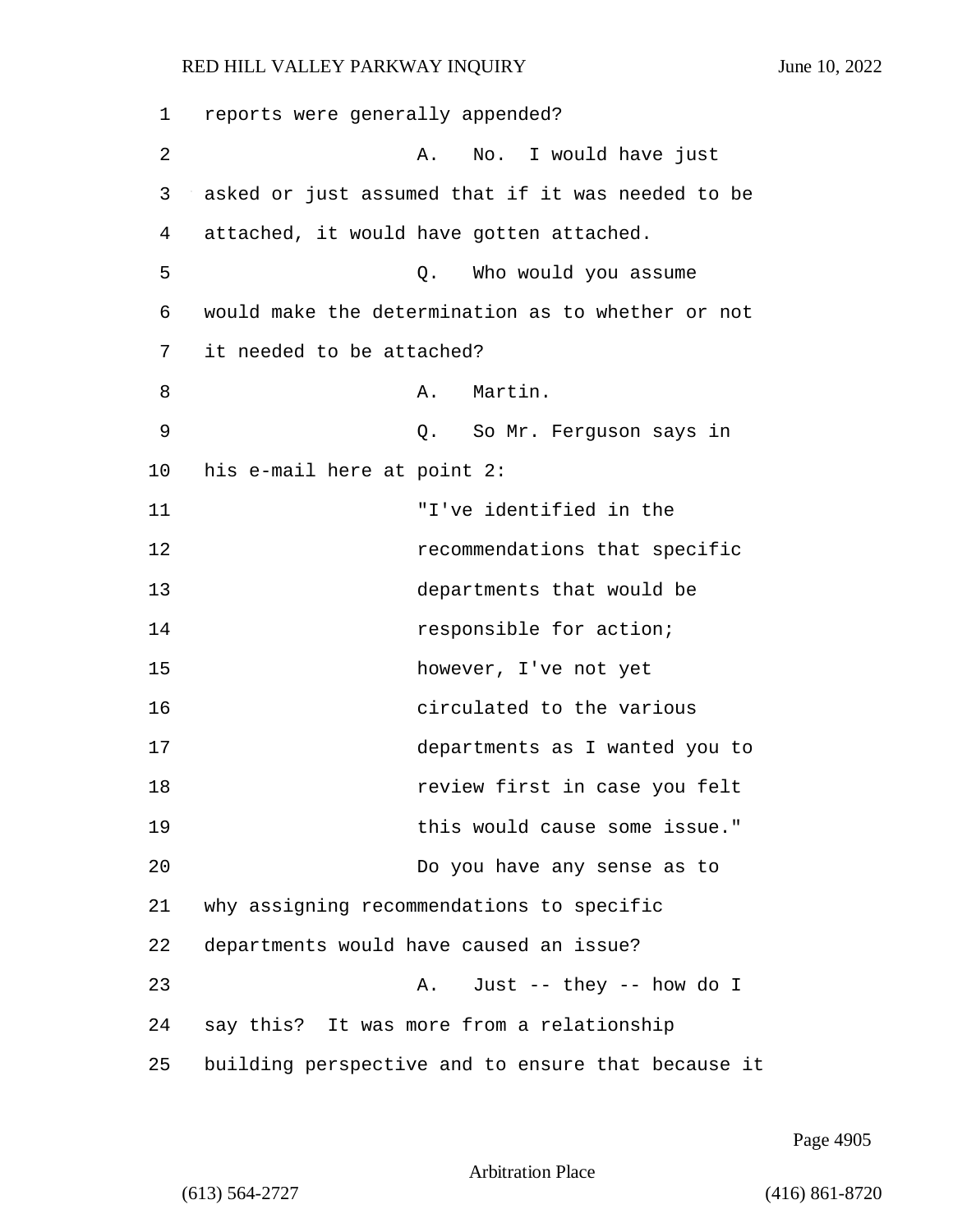| 1  | wasn't normal, it wasn't -- it hadn't been done in |
|----|----------------------------------------------------|
| 2  | the past reports that had been submitted so this   |
| 3  | would be something different, and by assigning     |
| 4  | names, you're assigning responsibility. So         |
| 5  | assigning responsibility could be perceived by     |
| 6  | some as confrontational and we didn't want that -- |
| 7  | we weren't -- the angle wasn't to go at it from    |
| 8  | that standpoint. The angle was to share with       |
| 9  | council that these -- all of these items, even     |
| 10 | though the report is coming from traffic           |
| 11 | engineering, is not the responsibility of traffic  |
| 12 | engineering.                                       |
| 13 | We were trying to share to                         |
| 14 | council that other sections within the City have a |
| 15 | responsibility to help improve the operations of   |
| 16 | the Red Hill Valley Parkway and the LINC. That     |
| 17 | was it. So we didn't want those two concepts to    |
| 18 | be misconstrued by others.                         |
| 19 | I understand from that<br>О.                       |
| 20 | answer that this was a departure from the regular  |
| 21 | practice that you were following because you       |
| 22 | wanted to be clear which public works department   |
| 23 | was responsible for each of these recommendations; |
| 24 | is that fair?                                      |
| 25 | Yes.<br>Α.                                         |

Page 4906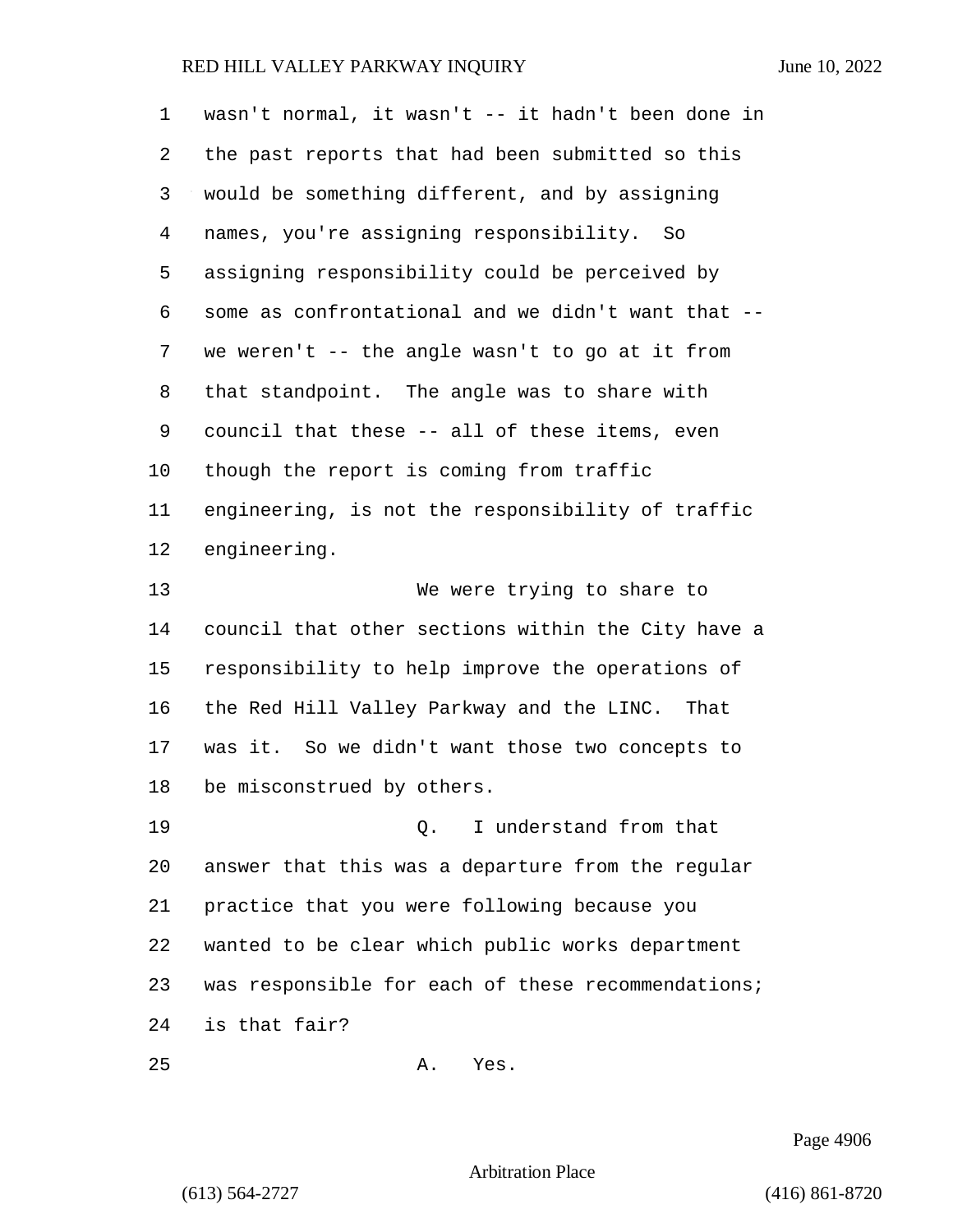1 Q. Registrar, can you take this down and take us to OD7, image 42 at paragraph 130. 4 These are the recommendations from the draft staff report. Could you take a look at these and let me know if you have any concerns about the assignment of these specific recommendations to the public works department that they have been given to? 10 A. No. 11 Q. No, you don't have any concerns because -- 13 A. Sorry. I don't have any concerns. I'm not saying no, I won't review them. 15 C. Thank you. 16 Registrar, you can close this out. And if you can take us to OD7, image 45 at paragraph 132. Yes, that's the one. Thank you. If you could call out the September 2, 2015, e-mail from Mr. Ferguson to Mr. Moore. 21 So, Mr. Worron, you're not copied on this e-mail exchange, just for your reference. September 22nd, 2015, Mr. Ferguson e-mails Mr. Malone under the subject line "Red Hill Valley Parkway/LINC report." And he sends

Page 4907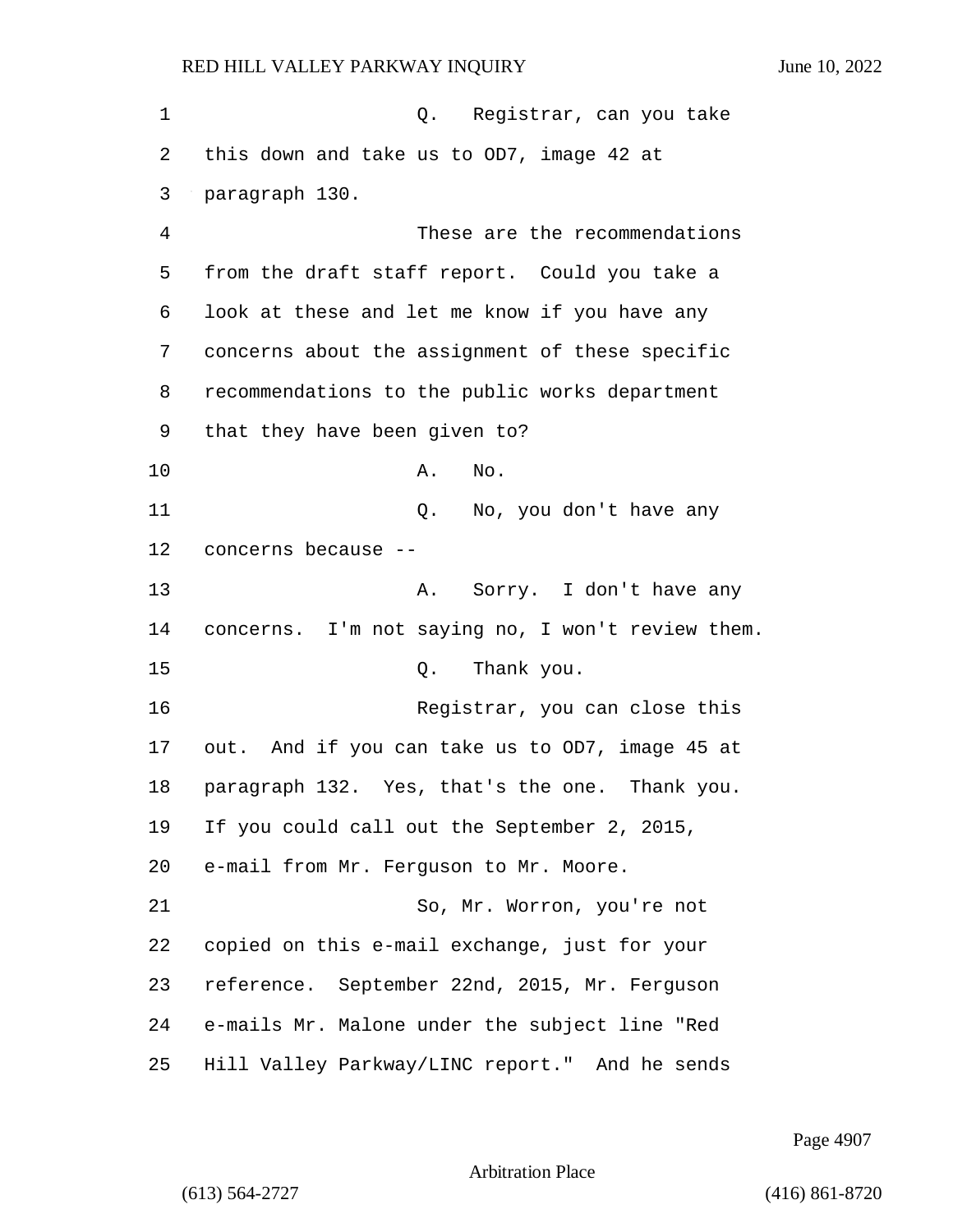| 1              | him the recommendations from the report that we    |
|----------------|----------------------------------------------------|
| 2              | were just looking at that have been directed to    |
| 3              | engineering services.                              |
| $\overline{4}$ | Did you have any discussions                       |
| 5              | with Mr. Ferguson about his plan to do that?       |
| 6              | Not that I recall.<br>Α.                           |
| 7              | Q. Registrar, can you move                         |
| 8              | this callout over so that it's directly in front   |
| 9              | of the report and call out Mr. Moore's response on |
| 10             | the next page side-by-side. Yes, 134. Thank you.   |
| 11             | So Mr. Moore responds to                           |
| 12             | Mr. Ferguson.                                      |
| 13             | Am I copied on this?<br>Α.                         |
| 14             | You're not copied on it.<br>Q.                     |
| 15             | He says, "Dave, sorry, wasn't aware."              |
| 16             | And he goes on to say:                             |
| 17             | "You can take engineering                          |
| 18             | services off every line. We                        |
| 19             | don't do investigations. We                        |
| 20             | do programming, design and                         |
| 21             | tender and construction                            |
| 22             | supervision."                                      |
| 23             | And so the recognizing you're                      |
| 24             | not copied on this e-mail exchange, what was your  |
| 25             | understanding of engineering services'             |

Page 4908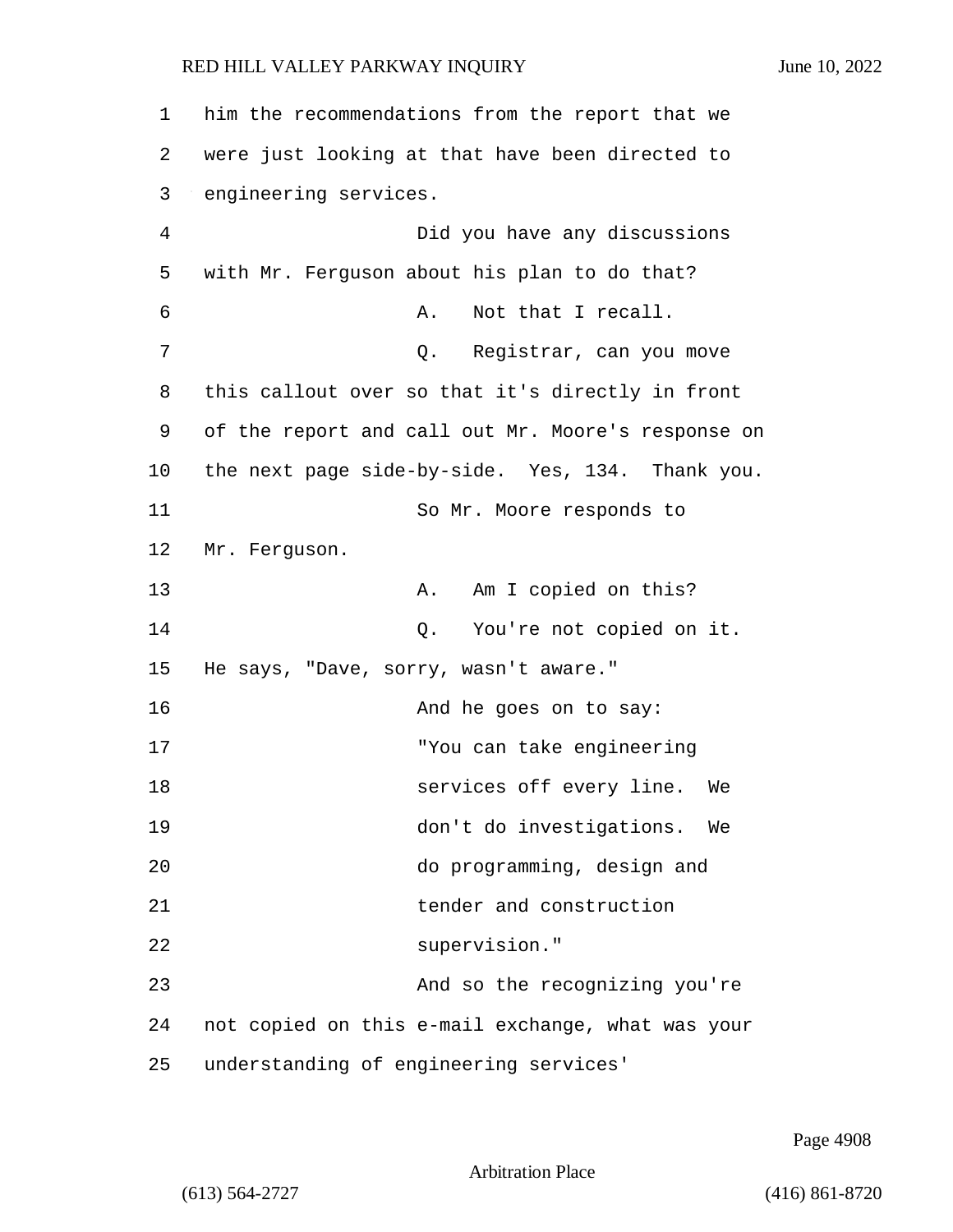| 1  | responsibilities as of September 2015?             |
|----|----------------------------------------------------|
| 2  | To complete programming,<br>Α.                     |
| 3  | design, tender and construction supervision.       |
| 4  | Was engineering services<br>Q.                     |
| 5  | responsible for investigations?                    |
| 6  | I would include<br>Α.                              |
| 7  | investigations as part of programming. To develop  |
| 8  | a robust program, one would need to know and       |
| 9  | investigate which areas of whatever is more        |
| 10 | critical than another to provide the best value to |
| 11 | taxpayers.                                         |
| 12 | In and around<br>Q.                                |
| 13 | September 2015, were you aware that there were     |
| 14 | discussions about who would be tasked with         |
| 15 | implementing the recommendations from the 2015     |
| 16 | CIMA report?                                       |
| 17 | Α.<br>Yes.                                         |
| 18 | Did Mr. Ferguson or<br>Q.                          |
| 19 | Mr. White, who is also on this e-mail exchange or  |
| 20 | it's forwarded to him, advise you that Mr. Moore   |
| 21 | disagreed with the assignment of the               |
| 22 | recommendations that are listed in Mr. Ferguson's  |
| 23 | e-mail to engineering services?                    |
| 24 | Not specifically.<br>Α.                            |
| 25 | Were you aware that<br>Q.                          |

Page 4909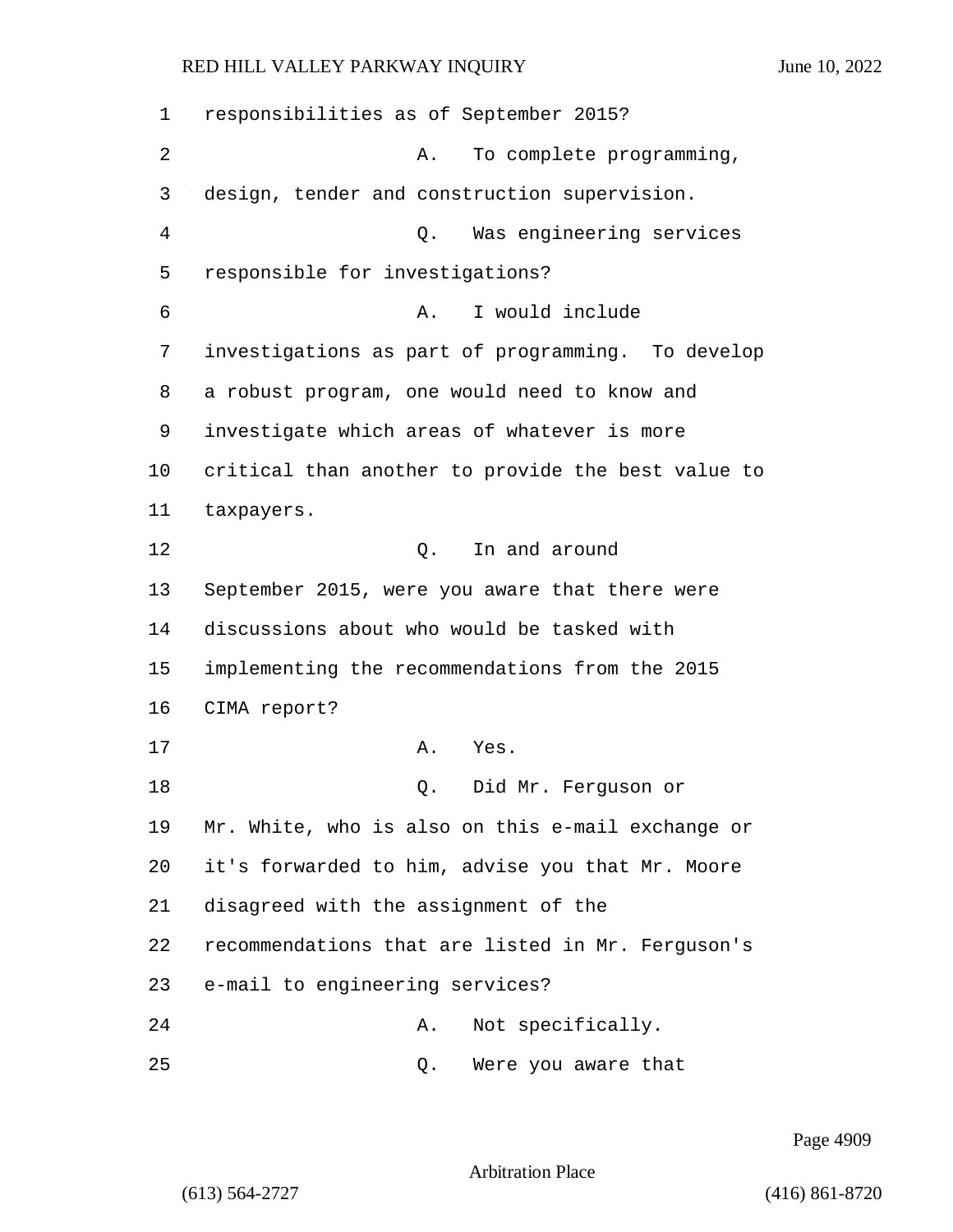| $\mathbf 1$ |                                          |    | engineering services or Mr. Moore had concerns   |
|-------------|------------------------------------------|----|--------------------------------------------------|
| 2           |                                          |    | about the recommendations that had been assigned |
| 3           | to them?                                 |    |                                                  |
| 4           |                                          | Α. | I believe I was aware.                           |
| 5           |                                          | Q. | Do you recall how you                            |
| 6           | became aware?                            |    |                                                  |
| 7           |                                          | Α. | No, no, I don't. I'm                             |
| 8           | sorry.                                   |    |                                                  |
| 9           |                                          | Q. | What were you told about                         |
| 10          | engineering services's position on these |    |                                                  |
| 11          | recommendations?                         |    |                                                  |
| 12          |                                          | Α. | Just that they disagreed                         |
| 13          |                                          |    | with having their names associated with it.      |
| 14          |                                          | О. | So you'll see in                                 |
| 15          |                                          |    | Mr. Moore's e-mail at point number 2, he says:   |
| 16          |                                          |    | "What is friction testing                        |
| 17          |                                          |    | going to tell you if you don't                   |
| 18          |                                          |    | have anything to compare it                      |
| 19          |                                          |    | to? There's no provincial                        |
| 20          |                                          |    | database or guideline.<br>The                    |
| 21          |                                          |    | MTO will never discuss this                      |
| 22          |                                          |    | with you because it opens up                     |
| 23          |                                          |    | an entire line of liability on                   |
| 24          |                                          |    | every road."                                     |
| 25          |                                          |    | Were you ever advised about                      |

Page 4910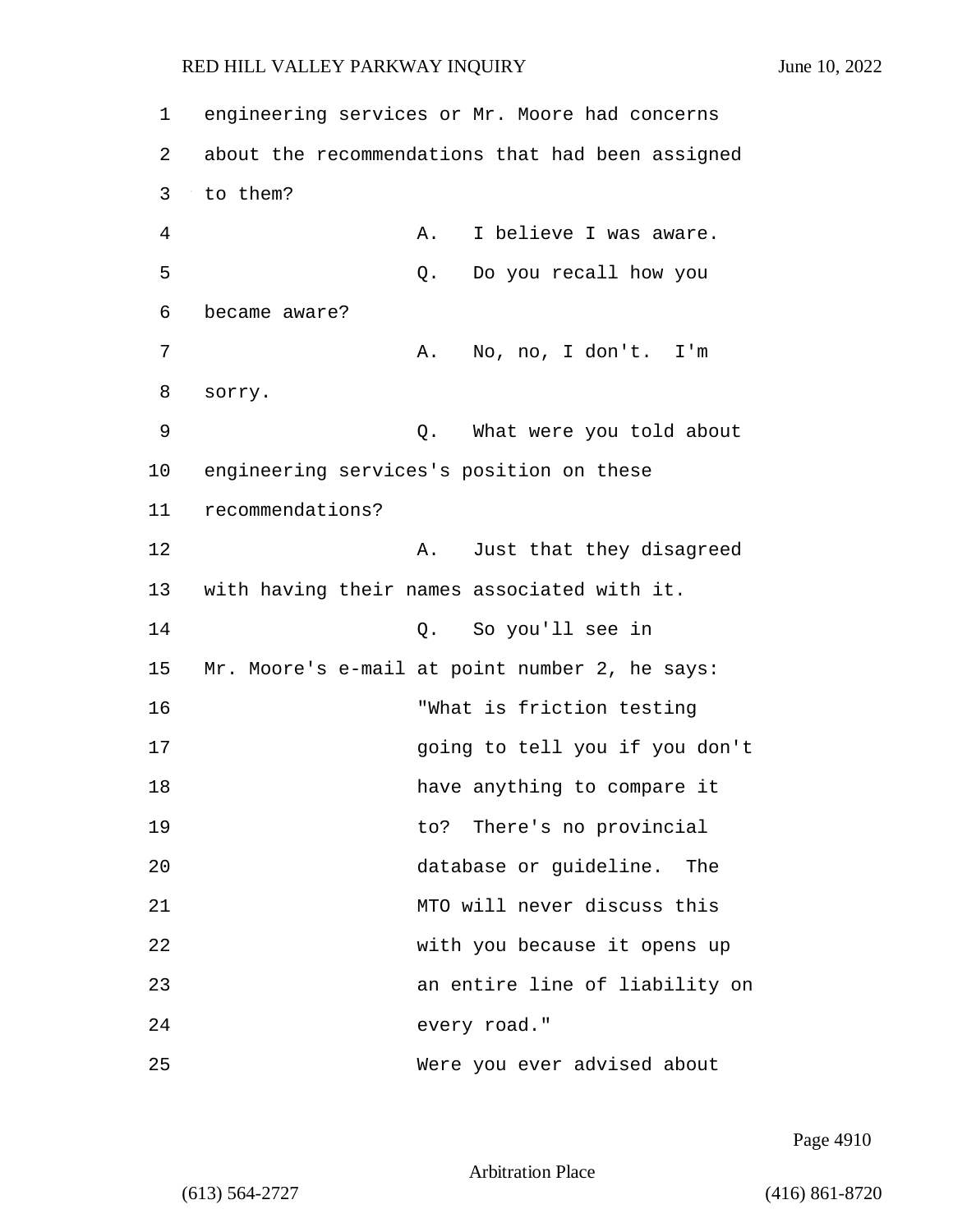Mr. Moore's comment on friction testing? 2 A. No, not specifically. 3 Q. Did you ever hear Mr. Moore make similar comments about friction testing, outside of this e-mail but in other meetings or discussions? 7 A. I'm not sure if it was Mr. Moore but I do remember hearing these -- that general context of point 2. 10 Q. Do you recall who you heard it from? 12 A. No, I'm sorry. 13 Q. Do you recall anything about the context in which you heard it? 15 A. No, I'm sorry. 16 Q. So this is September 2015, and just referring you back to the information update that you had completed that referenced your group speaking to construction engineering about friction testing on the Red Hill Valley Parkway. 22 At this point in time, did you have any knowledge as to whether or not friction testing had ever been conducted on the Red Hill Valley Parkway?

Page 4911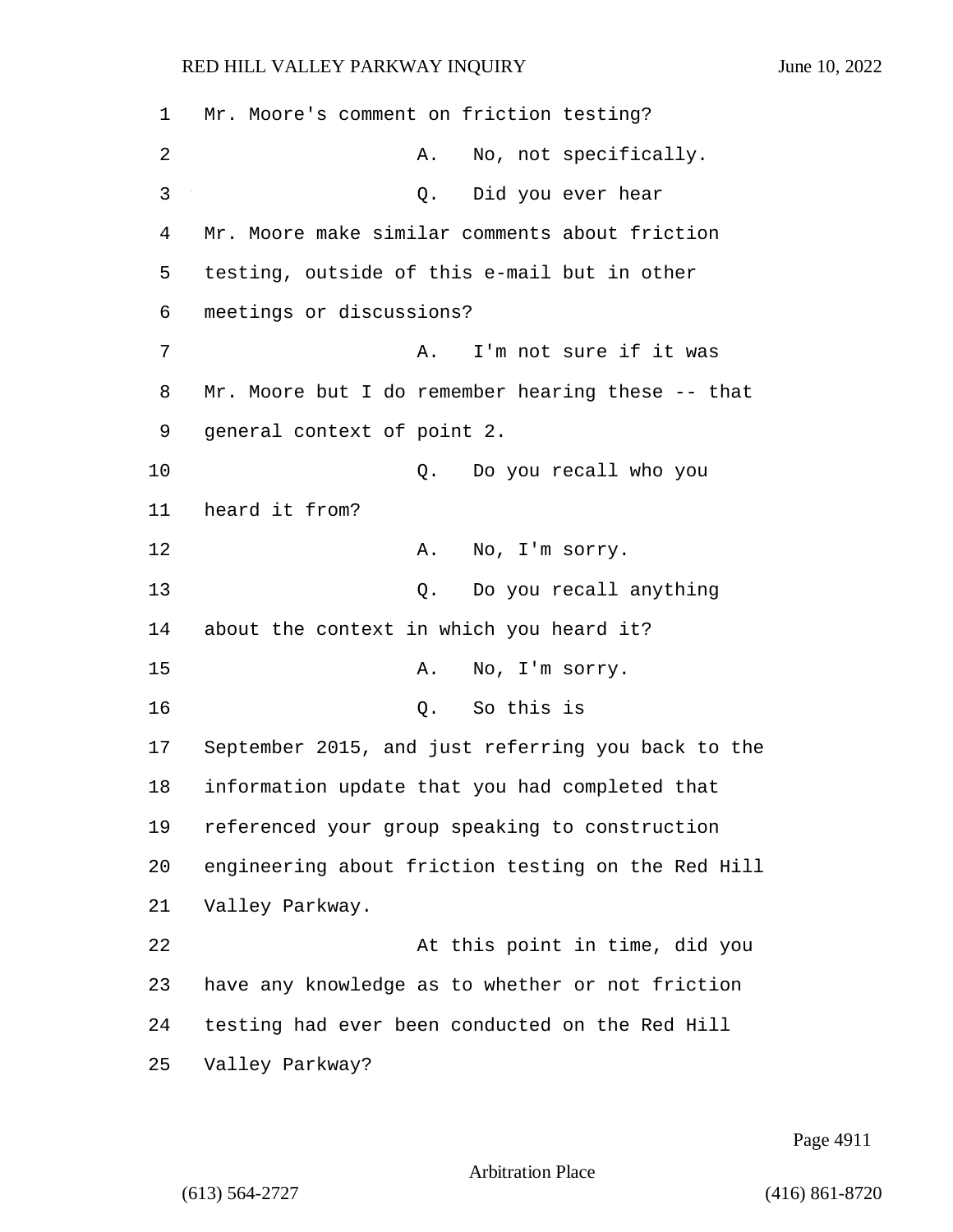| 1  | No, I didn't.<br>Α.                                |  |
|----|----------------------------------------------------|--|
| 2  | Q. Mr. Moore says at point                         |  |
| 3  | 4:                                                 |  |
| 4  | "We have said over and over,                       |  |
| 5  | illumination on the Red Hill                       |  |
| 6  | or LINC is never going to                          |  |
| 7  | happen so stop asking. The                         |  |
| 8  | approval was based on no                           |  |
| 9  | illumination for environmental                     |  |
| 10 | reasons. It is unaffordable,                       |  |
| 11 | unsustainable and unnecessary.                     |  |
| 12 | It would be an 8 to                                |  |
| 13 | \$12 million project plus                          |  |
| 14 | protection barriers, guide                         |  |
| 15 | rail, and then the maintenance                     |  |
| 16 | costs."                                            |  |
| 17 | Were you advised of                                |  |
| 18 | Mr. Moore's comment or position on lighting the    |  |
| 19 | Red Hill Valley Parkway?                           |  |
| 20 | No, not specifically.<br>Α.                        |  |
| 21 | Had you heard Mr. Moore<br>Q.                      |  |
| 22 | make comments of this nature about lighting on the |  |
| 23 | Red Hill Valley Parkway?                           |  |
| 24 | Same response as number<br>Α.                      |  |
| 25 | $2$ .                                              |  |

Page 4912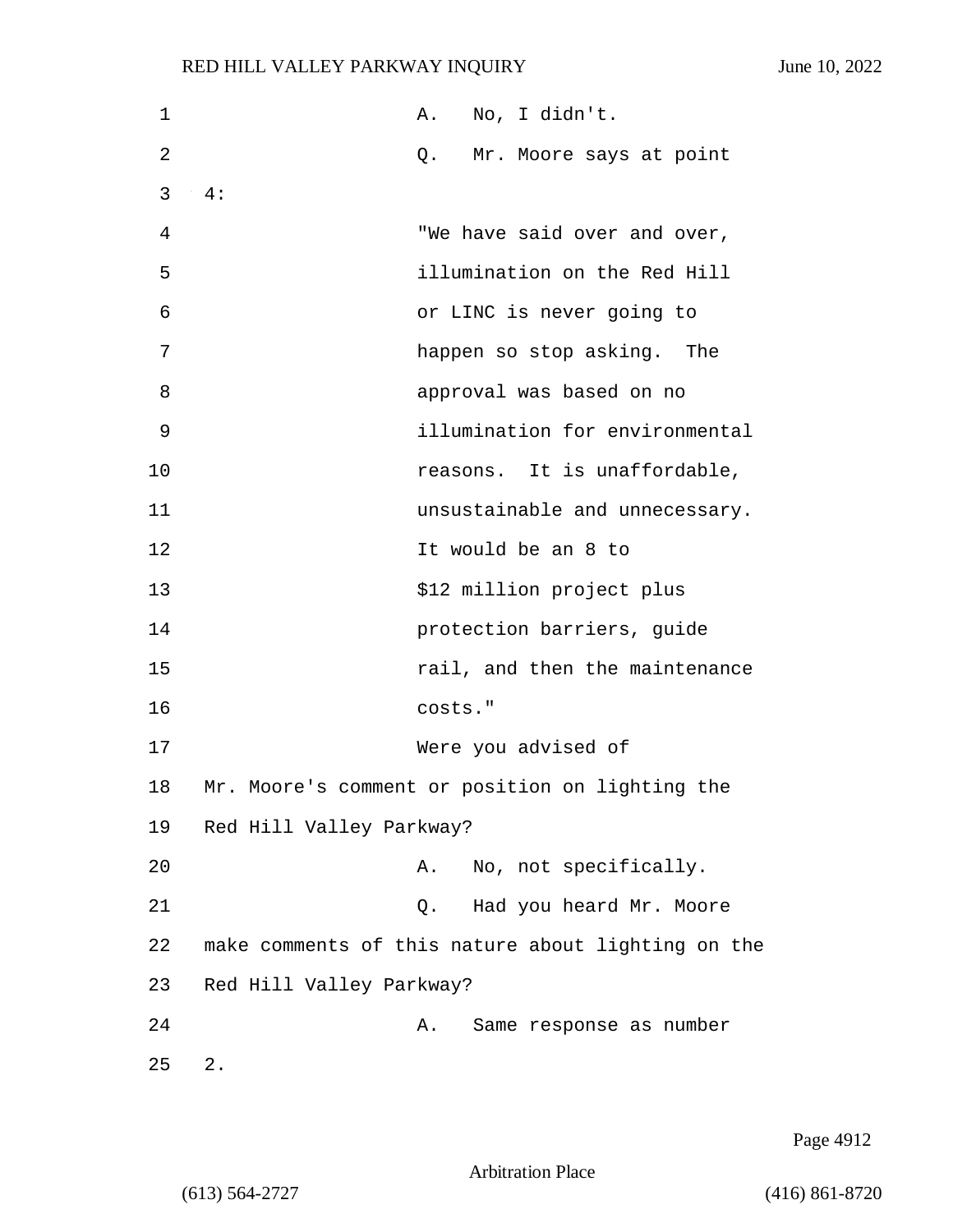| 1  | Same response as number<br>Q.                      |  |
|----|----------------------------------------------------|--|
| 2  | 2, you'll have to refresh my memory.               |  |
| 3  | Sorry. I don't recall<br>Α.                        |  |
| 4  | whether it was him that said that, but over time   |  |
| 5  | it became understood that point 4 was a position   |  |
| 6  | of traffic -- or of construction engineering, or   |  |
| 7  | engineering services.                              |  |
| 8  | Q. Did you have any                                |  |
| 9  | knowledge about the environmental approval for the |  |
| 10 | Red Hill Valley Parkway and whether or not it      |  |
| 11 | addressed lighting?                                |  |
| 12 | Did I have any knowledge?<br>Α.                    |  |
| 13 | Q.<br>Yes.                                         |  |
| 14 | No, I didn't have any<br>Α.                        |  |
| 15 | knowledge at this time.                            |  |
| 16 | Did you later acquire<br>Q.                        |  |
| 17 | knowledge?                                         |  |
| 18 | Yeah, over time it became<br>Α.                    |  |
| 19 | known.                                             |  |
| 20 | What became known?<br>Q.                           |  |
| 21 | Point 4.<br>Α.                                     |  |
| 22 | Became known that the --<br>Q.                     |  |
| 23 | (Speaker overlap)                                  |  |
| 24 | Sorry, when you say it<br>Q.                       |  |
| 25 | became known, are you referring to Mr. Moore's     |  |

Page 4913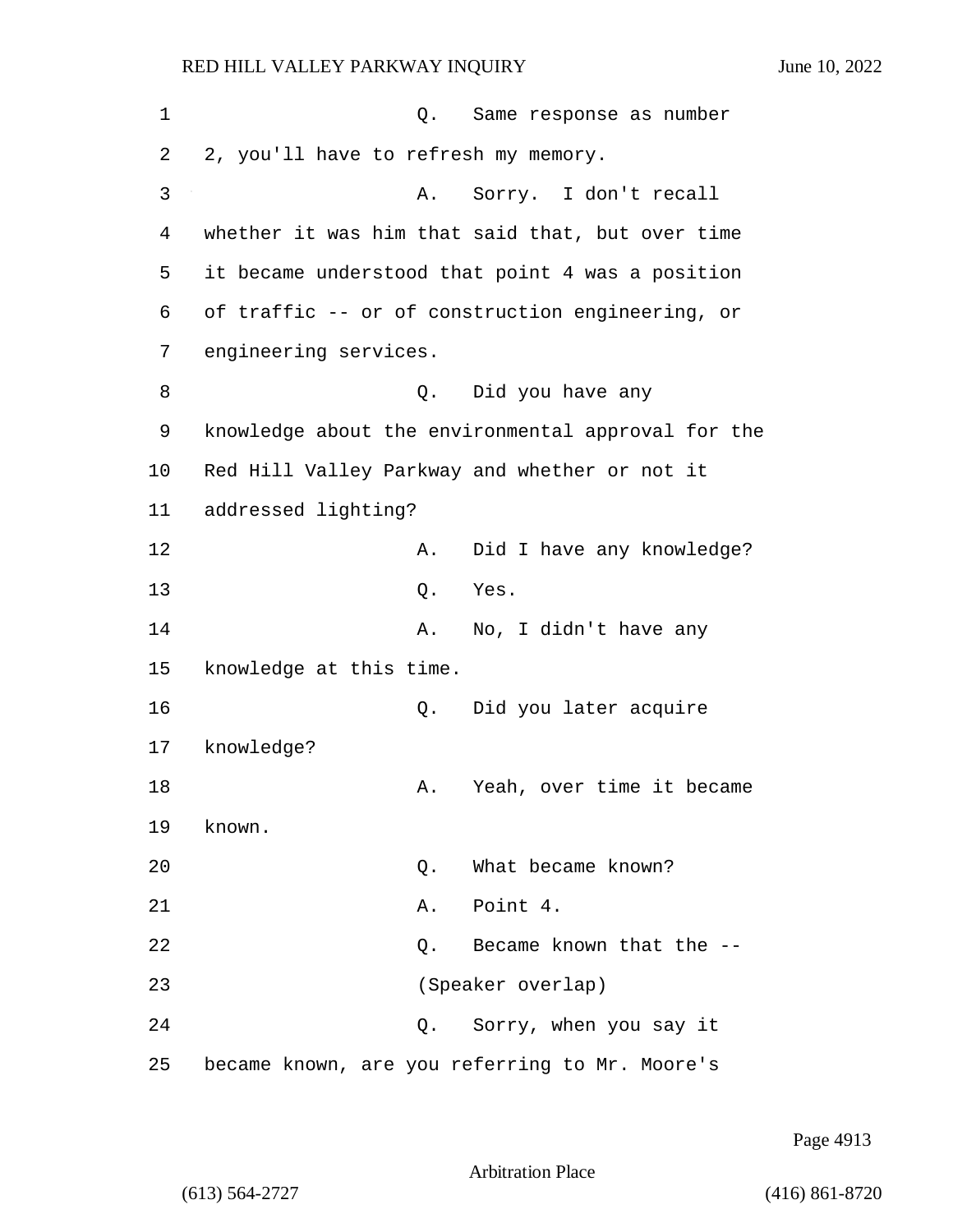| 1  | position here? Are you referring to the details    |                           |
|----|----------------------------------------------------|---------------------------|
| 2  | of the environmental assessment?                   |                           |
| 3  | Α.                                                 | The details of the        |
| 4  | environmental assessment.                          |                           |
| 5  | Q.                                                 | So you came to learn that |
| 6  | the environmental approval for the Red Hill Valley |                           |
| 7  | Parkway restricted lighting?                       |                           |
| 8  | Α.                                                 | Yes, anecdotally. I       |
| 9  | didn't research that on my own. It was shared      |                           |
| 10 | with me.                                           |                           |
| 11 | Q.                                                 | So you never saw the      |
| 12 | actual environmental assessment?                   |                           |
| 13 | Α.                                                 | Correct.                  |
| 14 |                                                    | Q. Anecdotally, do you    |
| 15 | recall who those anecdotes came from?              |                           |
| 16 | Α.<br>No.                                          |                           |
| 17 | Q.                                                 | Would it have been        |
| 18 | someone within your group?                         |                           |
| 19 | Α.                                                 | I don't recall, I'm       |
| 20 | sorry.                                             |                           |
| 21 | Q.                                                 | Registrar, you can close  |
| 22 | this down. If you could take us into OD7, image    |                           |
| 23 | 46, paragraph 136, please. So you'll see -- thank  |                           |
| 24 | you, Registrar. The Registrar has called out the   |                           |
| 25 | e-mail for us.                                     |                           |

Page 4914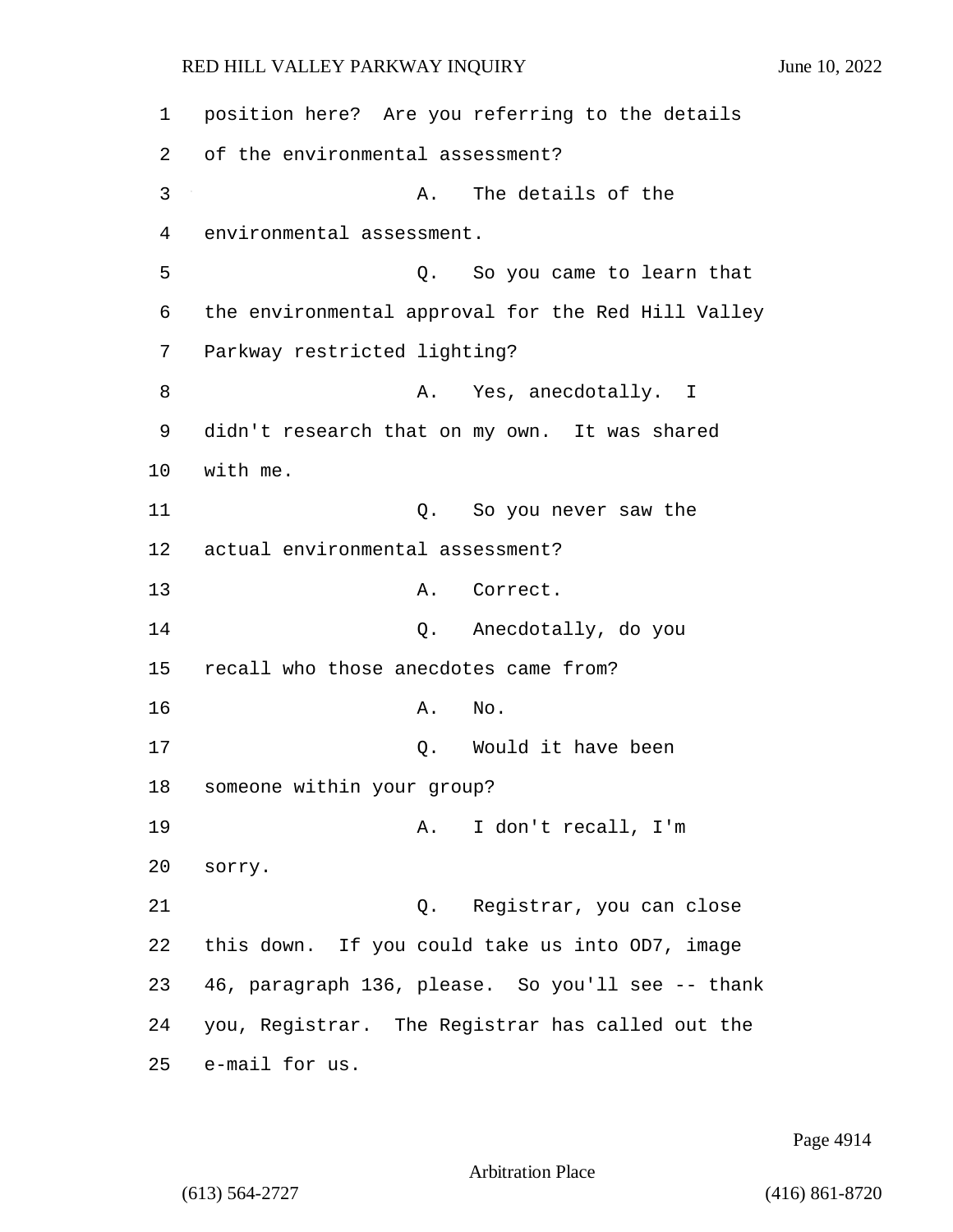| 1  | Mr. Moore -- actually, I'll                        |
|----|----------------------------------------------------|
| 2  | wait until we have this up before I take you       |
| 3  | through it so you can read it. On October 20th,    |
| 4  | 2015, Mr. Malone, Mr. Bottesini, Mr. Hawash from   |
| 5  | CIMA met with Mr. Moore, Mr. Ferguson and          |
| 6  | Mr. White to discuss the 2015 CIMA report and the  |
| 7  | 2015 CIMA LINC report.                             |
| 8  | Were you aware of this                             |
| 9  | meeting?                                           |
| 10 | Α.<br>Not that I recall.                           |
| 11 | Do you know why you<br>Q.                          |
| 12 | wouldn't have been invited to attend?              |
| 13 | I would have assumed<br>Α.                         |
| 14 | because my level of involvement in decision-making |
| 15 | wasn't important and I didn't have the             |
| 16 | responsibility to complete the report.             |
| 17 | After this meeting, did<br>Q.                      |
| 18 | Mr. White, Mr. Ferguson or Mr. Lupton update you   |
| 19 | about discussions at the meeting?                  |
| 20 | Not that I recall.<br>Α.                           |
| 21 | Did you ever receive any<br>Q.                     |
| 22 | information about what was discussed at the        |
| 23 | October 20th meeting?                              |
| 24 | Not that I recall.<br>Α.                           |
| 25 | So there's a reference in<br>Q.                    |

Page 4915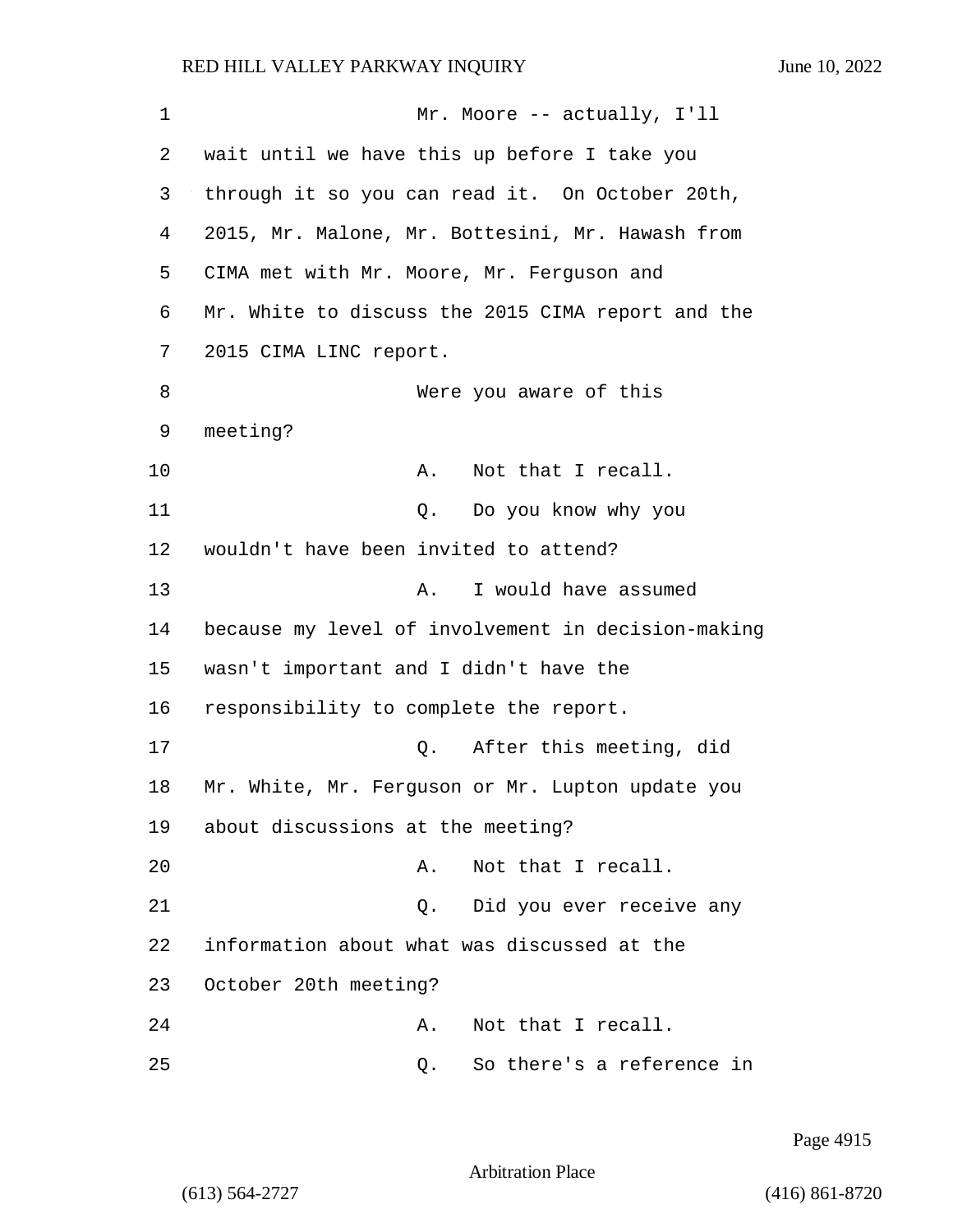1 the notes of that meeting, which is point 2 on the 2 screen, that says: 3 "Mr. Moore stated that 4 friction testing was conducted 5 recently following standards 6 and resulted satisfactory." 7 Were you ever advised or did 8 you ever come to learn that Mr. Moore had advised 9 CIMA or members of your group that friction 10 testing results had been conducted on the Red Hill 11 Valley Parkway and the standard resulted 12 satisfactory? 13 A. I became aware. 14 Q. How did you become aware 15 of that? 16 A. I don't recall. 17 Q. Would it have been 18 through a member of your group? 19 A. Potentially. Potentially 20 from Mr. Moore. 21 Q. Did you have discussions 22 with Mr. Moore about friction testing on the Red 23 Hill? 24 A. Not -- not that I recall. 25 Q. Do you recall context in

Page 4916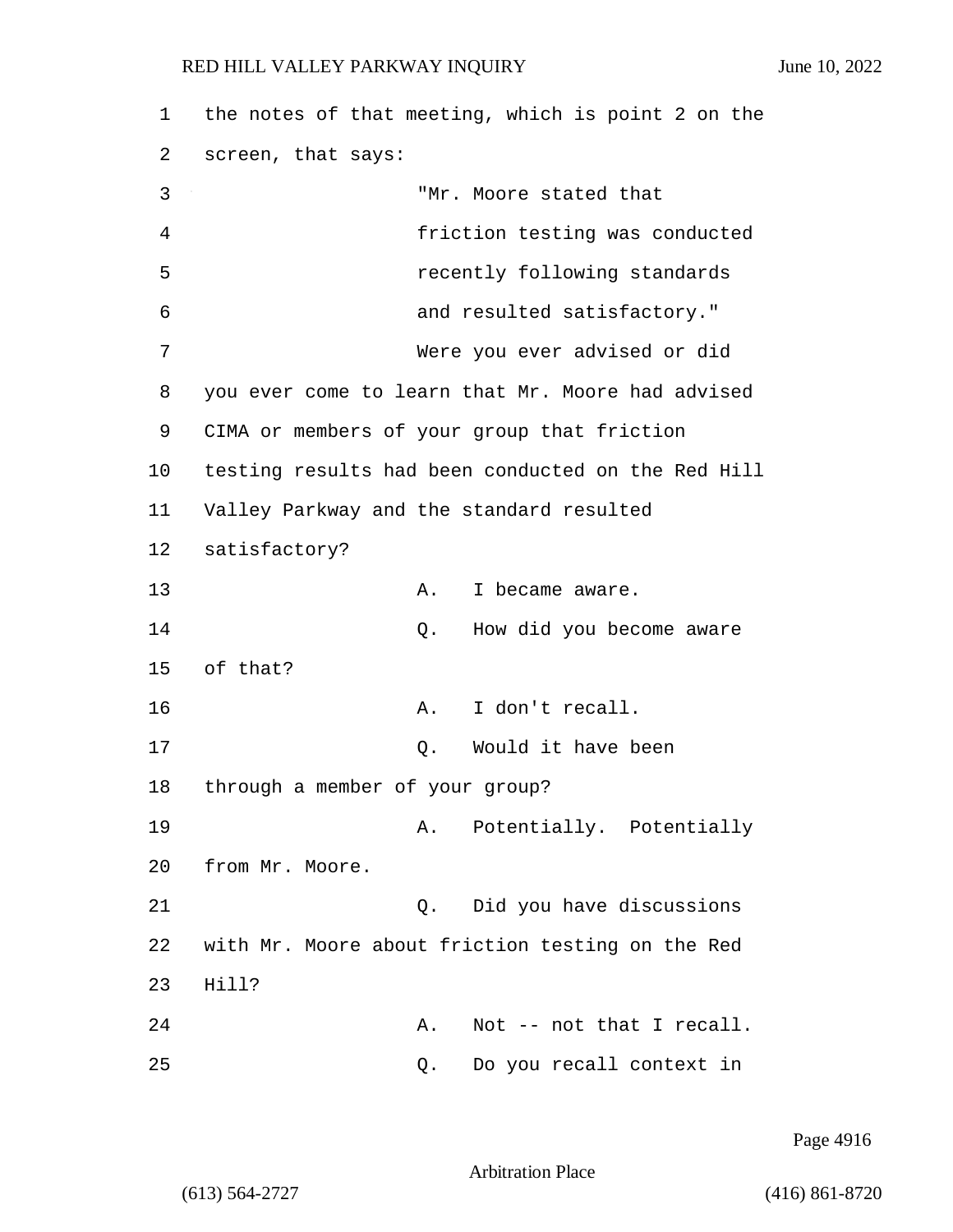| 1  | which you became aware that friction testing had   |
|----|----------------------------------------------------|
| 2  | been conducted on the Red Hill Valley Parkway and  |
| 3  | the results were satisfactory?                     |
| 4  | No, sorry.<br>Α.                                   |
| 5  | On learning that friction<br>Q.                    |
| 6  | testing had been conducted and the results were    |
| 7  | satisfactory, did you ever reach out to Mr. Moore  |
| 8  | engineering services to see if you could acquire   |
| 9  | the friction testing results?                      |
| 10 | Yeah. It was brought to<br>Α.                      |
| 11 | my attention that we should have that report or    |
| 12 | that study and so I reached out to someone within  |
| 13 | engineering services -- I'm sorry, I don't recall  |
| 14 | who -- and it was advised to me that I didn't need |
| 15 | it and they weren't going to share.                |
| 16 | That you didn't need it.<br>Q.                     |
| 17 | Was there any further information provided to you  |
| 18 | about why you didn't need it?                      |
| 19 | Not that I recall. I did<br>Α.                     |
| 20 | from there, I advised Dave Ferguson and Martin     |
| 21 | White and asked them to see if they could obtain   |
| 22 | the $-$ a copy of the report.                      |
| 23 | What was the outcome of<br>Q.                      |
| 24 | that?                                              |
| 25 | From what I recall, we<br>Α.                       |

Page 4917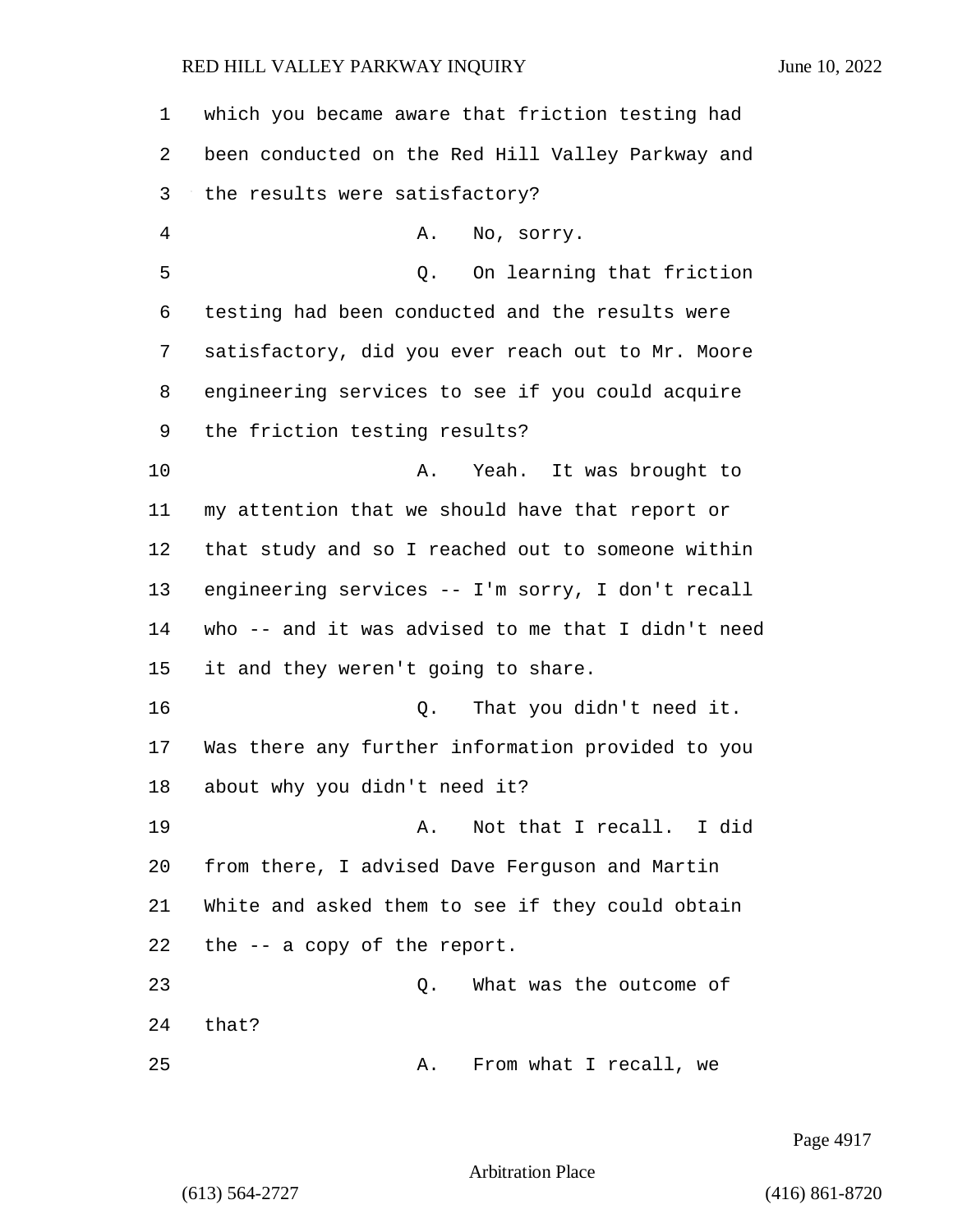never did receive a copy of the report. 2 Q. So I'm going to circle back a little bit on your answer there. So I think that you said that you became aware that the friction testing results were something that your group would want. How did that happen? 7 A. Sorry, how? What do you mean how did it happen? 9 Q. You were directed -- I think you said you were directed to reach out for the friction testing results; is that right? 12 A. Yes. 13 Q. Who directed you to do 14 that? 15 A. It would have been Dave or Martin. 17 C. Do you recall when? 18 A. No. See, I mean, I'm trying to follow the dates that your showing there and, like, this is moving quick. I'm still not there a year. Everything is moving quick. There's the LINC report, the 2015 CIMA, the 2013 CIMA, information updates, now this report update. They are all overlapping as well. So it's creating confusion on where everything was so now

Page 4918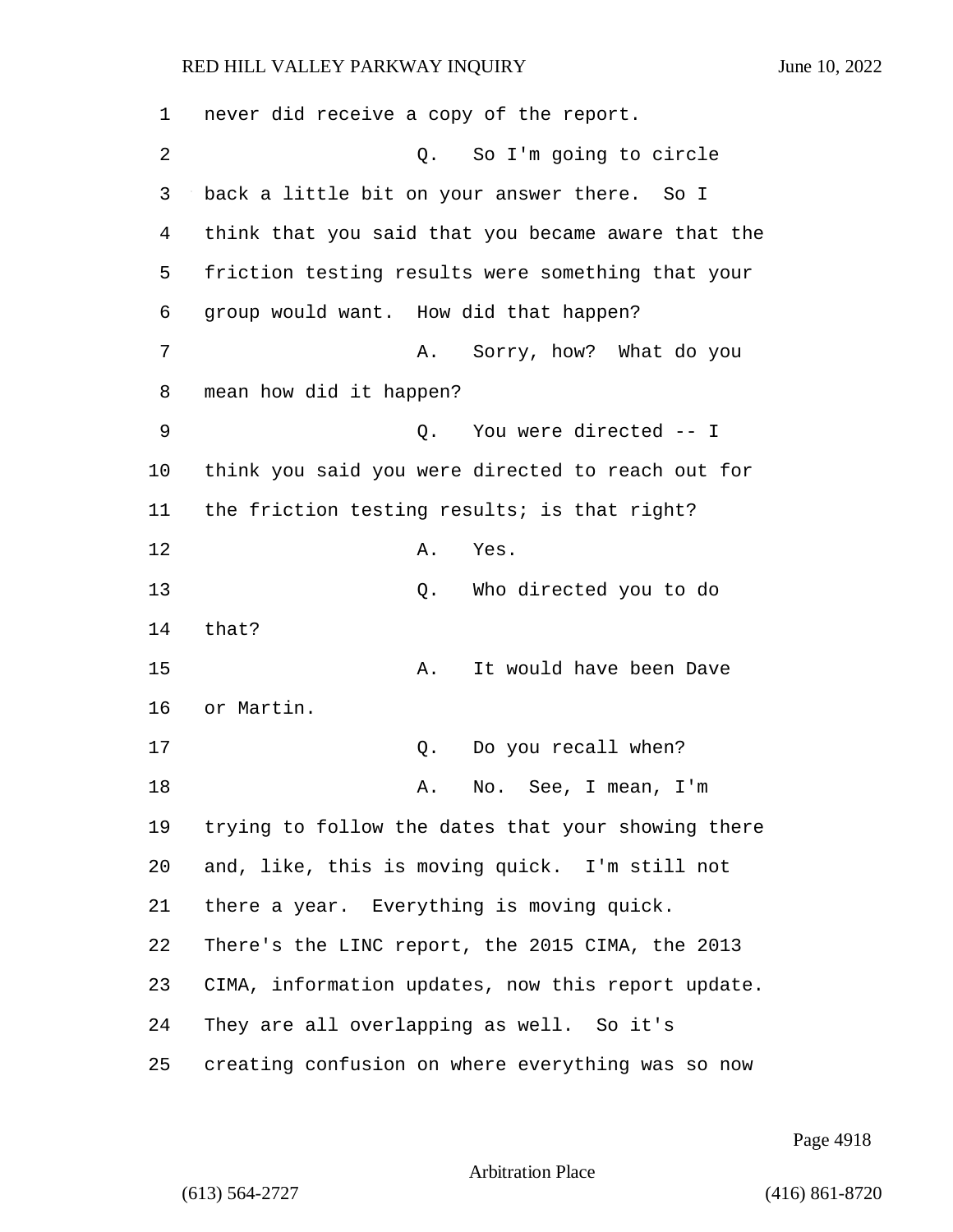1 to look back on it seven years later, you know, 2 over this time, you know, this work was being 3 done, we were trying to find out this information. 4 I can't pinpoint if it was 5 before or after this date or this date. I'm 6 sorry. 7 0. No, that's fair enough. 8 Let's try it with some bigger markers. So you're 9 working on the completion of the 2015 CIMA report. 10 Do you recall if, when you made the request, the 11 2015 CIMA report had been finalized? 12 A. I don't recall, I'm 13 sorry. 14 C. So you were directed by 15 possibly Martin or Mr. Ferguson to reach out for 16 these friction testing results. Were you told why 17 your group was interested in the results? 18 A. No, I assumed because of 19 the wet weather collisions. 20 Q. If your group had been 21 able to acquire the friction testing results, what 22 did you expect you could have done with them? 23 A. We would have provided 24 them to CIMA to analyze. 25 Q. In connection with the

Page 4919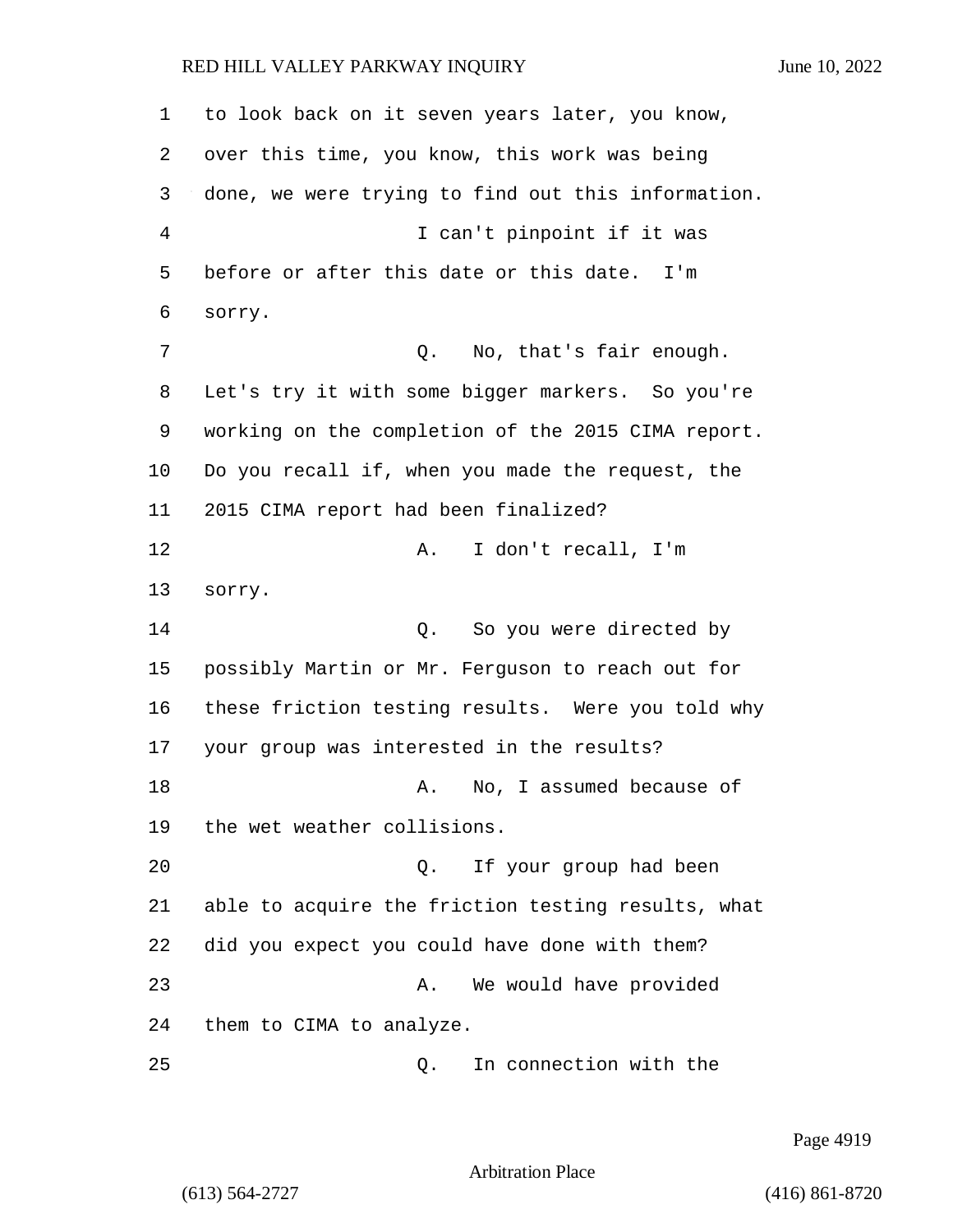2015 report or as a separate request? 2 A. I assume during the 2015 3 report. 4 Q. You said that you reached out to someone in engineering services and were told that you didn't need the results. That person, do you recall if it was Mr. Moore? 8 A. No, sorry, I don't recall. I don't believe I would have reached out directly to a director. So that's why I don't recall who I would have reached out to. 12 0. Do you recall if there were people within engineering services that you interacted with on a regular basis? 15 A. Yeah. Unfortunately, I don't remember all their names and I'm not sure I knew all their names at the time as well. Faces, yes, but... 19 Q. Can you tell me any of the names that you do remember? 21 A. I remember dealing with Rick Andoga a lot. I don't know. Rick is the only one that stands out. 24 Q. Did you make the request to Mr. Andoga?

Page 4920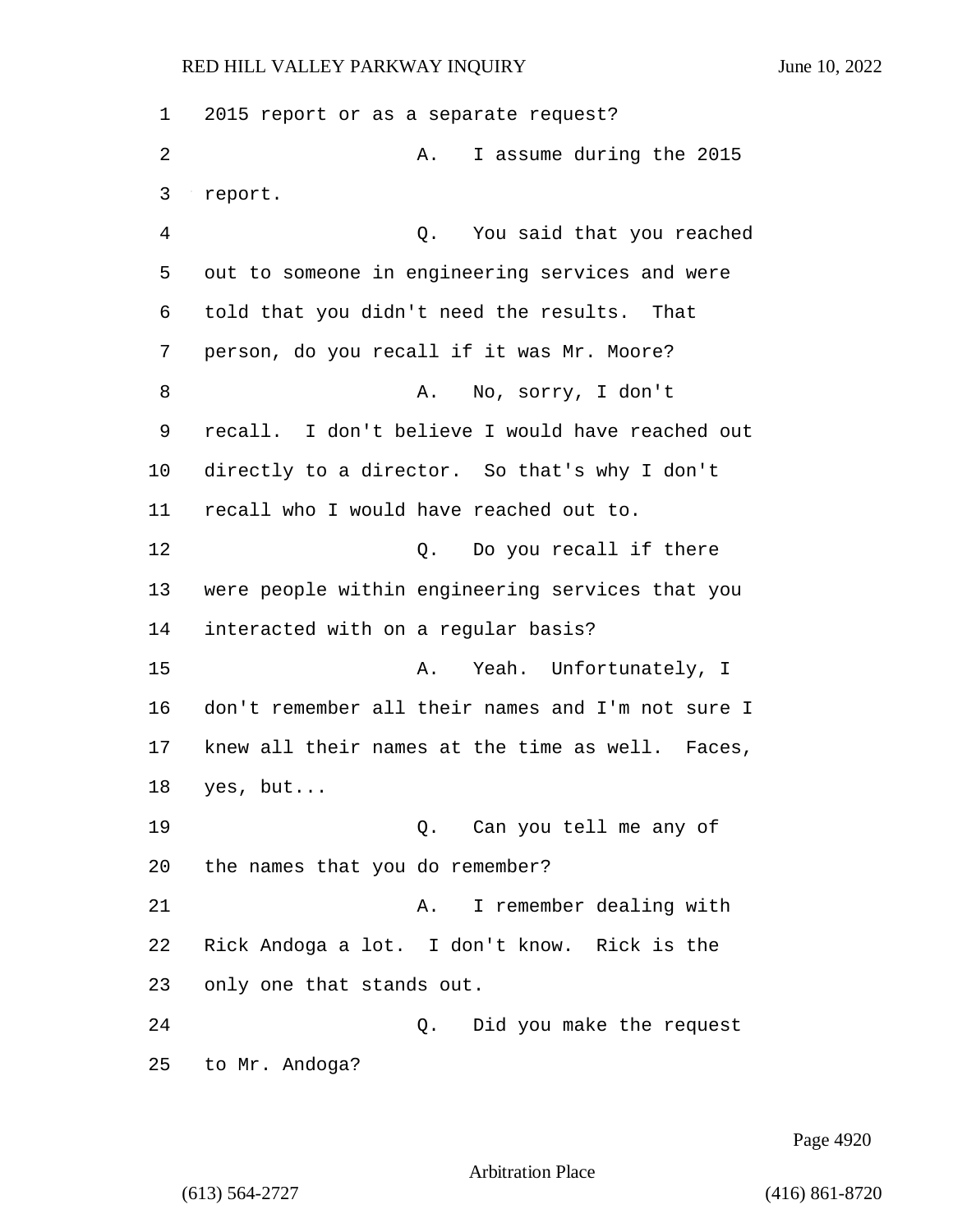1 A. I don't recall whether I did or not, I'm sorry. 3 Q. And you said you were told you didn't need the friction testing results. Was that you specifically or traffic engineering and operations didn't need them? 7 A. Oh, traffic operations and engineering, not me. No. 9 Are we going to break shortly? 10 Q. I believe we're taking the lunch today at 12 p.m.; is that correct? Is that the City's request? 13 JUSTICE WILTON-SIEGEL: That's our intention. But I want to ask, could the Registrar please put down these -- take down what's on the screen. 17 So, Mr. Worron, if your requesting a break, we can certainly accommodate that for five minutes. 20 THE WITNESS: I need a five-minute break to go to the washroom. 22 JUSTICE WILTON-SIEGEL: I think you're entitled to it. Let's take a five-minute break and come back just a little after quarter to 12.

Page 4921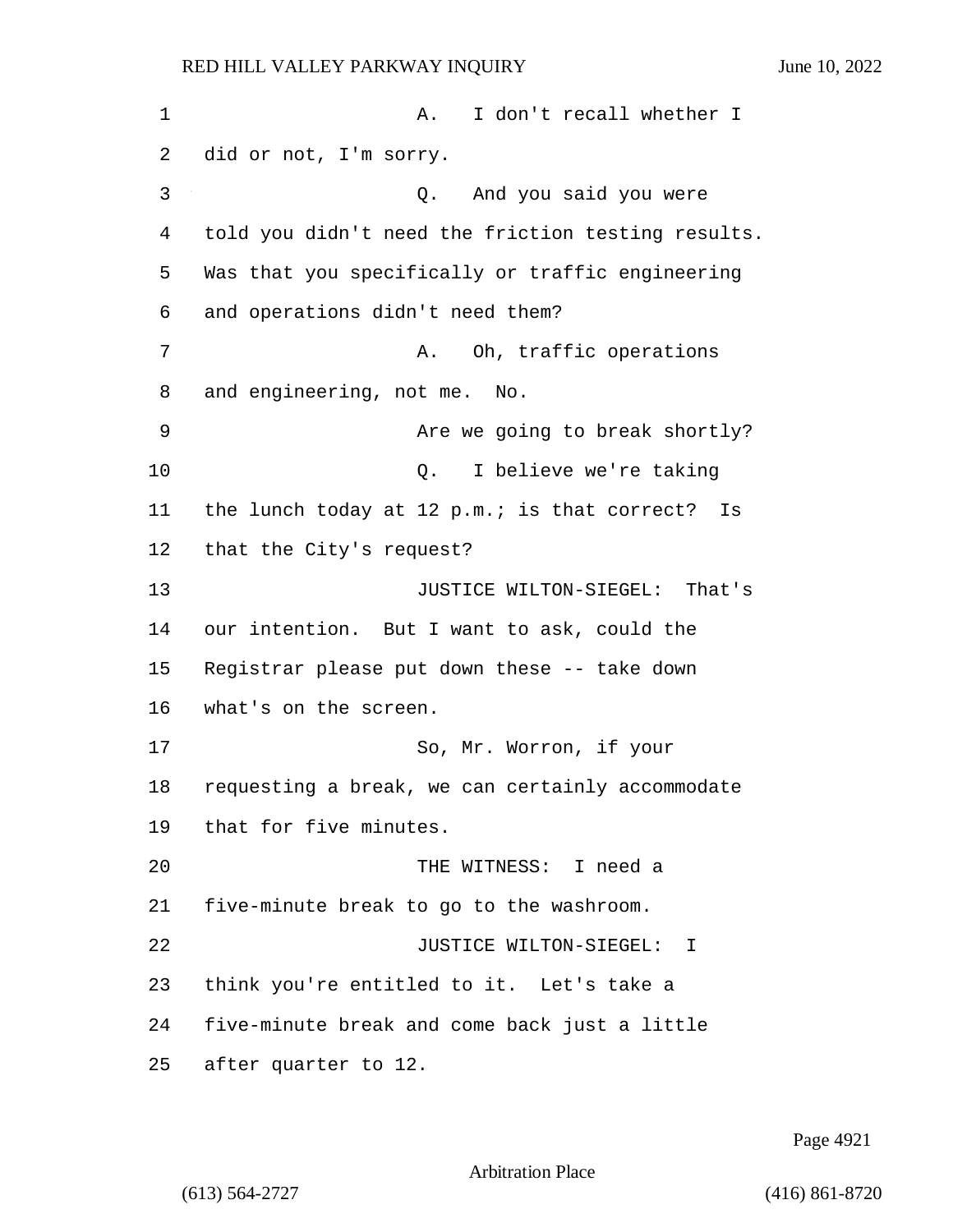| 1  | --- Recess taken at 11:42 a.m.                     |
|----|----------------------------------------------------|
| 2  | --- Upon resuming at 11:48 a.m.                    |
| 3  | MS. BRUCKNER: Commissioner,                        |
| 4  | may I proceed?                                     |
| 5  | JUSTICE WILTON-SIEGEL: Please                      |
| 6  | proceed.                                           |
| 7  | BY MS. BRUCKNER:                                   |
| 8  | Q. So, Mr. Worron, just                            |
| 9  | before we took our break we were talking about the |
| 10 | request you had made to engineering services for   |
| 11 | friction testing results. I believe you had said   |
| 12 | that after you received a response indicating that |
| 13 | your group didn't need the results, you escalated  |
| 14 | it to Mr. Ferguson and Mr. White; is that right?   |
| 15 | Correct.<br>Α.                                     |
| 16 | To your knowledge, did<br>Q.                       |
| 17 | Mr. White or Mr. Ferguson ever reach out to        |
| 18 | engineering services to request the friction       |
| 19 | testing results?                                   |
| 20 | I recall that they did.<br>Α.                      |
| 21 | Do you recall what the<br>$Q$ .                    |
| 22 | response -- what response they received?           |
| 23 | Not specifically.<br>Α.                            |
| 24 | Did your group ever<br>Q.                          |
| 25 | receive the friction testing results?              |

Page 4922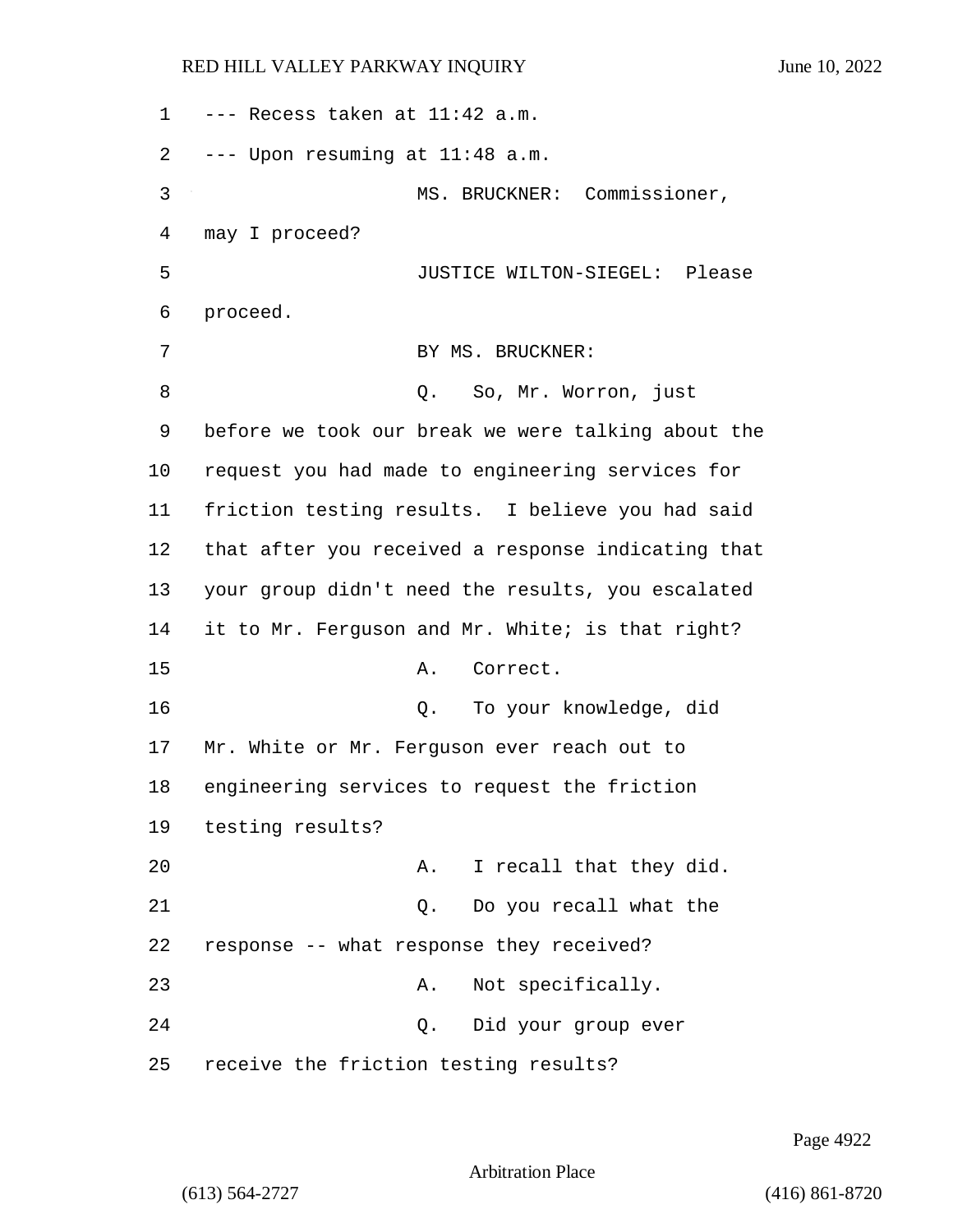1 A. I don't recall that we 2 ever did. 3 Q. Did you ever see friction 4 testing results for the Red Hill Valley Parkway?  $5$  A. No. 6 Q. To your knowledge, did 7 Mr. White or Mr. Ferguson ever escalate the 8 request for friction testing results and 9 engineering's response to it to Mr. Lupton or 10 Mr. Mater? 11 A. Not to my knowledge. 12 O. Registrar, could you 13 please take us to OD7, image 50 at paragraph 153, 14 please. 15 Mr. Worron, this is another 16 exchange you weren't copied on, and I just want to 17 get a sense on whether or not you had any 18 involvement with it. 19 Registrar -- thank you. 20 On October 29th, Mr. Moore 21 sent his comments to Mr. Ferguson on the 2015 CIMA 22 report. Were you ever advised that Mr. Moore had 23 made comments on the 2015 CIMA report? 24 A. I believe so. 25 Q. Did you see a copy of

Page 4923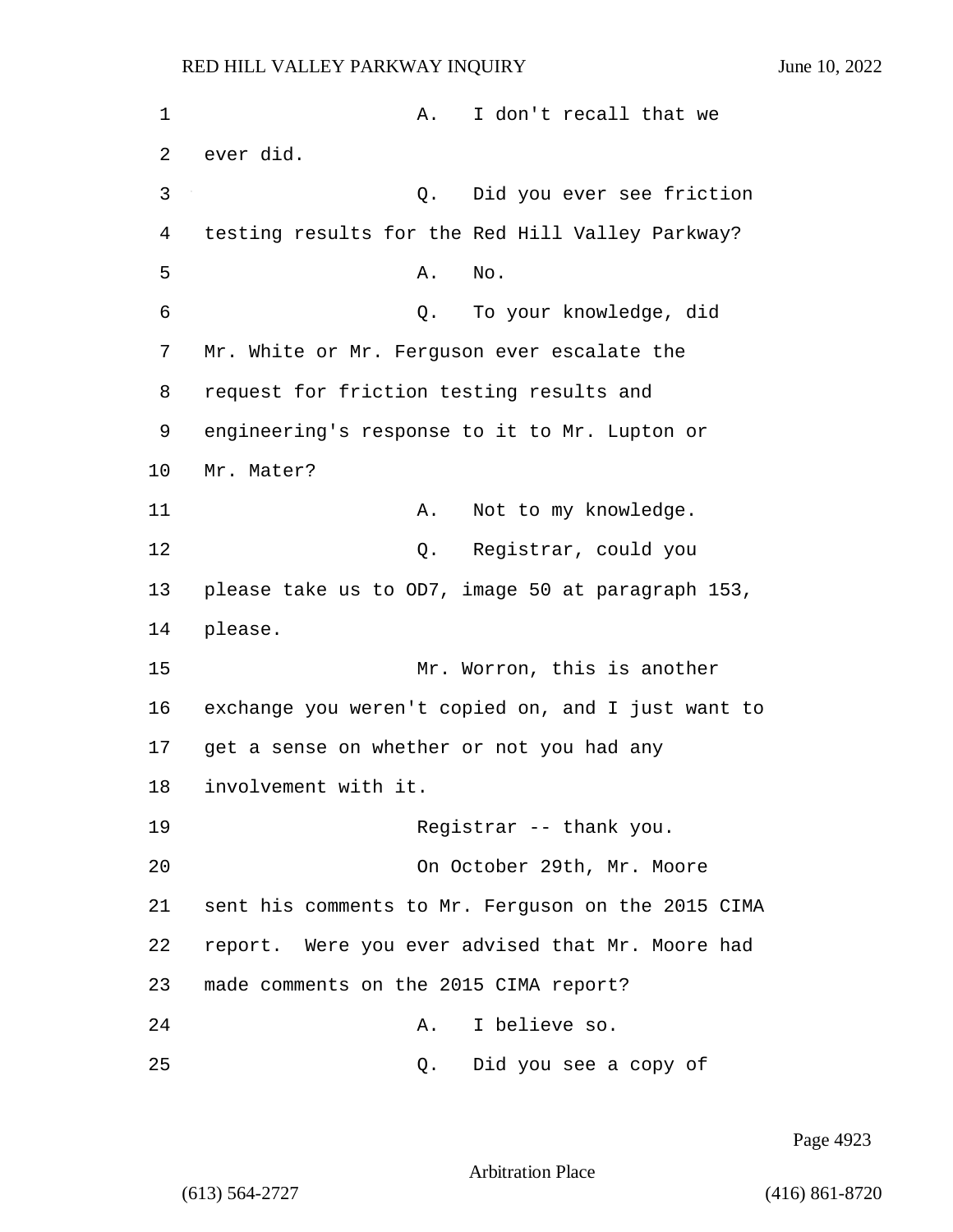1 those comments? It's a PDF with stickie notes on 2 it. 3 A. I don't recall. 4 Q. What were you told about 5 the nature of the comments that Mr. Moore had made 6 on the 2015 CIMA report? 7 A. I don't recall, I'm 8 sorry. 9 Q. Just before we close this 10 off, Registrar, can you pull up HAM690 in the 11 native version. 12 Mr. Worron, I want to show you 13 a copy of the comments to see if it refreshes your 14 memory as to whether or not you ever saw them. 15 Thank you, Reqistrar, and, 16 Mr. Worron, I'll take us to a page where there are 17 comments. Registrar, could you take us to image 18 41, please. 19 A. I'm sorry, these are 20 Mr. Moore's comments? 21 C. These are Mr. Moore's 22 comments on the 2015 CIMA report. So this is a 23 comment that he makes on the section under perform 24 friction testing where he struck out the section 25 and left a comment there.

Page 4924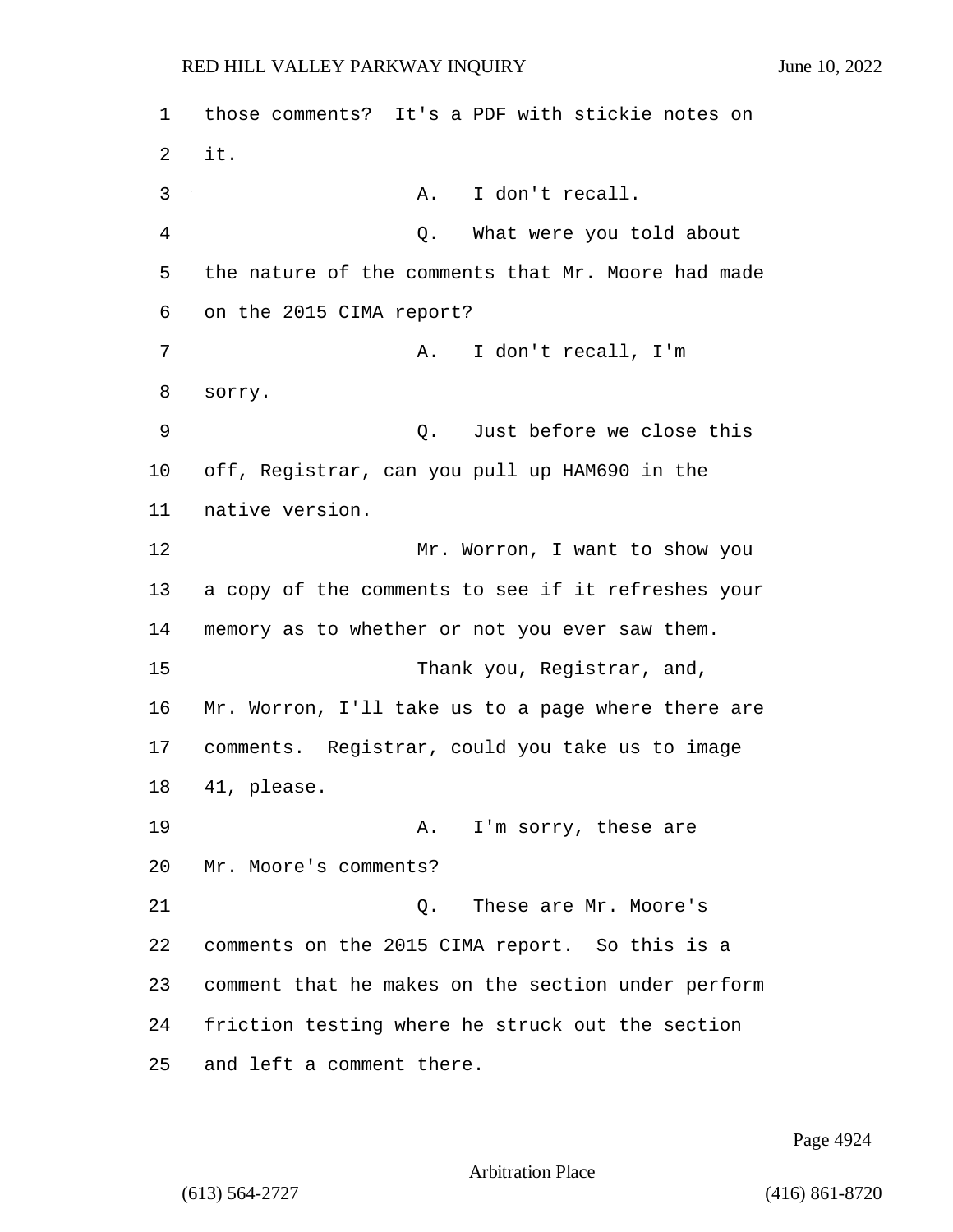1 Can you just take a look at 2 that and let me know if you ever saw this copy of 3 the report or Mr. Moore's comments? 4 A. I'm sorry, I don't 5 recall. 6 Q. Mr. Moore states in his 7 comment the reason for the strike out: 8 "There's no basis, nothing to 9 compare and no other agency in 10 Ontario including the MTO 11 doing this. It means 12 absolutely nothing except 13 proving potential exposure to 14 legal actions and confusion." 15 Did you ever hear Mr. Moore 16 make comments about friction testing along those 17 lines? 18 A. Over time, yes. 19 O. In what context? 20 A. I'm sorry, I don't 21 remember the context. Maybe it was in a meeting. 22 It -- yeah. 23 Q. Did it occur on more than 24 one occasion? 25 A. I'm sorry, I can't

Page 4925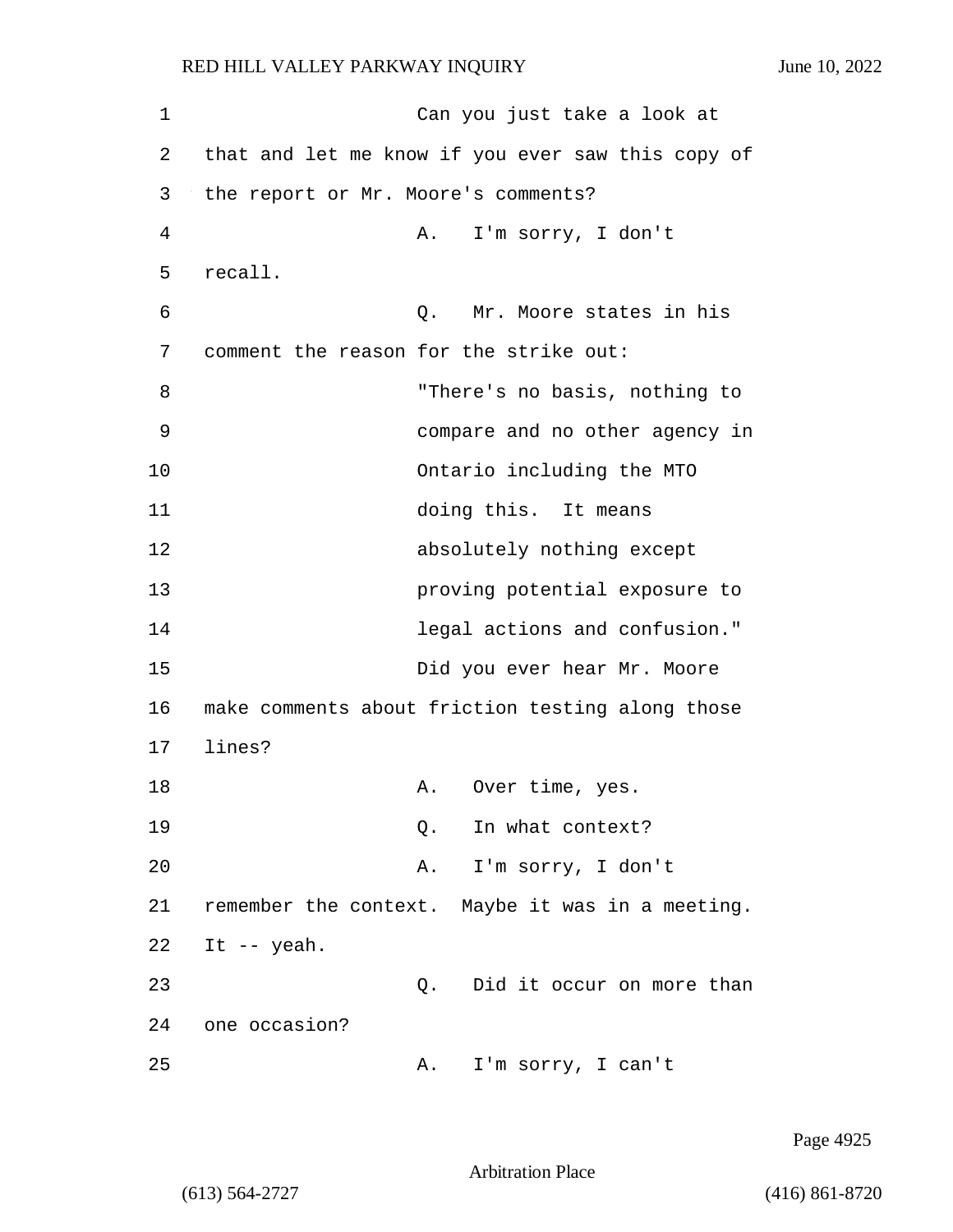1 pinpoint, you know, how many; was more than once. 2 Q. Did you hear him make 3 these comments after you were aware friction 4 testing had been conducted and engineering 5 services had declined to provide you with the 6 results? 7 A. I'm sorry, I don't know 8 exact timeframe. 9 Q. Registrar, you can take 10 down these documents, thank you. If you could 11 pull up HAM24700 and split screen it with 12 HAM24702, please. 13 This is the final version of 14 the December 7, 2015 recommendation report that 15 covers the 2015 CIMA LINC and CIMA Red Hill Valley 16 Parkway report. Were you involved in drafting 17 this report? 18 A. I was involved in 19 drafting. 20 Q. Do you recall if you 21 reviewed a final version of the report? 22 A. I did not review a final 23 version. 24 Q. You'll see, Registrar, if 25 you can highlight B on image 1 there that the

Page 4926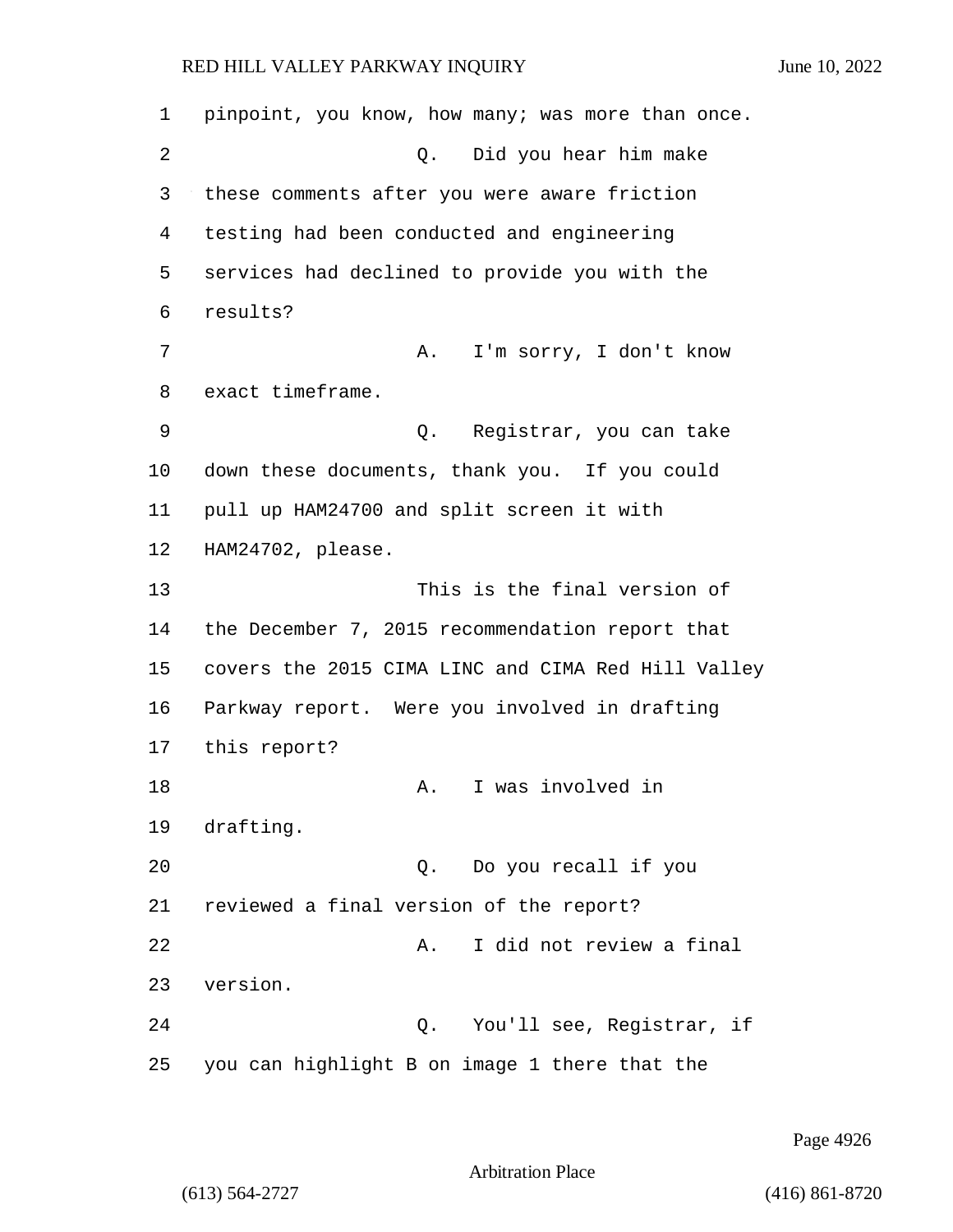| 1  | design with request to the medium and long-term      |
|----|------------------------------------------------------|
| 2  | items in the report. So you'll see that the          |
| 3  | recommendation states the design with request to     |
| 4  | medium and long-term items in the report as          |
| 5  | appendix $B$ -- so appendix $B$ is what I have up on |
| 6  | the other screen there for you -- be deferred        |
| 7  | pending the outcome of the transportation master     |
| 8  | plan, TMP, update.                                   |
| 9  | Registrar, you can close this                        |
| 10 | out. Thank you.                                      |
| 11 | And then you'll see on                               |
| 12 | appendix B it lists a number of medium-term and      |
| 13 | short-term and long-term options, including          |
| 14 | conducting friction pavement -- conducting           |
| 15 | friction testing on the Red Hill Valley Parkway.     |
| 16 | Do you recall any discussions                        |
| 17 | about the decision to defer the medium- and          |
| 18 | long-term options pending the outcome of the         |
| 19 | transportation master plan?                          |
| 20 | No, I don't recall.<br>Α.                            |
| 21 | Do you recall any<br>$Q$ .                           |
| 22 | discussions about why friction testing               |
| 23 | specifically was listed as medium-term option?       |
| 24 | No, I don't recall.<br>Α.                            |
| 25 | Do you recall any<br>Q.                              |

Page 4927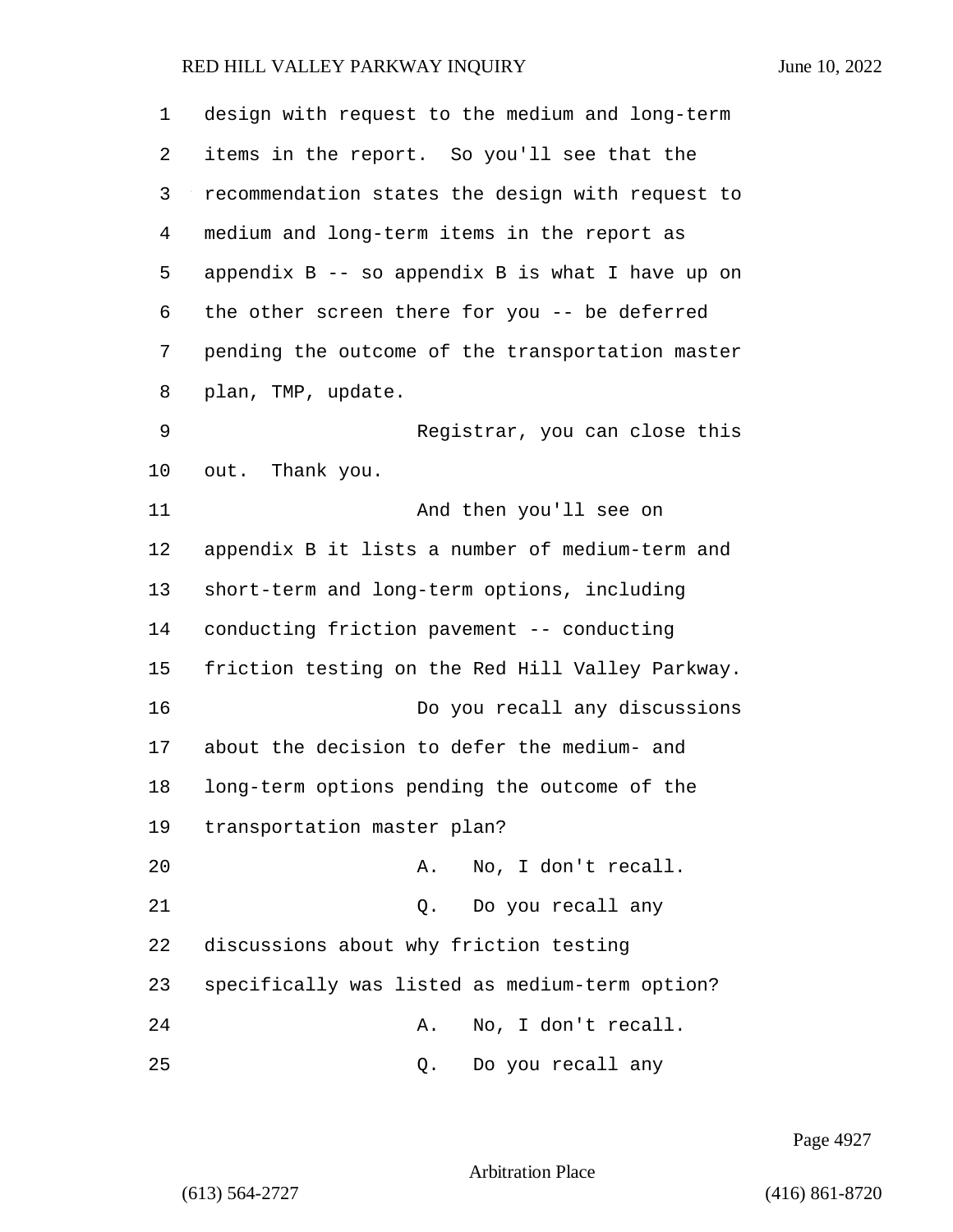discussions about deferring friction testing on the Red Hill Valley Parkway pending the outcome of the transportation master plan? 4 A. No, sorry, I don't recall. 6 Q. You can close this down, Registrar, thank you. Registrar, if you can please take us to OD7, image 74, paragraph 233. Can you close the callout for a moment and open up image 73 as well, just to orient Mr. Worron. 11 So, Mr. Worron, on December 7, 2015 there's a public works committee meeting at which that staff report that we were just looking at was presented. Do you recall if you attended that public works committee meeting? 16 A. No, I don't recall. I assume I would have. If I was working that day, there's a good chance I would have. 19 Q. So there's a chance you were in attendance. 21 Registrar, could you please call out paragraphs 233 and 234 on image 74. 23 So, Mr. Worron, at this meeting, Councillor Merulla asks Mr. Moore, who was present, to elaborate on the quality of the

Page 4928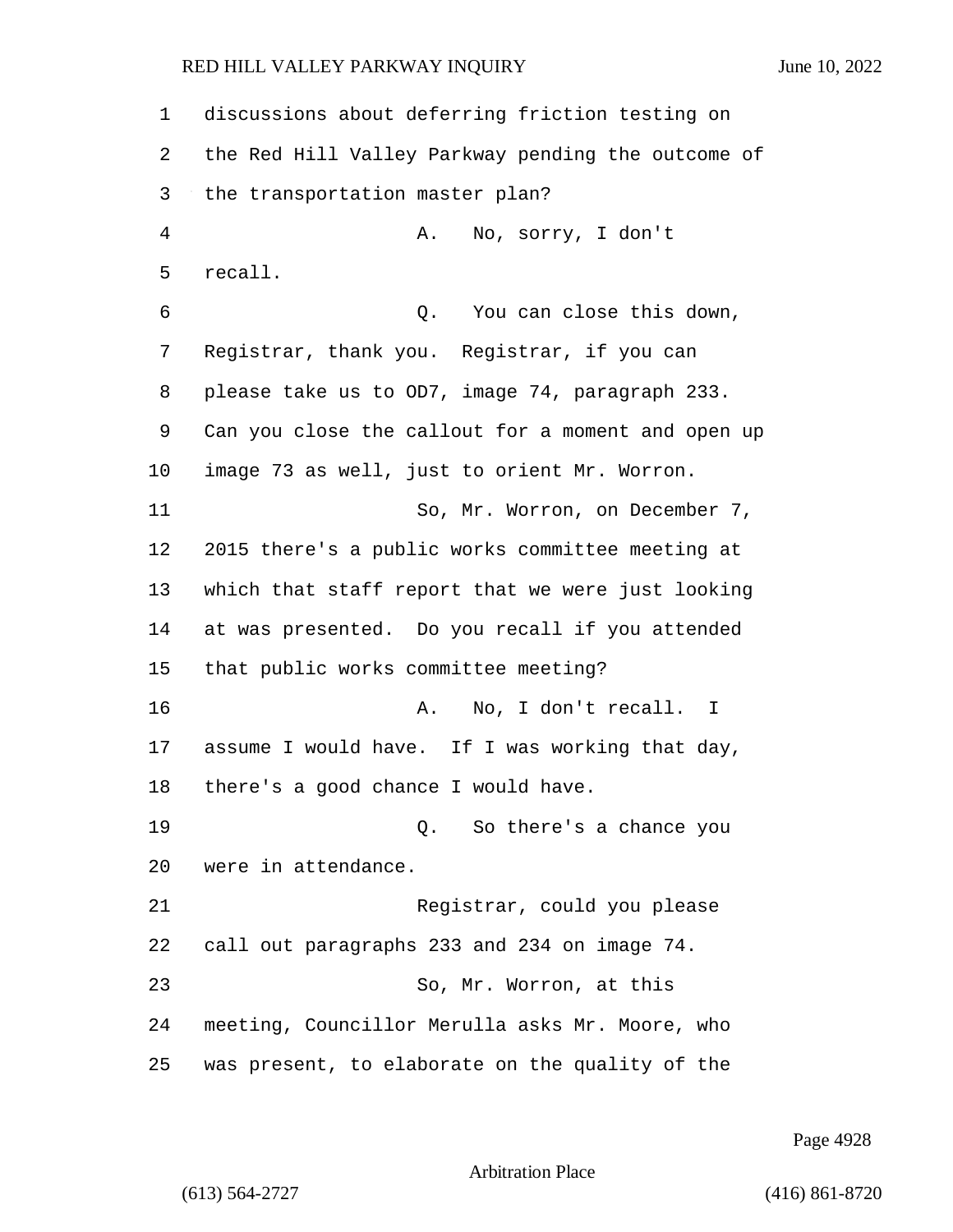| 1  | asphalt used, asking whether the City used         |
|----|----------------------------------------------------|
| 2  | low-grade asphalt in comparison to that used by    |
| 3  | the MTO in constructing the Red Hill Valley        |
| 4  | Parkway.                                           |
| 5  | Mr. Moore replied that the                         |
| 6  | City had used SMA in the construction of the Red   |
| 7  | Hill Valley Parkway, which was the MTO's top mix   |
| 8  | for high speed freeway-type roadways.              |
| 9  | Mr. Moore informed the public                      |
| 10 | works committee that the MTO had performed initial |
| 11 | friction testing and received results at or above  |
| 12 | what the MTO typically expected from high grade    |
| 13 | friction mixes. He also informed the public works  |
| 14 | committee that they had performed subsequent       |
| 15 | testing five years after, in approximately 2012 to |
| 16 | 2013, finding that the road was holding up         |
| 17 | exceptionally well. He stated, "We have no         |
| 18 | concerns about the surface mix."                   |
| 19 | Do you remember Mr. Moore                          |
| 20 | making those comments at the public works          |
| 21 | committee meeting?                                 |
| 22 | No, I don't, I'm sorry.<br>Α.                      |
| 23 | Do you recall discussions<br>Q.                    |
| 24 | within your group, so between yourself,            |
| 25 | Mr. Cooper, Mr. White, Mr. Ferguson, Mr. Lupton,   |

Page 4929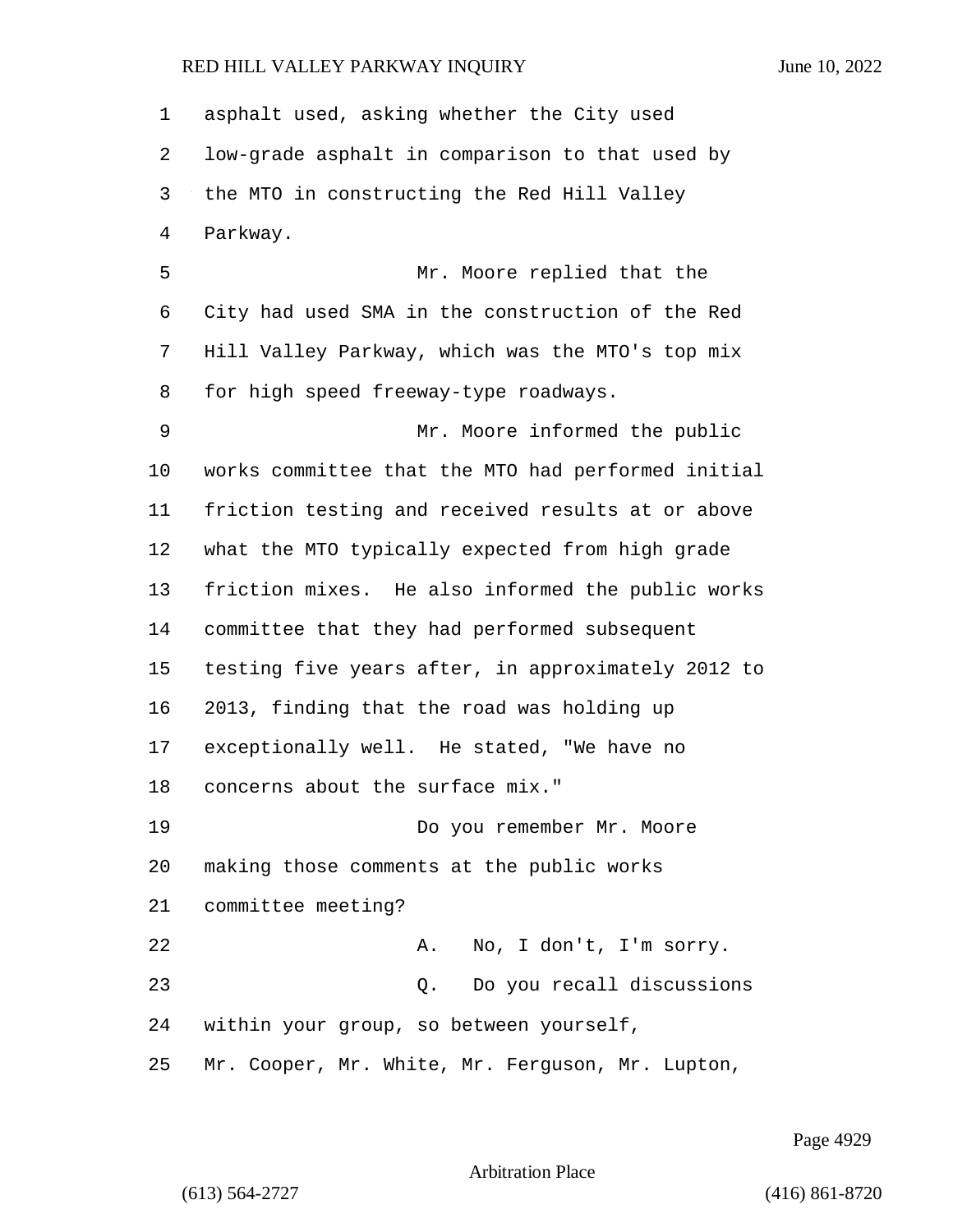Mr. Mater, about Mr. Moore's response to these questions from Councillor Merulla? 3 A. No, no, I don't recall anything. 5 Q. Do you recall anyone asking you to follow-up on Mr. Moore's statements about friction testing on the Red Hill Valley Parkway following this meeting? 9 A. No. 10 Q. The request that we're talking about that you made to engineering services for friction testing results, do you have any sense as to whether or not it occurred before or after this meeting on December 7, 2015? 15 A. Before. 16 Q. It occurred before. So it was before the report on the 2015 CIMA report went to council -- went to the public works committee? 20 A. Yes, with understanding this now. 22 Q. Does this help you give you any more context or refresh your memory about that request that you made to engineering services for the friction testing results?

Page 4930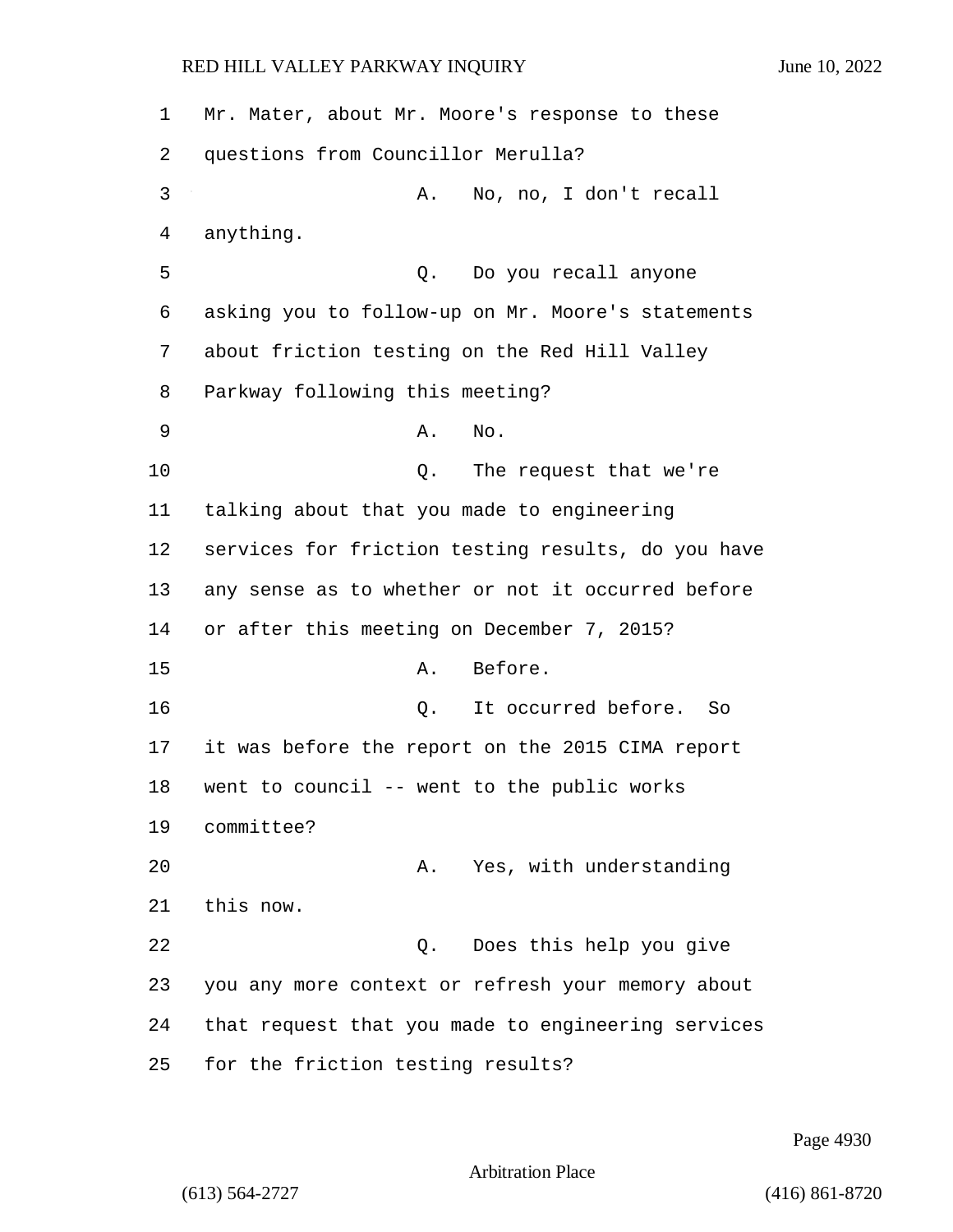| 1  | No, no more specifics,<br>Α.                       |
|----|----------------------------------------------------|
| 2  | just that it happened before this.                 |
| 3  | At the time of this<br>О.                          |
| 4  | meeting, you were already aware that there had     |
| 5  | been friction testing conducted to Red Hill Valley |
| 6  | Parkway?                                           |
| 7  | Α.<br>Sorry.                                       |
| 8  | Q. Because you had                                 |
| 9  | previously made a request for the friction testing |
| 10 | results, would it be fair to assume that when      |
| 11 | Mr. Moore made these comments, you were aware      |
| 12 | there had already been friction testing done on    |
| 13 | the Red Hill as of December 7th, 2015?             |
| 14 | No, because they didn't<br>Α.                      |
| 15 | share it.                                          |
| 16 | They didn't share it so<br>Q.                      |
| 17 | you hadn't seen results but were you aware that    |
| 18 | engineering services had results?                  |
| 19 | A. Correct, sorry. Yes.                            |
| 20 | Q. After this meeting, do                          |
| 21 | you recall reaching out to engineering services to |
| 22 | ask them for friction testing results?             |
| 23 | No.<br>Α.                                          |
| 24 | Do you have any knowledge<br>Q.                    |
| 25 | as to whether or not Mr. Ferguson, Mr. Cooper,     |

Page 4931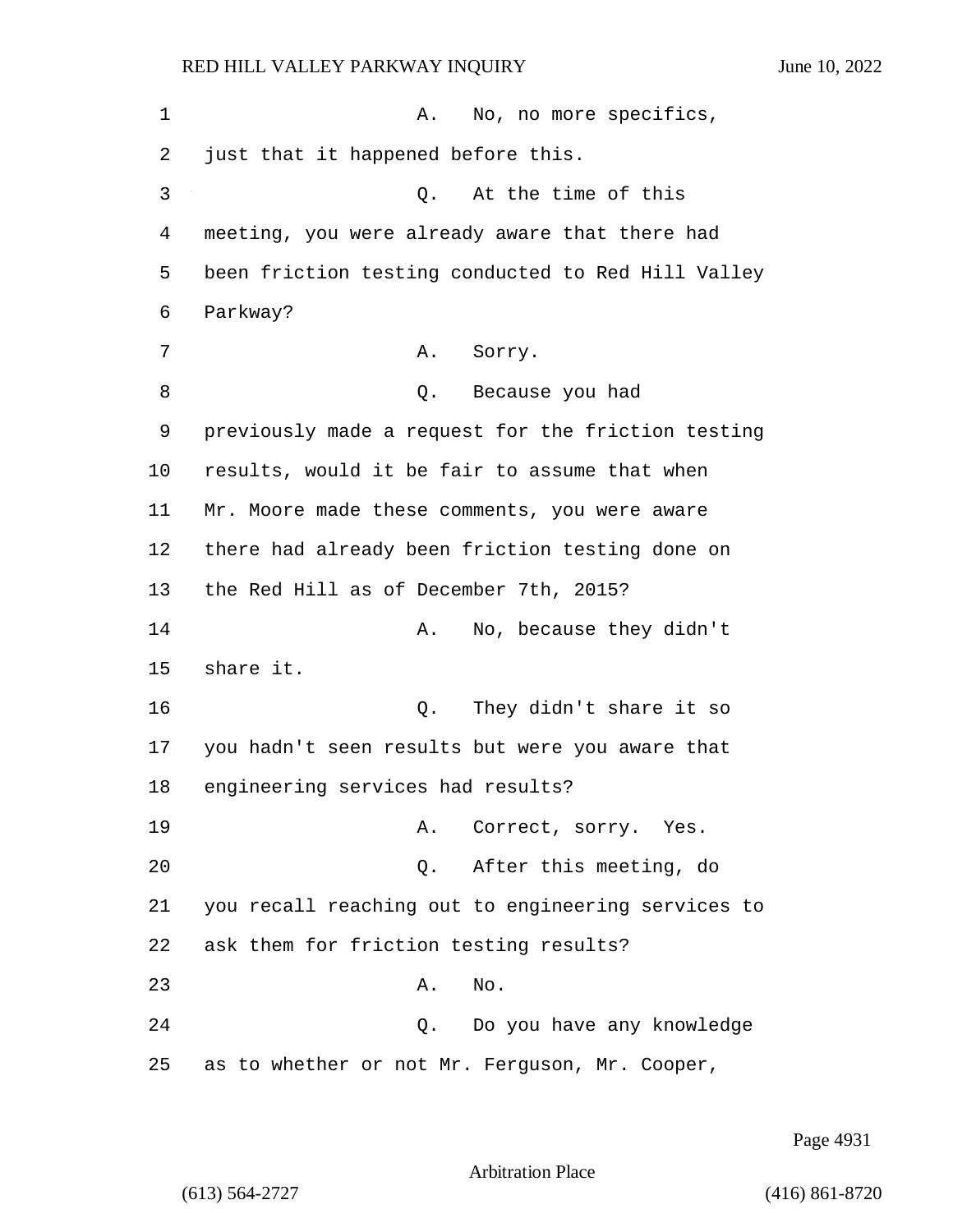Mr. Lupton, Mr. Moore -- Mr. Mater, not Mr. Moore, or anyone else in your group reached out to engineering services to request the friction testing results after Mr. Moore made these comments? 6 A. Not to my knowledge. 7 MS. BRUCKNER: Reqistrar, you can close which out, thank you. 9 I see that it is noon and I understand we do have a hard stop today. I think I have maybe 10 more minutes of questioning. **JUSTICE WILTON-SIEGEL:** Okay. 13 Again, Registrar, you can put that down. 15 Is Ms. Contractor on the line? 16 MS. BRUCKNER: I think Mr. Mishra is here for the City today. 18 JUSTICE WILTON-SIEGEL: Mr. Mishra, do you have any issue with continuing for minutes? If you do -- and let me say there's no pressure. If you do, then we can take our lunch break at the present time. 23 MR. MISHRA: I think it would be of assistance if we could take our lunch break now and I can continue afterwards.

Page 4932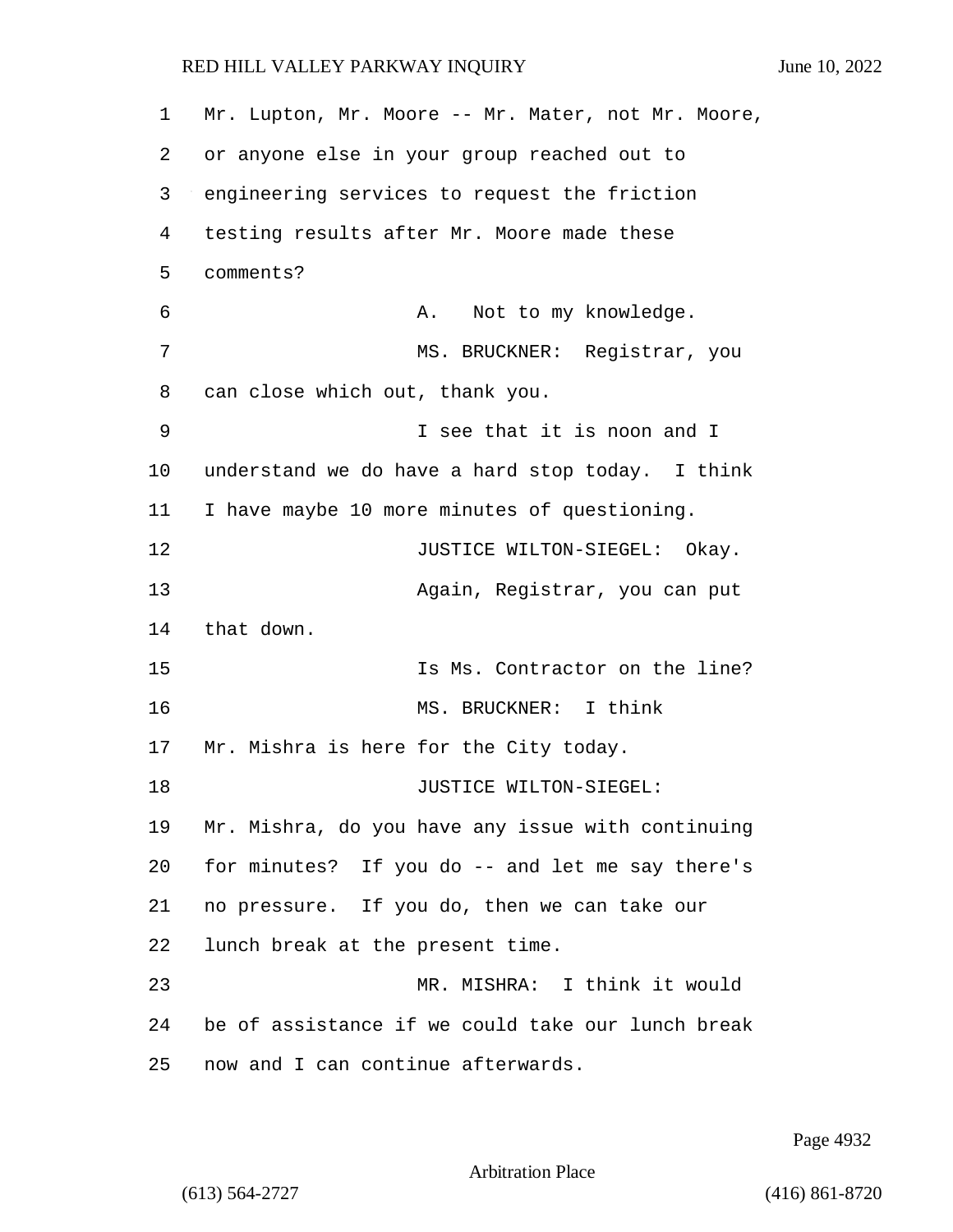1 JUSTICE WILTON-SIEGEL: That's 2 fine. Then let's take a break and we'll return at 3 1:15. 4 Before we do take our break, 5 should counsel caucus for a few minutes? 6 MS. BRUCKNER: That would be 7 perfect. 8 JUSTICE WILTON-SIEGEL: I'll 9 ask the Registrar to put counsel in a breakout 10 room for two minutes. 11 --- Recess taken at 12:01 p.m. 12 --- Upon resuming at 1:17 p.m. 13 MS. BRUCKNER: Commissioner, 14 may I proceed? 15 JUSTICE WILTON-SIEGEL: Yes, 16 please do. 17 MS. BRUCKNER: Thank you. 18 BY MS. BRUCKNER: 19 Q. Mr. Worron, before we 20 went for our lunch break, we were talking about 21 the request that you had made to someone in 22 engineering services for friction testing results, 23 which was denied. I would like to try and refresh 24 your memory a little bit about who was in 25 engineering services at the time that you think

Page 4933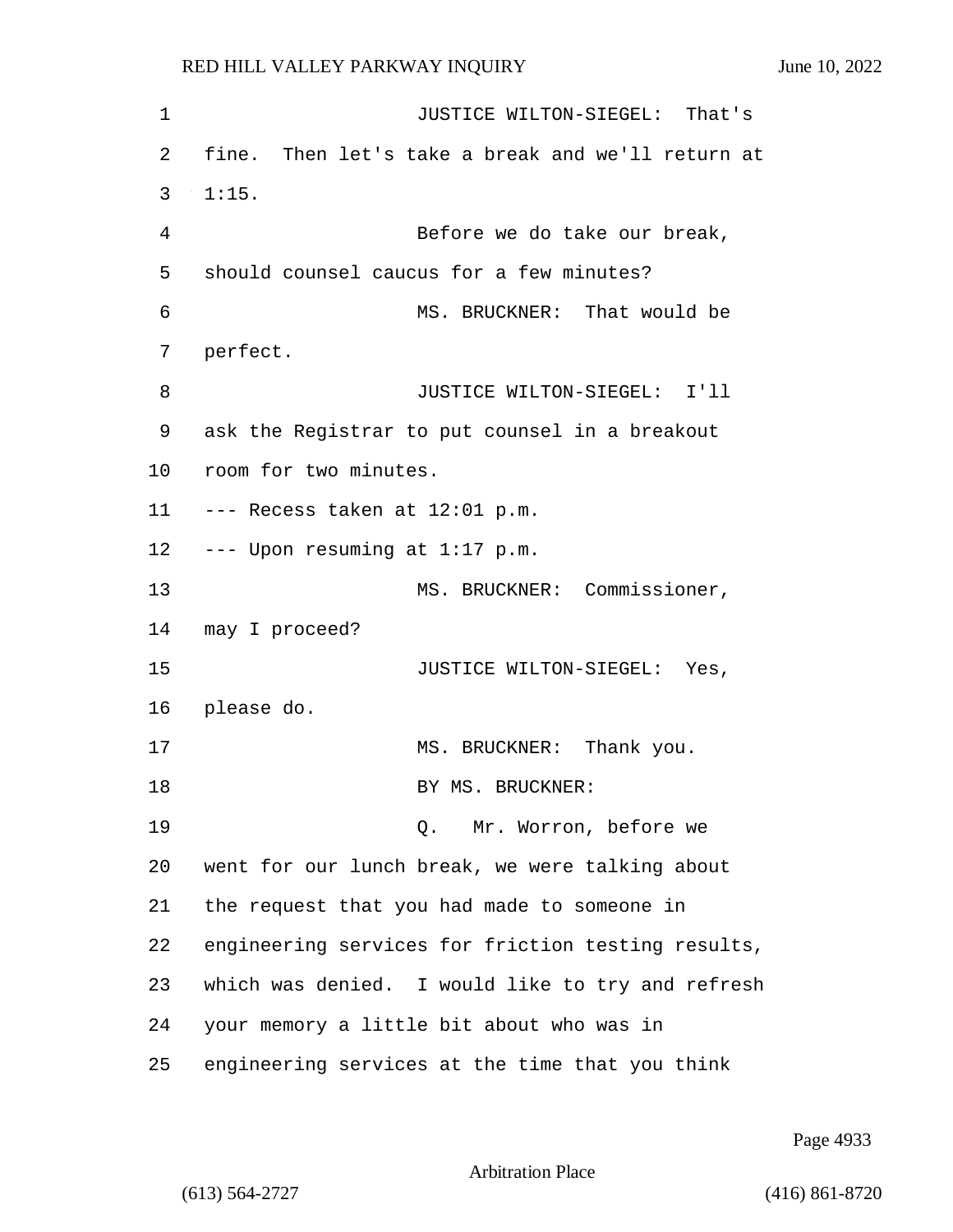| 1  | you would have made that request.                  |
|----|----------------------------------------------------|
| 2  | Registrar, could you take us                       |
| 3  | to RHV679 and pull up image 133, please.           |
| 4  | So for your reference,                             |
| 5  | Mr. Worron, this is a public works structure chart |
| 6  | for March 2015 for the engineering service         |
| 7  | division, and this is the -- I believe the highest |
| 8  | level. So it lists Mr. Moore as the director,      |
| 9  | Diana Cameron, who is his administrative           |
| 10 | assistant, Mr. Andoga who I believe you referenced |
| 11 | that you had worked with on occasion when you were |
| 12 | with the City; is that right?                      |
| 13 | Yes.<br>Α.                                         |
| 14 | Q. Okay. An individual name                        |
| 15 | Jerry Parisotto who is manager of construction,    |
| 16 | Susan Jacob who is manager of design, and Gord     |
| 17 | McGuire who is manager of geomatics and corridor   |
| 18 | management.                                        |
| 19 | Did you speak to any of these                      |
| 20 | individuals listed here about friction testing     |
| 21 | results for the Red Hill Valley Parkway?           |
| 22 | Not that I can pinpoint.<br>Α.                     |
| 23 | Okay. Are any of these<br>Q.                       |
| 24 | individuals the person that you made the request   |
| 25 | to?                                                |

Page 4934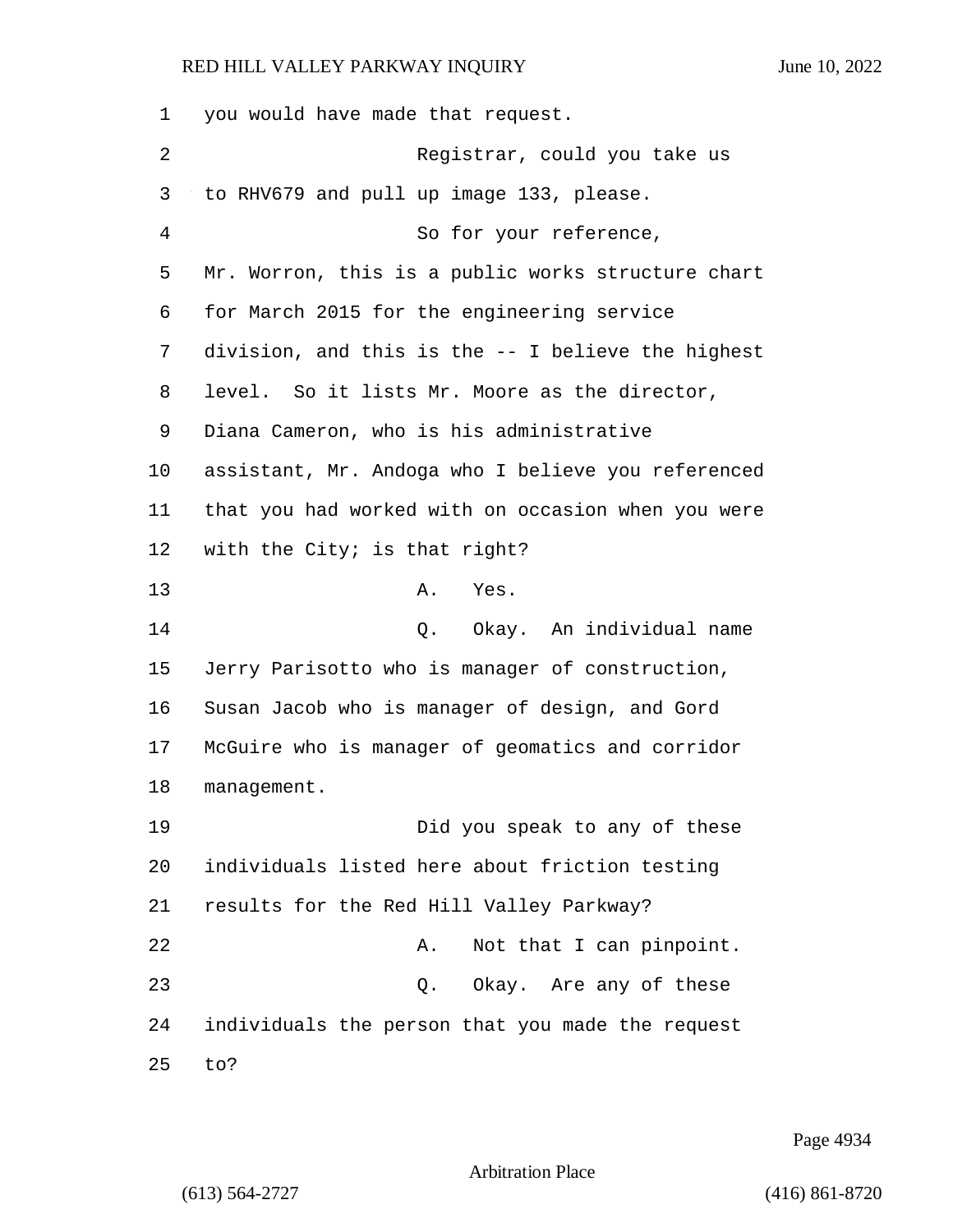| $\mathbf 1$ | Not that I can pinpoint.<br>Α.                    |
|-------------|---------------------------------------------------|
| 2           | Okay.<br>Q.                                       |
| 3           | Registrar, could you please                       |
| 4           | take use to image 134.                            |
| 5           | So this is $-$ I'm just going                     |
| 6           | to go through each of the engineering services    |
| 7           | departments for you as it lists additional        |
| 8           | individuals on these separate sections. So this   |
| 9           | is asset management, which was under Rick Andoga, |
| 10          | and you'll see his administrative secretary is    |
| 11          | Lisa Castronovo. Did you request the friction     |
| 12          | testing results from Lisa?                        |
| 13          | No, definitely not.<br>Α.                         |
| 14          | Q. Okay. The project                              |
| 15          | manager infrastructure management systems is      |
| 16          | Irena, and I'm not going to pronounce this        |
| 17          | correctly, Szczepanik. Did you request the        |
| 18          | friction testing results from her?                |
| 19          | The name is not sounding<br>Α.                    |
| 20          | familiar.                                         |
| 21          | Okay. So unlikely that<br>Q.                      |
| 22          | you requested the friction testing results from   |
| 23          | her?                                              |
| 24          | Unlikely.<br>Α.                                   |
| 25          | Okay. The senior project<br>Q.                    |

Page 4935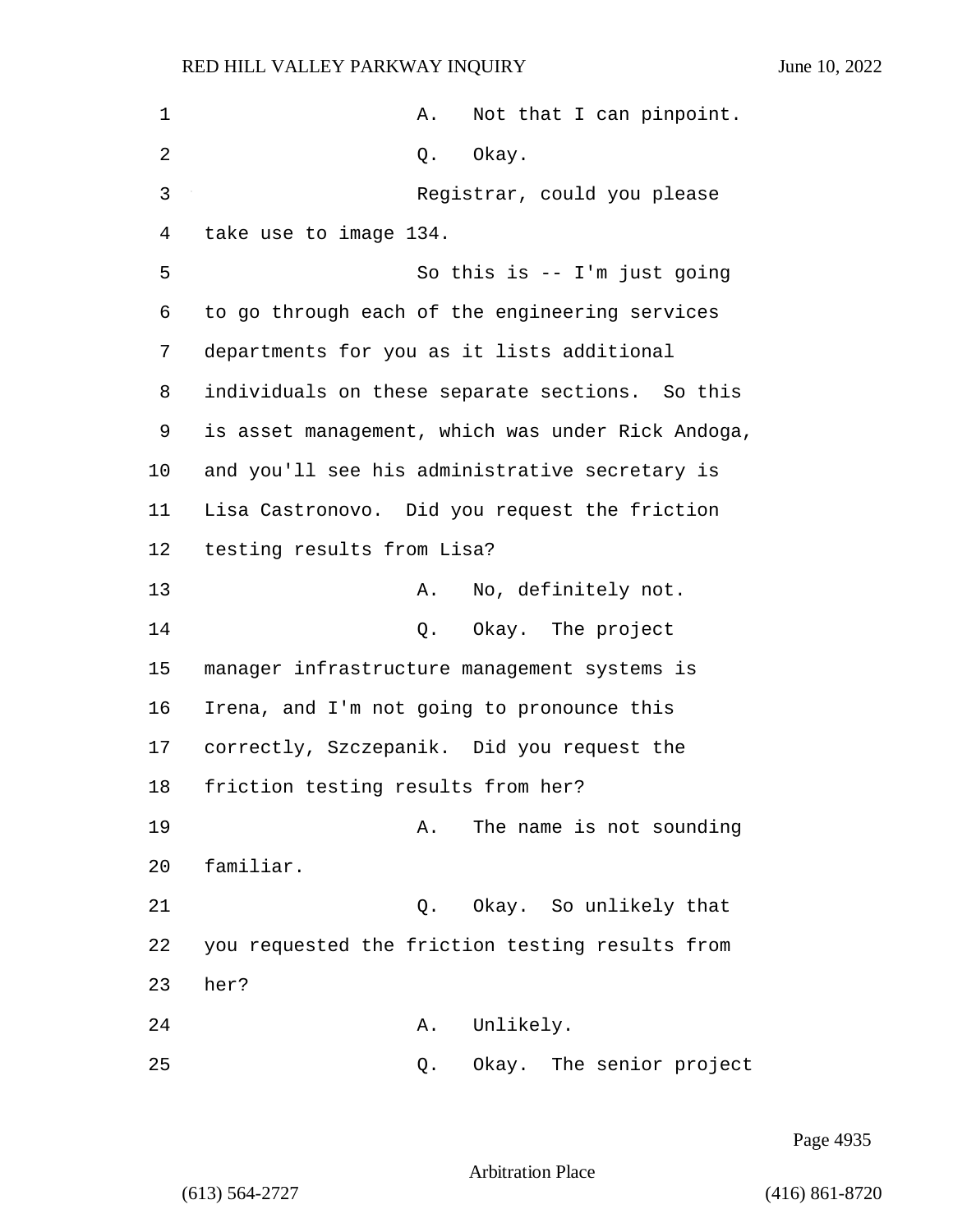| $\mathbf 1$ | manager infrastructure surface programming is also |
|-------------|----------------------------------------------------|
| 2           | listed as Mr. Andoga, so he must have been acting  |
| 3           | manager and also in his role as senior project     |
| 4           | manager, but we have covered him off.              |
| 5           | The acting senior project                          |
| 6           | manager infrastructure program underground is      |
| 7           | Harry Krinas. Did you request the friction         |
| 8           | testing results from Mr. Krinas.                   |
| 9           | No.<br>Α.                                          |
| 10          | Q. Okay. Of the individuals                        |
| 11          | you see here listed under asset management, did    |
| 12          | you work with any of them on a regular basis aside |
| 13          | from Mr. Andoga?                                   |
| 14          | Not that I'm aware of,<br>Α.                       |
| 15          | no.                                                |
| 16          | Okay.<br>Q.                                        |
| 17          | Registrar, could you please                        |
| 18          | take us to image 135, please. So this is the       |
| 19          | breakdown for construction which is also an        |
| 20          | engineering services department. And so we have    |
| 21          | spoken already about Mr. Parisotto. His            |
| 22          | administrative secretary was Amy Groleau. Did you  |
| 23          | request the friction testing results from          |
| 24          | Ms. Groleau?                                       |
| 25          | No.<br>Α.                                          |

Page 4936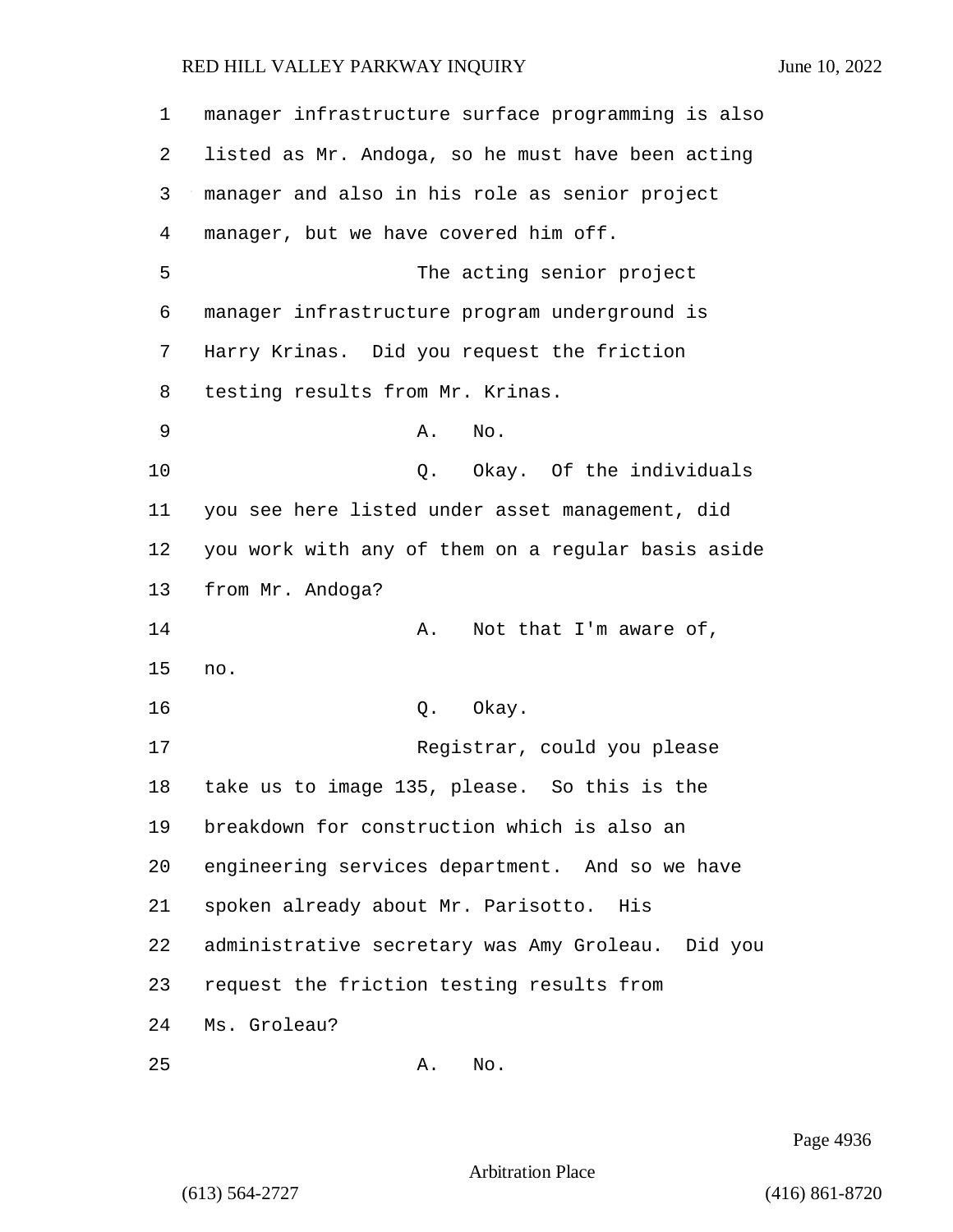1 Q. Okay. The senior project 2 manager construction management is Mr. Marco Oddi. 3 I believe it might be -- sorry, did you request 4 the friction testing results from Mr. Oddi?  $5$  A. No. 6 Q. Okay. You specifically 7 recall that it wasn't Mr. Oddi? 8 A. I recall, it wasn't 9 anyone from construction. 10 Q. Okay. So it wouldn't 11 have been Mr. Erick Merlos, though, there either? 12 A. No. 13 Q. Okay. So we looked at 14 asset management. Would it -- do you have a 15 recollection as to whether or not it was someone 16 from asset management? 17 A. Potentially. I didn't --18 org charts weren't available, so to actually know 19 where everyone sat wasn't always good or easy to 20 find out and self learn. But it potentially could 21 have or it could have been in -- someone in Susan 22 Jacob's -- 23 Q. Okay. But you're fairly 24 confident we can rule out construction? 25 A. Yes.

Page 4937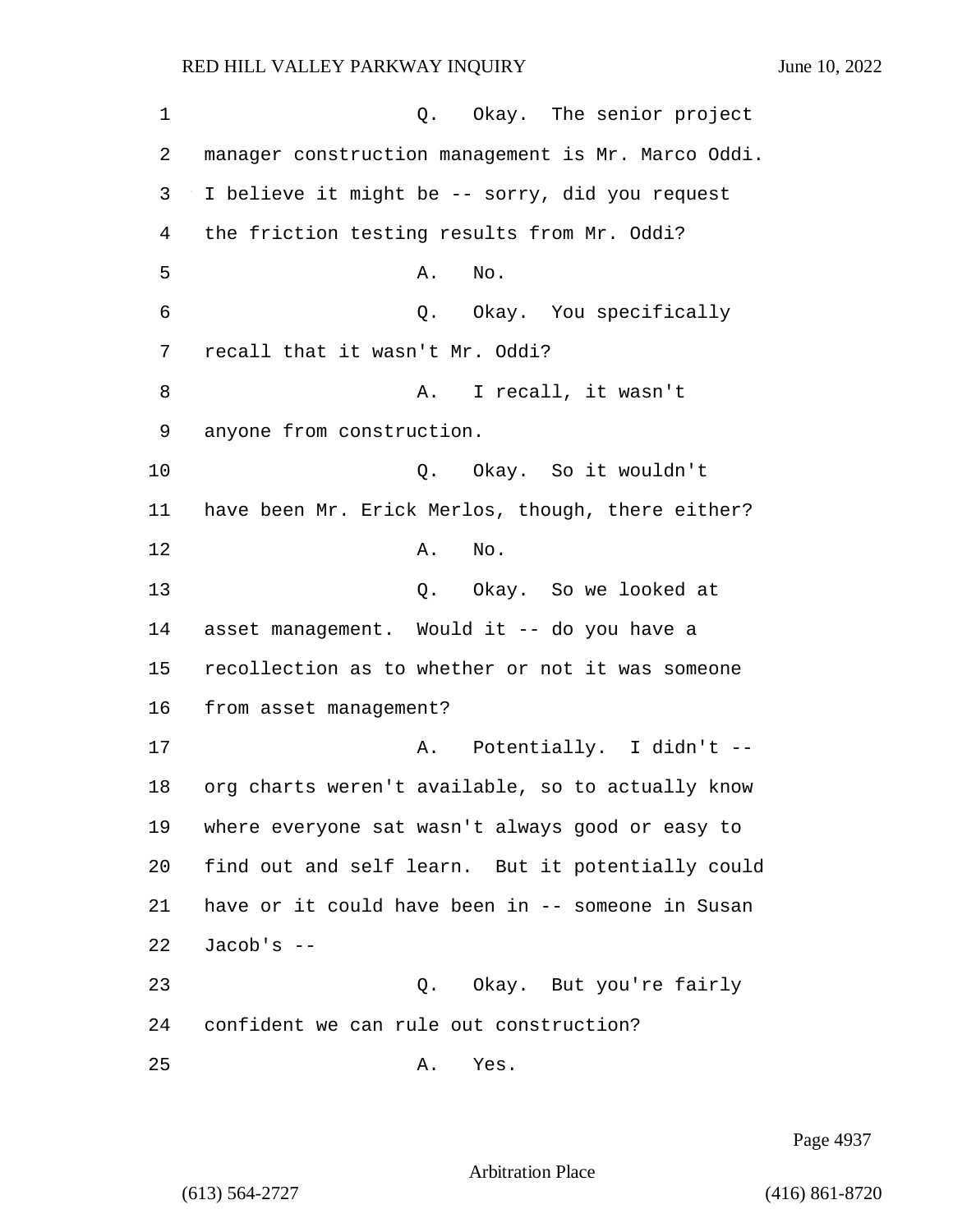| 1              | Okay.<br>Q.                                       |
|----------------|---------------------------------------------------|
| $\overline{2}$ | Registrar, could you please                       |
| 3              | take us to image 136. Okay.                       |
| 4              | So you said it could be                           |
| 5              | someone in Ms. Jacob's group. So Ms. Jacob is in  |
| 6              | charge of design at this point, and her           |
| 7              | administrative secretary is listed as Cathy       |
| 8              | Bojeski. Did you request the results from         |
| 9              | Ms. Bojeski.                                      |
| 10             | No.<br>Α.                                         |
| 11             | 0. Okay. And the senior                           |
| 12             | project manager of design services is Chris       |
| 13             | McCafferty. Did you request the friction testing  |
| 14             | results from Mr. McCafferty?                      |
| 15             | Potentially.<br>Α.                                |
| 16             | Q. Okay. So you don't have                        |
| 17             | a recollection whether or not you questioned them |
| 18             | from him?                                         |
| 19             | Α.<br>No.                                         |
| 20             | Okay. Did you work with<br>Q.                     |
| 21             | Mr. McCafferty --                                 |
| 22             | Yep, from time to time,<br>Α.                     |
| 23             | yeah.                                             |
| 24             | Okay.<br>Q.                                       |
| 25             | Registrar, could you please                       |

Page 4938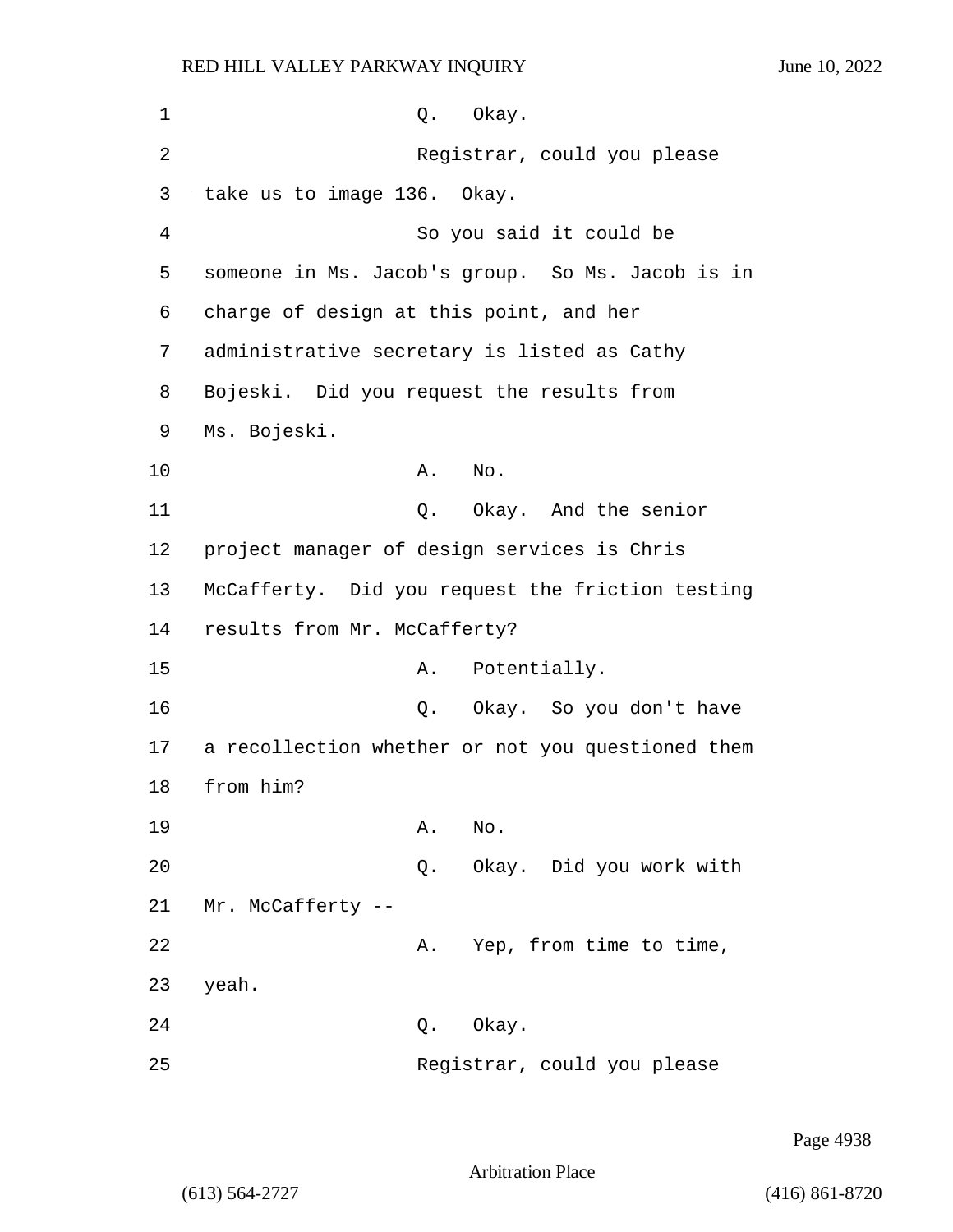1 take us to 136. 2 So this is manager geomatics 3 corridor management under Gord McGuire. The 4 property administration clerk in this group is 5 Lana Burley. Did you request the friction testing 6 results from her? 7 A. No. It wasn't anyone 8 from Gord's group. 9 Q. Okay. So we can rule out 10 Stella Jordan or Iordan; I'm not sure which is 11 correct there? 12 A. Correct. 13 O. Al Little? 14 A. Correct. 15 Q. And we can rule out Dave 16 Lamont? 17 A. Correct. 18 Q. Gary Kirchknopf? 19 A. Correct. 20 Q. And Charlie Lauricella. 21 A. Correct. 22 Q. Okay. I know that there 23 were a couple of other individuals that worked 24 with or were in engineering services around this 25 time. One was Mike Field. Do you if know you

Page 4939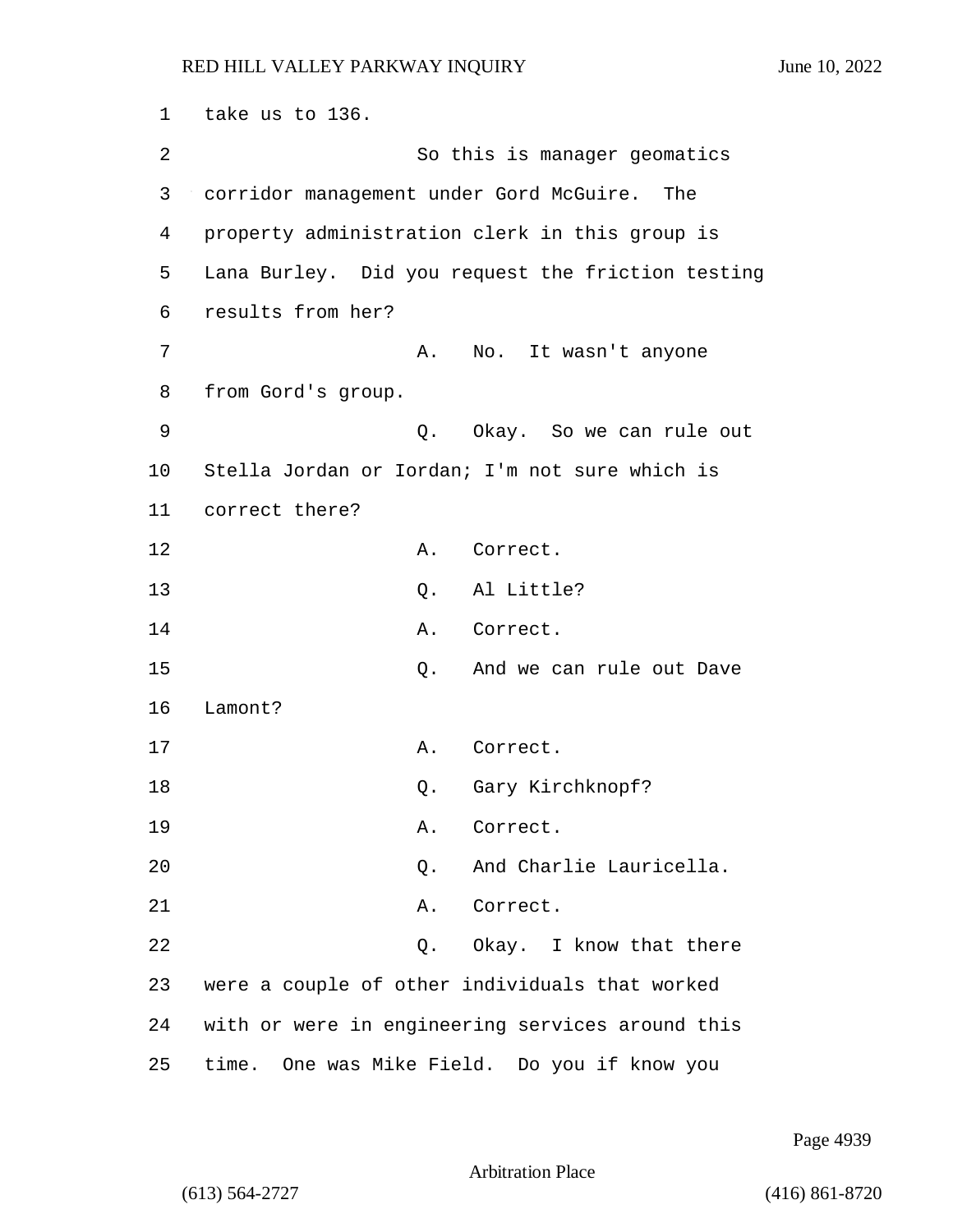1 worked with Mr. Field or requested the friction 2 testing results from him? 3 A. No, I didn't request from 4 him. 5 Q. Okay. And you 6 specifically recall that it wouldn't have been 7 Mr. Field? 8 A. Yeah, yeah. 9 Q. Okay. Another individual 10 that's involved in engineering services is Mike 11 Beck. Do you recall if you requested the friction 12 testing results from Mike Beck? 13 A. Potentially. 14 Q. Okay. Did you work with 15 Mr. Beck on a fairly regular basis? 16 A. Yeah. 17 Q. Okay. Okay. Thank you 18 very much. Those are my questions around the 19 structure chart. 20 So, Registrar, you can take a 21 that down for us. 22 Registrar, could you take us 23 to HAM888, please. 24 So this is a calendar 25 invitation that is circulated from Mr. Mater on --

Page 4940

Arbitration Place

(613) 564-2727 (416) 861-8720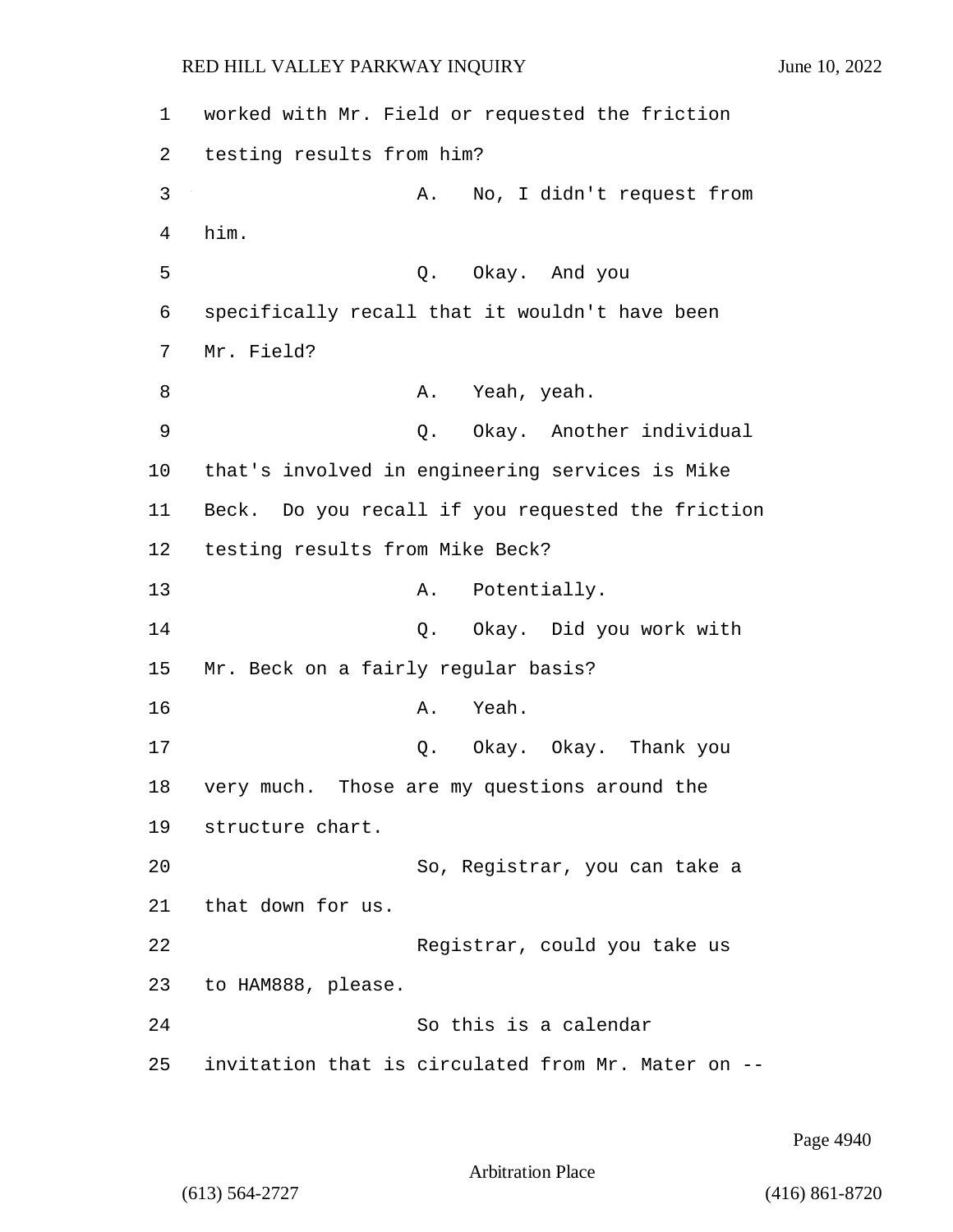1 for a meeting that occurs on May 1st, 2017. 2 You're copied, as are a number of other 3 individuals. 4 Registrar, could you call out 5 the two there just so that is a little bit easier 6 to read. 7 Mr. Worron, can you just 8 review the attendees there. Let me know when 9 you're done. 10 A. Yep. 11 Q. Do you recall this 12 May 1st meeting? 13 A. Yep. 14 Q. Okay. What was the 15 purpose of the meeting? 16 A. To go over all the 17 historical reports, studies, motions and bring 18 everyone up to speed. 19 Q. Could you describe the 20 meeting generally for me? 21 A. What do you mean by that? 22 and 2. What happened at the 23 meeting? 24 A. I reviewed -- I led 25 everyone through a historical process of all the

Page 4941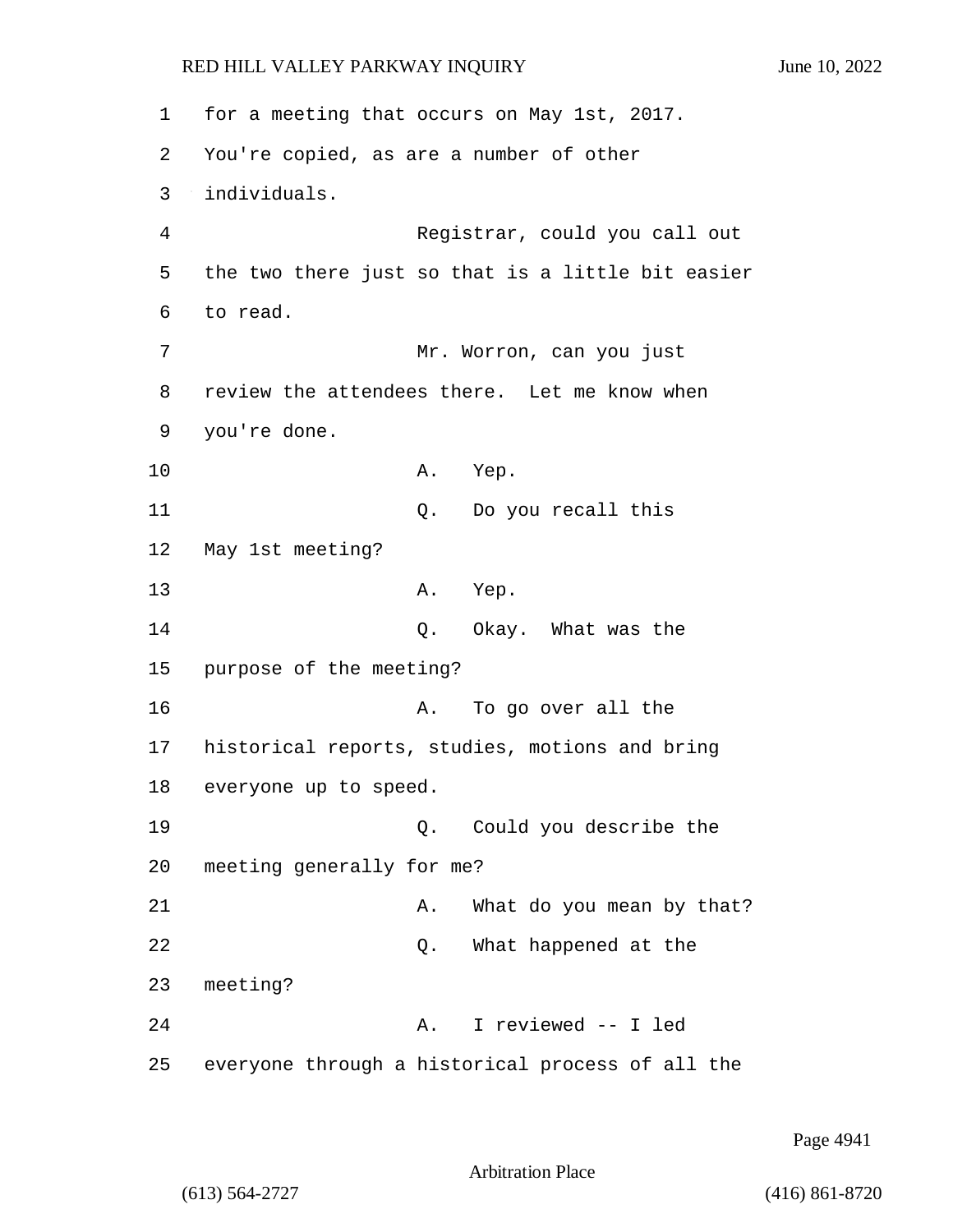| 1  | different motions and reports and studies, gave a  |
|----|----------------------------------------------------|
| 2  | brief synopsis of each one, really high level, and |
| 3  | there was some discussions about next steps or how |
| 4  | to move forward collectively as PW.                |
| 5  | Q.<br>Okay. What was the tone                      |
| 6  | of the meeting?                                    |
| 7  | Open collaboration.<br>Α.                          |
| 8  | Open collaboration. What<br>Q.                     |
| 9  | does that mean in terms of the tone or demeanour   |
| 10 | of the individuals at the meeting?                 |
| 11 | The demeanour? I think a<br>Α.                     |
| 12 | bit stressful.                                     |
| 13 | Stressful in terms of<br>Q.                        |
| 14 | people at the meeting were showing signs of        |
| 15 | stress, or there were --                           |
| 16 | Yeah, like if you were --<br>Α.                    |
| 17 | they weren't happy. They weren't mean. But, you    |
| 18 | know, somewhere in the middle, but more so towards |
| 19 | the, you know, stressful side, just because        |
| 20 | everyone is trying to figure out what's all been   |
| 21 | going on, and, you know, how do put their best     |
| 22 | step forward.                                      |
| 23 | Q. Okay. Were some                                 |
| 24 | individuals -- well, you said some individuals     |
| 25 | were not happy. Are those particular individuals,  |

Page 4942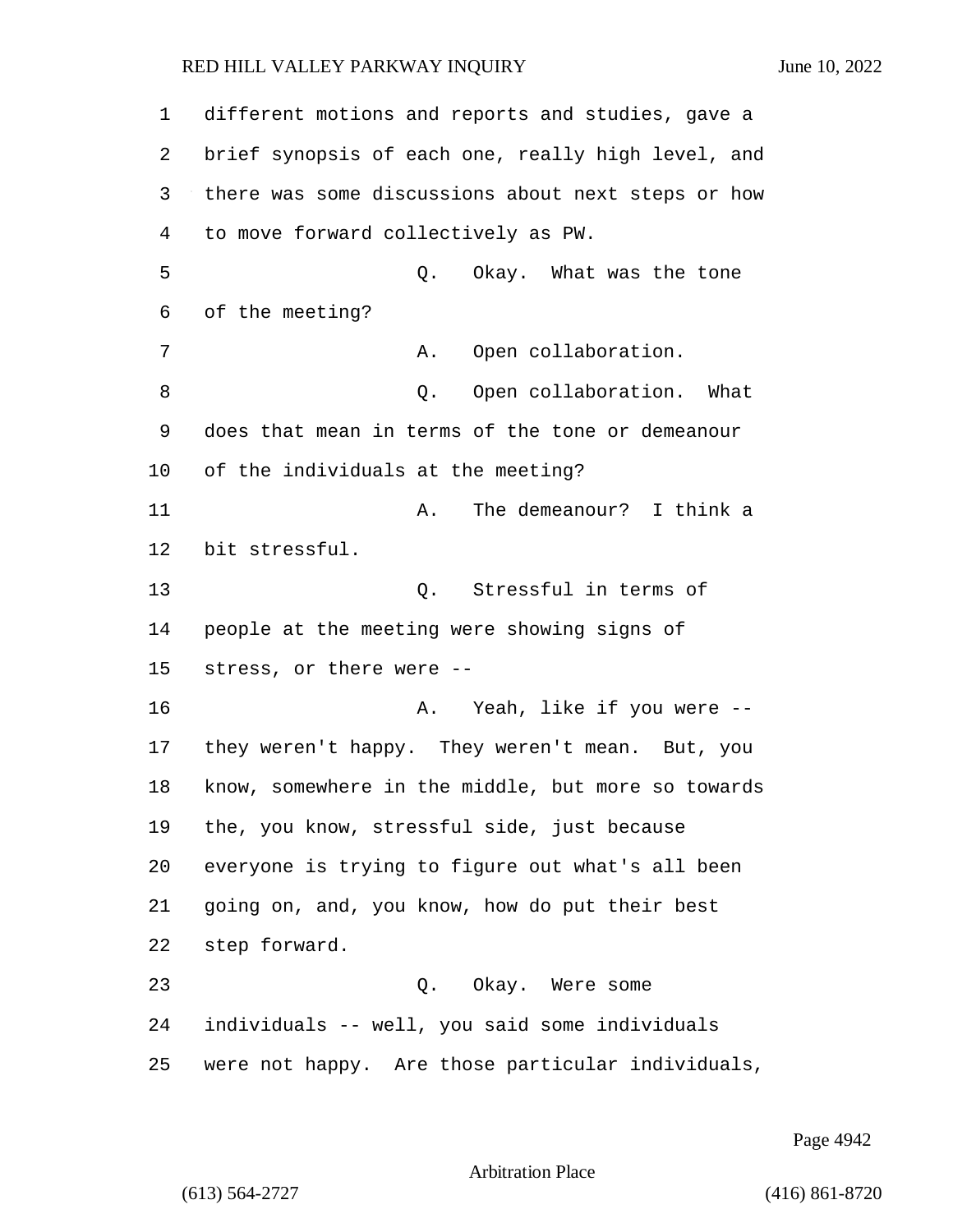or is that a general commentary on all of the attendees? 3 A. I think it was more so Gary and John; they're both the figureheads that needed to collaborate to get everything done. 6 Q. Okay. Do you recall discussions that occurred between Mr. Moore and Mr. Mater or what they were unhappy about or not happy about, to use your exact terminology? 10 A. I think it was just in general the -- trying to figure out how both groups could collaborate together and have the same vision. 14 Q. And I know you had said there were -- the visions of your group and Mr. Moore's group were in conflict at times. Was this one of those instances? 18 A. Yeah. 19 Q. Okay. Do you recall what the specific areas of conflict were at this meeting? 22 A. More so in theories or philosophies. We had just implemented a Vision Zero platform, so, you know, striving for zero deaths and zero serious injuries, and that is a

Page 4943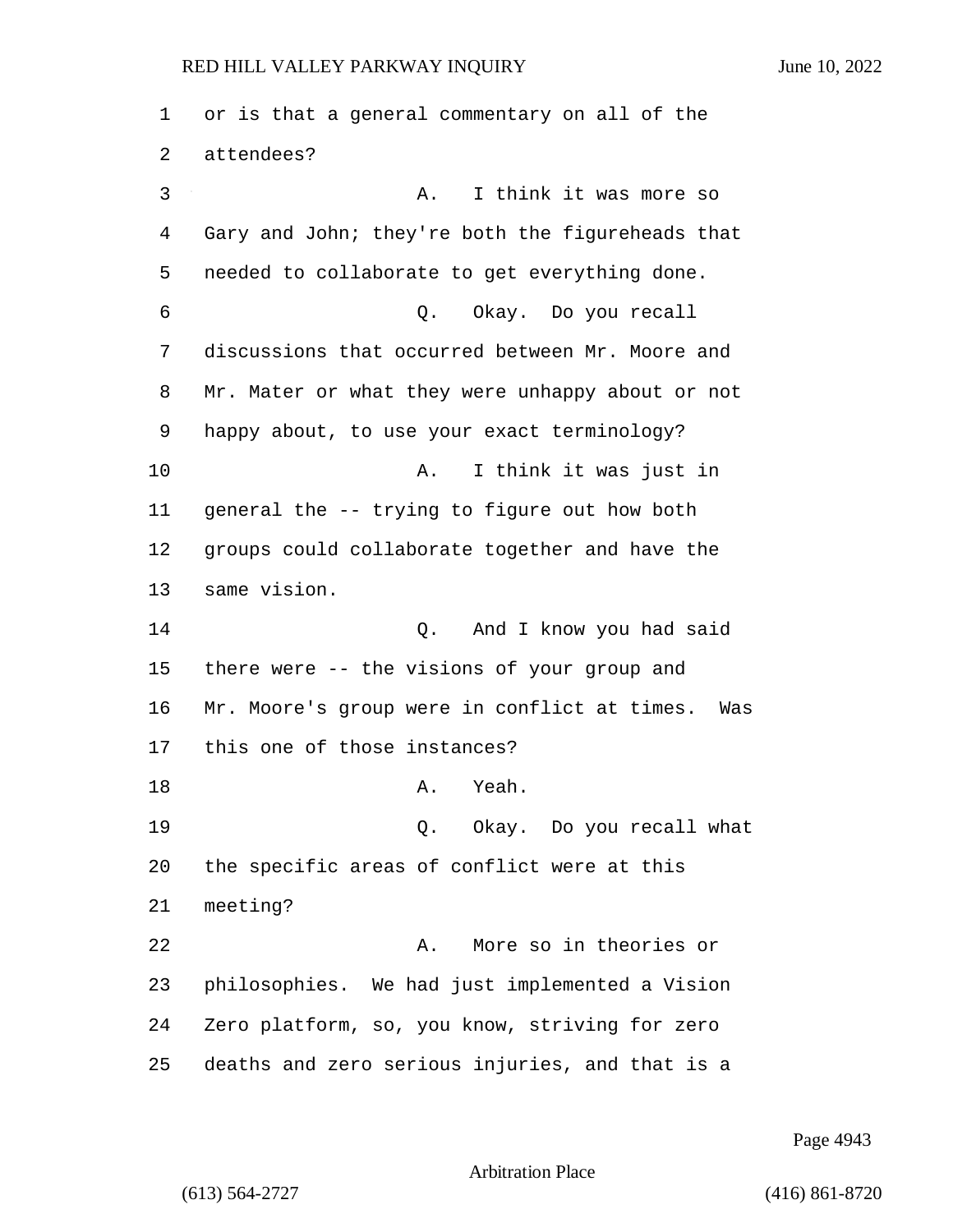| 1  | collective effort between engineering, police,     |
|----|----------------------------------------------------|
| 2  | education, enforcement, a bunch of things.<br>But  |
| 3  | it's not putting -- it's saying that road          |
| 4  | engineering has some responsibility in addressing  |
| 5  | how to make the roads safer.                       |
| 6  | Q. Okay. And did                                   |
| 7  | engineering services disagree with the Vision Zero |
| 8  | approach that your group was providing?            |
| 9  | I wouldn't say they<br>Α.                          |
| 10 | disagreed. It was new to them, so they were        |
| 11 | learning. It's new to -- it's a newer concept to   |
| 12 | Ontario, so it's everyone learning together and    |
| 13 | trying to find that happy balance to take that     |
| 14 | next step.                                         |
| 15 | Q. Practically, did looking                        |
| 16 | at things through a Vision Zero scope change the   |
| 17 | way that your group looked at recommendations and  |
| 18 | steps to be taken on the Red Hill Valley Parkway?  |
| 19 | Yeah.<br>Α.                                        |
| 20 | Q. In what ways?                                   |
| 21 | We looked at $-$ - I mean,<br>Α.                   |
| 22 | looking at not necessarily reducing all collisions |
| 23 | but looking at the focus on how to eliminate       |
| 24 | fatalities and serious injuries.                   |
| 25 | Okay. And then at this<br>Q.                       |

Page 4944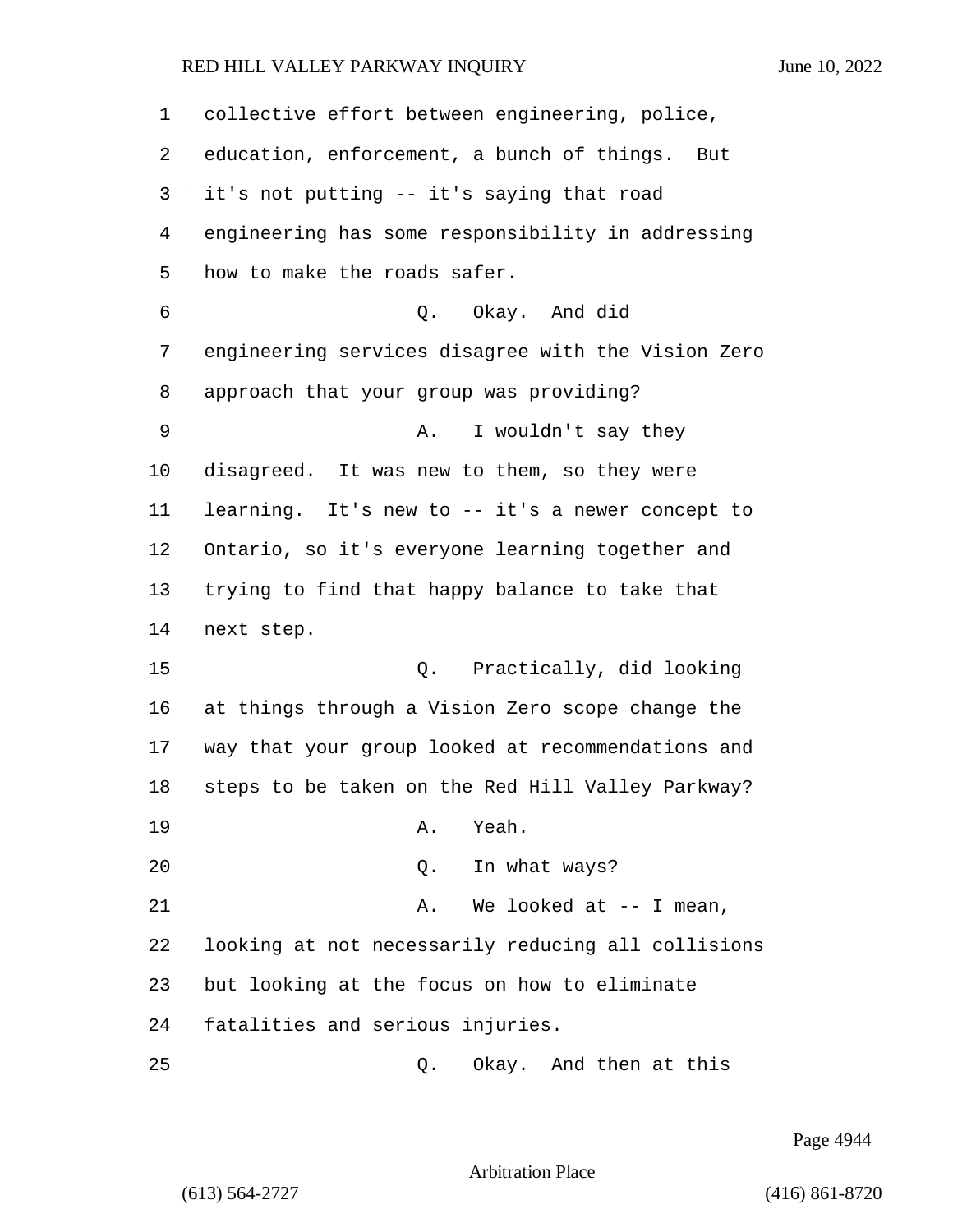| 1  | time, so that's May 1st, 2017, were there specific |
|----|----------------------------------------------------|
| 2  | items that you had in mind that you thought would  |
| 3  | achieve that end on the Red Hill?                  |
| 4  | I was more administrative<br>Α.                    |
| 5  | through this process at that meeting. I was just   |
| 6  | asked to collect some information, put some slides |
| 7  | together and then walk people through the slides.  |
| 8  | I wasn't there as a technical person or to seek a  |
| 9  | resolution. That wasn't my role at this meeting.   |
| 10 | Understood. But did your<br>Q.                     |
| 11 | group, so not just you, Mr. Ferguson, Mr. White,   |
| 12 | Mr. Mater, Mr. Lupton, have particular             |
| 13 | countermeasures or items that they thought if      |
| 14 | implemented on the Red Hill Valley Parkway would   |
| 15 | meet the goals of the Vision Zero program in       |
| 16 | May 2017?                                          |
| 17 | I'm not sure that this<br>Α.                       |
| 18 | meeting was specifically for that. I'm sure there  |
| 19 | were some.                                         |
| 20 | Do you remember what they<br>Q.                    |
| 21 | were. I know there was                             |
| 22 | Not specifically.<br>Α.                            |
| 23 | Do you recall discussions<br>Q.                    |
| 24 | around median barriers or guide rails on the Red   |
| 25 | Hill Valley Parkway?                               |

Page 4945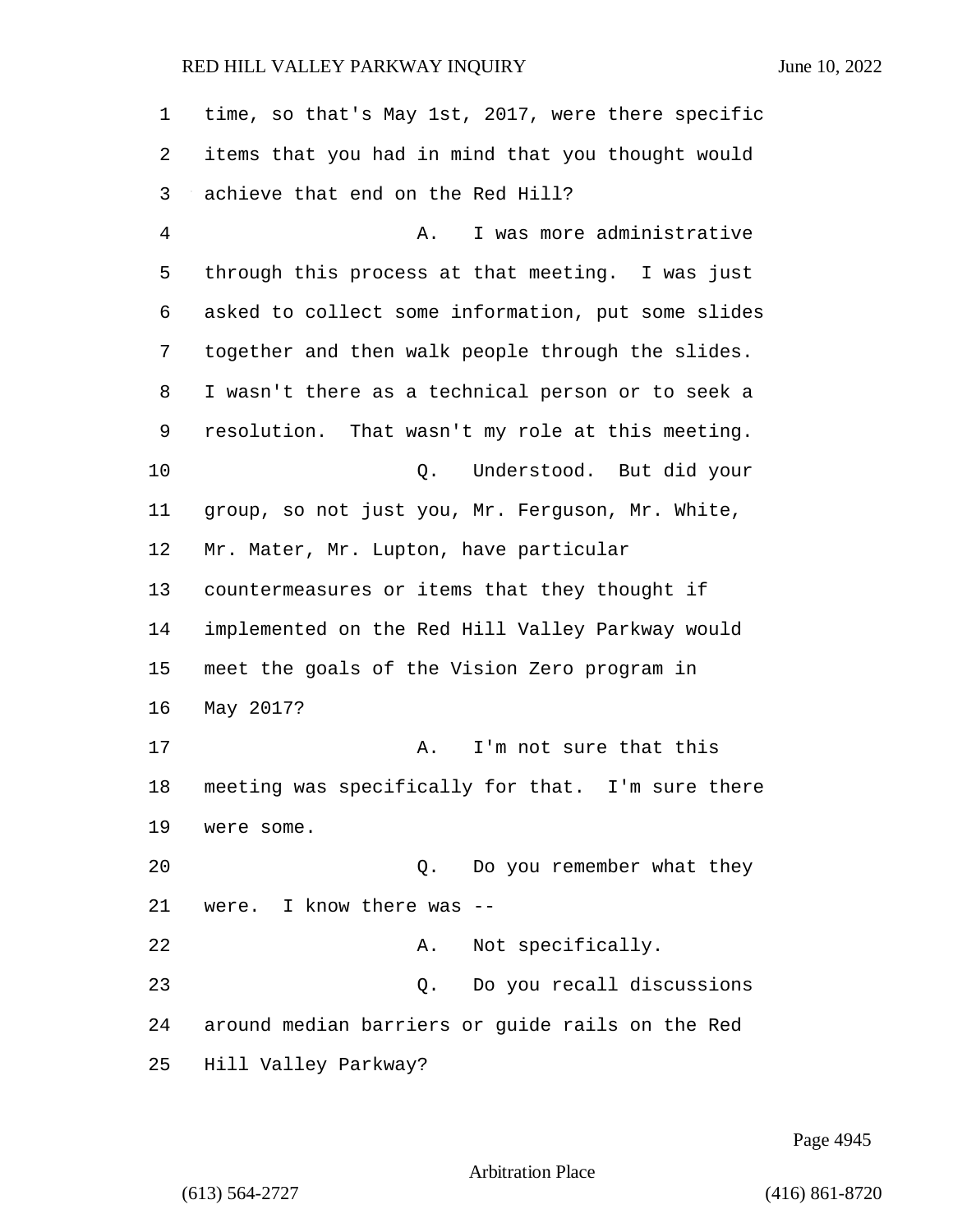1 A. Not specifically for this 2 meeting. We were discussing it at length at this 3 time, you know, in early 2017. 4 Q. And that was in 5 connection with the planned repave of the Red Hill 6 Valley Parkway? 7 A. Yeah. 8 a Q. It was something that 9 your group thought should be included in the scope 10 of the bench repaving? 11 A. It wasn't from our group. 12 It was through the recommendations of the CIMA 13 reports. 14 O. And I believe that I've 15 seen some e-mail exchange where your group was 16 putting that scope to engineering services; is 17 that right? 18 A. Yeah, yeah. 19 Q. Do recall what 20 engineering services did in response to the 21 suggestion that median barriers or guide rails 22 should be included in the scope of the repave? 23 A. They held some meetings, 24 you know, to collectively understand and to look 25 at where the priority areas were. Barriers would

Page 4946

Arbitration Place

(613) 564-2727 (416) 861-8720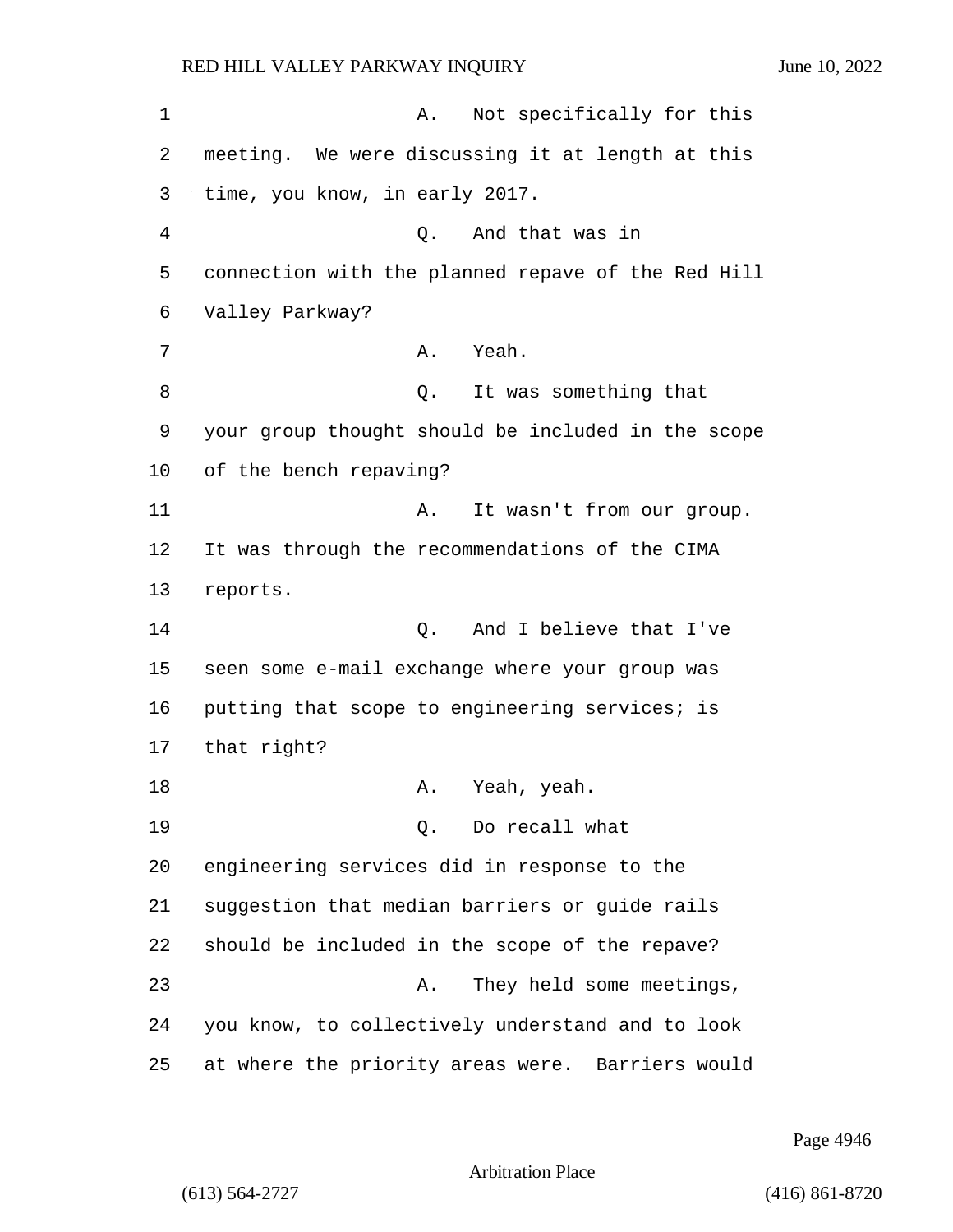| 1  | be a costly item, and from what I can recall the   |
|----|----------------------------------------------------|
| 2  | budget that was planned for this work, that would  |
| 3  | create significant impacts to it. So trying to,    |
| 4  | you know, work together to resolve how best to     |
| 5  | move forward.                                      |
| 6  | And just to circle back<br>Q.                      |
| 7  | on that quickly, and you may have already answered |
| 8  | this, but the idea of guide rails or median        |
| 9  | barriers on the Red Hill Valley Parkway, is that   |
| 10 | something that you or members of your group        |
| 11 | considered in line with the Vision Zero            |
| 12 | philosophy?                                        |
| 13 | Yeah.<br>Α.                                        |
| 14 | Why?<br>Q.                                         |
| 15 | The serious injuries and<br>Α.                     |
| 16 | fatalities occurred more often when vehicles       |
| 17 | crossed the median. So in crossing the median if   |
| 18 | you can prevent that, then essentially you've      |
| 19 | eliminated that from occurring.                    |
| 20 | Now, there are disadvantages                       |
| 21 | to that where there could be more injuries or      |
| 22 | property damage from a barrier wall of vehicles    |
| 23 | just going off and hitting it because it's in the  |
| 24 | clear zone or, you know, within the right-of-way   |
| 25 | that a vehicle could travel. But you would         |

Page 4947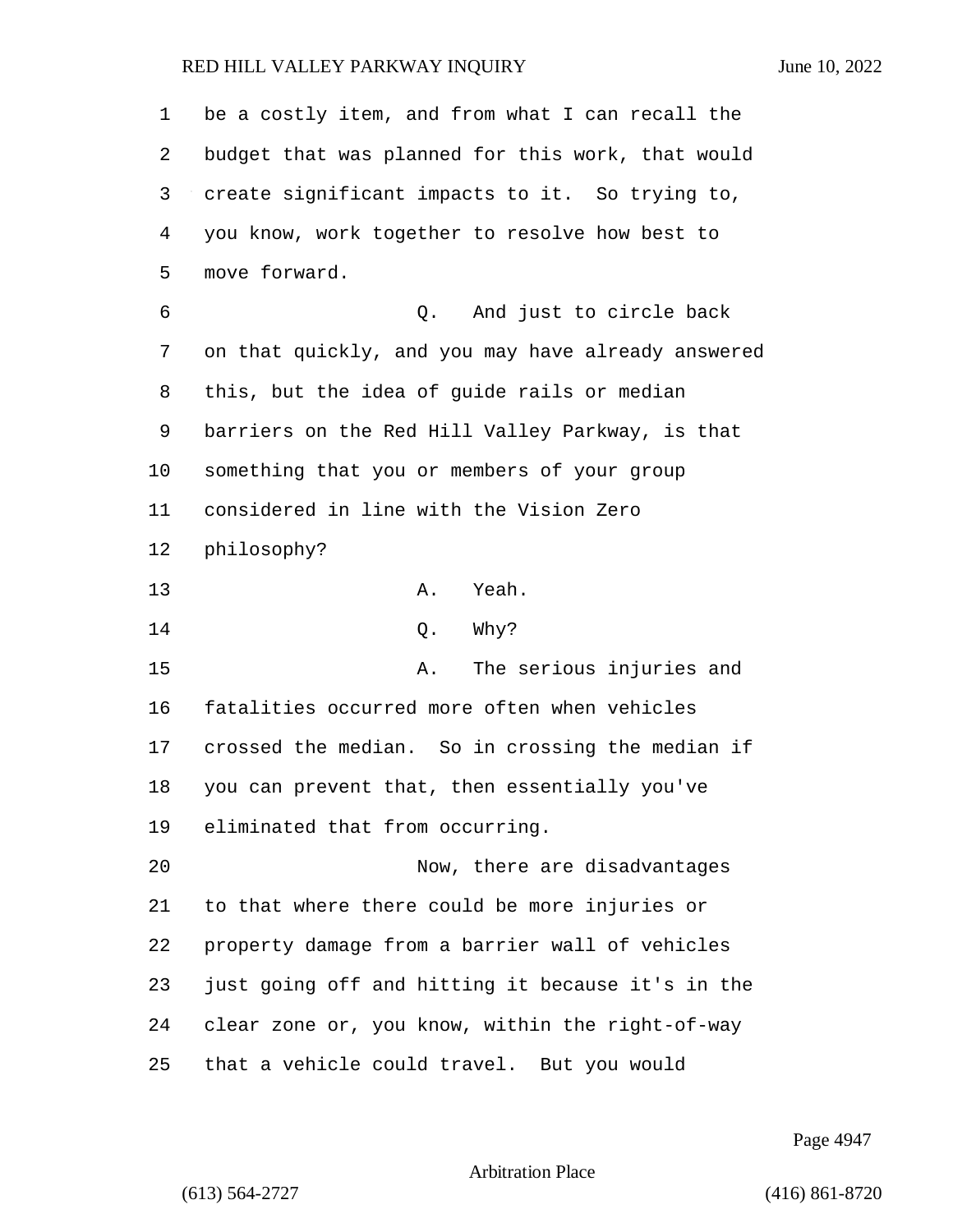ultimately prevent a vehicle from crossing the median. 3 Q. Okay. Understood. And are there certain types of barriers or guide rails that are designed to minimize the property damage or the potential that a car could go backwards into the lane that it was in the process of leaving when it hit the barrier? 9 A. Yeah, I'm not an expert in that. But I do understand that yes, there is various applications depending on the road geometrics that certain barriers work better in certain situations. 14 Q. And I know I've taken us a bit off track, so returning to the May 1st, 2017 meeting. 17 Registrar, could you take this down and bring up HAM889. 19 So just to assist you, Mr. Worron, there's also an agenda for this meeting that's circulated with the calendar invitation, and there are a number of items listed there, and number 4 is friction testing results. Do you recall if there were discussions about friction testing results at the May 1st meeting?

Page 4948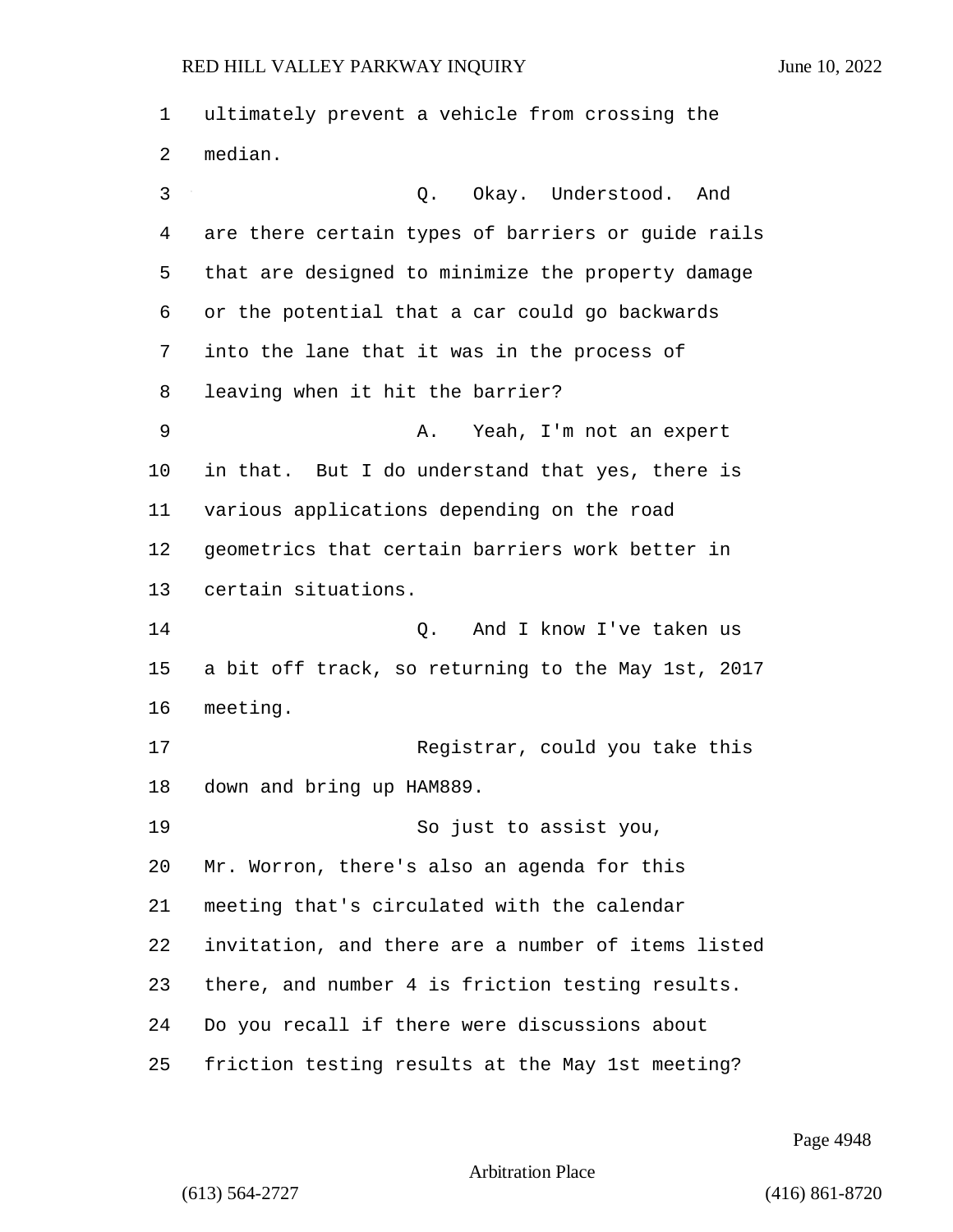1 A. I don't recall 2 specifically. 3 Q. Okay. Do you recall if 4 anyone asked Mr. Moore for friction testing 5 results from the Red Hill Valley Parkway at this 6 meeting? 7 A. I don't recall. 8 Q. Okay. 9 Registrar, you can take this 10 down, and if you can bring up HAM25976 for us, 11 please. 12 Mr. Worron, I believe this is 13 the PowerPoint presentation that you indicated you 14 prepared; is that correct? 15 A. Yep. 16 Q. Okay. And you took the 17 other attendees at the meeting through this 18 PowerPoint presentation? 19 A. Yep. 20 Q. What process did you 21 follow in collecting and putting together this -- 22 collecting the information for and putting 23 together this PowerPoint presentation? 24 A. Scavenger hunt really. 25 It was, you know, researching back on-line through

Page 4949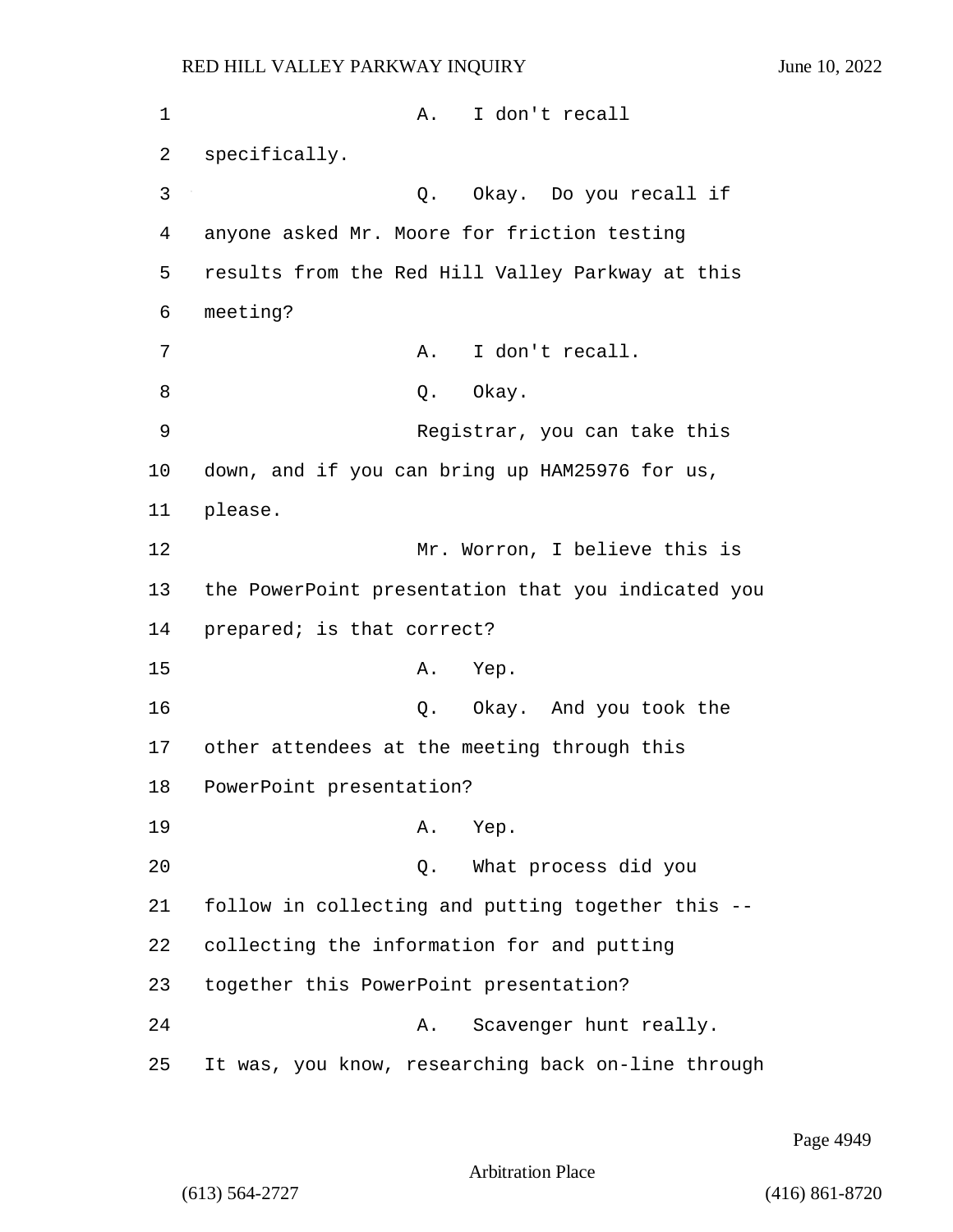the clerk's office what's been done. It was asking colleagues for information and just trying to grab, you know, really just a snippet of what's been done. 5 Q. And when you say "going to the clerk's office," is that in reference to acquiring staff reports? 8 A. Yeah. They are on-line. I'm not sure if it's an internal link or an external link. 11 Q. Okay. Was there any other information other than staff reports that you would have been speaking to the clerks about? 14 A. I don't believe so. This was put together pretty quickly. 16 Q. How much time did you have to put it together? 18 A. I believe -- I recall I did it over a weekend. 20 Q. Oh. Okay. And why? How did that come about? 22 A. I don't recall whether it was given to me last minute or whether I didn't have -- you know, whether I had conflicting deadlines or what have you. I just remember doing

Page 4950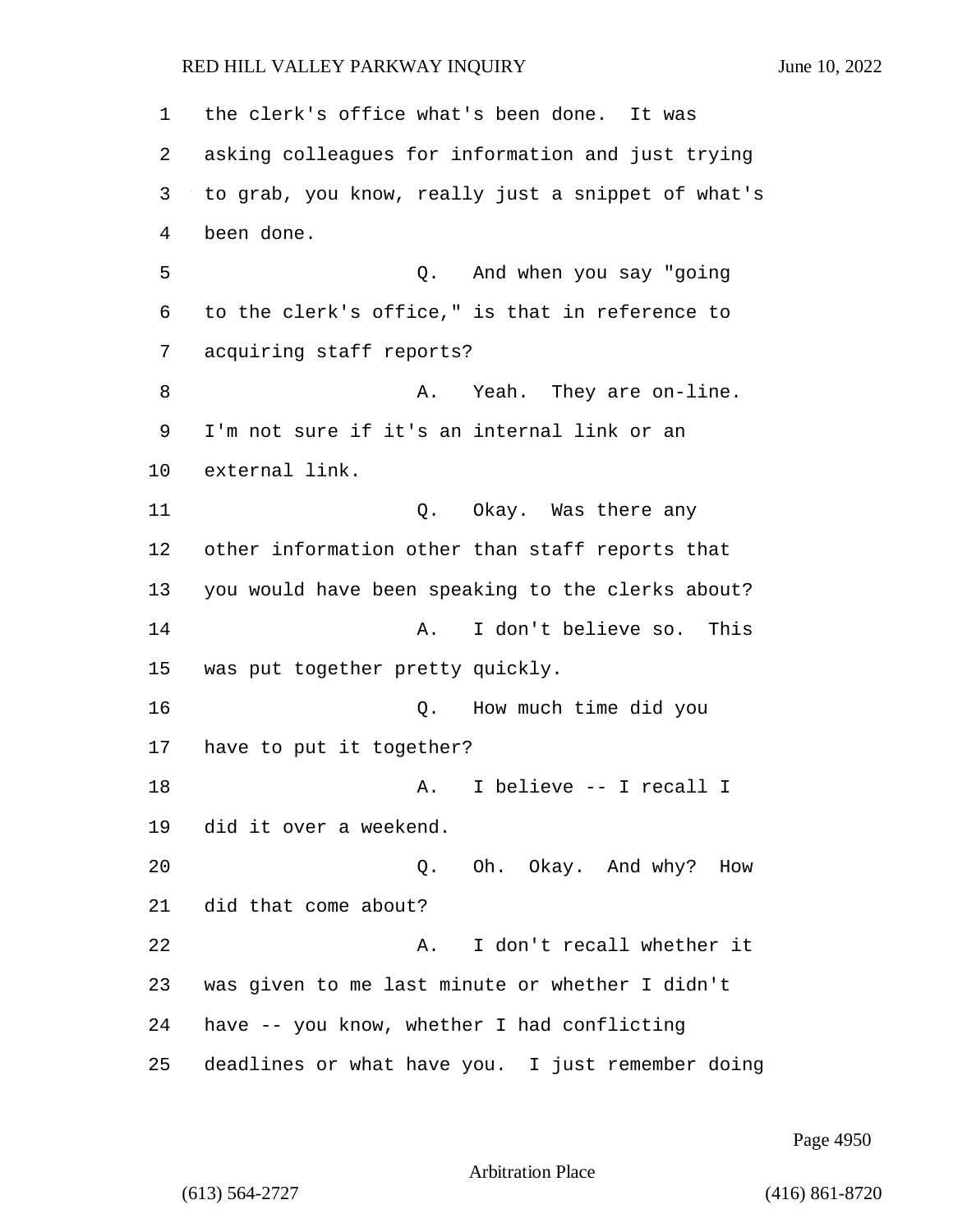1 it over the weekend. 2 Q. Fair enough. Did you 3 work with Mr. Ferguson or Mr. Cooper in putting 4 together this presentation? 5 A. I'm sure I reached out to 6 them to find some information. 7 C. Okay. But the primary 8 responsibility for actually compiling it was with 9 you? 10 A. Yeah, yeah. 11 Q. Registrar, could you 12 please take us to image 9. And if you could call 13 that out so it's a little more legible, please. 14 Thank you. 15 So you'll see, Mr. Worron, 16 this is a PowerPoint slide about the improvements 17 further to the 2013 CIMA report and the staff 18 report on that CIMA report, and you'll see the 19 list of the countermeasures here. 20 A. Yep. 21 Q. And the top line there 22 says, "friction testing," and it's marked as 23 completed. Why is friction testing marked as 24 completed here? 25 A. I believe that that

Page 4951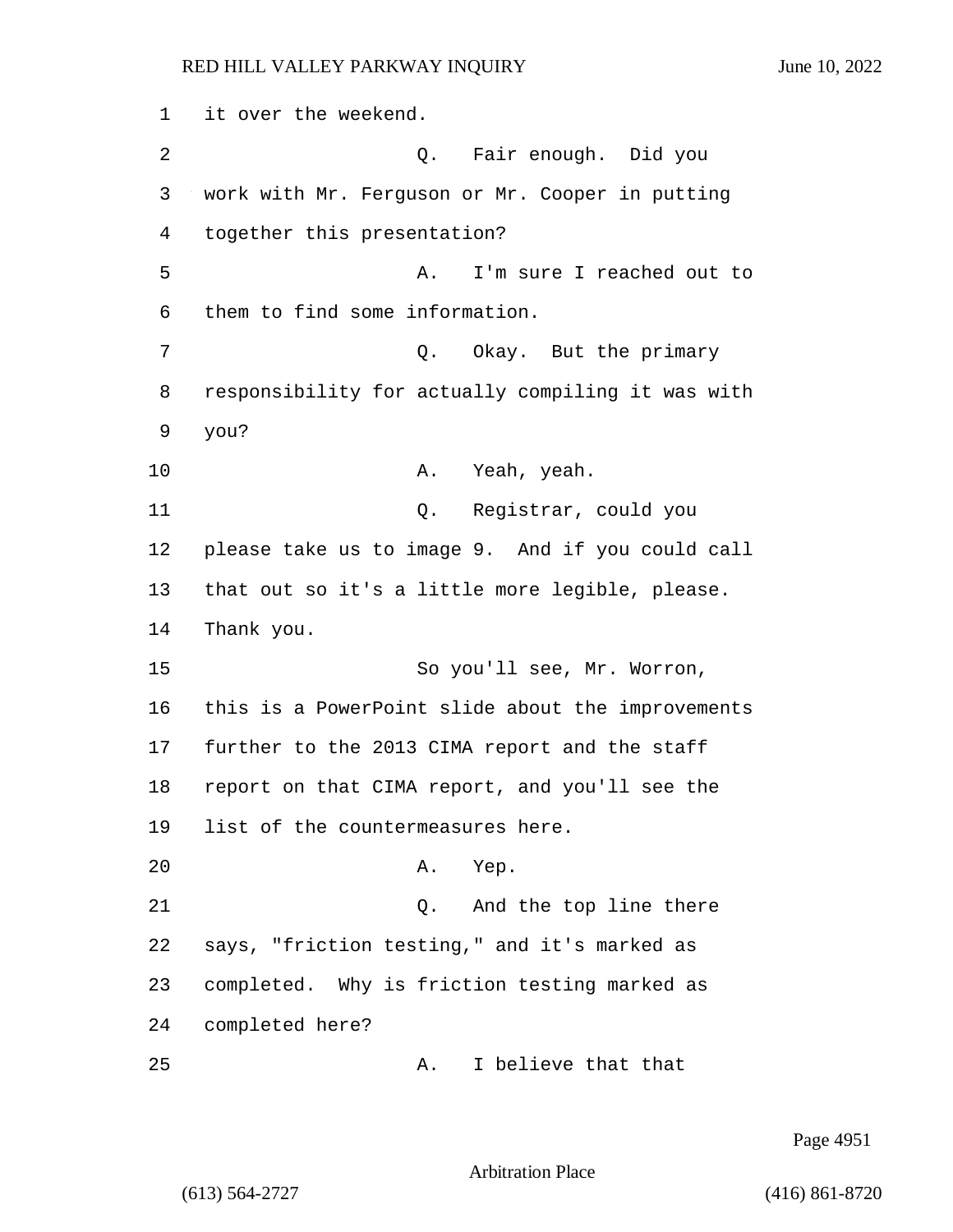1 status was based on 2017, you know, at the time of 2 the meeting. So we would have heard from Gary at 3 that council presentation that friction testing 4 was done. 5 Q. So this would have been 6 based on Mr. Moore's statements at the 7 December 2015 public works committee meeting? 8 A. Yeah, or any other 9 discussions that they would have had through the 10 various, you know, meetings that Gary had with 11 Martin White and John and Dave. 12 C. Okay. So it was based on 13 a representation from Mr. Moore that the friction 14 testing had been completed? 15 A. Yeah. 16 Q. And at this point in 17 time, May 1st, 2017, had you ever seen the results 18 of any friction testing for the Red Hill Valley 19 Parkway? 20 A. No. 21 Q. To your knowledge had 22 anyone in your group received the results of any 23 friction testing from the Red Hill Valley Parkway? 24 A. Not that I can recall. 25 Q. Okay.

Page 4952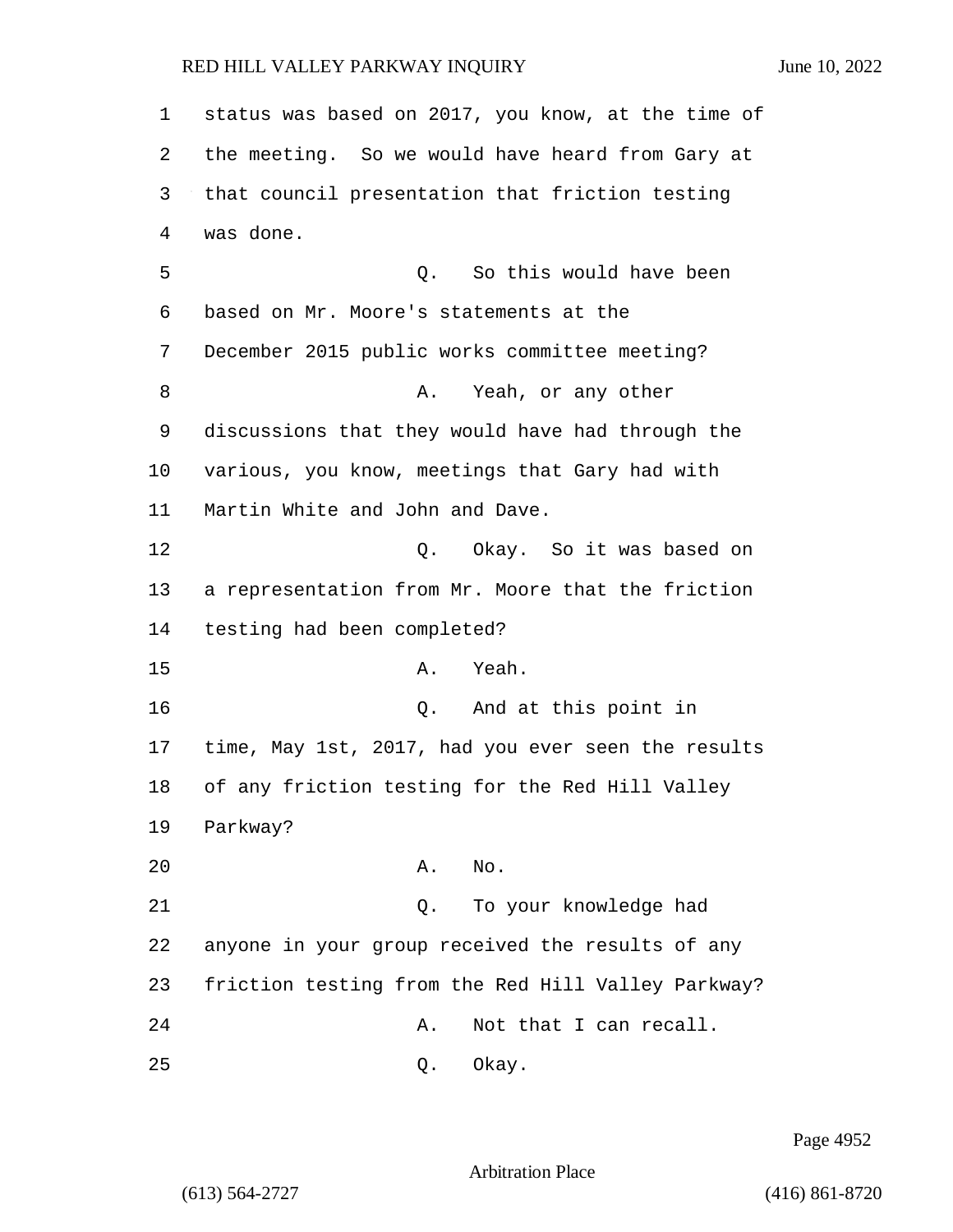1 Registrar, could you please take us to image 18, please, and call that out as well. Thank you. 4 So this is a similar slide that covers off the countermeasures from the CIMA report. And you'll see again at the top there friction testing is listed as completed further to the 2015 CIMA report as well. What was the basis for the inclusion of that information? 10 A. Same, that Gary had indicated to council that friction testing had been done. 13 O. I know that in his statements to council that we looked at earlier today, he had indicated there was testing in 2007 and that there was testing 2012 to 2013 I believe is what he says to council. 18 A. Yeah. 19 Q. The 2015 CIMA report postdates that friction testing. Was it your understanding at this time that there had been subsequent friction testing conducted on the Red Hill aside from the 2007 or the 2012 to 2013 testing? 25 A. No, no. It -- this was

Page 4953

Arbitration Place

(613) 564-2727 (416) 861-8720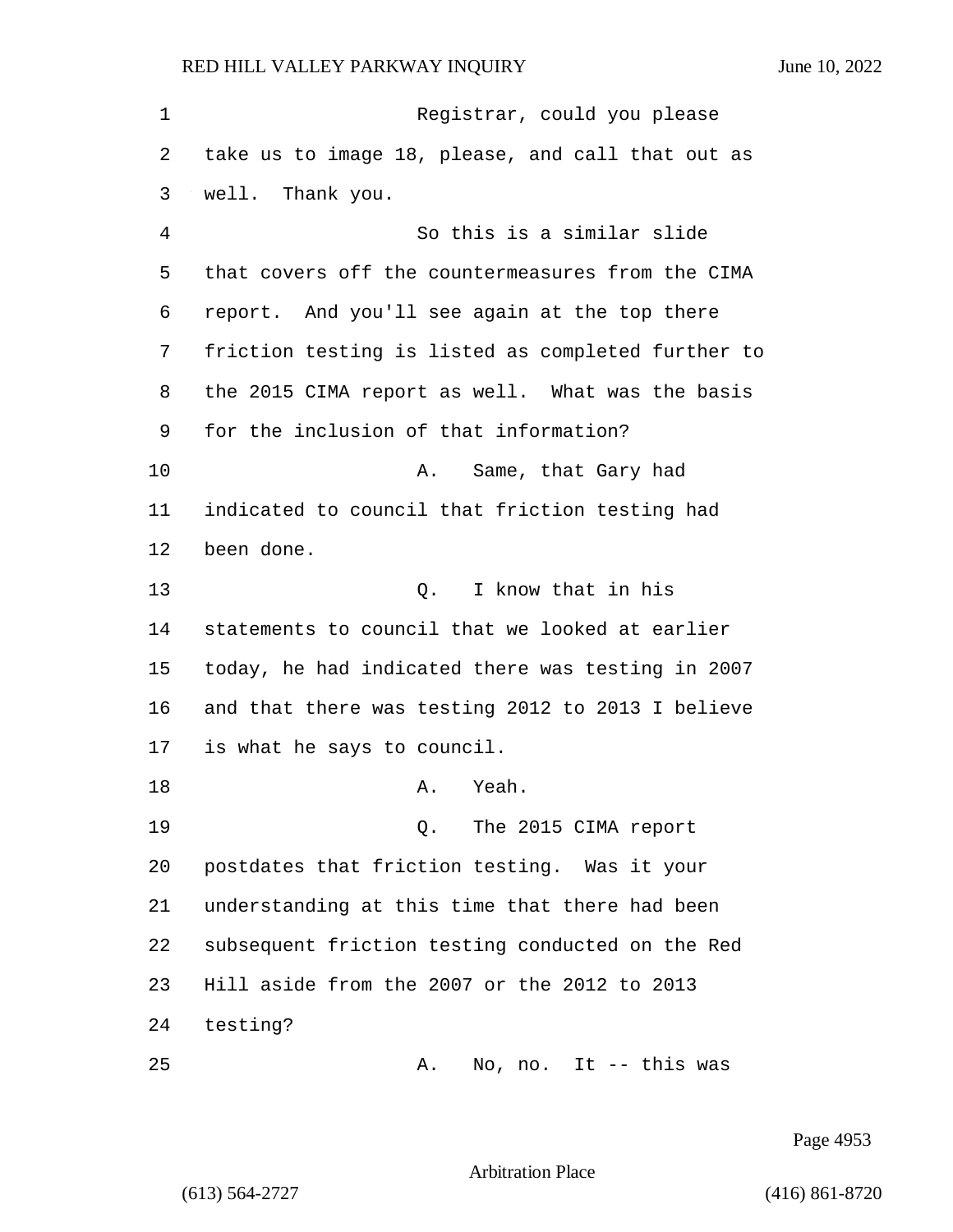just, you know, like I said, quickly done. It might be misleading looking back at it now, but it was just to say that friction testing was done. 4 Q. Okay. When you say "it might be misleading," what do you mean by that? 6 A. Well, when you compare that first slide that you said where it said it was done for 10,000, that was, you know, based from a 2013-ish, and this is at the end of 2015, it appears that a second one was done. But that wasn't the indication. It was just to say that friction testing was done. 13 Q. Right. So it was to say that friction testing was done, but to your knowledge it was not completed at any point after 2015 or after the 2015 CIMA report was presented to the public works committee? 18 A. Correct. 19 Q. Okay. In your view would friction testing from 2012 or 2013, if it existed, have fulfilled the recommendation for friction testing in the 2015 CIMA report? 23 A. I'm not experienced or educated enough to be able to answer whether that timeframe of a study on friction would be

Page 4954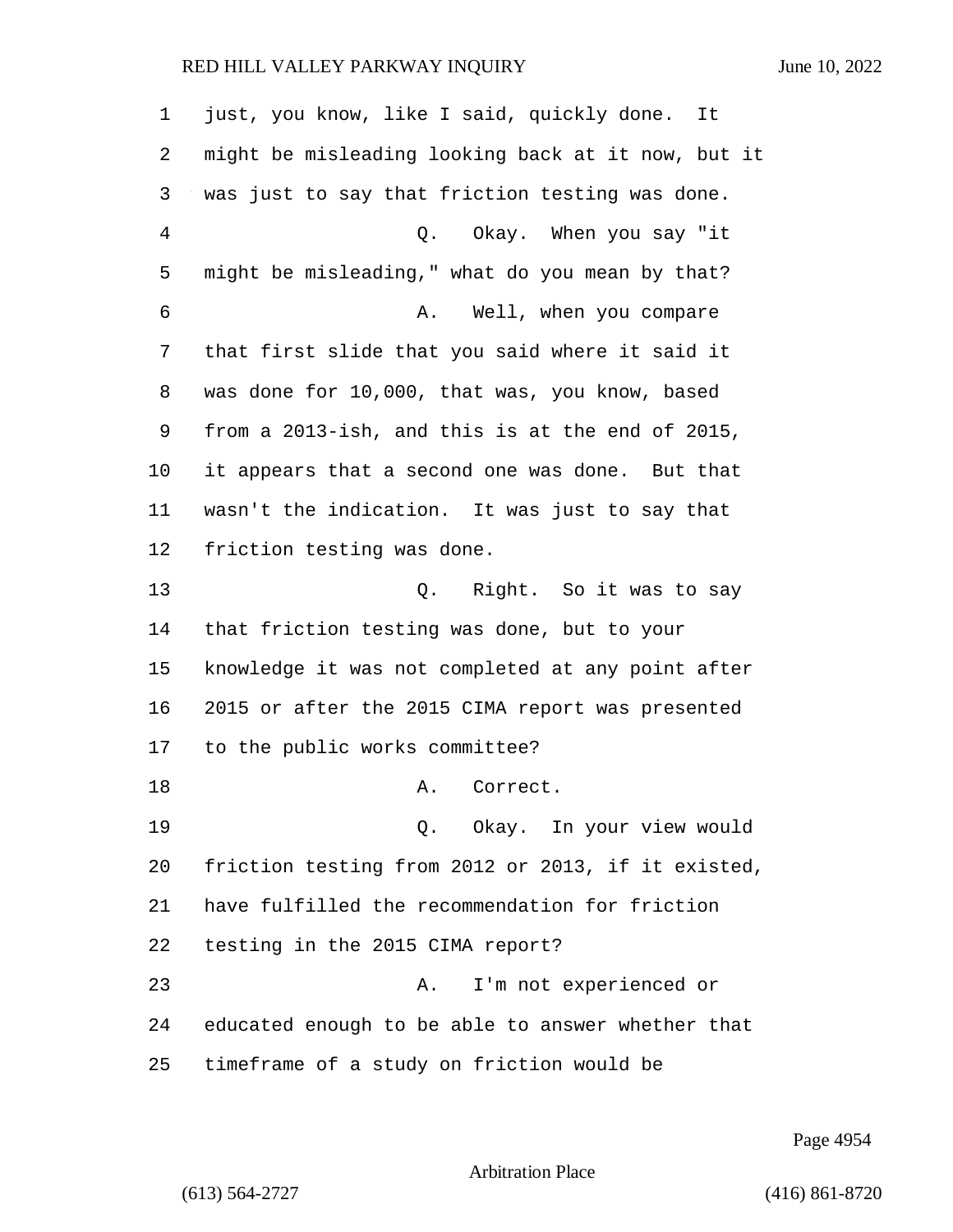relevant. 2 Q. Okay. But this presentation suggests that there were two sets of testing done; so one further to the 2013 report and then another further to the 2015 report. 6 A. Yeah. But that's not how it was communicated. It was communicated that friction testing as a check box in general with the long list outstanding business items, it was completed. 11 Q. Okay. So when you say -- so this is part of your presentation, then, when you're talking about this slide? 14 A. Yes. 15 Q. Perfect. Did you speak to these slides, or did someone else at the meeting speak to them? 18 A. I spoke to them. 19 Q. Okay. Can you tell me what you said, then, about friction testing when you were giving this presentation? I know you -- 22 A. I just said friction testing was done. 24 Q. And did you make it clear that it was one instance or two instances, 2007,

Page 4955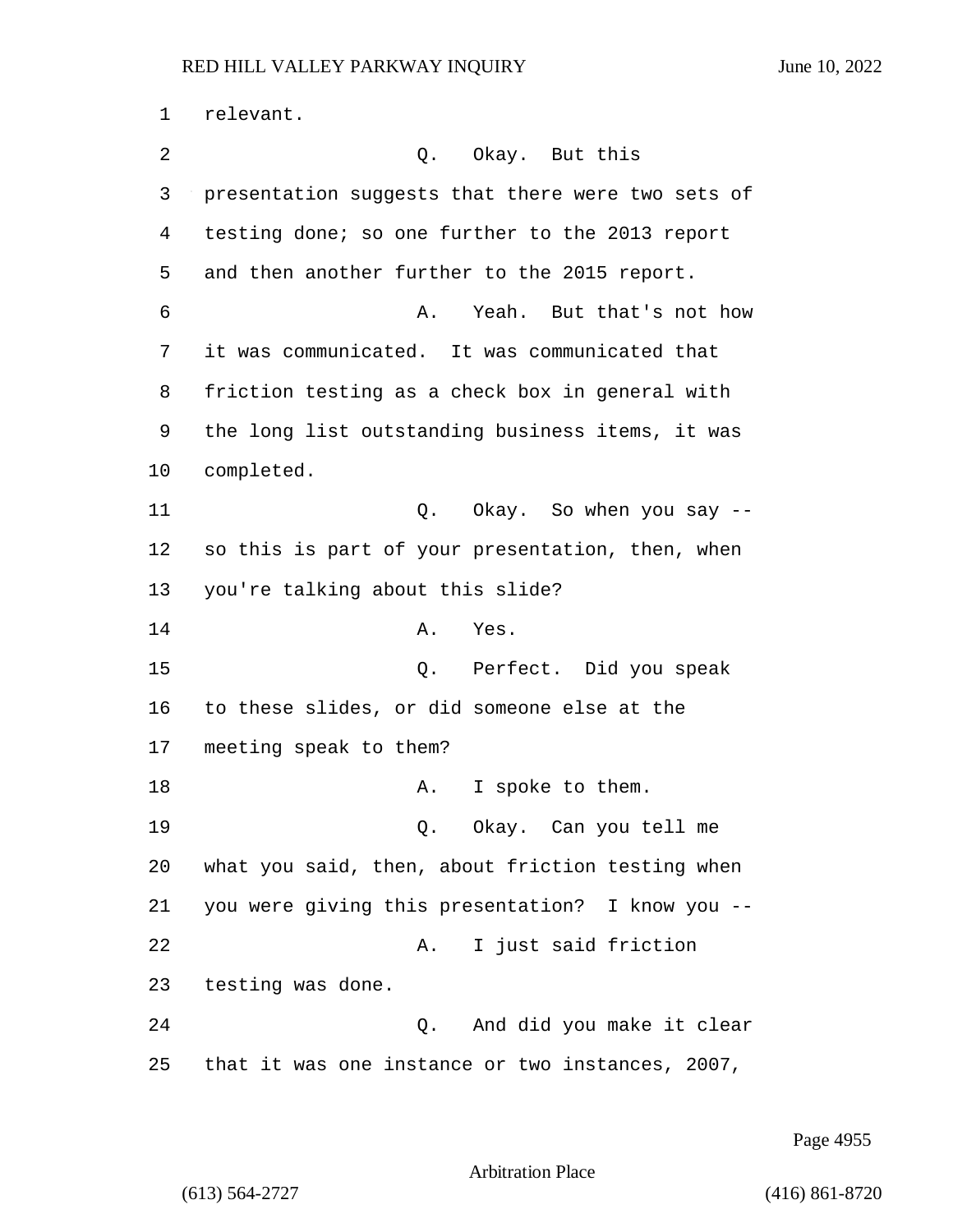2012 and 2013? 2 A. No, no, but I -- my assumption, I only knew it was being done once. 4 Q. Okay. And you expect that you would have communicated that in your presentation? 7 A. Potentially. I only knew it was being done once. I didn't know that there was maybe two or three times or twice with a request, and so my mindset would have just been yeah, that's normal, it's been done. 12 C. Okay. And when you were talking about the friction testing during this presentation, did you advise the group of attendees at this meeting that it was your understanding that Mr. Moore had the friction testing results? 18 A. No. I wasn't diving into these items to that degree. It was a high level to illustrate the progression of motion reports, technical studies done by consultants that were done over time, who the staff reports were the authors because there were some authors by other sections as well, and just giving a high level snippet of the outstanding business list that

Page 4956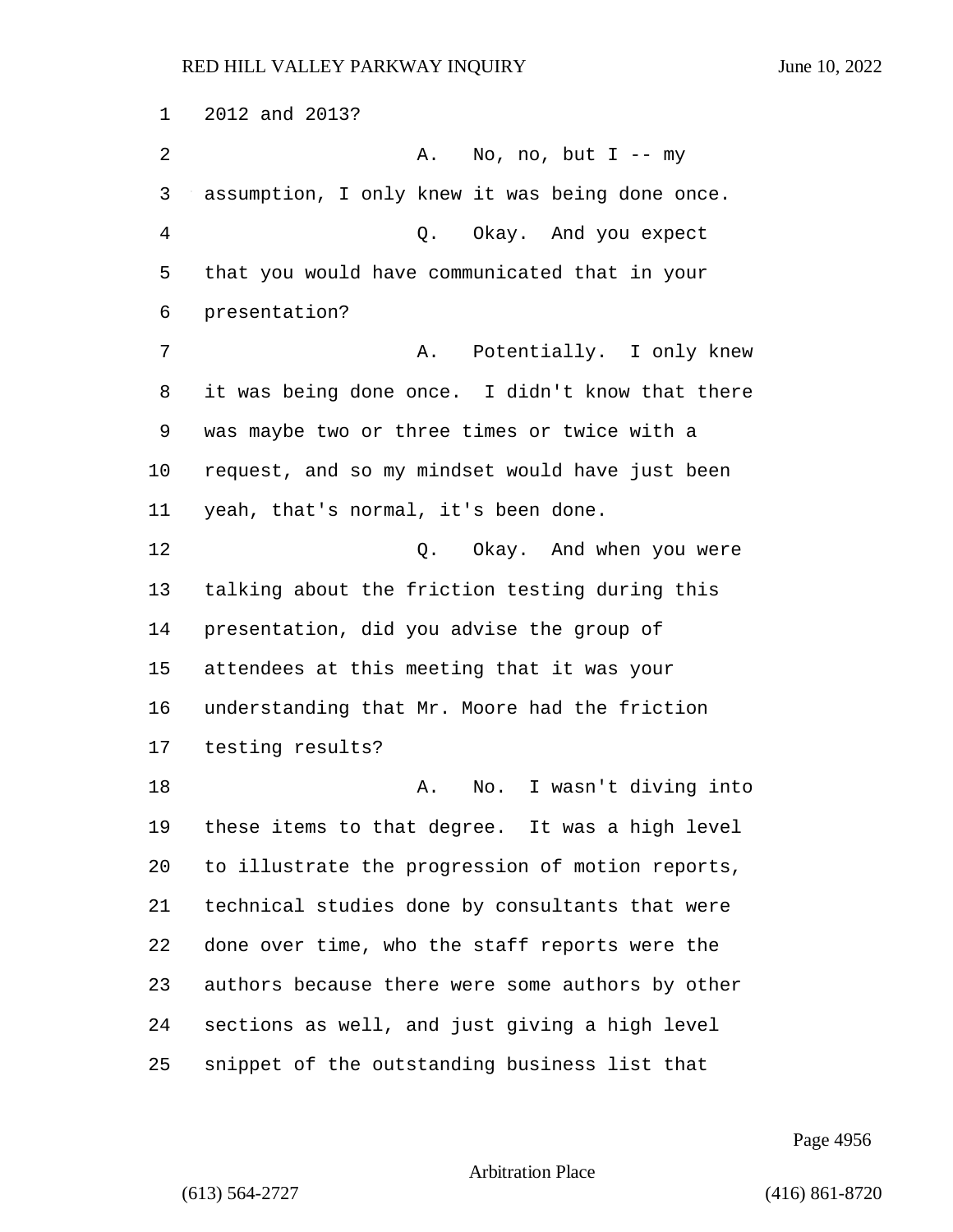still needed to be done. It wasn't diving into the details of this. 3 Q. And when you -- as you went through each of these slides, did other attendees at the meeting ask you questions about them? 7 A. They didn't ask me questions. They asked themselves questions, and there was open discussion. 10 Q. Okay. And so on the two slides that we just looked at was there -- or do you recall if there was any open discussion about the conduct pavement friction testing recommendation there? 15 A. I don't recall. There was discussions ongoing, but I don't recall what specifically was being spoken to. I was just going through the slides and letting the senior management discuss amongst themselves as needed. 20 Q. Okay. 21 Registrar, could you please take us to image 31. 23 So I believe you had referenced that there were a number of items on the outstanding business list. So this is the

Page 4957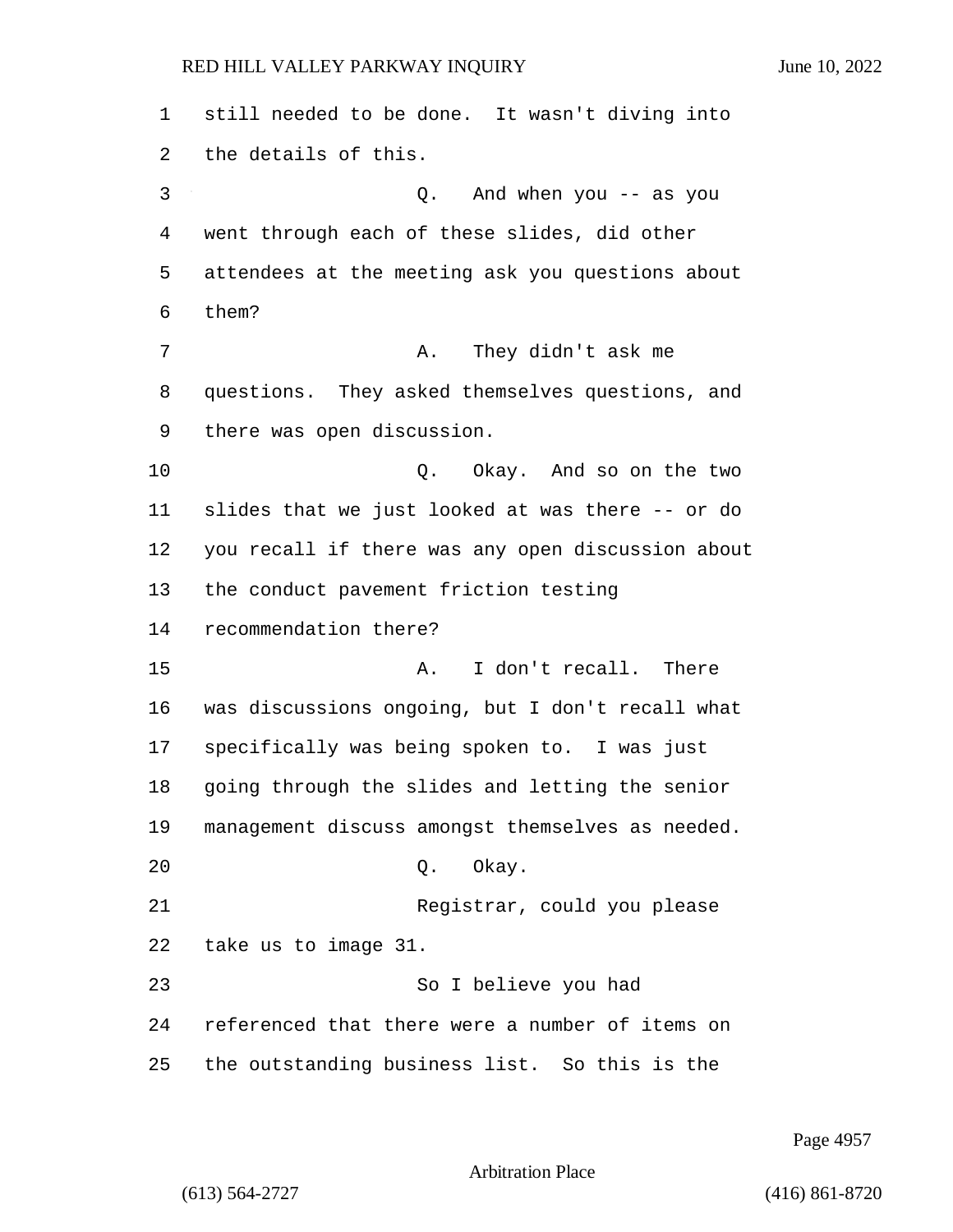PowerPoint presentation slide that I believe covers those off. Was there a discussion about how to address each of these items efficiently at the meeting? 5 A. Yeah, there was discussions. 7 C. Okay. And was there a plan coming out of those discussions? 9 A. I don't -- there was discussions. I don't think a plan was documented. 11 Q. Okay. Do you recall anything else about the nature of the discussions around the OBL items? 14 A. No. 15 0. Okay. 16 A. Just that the goal of it was to come up with one front from public works and not worry about whether something was from traffic, forestry, construction, engineering services. It was, this should be coming from public works and moving forward, and that was the common theme through the discussions. 23 Q. So was there an identified need to act more collaboratively going 25 forward?

Page 4958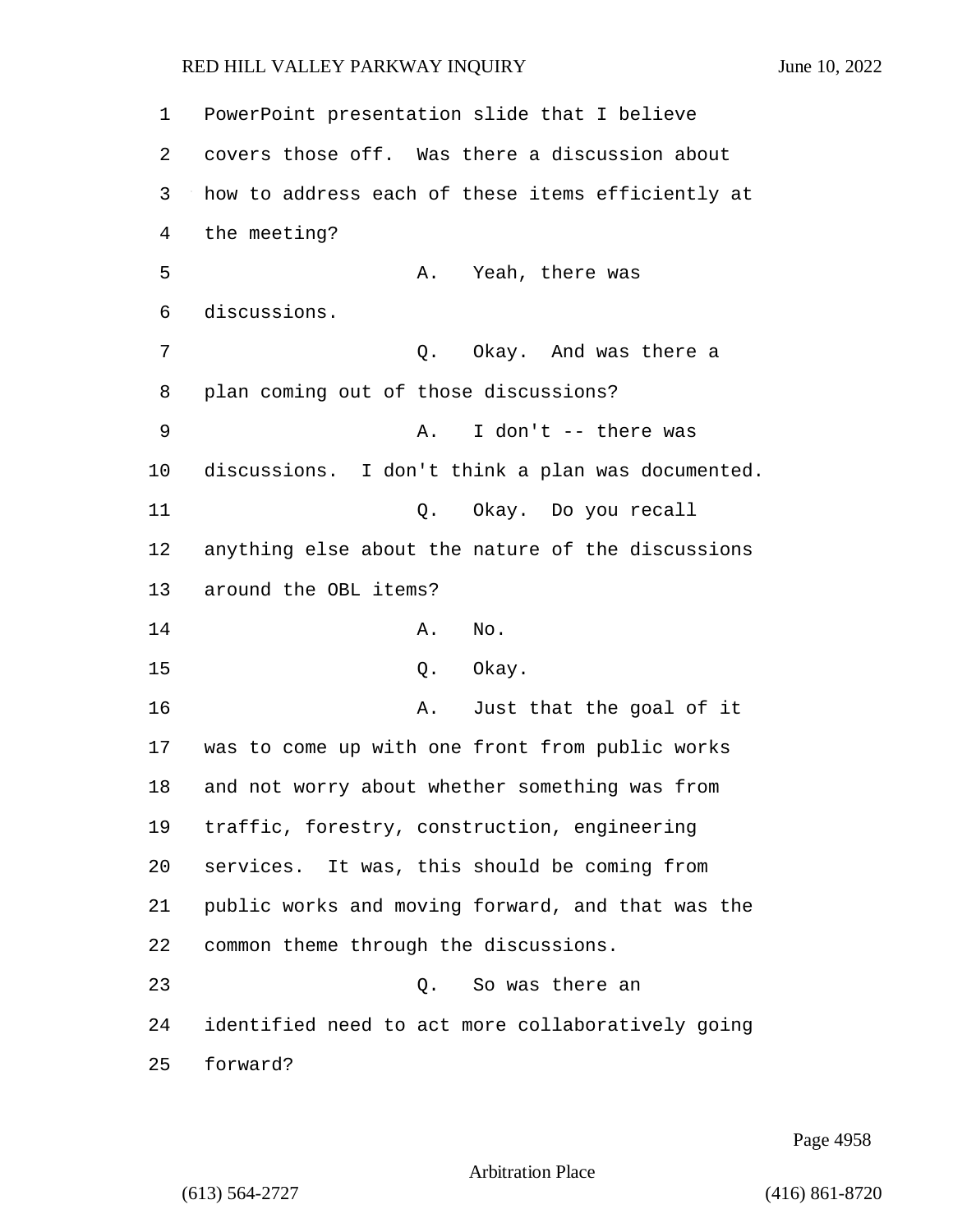| 1  | Yes, that was in the<br>Α.                         |
|----|----------------------------------------------------|
| 2  | discussions.                                       |
| 3  | Okay. Were there<br>Q.                             |
| 4  | examples or did anyone raise issues at the meeting |
| 5  | about circumstances prior to this meeting when     |
| 6  | there was a lack of collaboration between public   |
| 7  | works departments?                                 |
| 8  | I think this was<br>Α.<br>No.                      |
| 9  | just the first step in that process, though --     |
| 10 | Q.<br>Okay.                                        |
| 11 | -- to figure out how<br>Α.                         |
| 12 | better to move ahead.                              |
| 13 | Okay. And just to cover<br>Q.                      |
| 14 | this off, Mr. Worron, in your time at the City did |
| 15 | you ever receive a copy of the Tradewind report?   |
| 16 | The what report?<br>Α.                             |
| 17 | Do you know what the<br>Q.                         |
| 18 | Tradewind report is?                               |
| 19 | Sorry, are you saying<br>Α.                        |
| 20 | trade win or true win?                             |
| 21 | Tradewind.<br>Q.                                   |
| 22 | No.<br>Α.                                          |
| 23 | Okay. And you never saw<br>Q.                      |
| 24 | any friction testing results for the Red Hill      |
| 25 | Valley Parkway?                                    |

Page 4959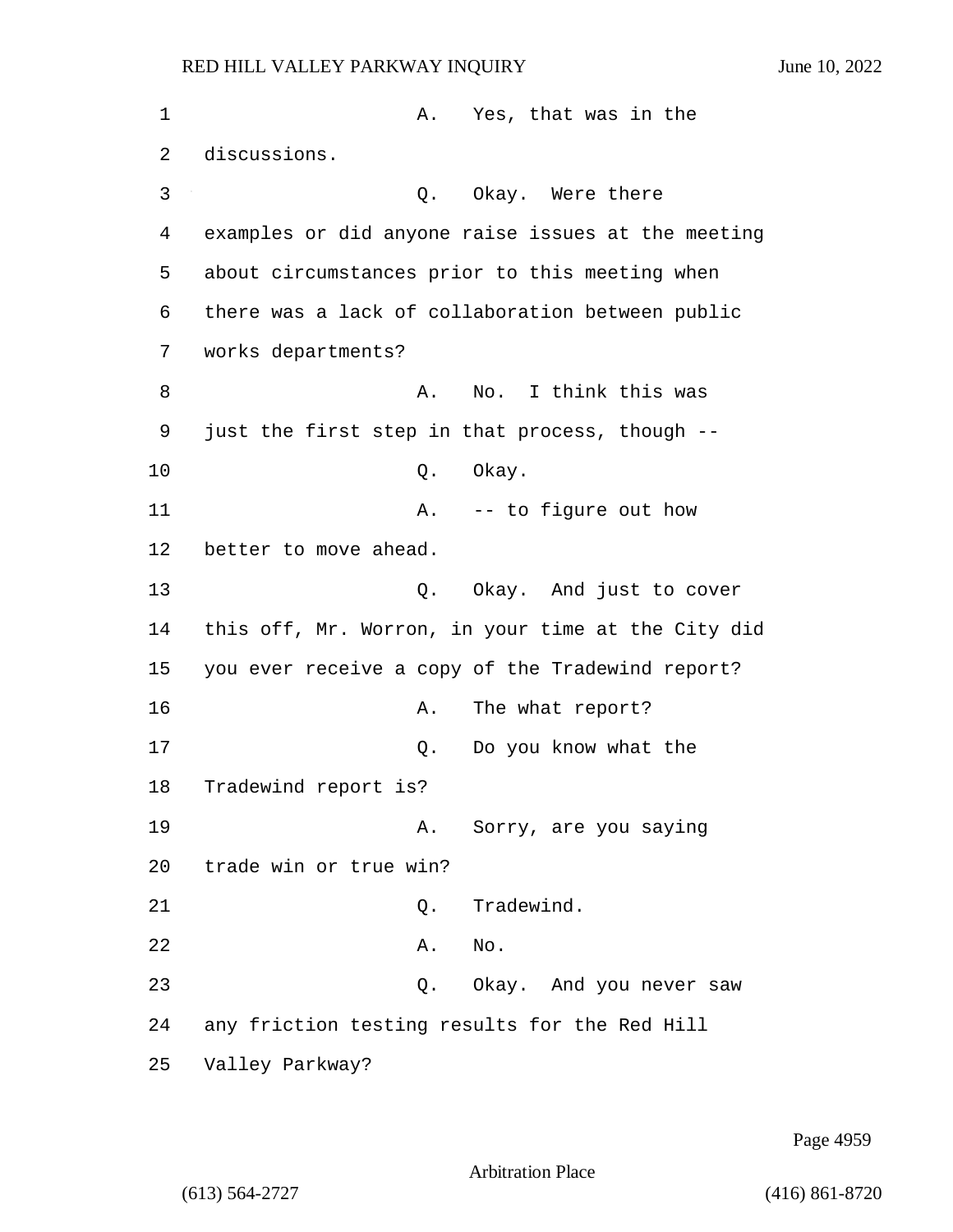1 **A.** No. 2 Q. Okay. 3 Registrar, could you take this 4 down and take us to RHV890. 5 Mr. Worron, for your reference 6 this is an anonymous letter that is sent to the 7 City's auditor in 2019 -- so you are gone from the 8 City as of 2017, several years after your time -- 9 with a series of allegations in it, including some 10 content or statements that are attributed to Gary 11 Moore. 12 Registrar, could you please 13 take us to image 2 and call out the italicized 14 text. So I'm not going to read them out, but 15 there are a number of statements that are 16 attributed to Mr. Moore, and I'll give you a 17 chance to review them and let me know when you've 18 done that. 19 A. Sorry? 20 Q. Let me know when you've 21 had a chance to just read through those 22 statements. 23 A. (Witness reviews 24 document). Okay. 25 Q. Mr. Worron, at the

Page 4960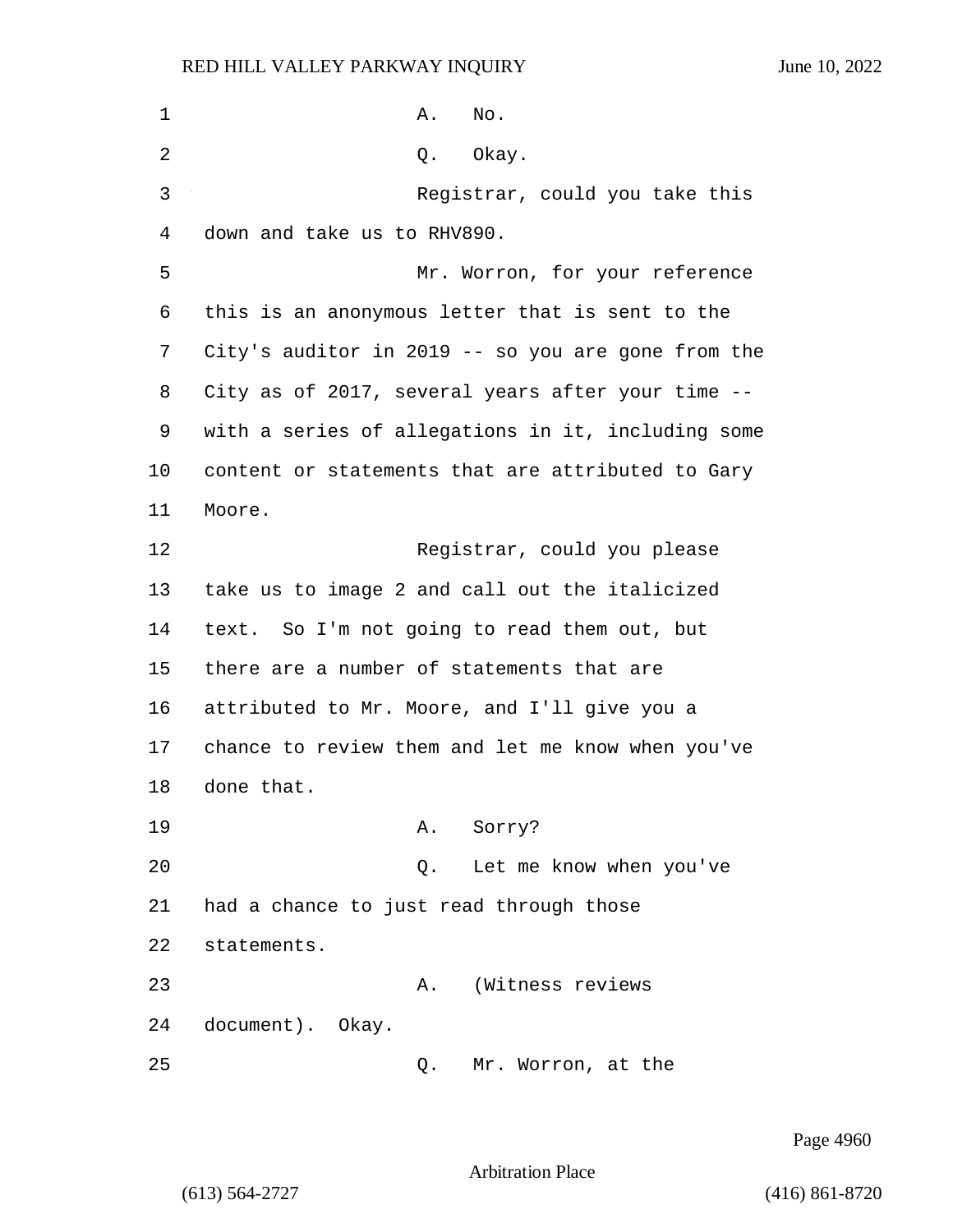| 1  | May 1st, 2017 meeting that we were just talking    |
|----|----------------------------------------------------|
| 2  | $about$ --                                         |
| 3  | A. Yes.                                            |
| 4  | Q. -- did Mr. Moore make                           |
| 5  | comments of this nature?                           |
| 6  | I don't recall.<br>Α.                              |
| 7  | Q. Okay.                                           |
| 8  | Registrar, you can close that                      |
| 9  | out.                                               |
| 10 | Those are all my questions for                     |
| 11 | Mr. Worron today. I understand that Mr. Mishra,    |
| 12 | counsel for the City, has approximately 30 minutes |
| 13 | of examination for Mr. Worron and that the other   |
| 14 | participants will not have any questions for him.  |
| 15 | JUSTICE WILTON-SIEGEL: Okay.                       |
| 16 | Thank you, Ms. Bruckner. So, Mr. Mishra, it's      |
| 17 | over to you.                                       |
| 18 | MR. MISHRA: All right.<br>Thank                    |
|    | 19 you, Mr. Commissioner. May I proceed?           |
| 20 | JUSTICE WILTON-SIEGEL: Yes,                        |
| 21 | please proceed, Mr. Mishra.                        |
| 22 | EXAMINATION BY MR. MISHRA:                         |
| 23 | Q. Thank you, Mr. Worron.                          |
| 24 | So I just have a couple of questions for you.<br>I |
| 25 | hope not to take the full 30 minutes that I        |

Page 4961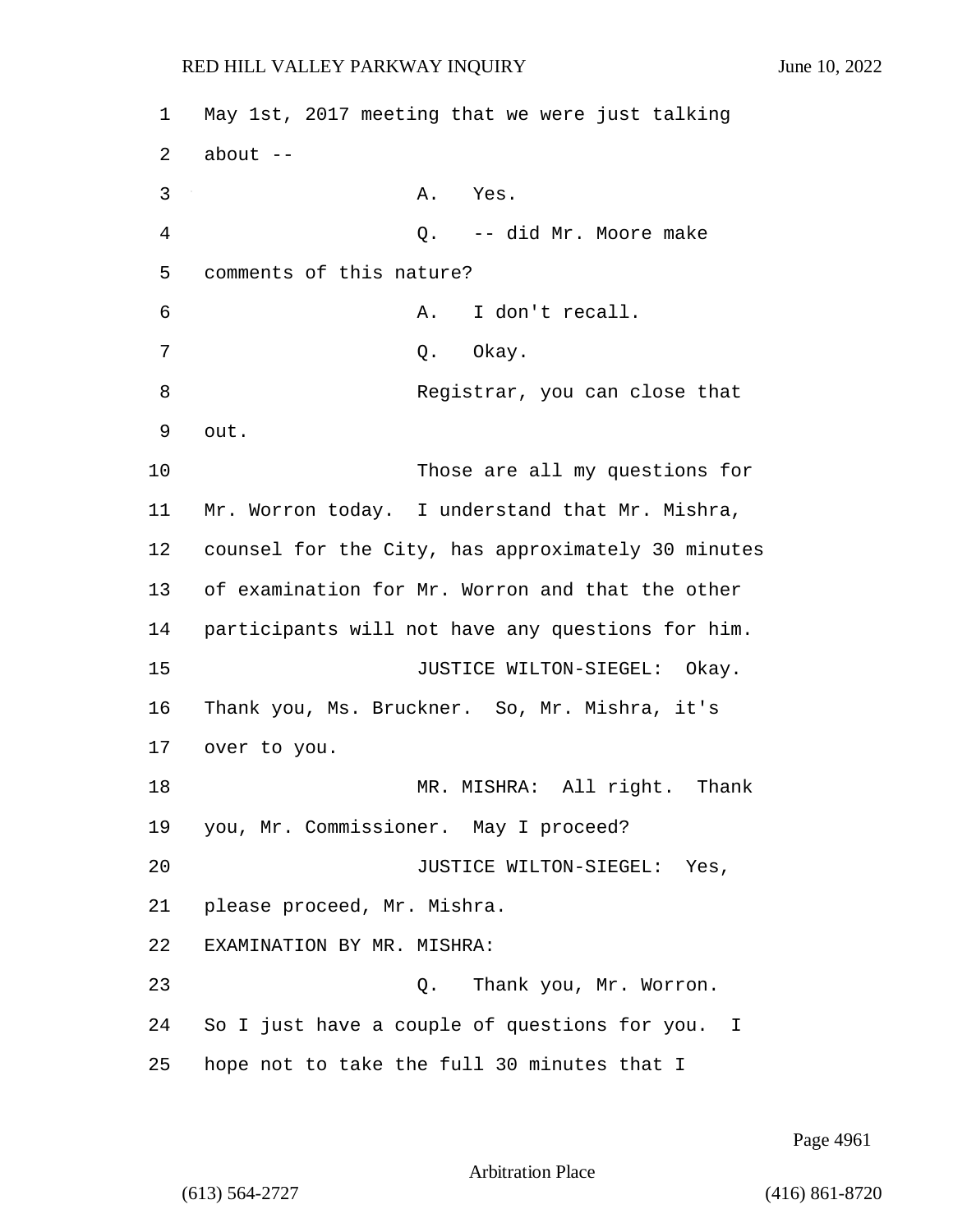advised.

| 2  | First, I would like to ask you                    |
|----|---------------------------------------------------|
| 3  | some questions about the division of labour       |
| 4  | between some of the departments in public works.  |
| 5  | Now, commission counsel has                       |
| 6  | asked you various questions about traffic         |
| 7  | engineering, which you were a member of in the    |
| 8  | 2015 time period, and asset management and        |
| 9  | engineering services. I just want to understand   |
| 10 | the difference between traffic engineering which  |
| 11 | was in the energy, fleet and traffic group and    |
| 12 | asset management which was in the engineering     |
| 13 | services section.                                 |
|    |                                                   |
| 14 | Generally speaking, is it fair                    |
| 15 | to say that traffic engineering and operations    |
| 16 | looked after the safety of the roadway and asset  |
| 17 | management looked at the durability of the        |
| 18 | roadway?                                          |
| 19 | Yes.<br>Α.                                        |
| 20 | Q. Okay. Now, you've                              |
| 21 | discussed at length with commission counsel the   |
| 22 | 2015 CIMA report. I want to ask you a few         |
| 23 | questions about the City's use of consultants and |
| 24 | consultant's reports.                             |

Page 4962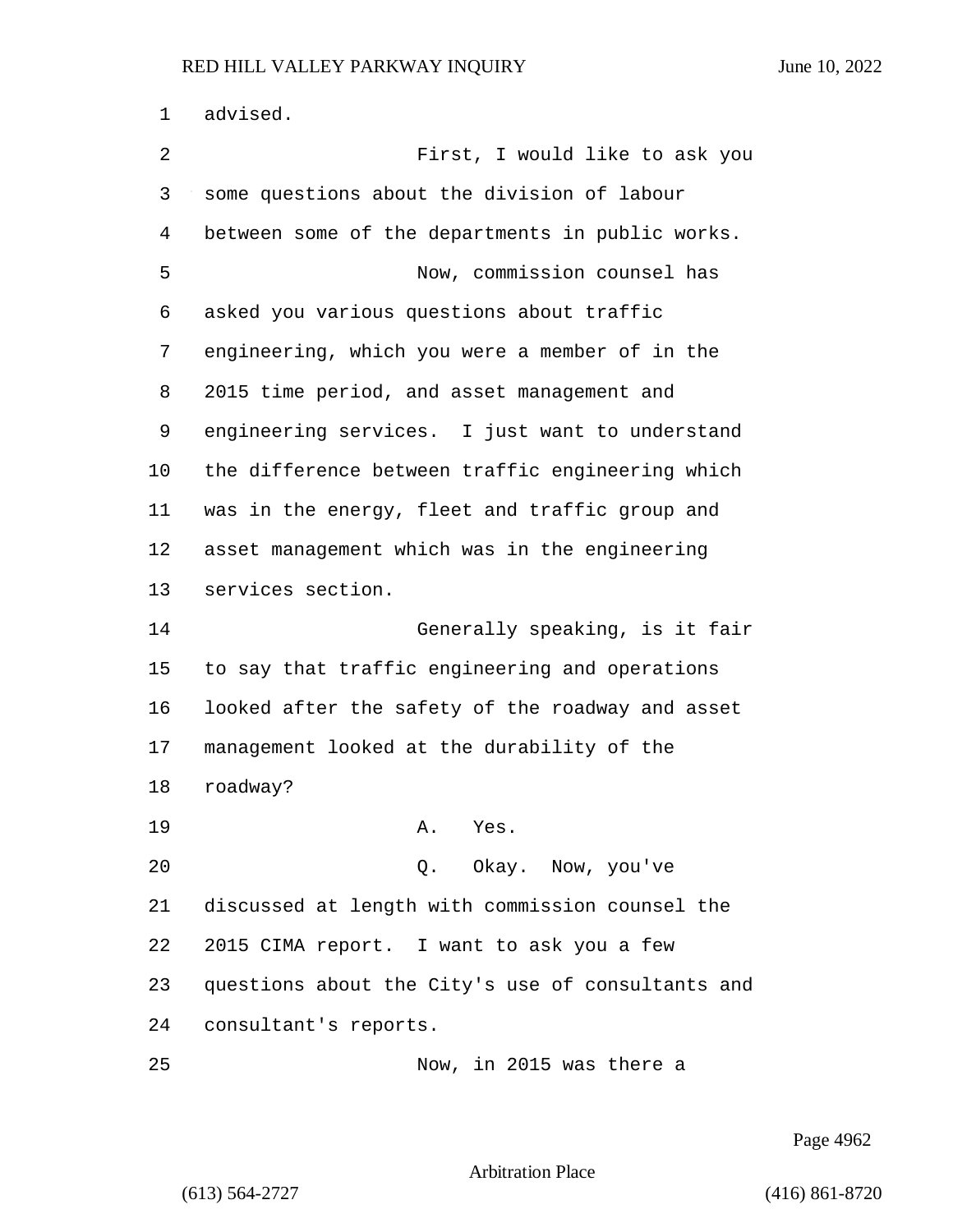1 policy that were you aware of about City staff 2 being required to provide a copy of a consultant's 3 report to City council along with the staff 4 report? 5 A. Not to my knowledge. 6 Q. Okay. In the absence of 7 any such policy how would staff determine whether 8 a copy of a given report needed to be provided to 9 council? 10 A. Based on what the 11 superior is saying. 12 O. Okay. If a public works 13 committee member requests a copy of the underlying 14 report, would staff be required to provide it? 15 A. I'm not sure if required, 16 but chances are we would provide it. 17 C. Okay. So I want to take 18 you to the council motion for the 2015 CIMA 19 report. 20 Now, Mr. Registrar, can you 21 put up OD7, image 10, paragraph 29. Perfect. 22 Thank you. 23 Now, if you look at the text 24 starting with "whereas," if you want to just read 25 that and let me know when you've taken a look at

Page 4963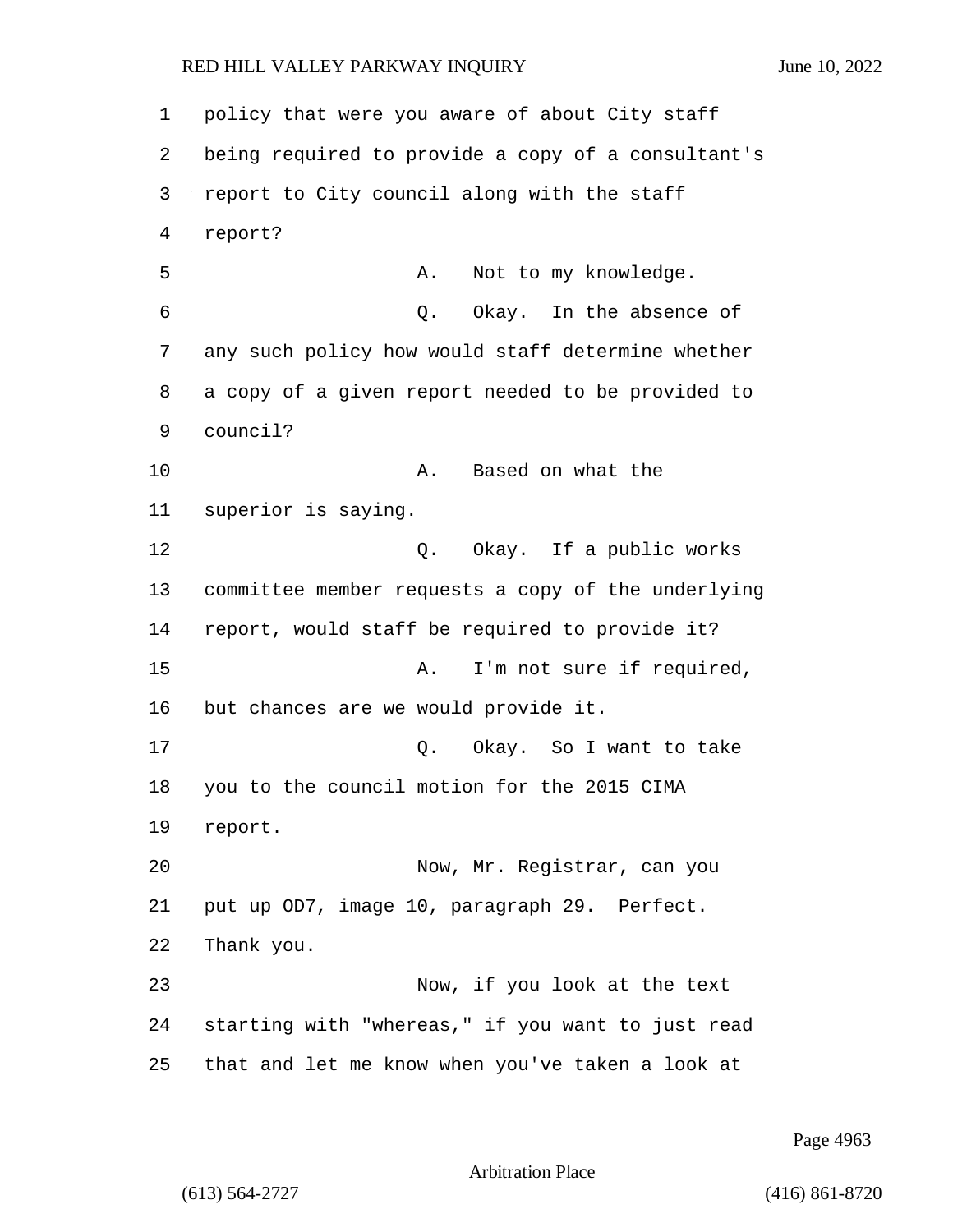1 that text. 2 A. "Whereas"? 3 Q. Starting with "whereas" 4 there. The council motion. That's right. 5 A. (Witness reviews 6 document). Okay. 7 Q. We see here the wording 8 directed staff: 9 "To investigate additional 10 safety measures for the Red 11 **Hill** and the LINC." (As read) 12 Commission counsel has asked 13 you a number of questions regarding the urgency of 14 the 2015 CIMA review. Was this urgency related to 15 the December 7th, 2015 date requested by council? 16 A. Yes. 17 Q. Okay. Thank you. 18 And am I correct if we look at 19 the bottom where it says "therefore it be 20 resolved" (as read), and that section of the 21 motion, am I correct that in response to this 2015 22 motion the councillors were looking for staff's 23 recommendation? 24 A. Yes.

25 Q. Perfect.

Page 4964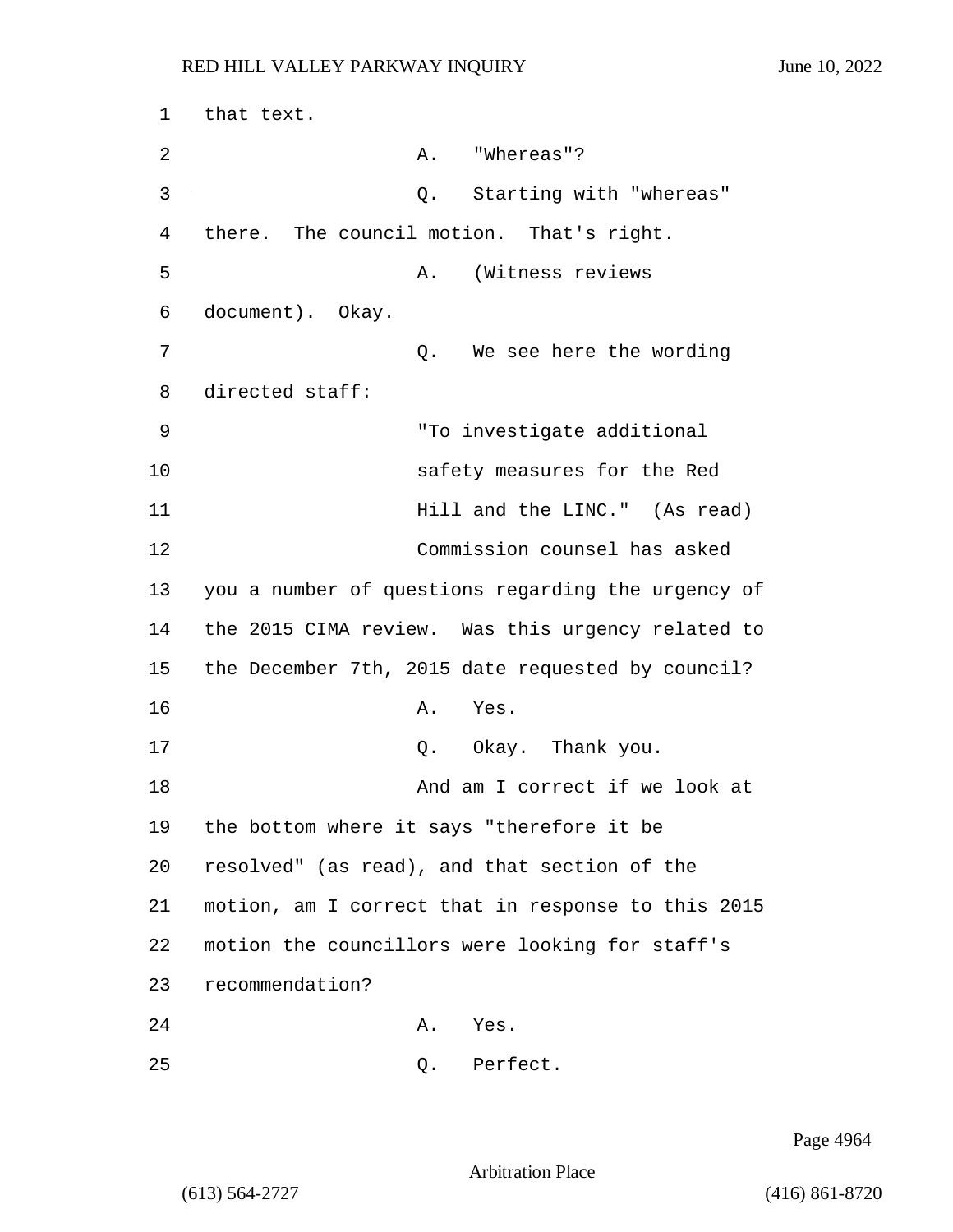| 1  |                                               | We can take that down, please.                     |
|----|-----------------------------------------------|----------------------------------------------------|
| 2  |                                               | When City staff ask for advice                     |
| 3  |                                               | from consultants, do the City staff, then, rely on |
| 4  | the consultant's expertise?                   |                                                    |
| 5  | Α.                                            | Yes.                                               |
| 6  |                                               | Q. But am I right that City                        |
| 7  | staff also sometimes have technical expertise |                                                    |
| 8  | depending on their position?                  |                                                    |
| 9  | Α.                                            | Yes.                                               |
| 10 |                                               | Q. Do City staff sometimes                         |
| 11 |                                               | have knowledge of additional factors that should   |
| 12 |                                               | be considered that a consultant just might not be  |
| 13 | aware of?                                     |                                                    |
| 14 |                                               | A. Yes.                                            |
| 15 |                                               | Q. And those factors include                       |
| 16 | things such as the historical background of a |                                                    |
| 17 | roadway, for example?                         |                                                    |
| 18 | A.                                            | Yep.                                               |
| 19 | Q.                                            | The budget?                                        |
| 20 | Α.                                            | Yep.                                               |
| 21 | Q.                                            | Prioritization of issues                           |
| 22 | by the City?                                  |                                                    |
| 23 | Α.                                            | Yep.                                               |
| 24 | Q.                                            | Schedule and capital                               |
| 25 | plans?                                        |                                                    |

Page 4965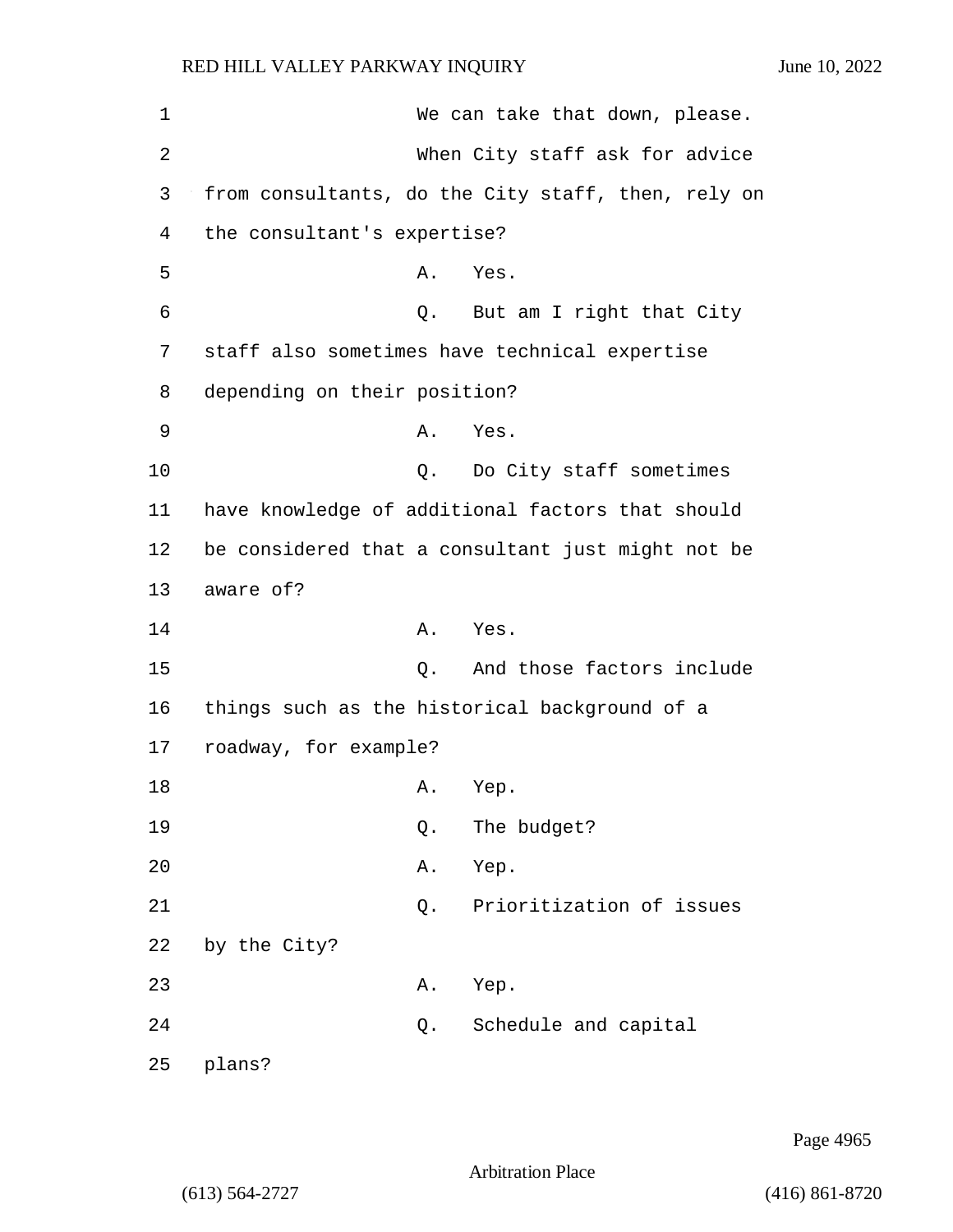| 1  | Α.<br>Yep.                                         |
|----|----------------------------------------------------|
| 2  | And any or all of these<br>Q.                      |
| 3  | may change a consultant's recommendation or may    |
| 4  | have an impact on a consultant's recommendation;   |
| 5  | is that fair?                                      |
| 6  | Yeah, that's fair enough.<br>Α.                    |
| 7  | Q. Okay. And would you                             |
| 8  | expect that City staff, and particularly staff in  |
| 9  | leadership positions, would use their judgment in  |
| 10 | applying the advice that's contained in a          |
| 11 | consultant's report?                               |
| 12 | A. Yeah.                                           |
| 13 | Q. Okay. So changing gears                         |
| 14 | a little bit, I want to talk about the 2013 CIMA   |
| 15 | report and some of the recommendations.            |
| 16 | You may recall that commission                     |
| 17 | counsel asked you about the reference to friction  |
| 18 | testing and other countermeasures in the 2013 CIMA |
| 19 | report and the associated staff report. I believe  |
| 20 | commission counsel took you to a table that        |
| 21 | showed, among other things, for ramp 6 that there  |
| 22 | would be, "install high friction pavement          |
| 23 | approaching and through the curve in relation to   |
| 24 | the Mud Street interchange." (As read)             |
| 25 | And that's on (indiscernible).                     |

Page 4966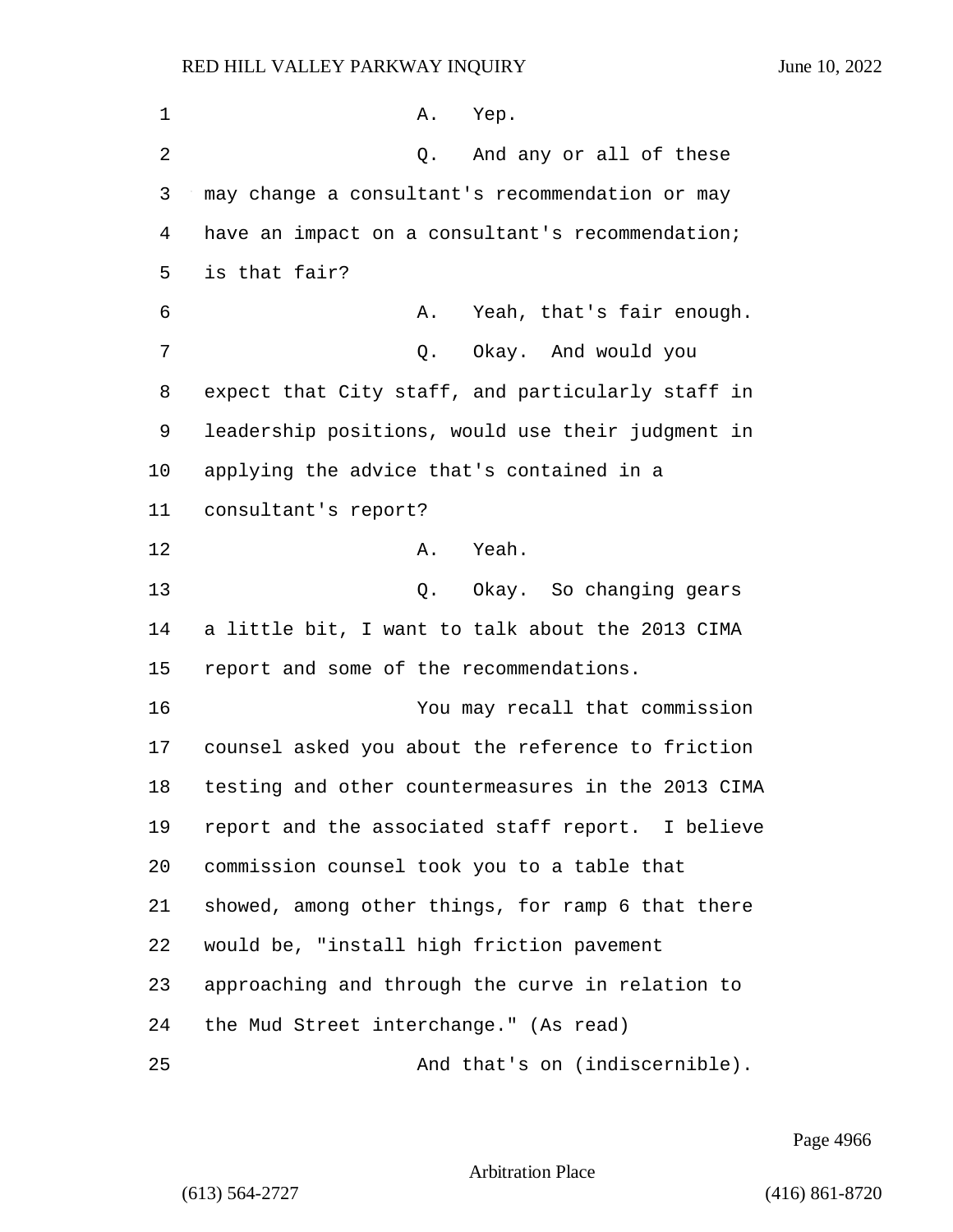1 Do you remember that? 2 A. Yeah. 3 Q. Okay. I would like to 4 take you back to the 2013 CIMA report. 5 Mr. Registrar, do you mind 6 calling up HAM41871, please. And if we could jump 7 to image 4, that would be great. So this is the 8 2013 CIMA report, and this is image 4. 9 And if you can call out just 10 that -- in the middle of the document where it 11 says "each of the tables," all the way down to 12 "the City has indicated." So just that -- those 13 three bullets. Perfect. 14 So here it says that a short 15 term was zero to five years. Do you see that? 16 A. Hm-hmm. 17 and 17 Q. What did you understand 18 CIMA to be recommending with respect to timing 19 when it said "ST"? 20 A. Short term. 21 C. And that would be between 22 zero to five years; is that right? 23 A. Yeah. 24 Q. Okay. 25 Can we go to now image 50 of

Page 4967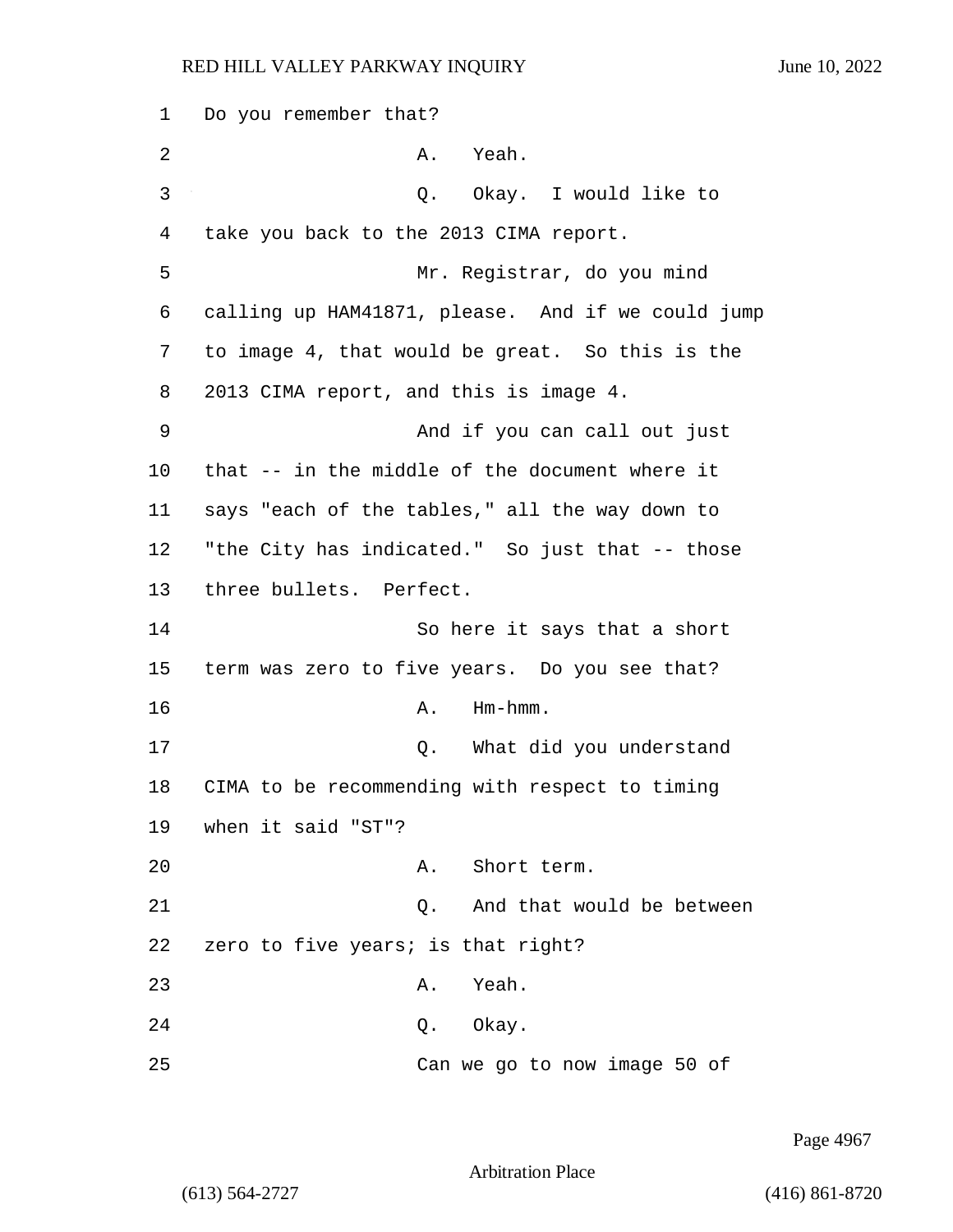1 this document, and if we can call out section 2 6.1.1. 3 So if you want to just take a 4 second to just review this passage and let me know 5 when you have. 6 A. (Witness reviews 7 document). Okay. 8 Q. Okay. Now, if you look 9 at the last sentence it says: 10 "The City could consider 11 undertaking pavement friction 12 testing on the asphalt to get 13 a baseline friction 14 coefficient for which to 15 compare to design 16 specifications." 17 What did you understand CIMA 18 to be recommending with respect to friction 19 testing in the 2013 CIMA report when it said that 20 the City could consider it? 21 A. That it was something for 22 the City to consider, just as it says. It wasn't, 23 they had to do it. It wasn't that they don't have 24 to do it. It's something to consider at their -- 25 you know, under their discretion.

Page 4968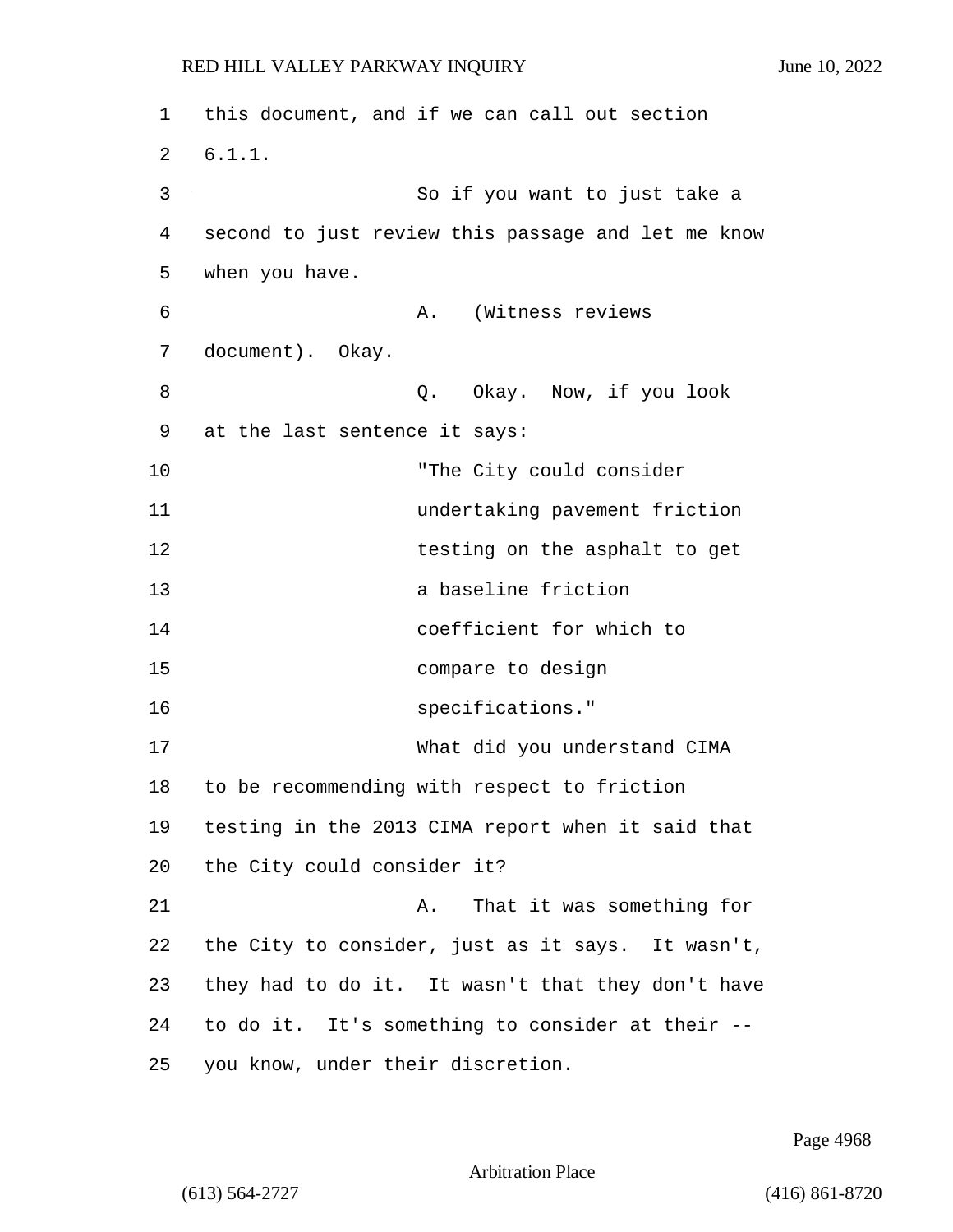1 Q. If CIMA had viewed 2 friction testing as something that was necessary 3 or critical, would you have expected CIMA to use 4 stronger language in the text of its report? 5 A. Yes. 6 0. Okay. 7 The can go now to image 58 8 of this report. And, again, if we can call out 9 the section that's titled "Install High Friction 10 Pavement" all the way down to the cost benefit 11 ratio portion. Thank you. 12 And if you want to just take a 13 second to review this, and let me know when you 14 have. 15 A. (Witness reviews 16 document). All right. 17 Q. Now, if you look at the 18 last sentence of the first section, it says: 19 "The City could consider 20 installing HFS treatment on 21 approach to and through the 22 curve at the end of the ramp." 23 (As read) 24 Do you see that? 25 A. Yeah.

Page 4969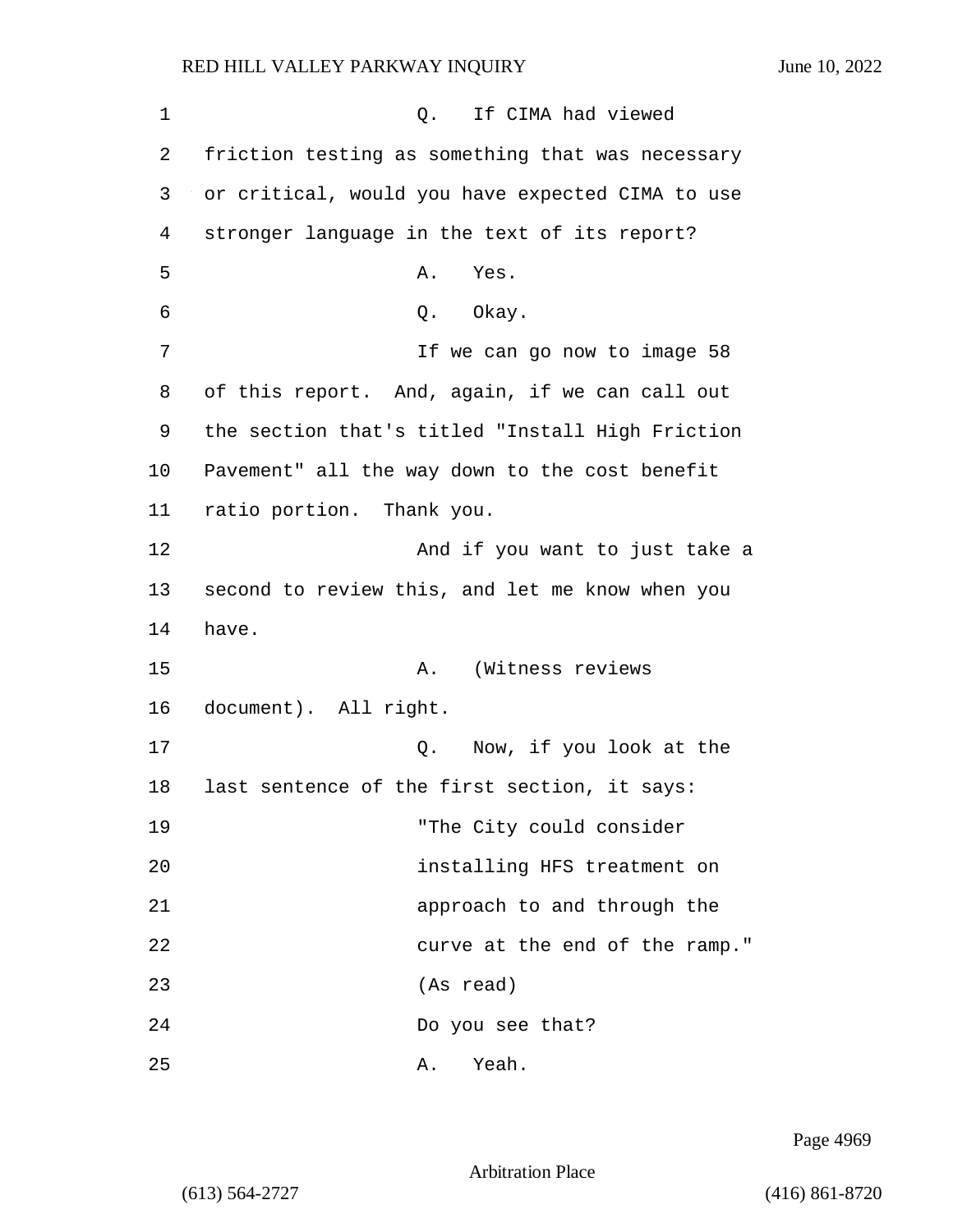| 1  | What did you understand<br>Q.                      |
|----|----------------------------------------------------|
| 2  | CIMA to be recommending with respect to high       |
| 3  | friction pavement in the 2013 CIMA report, again,  |
| 4  | when it said that the City could consider it?      |
| 5  | To consider this as a<br>Α.                        |
| 6  | potential measure.                                 |
| 7  | Q. Okay.                                           |
| 8  | Thank you, Mr. Registrar. Can                      |
| 9  | you now move to -- back to image 5 at the top half |
| 10 | of the page. And just call up -- yes, perfect.     |
| 11 | Thank you, Mr. Registrar.                          |
| 12 | Now, do you see the reference                      |
| 13 | to friction testing in this chart?                 |
| 14 | Α.<br>Yep.                                         |
| 15 | The last column says<br>Q.                         |
| 16 | "ST." What does that mean?                         |
| 17 | Short term.<br>Α.                                  |
| 18 | And what did this tell<br>Q.                       |
| 19 | you about the timeline for CIMA's recommendation   |
| 20 | regarding friction testing?                        |
| 21 | It's zero to five years.<br>Α.                     |
| 22 | Q. Okay.                                           |
| 23 | And then if we can jump to                         |
| 24 | image 7 and the bottom half of the page. And if    |
| 25 | you can just call out from "ramp 6" downwards,     |

Page 4970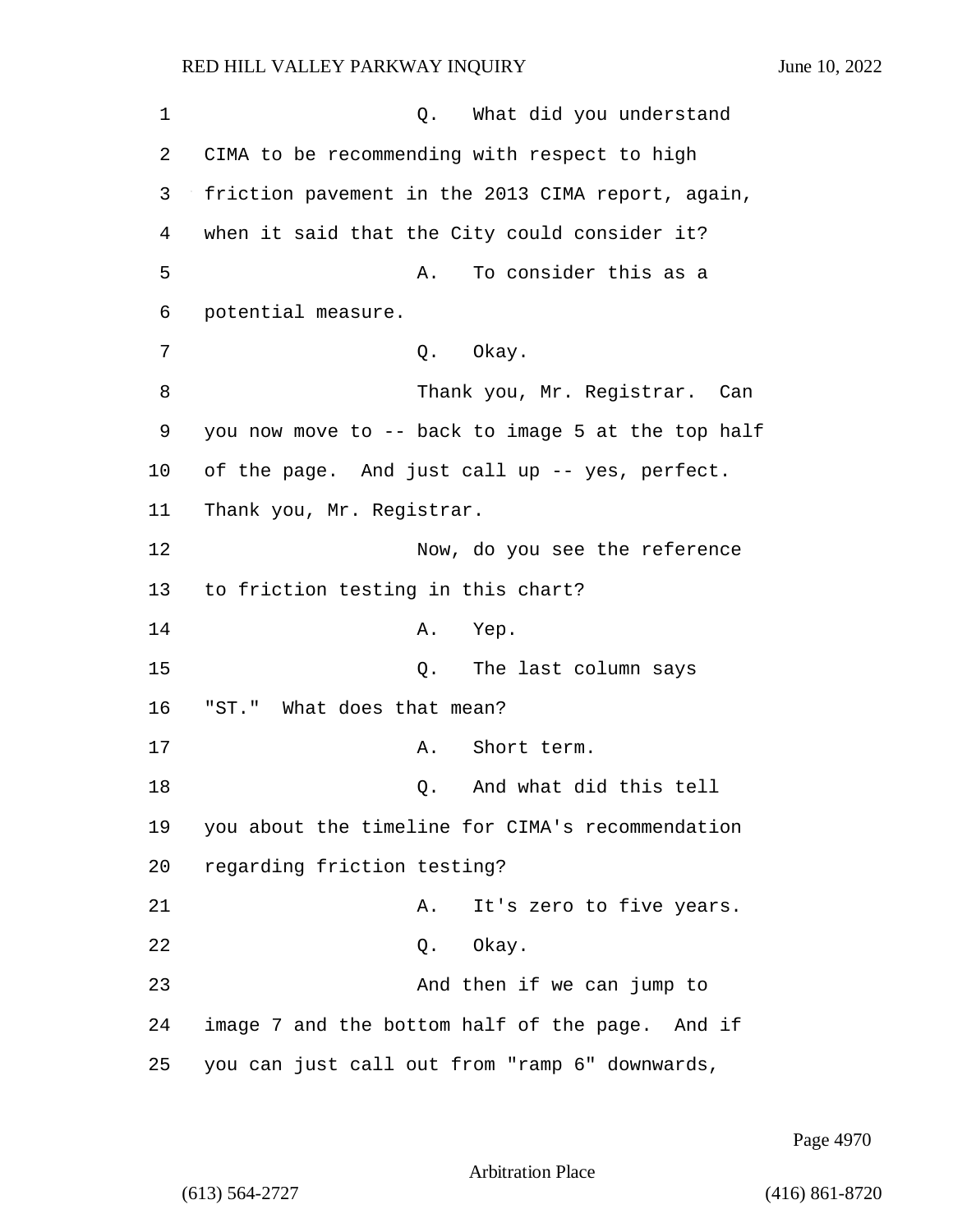| $\mathbf 1$ | that would be perfect. Thank you, Mr. Registrar.   |
|-------------|----------------------------------------------------|
| 2           | So you'll see here that                            |
| 3           | there's a number of recommendations --             |
| 4           | Yeah.<br>Α.                                        |
| 5           | Q. -- that are listed, and                         |
| 6           | there are associated time periods in the far right |
| 7           | column. These actually -- we've looked at these    |
| 8           | specific potential countermeasures for ramp 6 in a |
| 9           | document that commission counsel brought to you,   |
| $10 \,$     | and many of the status was blank in the version of |
| 11          | the document that you had prepared. Do you         |
| 12          | remember that?                                     |
| 13          | Yep.<br>Α.                                         |
| 14          | Q. Now, looking at the far                         |
| 15          | right column for the high friction pavement        |
| 16          | recommended countermeasure, what's the time period |
| 17          | that is recommended?                               |
| 18          | Short term.<br>Α.                                  |
| 19          | And what about for the<br>$\circ$ .                |
| 20          | installing progressive chevrons?                   |
| 21          | Short term.<br>Α.                                  |
| 22          | The pavement marking<br>Q.                         |
| 23          | text?                                              |
| 24          | Short term.<br>Α.                                  |
| 25          | And the dynamic variable<br>Q.                     |

Page 4971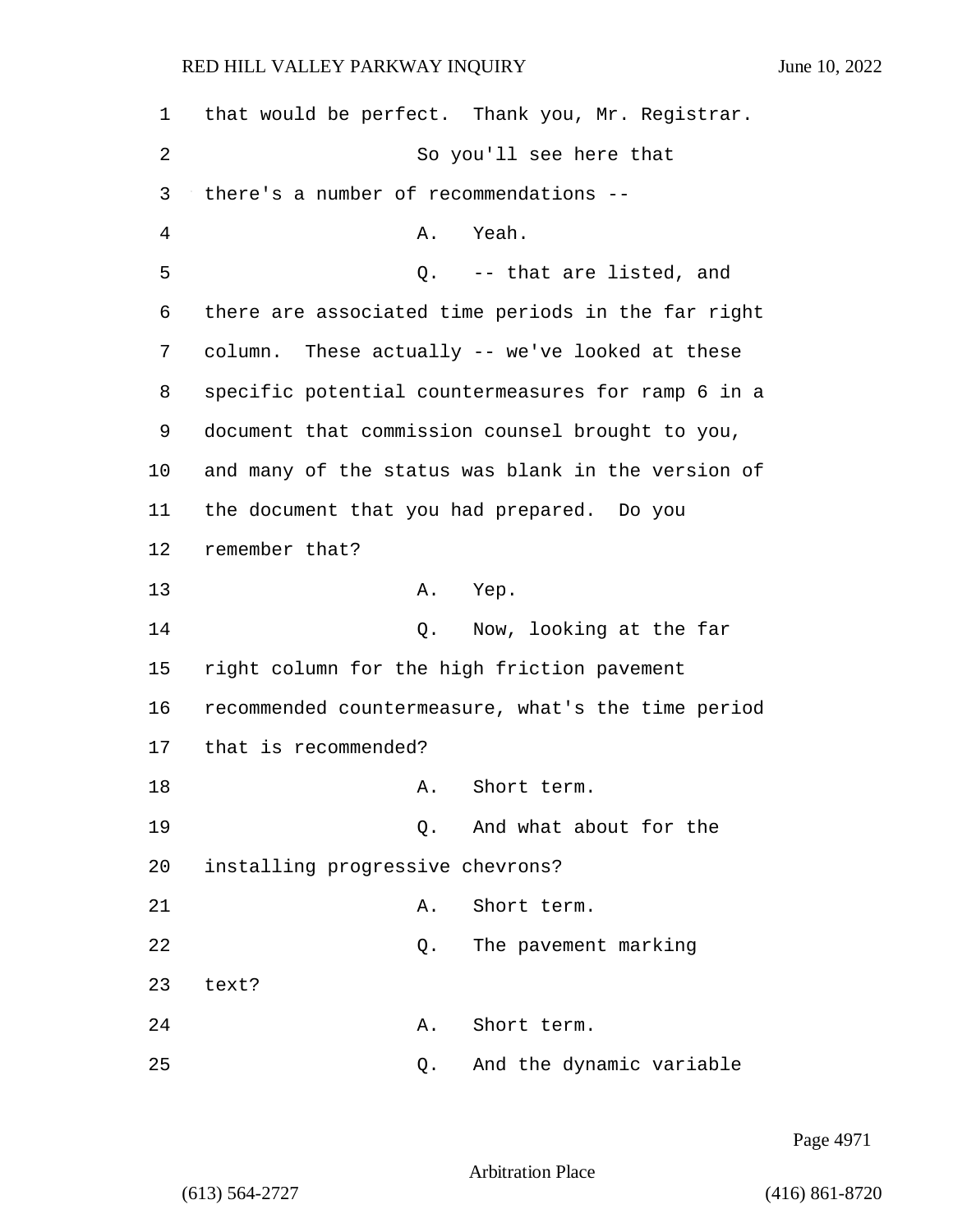1 speed warning signs? 2 A. Short term. 3 Q. So is it fair to say that 4 all of these were then meant to be done or 5 recommended by CIMA to be done within zero to five 6 years? 7 A. Yes. 8 Q. Okay. 9 Now, I want to take you to 10 HAM56634. And if we could have both image 1 and 11 image 2 on the screen, that would be great. 12 So I believe commission 13 counsel had taken you to this draft of the 14 information update. This is the appendix to that, 15 that you had prepared and worked on with 16 Mr. Cooper. 17 A. Right. 18 C. You'll see that there's 19 various countermeasures that have been marked as 20 complete with respect to the countermeasures noted 21 in the 2013 CIMA report. Can you summarize just 22 briefly the steps that public works had taken with 23 respect to the completed short-term safety options 24 identified in this document? 25 A. This is the 2015 report

Page 4972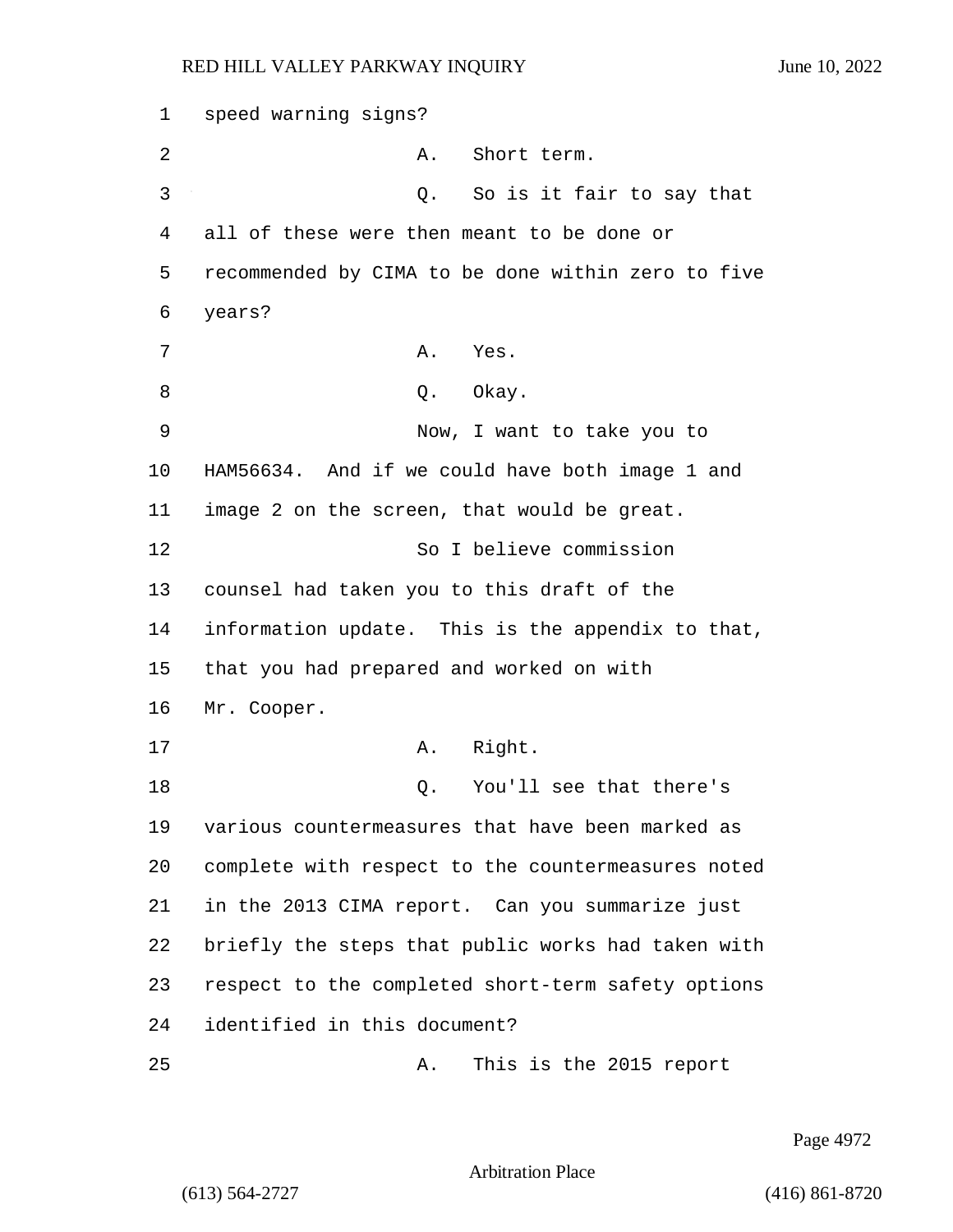1 that was done in February and March? 2 Q. That's correct. 3 A. And what did public works 4 do to determine if they were completed or not? 5 Q. No, sorry. Mr. Worron, 6 I'm just asking what steps did they do? Can you 7 summarize the -- what steps were completed by 8 public works to address the countermeasures that 9 were noted in the 2013 CIMA report? 10 A. I'm sorry, I'm not -- I'm 11 not understanding what you're asking. 12 C. That's fine. 13 We can move on to HAM42562, 14 please. 15 THE REGISTRAR: Sorry, 16 Counsel, do you mind just repeating that doc ID 17 for me. 18 MR. MISHRA: Sure. It's 19 42562. 20 THE REGISTRAR: Thank you. 21 MR. MISHRA: Perfect. And if 22 we can just put the first two images up, that 23 would be great. 24 And I don't believe that this 25 document has been marked as an exhibit yet, so if

Page 4973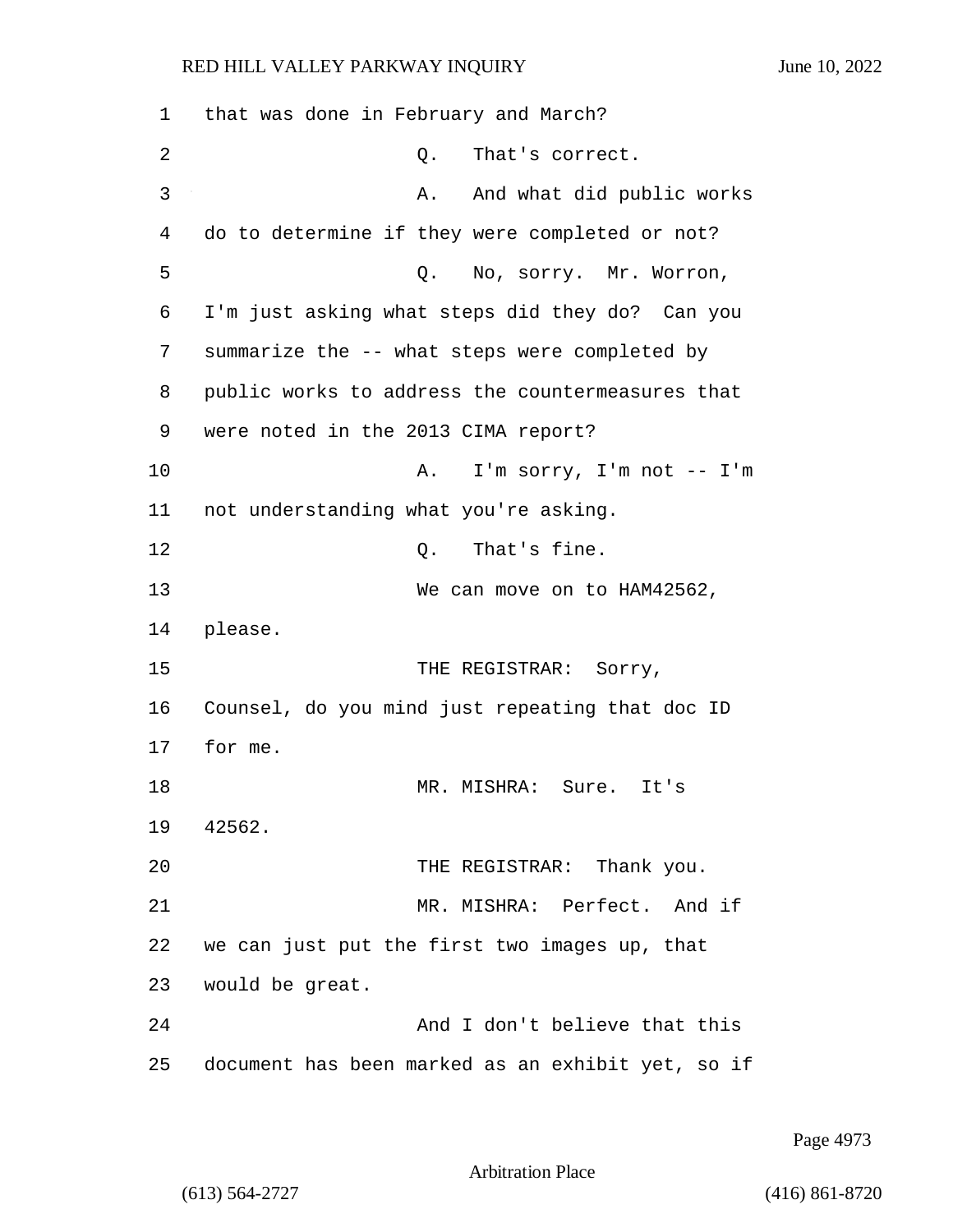1 we could mark it as the next exhibit, that would 2 be much appreciated. 3 BY MR. MISHRA: 4 Q. Now, turning your 5 attention to an e-mail from Mr. Ferguson to 6 yourself -- 7 JUSTICE WILTON-SIEGEL: Well, 8 why don't we just make sure -- we're noting this 9 as an exhibit. What's the right number for this, 10 Mr. Registrar? 11 THE REGISTRAR: Noted, 12 Counsel. It will be Exhibit 67, Commissioner. 13 **13** JUSTICE WILTON-SIEGEL: Thank 14 you. 15 MR. MISHRA: Thank you. 16 EXHIBIT NO. 67: E-mail chain 17 from David Ferguson to Stephen Cooper and Jason 18 Worron dated February 13, 2015; HAM42562. 19 BY MR. MISHRA: 20 Q. Mr. Worron, if I can turn 21 your attention to the second page where there is 22 an e-mail from Mr. Ferguson to yourself -- oh, 23 sorry, actually -- yes, at the top of the page. 24 You'll see that it says: 25 "Can you please provide me

Page 4974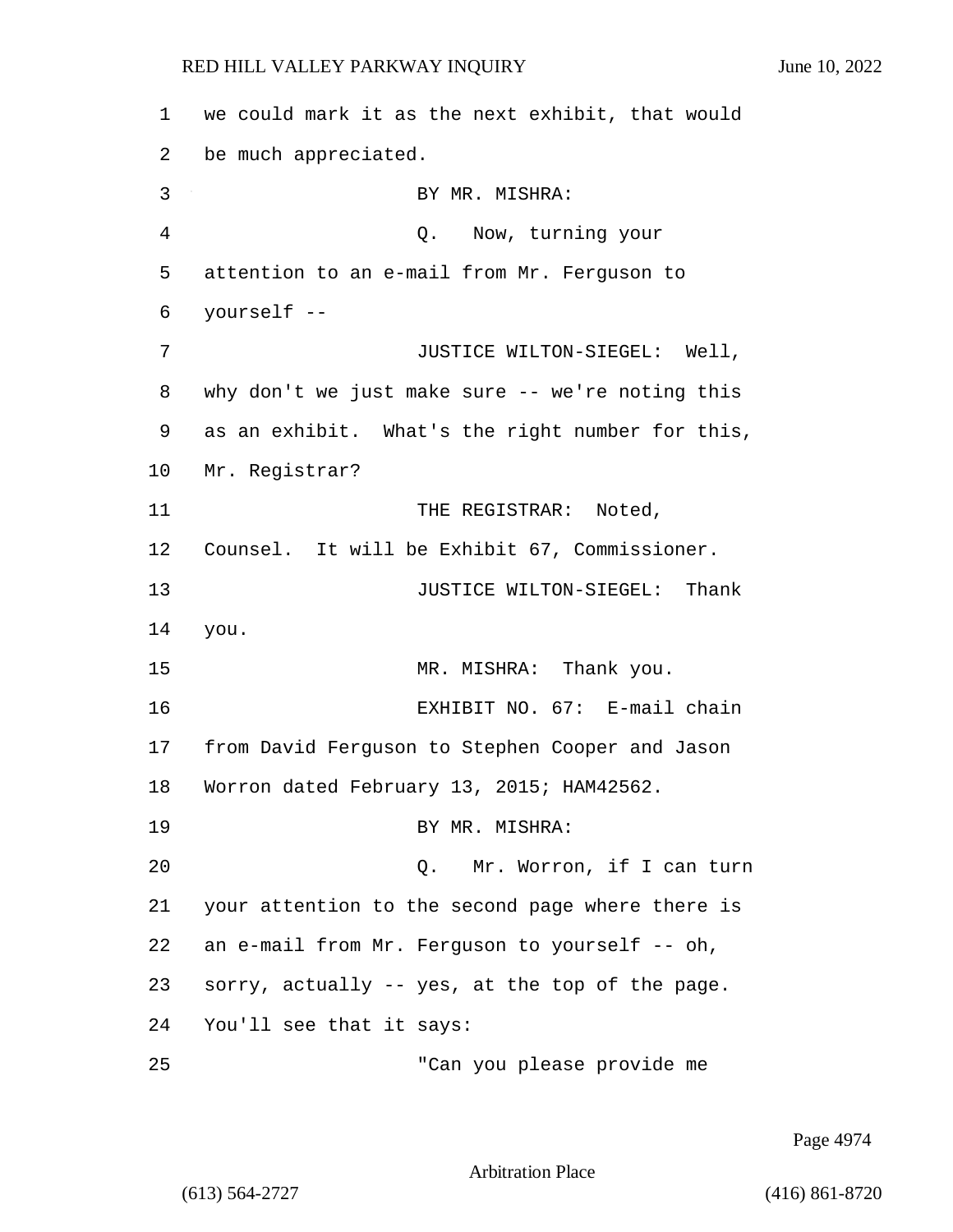| $\mathbf 1$    | with an update of the works                        |
|----------------|----------------------------------------------------|
| $\overline{2}$ | outlined in this report that                       |
| 3              | were able to be completed in                       |
| $\overline{4}$ | 2015? What was done and what                       |
| 5              | is still outstanding?" (As                         |
| 6              | read)                                              |
| 7              | Do you see that?                                   |
| 8              | November 4th, '15.<br>Α.<br>Is                     |
| 9              | that what you're saying?                           |
| 10             | At the top of the second<br>Q.                     |
| 11             | page.                                              |
| 12             | A. Yep, okay.                                      |
| 13             | Q. Perfect.                                        |
| 14             | And then if you can call out                       |
| 15             | the reply from Mr. Cooper on the first page.       |
| 16             | So as you can see,                                 |
| 17             | Mr. Ferguson requested an update on the work that  |
| 18             | was completed since that 2015 staff report that we |
| 19             | were talking about. Do you recall if you were      |
| 20             | involved in the completion of these works?         |
| 21             | No, I wasn't $--$ well, I<br>Α.                    |
| 22             | was involved to liaise with Steve for him to       |
| 23             | confirm whether -- what was done and what wasn't.  |
| 24             | Okay. So is it right<br>Q.                         |
| 25             | that the dynamic speed signs, as you'll see in the |

Page 4975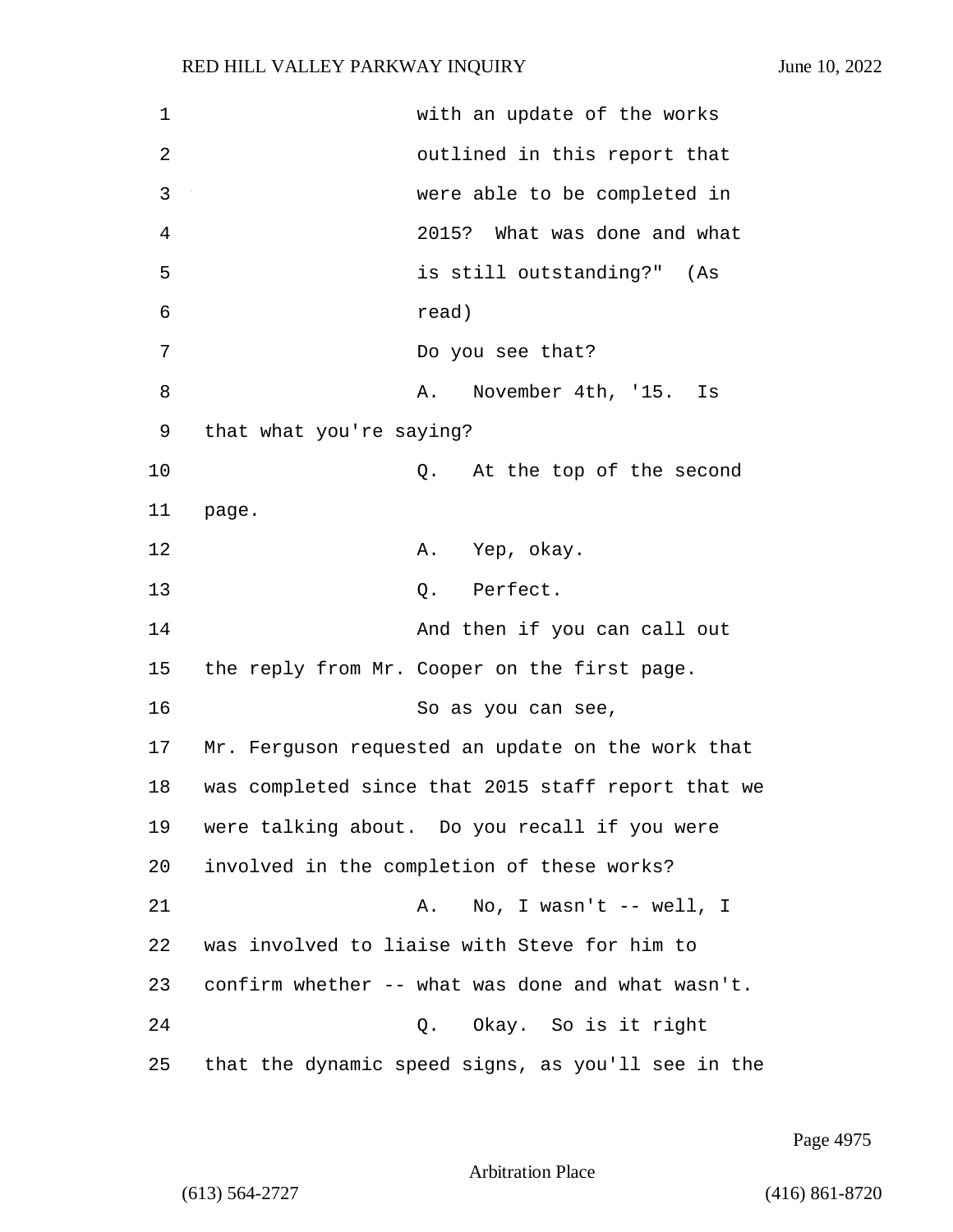| $\mathbf 1$ | third paragraph in this e-mail, were being used    |
|-------------|----------------------------------------------------|
| 2           | and that we would need a -- and that we would need |
| 3           | a -- and that they used I believe additional       |
| 4           | signage, or there was discussion of additional --  |
| 5           | apologies.                                         |
| 6           | In terms of looking at                             |
| 7           | paragraph that starts with 2, you'll see that it   |
| 8           | notes that chevrons are oversized and additional   |
| 9           | curve warning signs were added to the left and     |
| 10          | right-hand side. To your knowledge was this work   |
| 11          | completed on the vicinity of ramp 6?               |
| 12          | To my knowledge it was.<br>Α.                      |
| 13          | Okay. And then it also<br>Q.                       |
| 14          | says:                                              |
| 15          | "A curve warning sign that                         |
| 16          | better reflects the curve                          |
| 17          | condition, and a slippery when                     |
| 18          | wet sign is noted at being                         |
| 19          | completed." (As read)                              |
| 20          | To your knowledge was that                         |
| 21          | also completed in and around the vicinity of ramp  |
| 22          | 6?                                                 |
| 23          | A. Yes.                                            |
| 24          | Q. Okay. And it also says:                         |
| 25          | "All signs have been upgraded                      |

Page 4976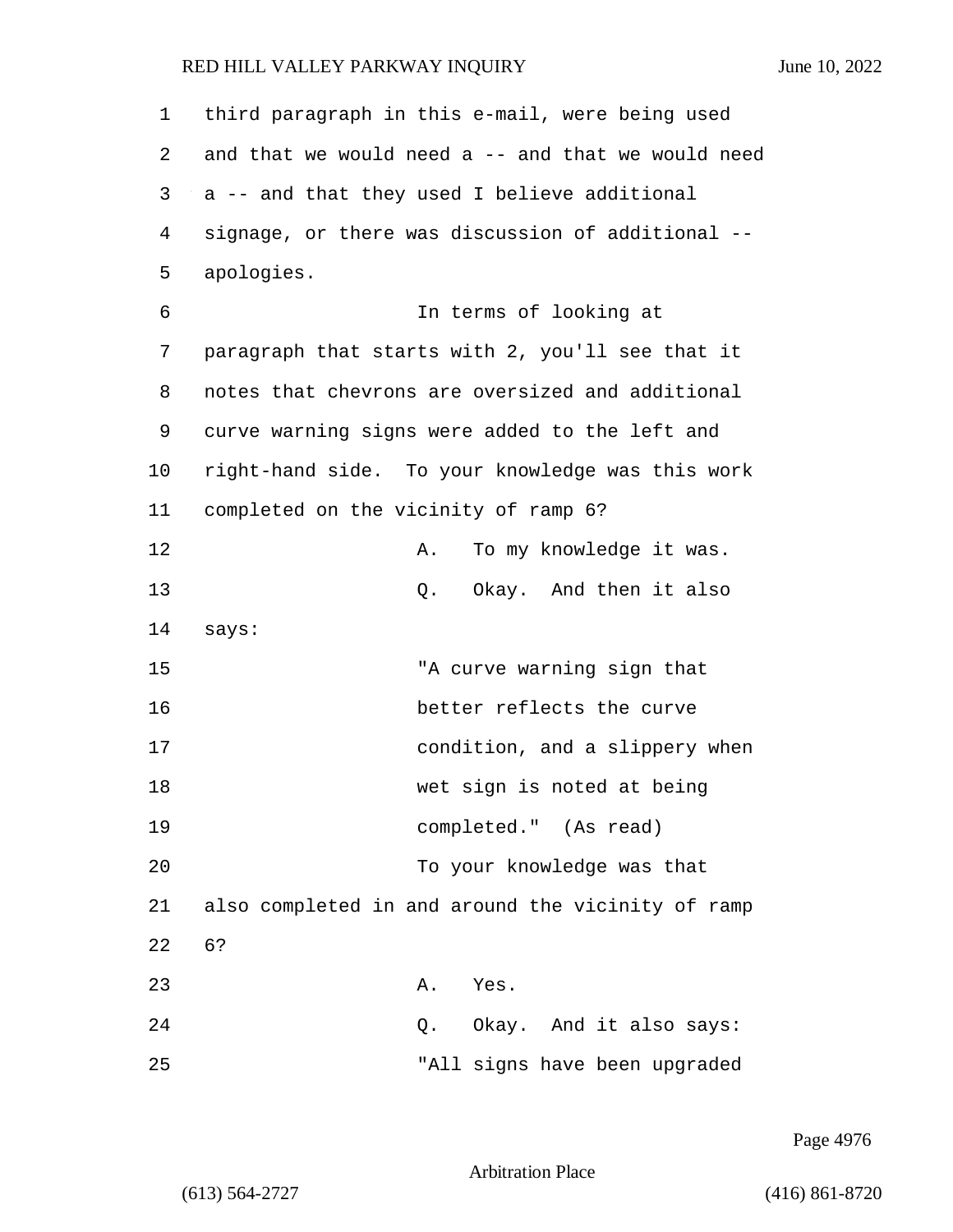1 to high intensity sheeting." 2 (As read) 3 To your knowledge was that 4 completed on these signs in the vicinity of 5 ramp 6? 6 A. Yes. 7 Q. And can you explain what 8 high intensity sheeting is? 9 A. It's a retro reflectivity 10 level in -- it's one of the higher sheeting 11 levels. 12 Q. So is it fair to say that 13 it makes the signs brighter especially at -- 14 brighter just generally; is that right? 15 A. Yes, yes. 16 Q. And that's helpful for 17 visibility in nighttime; is that right? 18 A. Yes, the headlights hit 19 it and bounce back and illuminate the sign more. 20 Q. Okay. Now, when 21 implementing countermeasures, is it common for 22 countermeasures to be implemented in a phased 23 approach, so not all at once? 24 A. Yes. 25 Q. Okay. And why is that?

Page 4977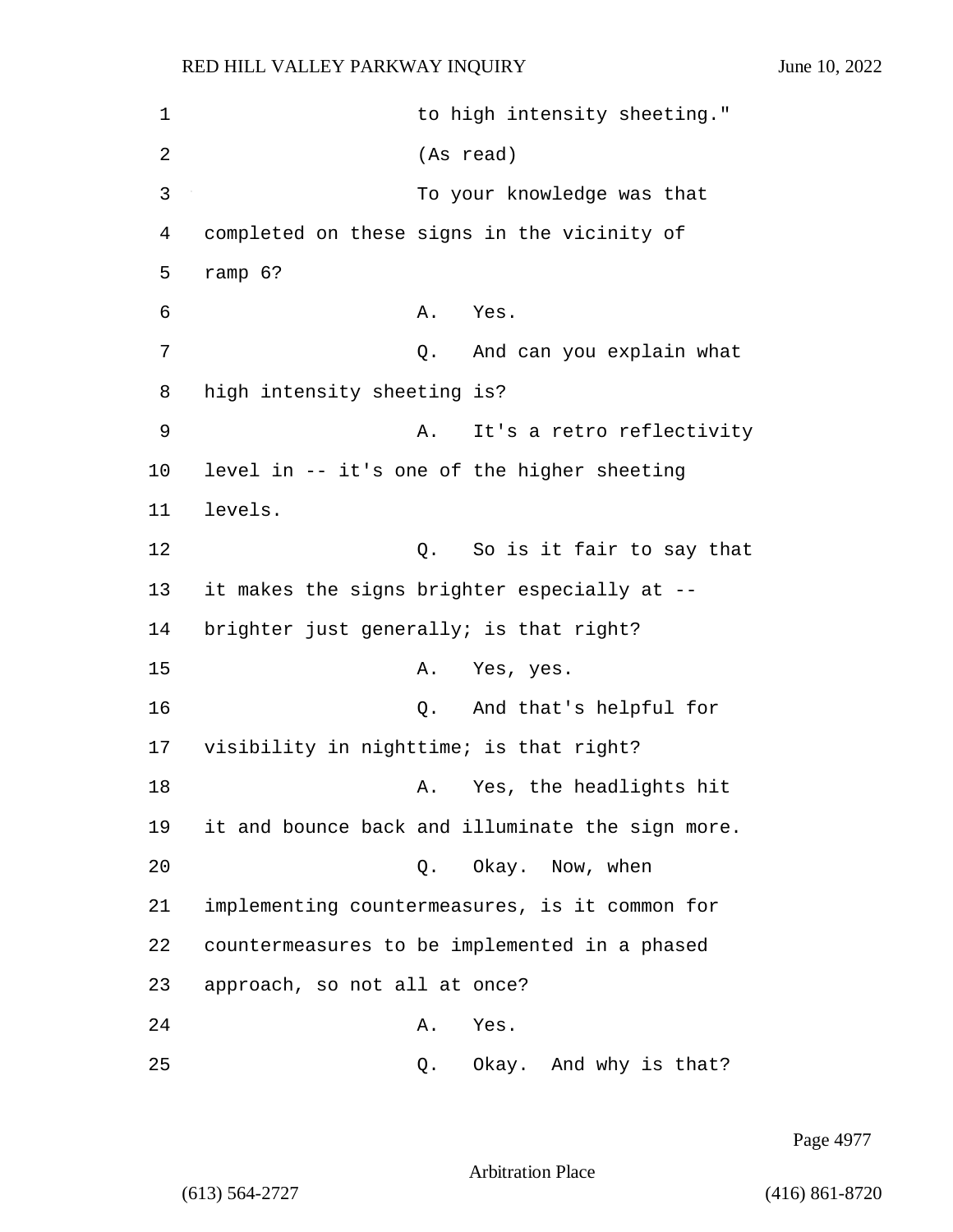| 1       | A. Well, most times there                          |
|---------|----------------------------------------------------|
| 2       | is -- well, for instance in this one there are a   |
| 3       | handful of countermeasures proposed. Some of them  |
| 4       | are simpler to address than others. Some require   |
| 5       | purchasing new equipment, maybe a design will be   |
| 6       | required, locates, and then a construction company |
| 7       | to actually install them. On other items we have   |
| 8       | that material on hand, that equipment on hand;     |
| 9       | staff are trained on the installation and have the |
| $10 \,$ | equipment to install.                              |
| 11      | So, you know, just from a                          |
| 12      | sheer process standpoint you would install what    |
| 13      | you can at the -- you know, your earliest possible |
| 14      | time and then still in the background be looking   |
| 15      | to process any additional purchase for material,   |
| 16      | but also looking at how -- in assessing how that   |
| 17      | facility is operating.                             |
| 18      | Okay. Is there a benefit<br>Q.                     |
| 19      | for waiting between installation of                |
| 20      | countermeasures to assess the effectiveness of the |
| 21      | former countermeasure before implementing others?  |
| 22      | It's a case by case, but,<br>Α.                    |
| 23      | yes, there is merit for that in cases.             |
| 24      | Okay. Thank you,<br>Q.                             |
| 25      | Mr. Worron. Those are all my questions.            |

Page 4978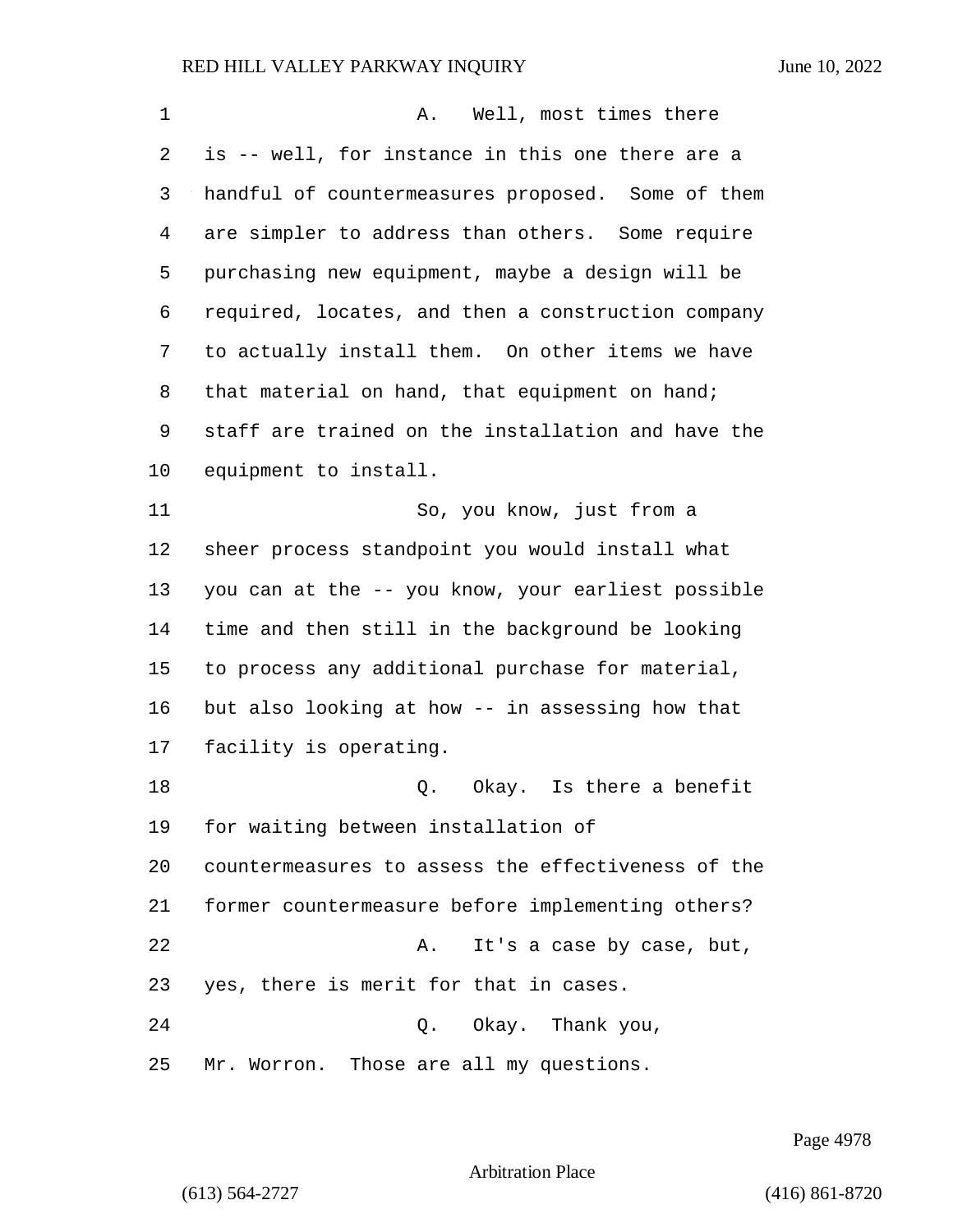| 1  | JUSTICE WILTON-SIEGEL:                           |
|----|--------------------------------------------------|
| 2  | Ms. Bruckner?                                    |
| 3  | MS. BRUCKNER: Thank you,                         |
| 4  | Commissioner. I just have I think two minutes to |
| 5  | clarify one point.                               |
| 6  | JUSTICE WILTON-SIEGEL: Okay.                     |
| 7  | MS. BRUCKNER: May I proceed?                     |
| 8  | JUSTICE WILTON-SIEGEL: Please                    |
| 9  | do.                                              |
| 10 | EXAMINATION BY MS. BRUCKNER (CONT'D):            |
| 11 | Q. Registrar, could you                          |
| 12 | please call out the documents that we were just  |
| 13 | looking at, HAM425621 (sic). Thank you. And just |
| 14 | pull out Mr. Cooper's response on the image 1.   |
| 15 | And this may just be a                           |
| 16 | clarifying point for me. I noticed that at the   |
| 17 | top of this e-mail, Mr. Cooper says:             |
| 18 | "Dave: All the outstanding                       |
| 19 | work has been completed except                   |
| 20 | the following:"                                  |
| 21 | And then he lists the items                      |
| 22 | that you were just discussing; is that right?    |
| 23 | Yes, that is the way that<br>Α.                  |
| 24 | it's worded.                                     |
| 25 | Okay. So I take from<br>Q.                       |

Page 4979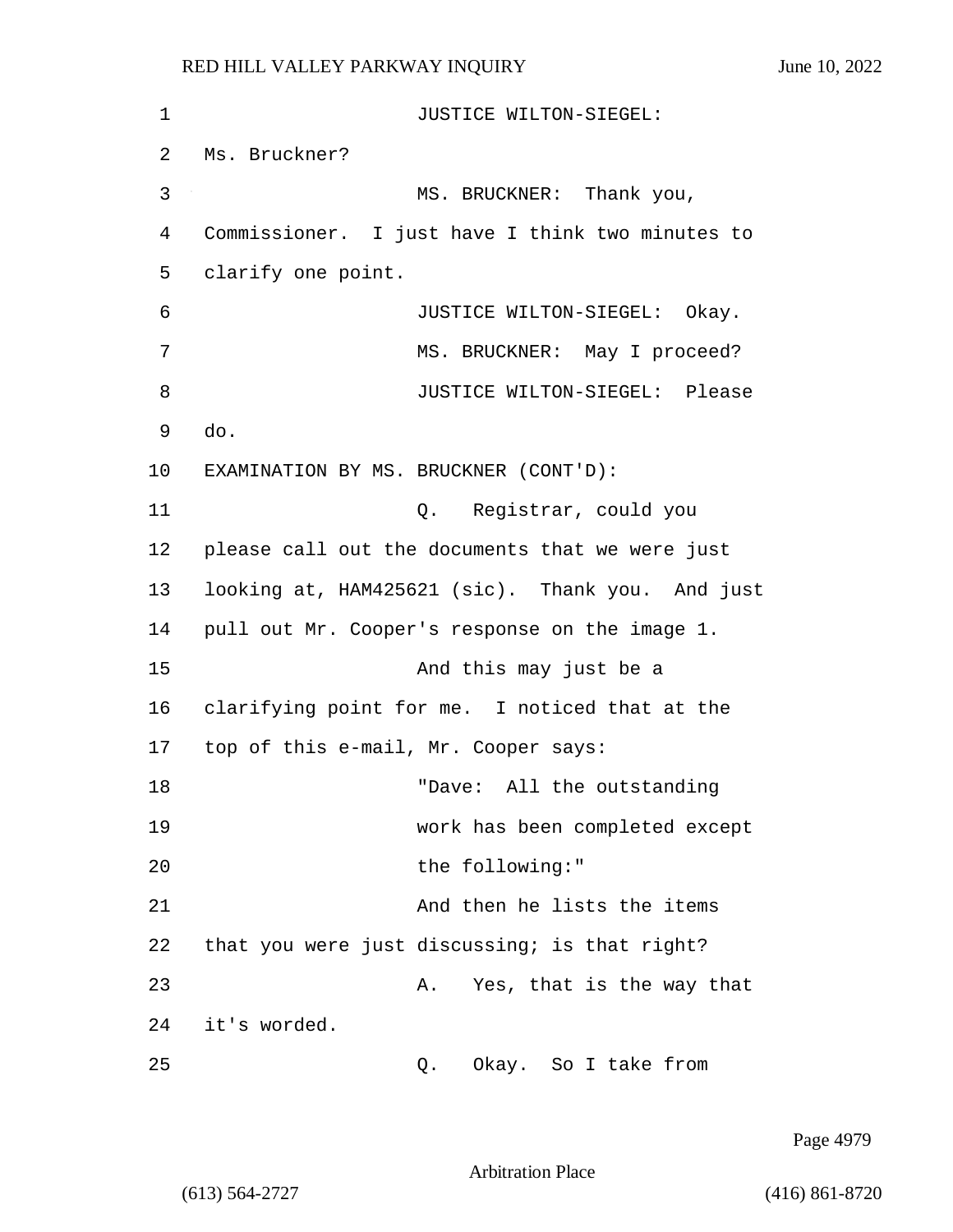that that these items had not been completed as of the date of this e-mail November 10th, 2015? 3 A. Yes, that would be correct then. 5 Q. Okay. Are you able to give me a timeline for when each of these items would have been completed? So item 1 is the solid lane markings, cat's eyes? 9 A. Sorry, say that again. I was reading as you were talking. I shouldn't have been doing that. 12 C. I'm sorry. Actually go ahead and re-read the e-mail now that we've seen that point from Mr. Cooper. 15 A. (Witness reviews document). It's a -- it's not worded well the way that Steve worded that, so on bullet 2 or point 2 the first half is what's not done, the second half starting with chevrons is what's done. 20 Q. Okay. 21 A. Yeah, that's not worded well, but that's how -- yeah, that's how I read 23 it. 24 Q. Okay. With that in mind is there any aspect of the evidence that you just

Page 4980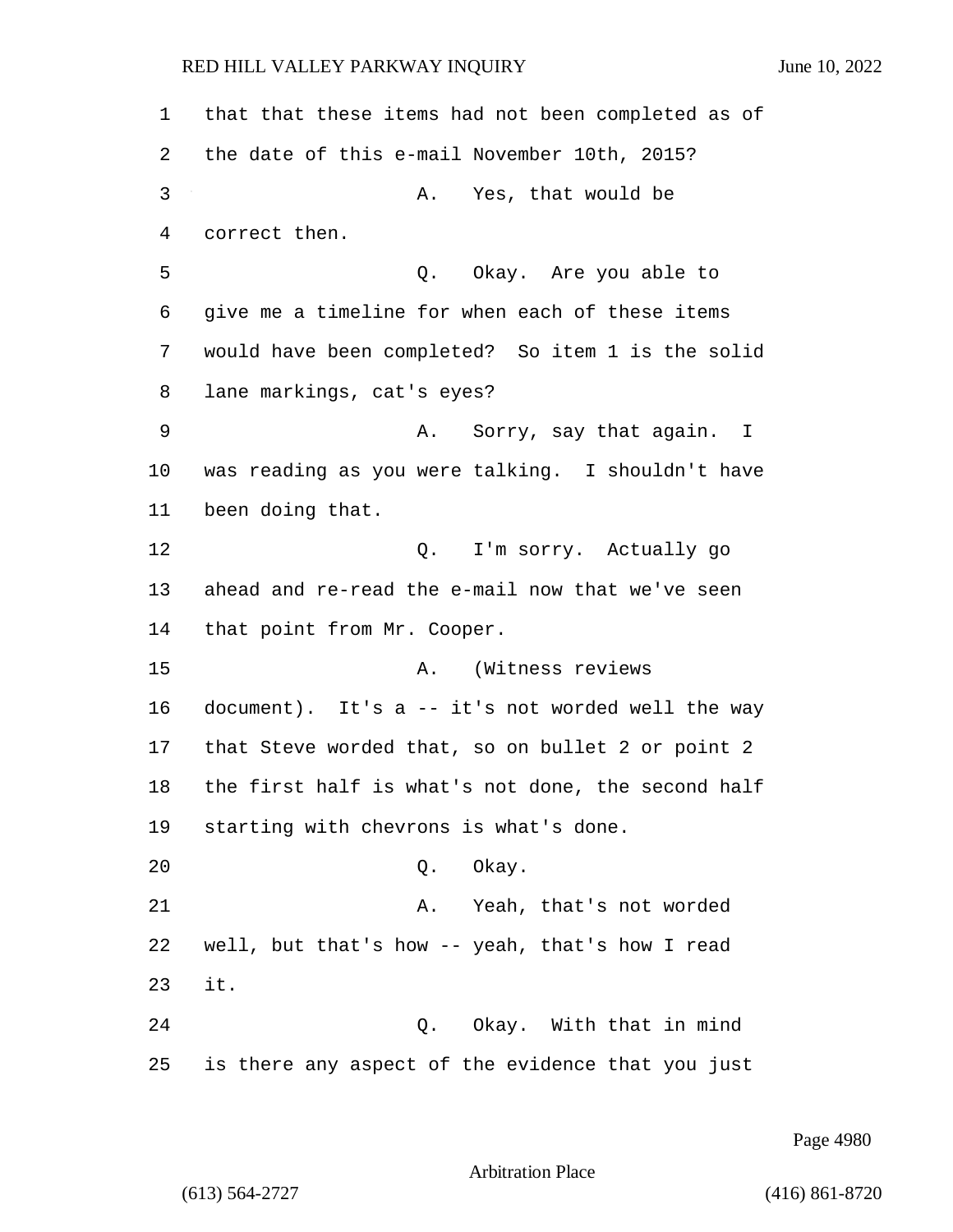gave to Mr. Mishra about the timing for the implementation of these items that you would want to clarify? 4 A. The way you ask that, there must be. 6 Q. I'm asking you. I just want to give you an opportunity now that we've taken another look at -- 9 A. There could be. Sorry, I'm confused. If you have a question to ask, then please do. 12 O. Well, I think you said the first part of point 2 had not been implemented. So that's the Mud Street interchange re-stripping to a one-lane off ramp requires a change to the overhead sign -- 17 A. Correct. 18 Q. -- (indiscernible) marking drawing? 20 A. That hasn't been done. That wasn't done at that time of this e-mail. 22 Q. Okay. And it looks like Mr. Cooper is saying that that will be done in the summer of 2016? 25 A. Yes. Correct.

Page 4981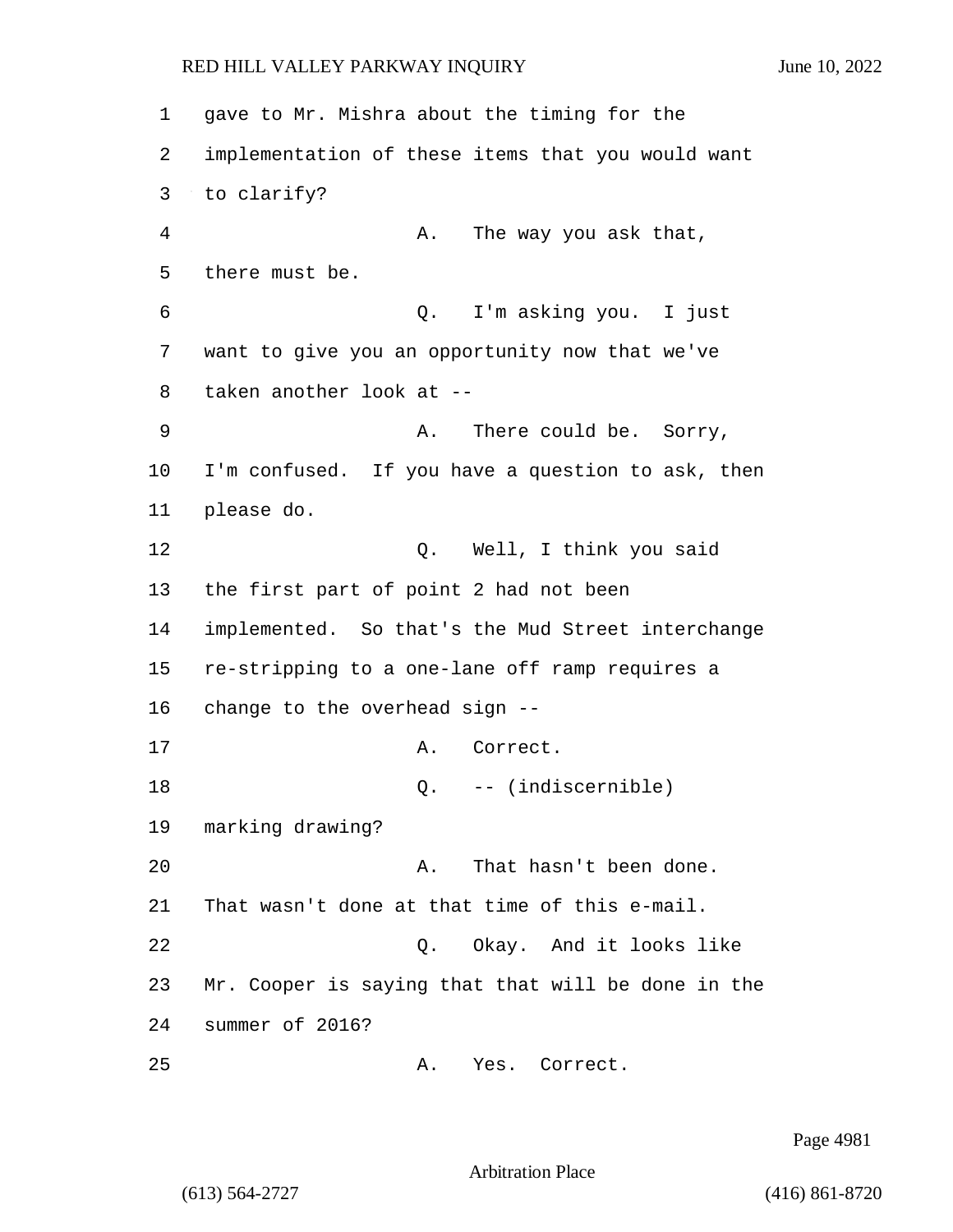1 and 1 Q. Do you recall if that was 2 done in the summer of 2016? 3 A. I drive that all the time 4 now, and I couldn't tell you whether it was done. 5 So I'm sorry, no, I don't know whether it was -- I 6 can't confirm that. 7 C. Okay. And I see that 8 there's a reference there at the bottom that says: 9 "The remaining items will be 10 addressed once the URHVP -- 11 which I think is the upper Red 12 **Hill Valley Parkway -- is** 13 completed in the summer of 14 2016." (As read). 15 A. Yeah. That's the 16 extension that went from Stone Church to Rymal? 17 Q. Okay. Do you know which 18 items were being held in relation to the Upper Red 19 Hill Valley Parkway? 20 A. That overhead sign and 21 the single laning. That's what was being held 22 back. 23 Q. Okay. Thank you very 24 much. 25 MS. BRUCKNER: Those my

Page 4982

Arbitration Place

(613) 564-2727 (416) 861-8720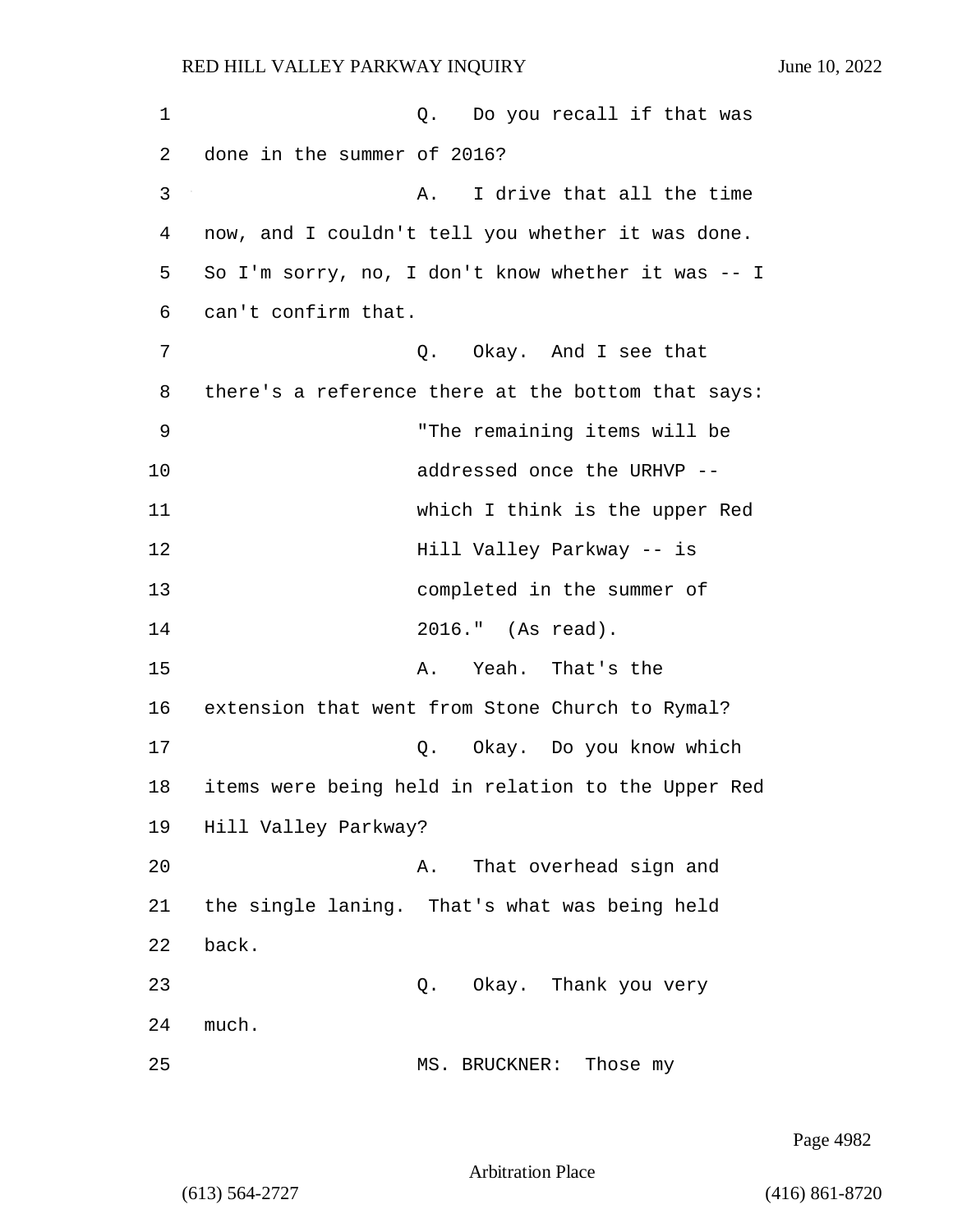1 questions, Mr. Commissioner. 2 JUSTICE WILTON-SIEGEL: And 3 none of the other participants have any questions? 4 MS. BRUCKNER: I believe 5 that's the case. Although I would ask each of 6 counsel for the MTO, Dufferin and Golder to 7 confirm. Can we hear from Dufferin first, please. 8 MR. BUCK: Yes, good 9 afternoon. I confirm that I have no questions. 10 MS. BRUCKNER: Thank you, 11 Mr. Buck. Can we hear from counsel for the MTO 12 next. 13 MR. BOURRIER: No questions 14 for me, Commissioner. 15 MS. BRUCKNER: And counsel for 16 Golder, please. 17 MS. BASSONG: No questions. 18 MS. BRUCKNER: Thank you very 19 much. 20 JUSTICE WILTON-SIEGEL: Okay. 21 Thank you. 22 Well, with that then I think, 23 first of all, Mr. Worron, thank you very much for 24 attending today. You're excused. 25 And with respect to the

Page 4983